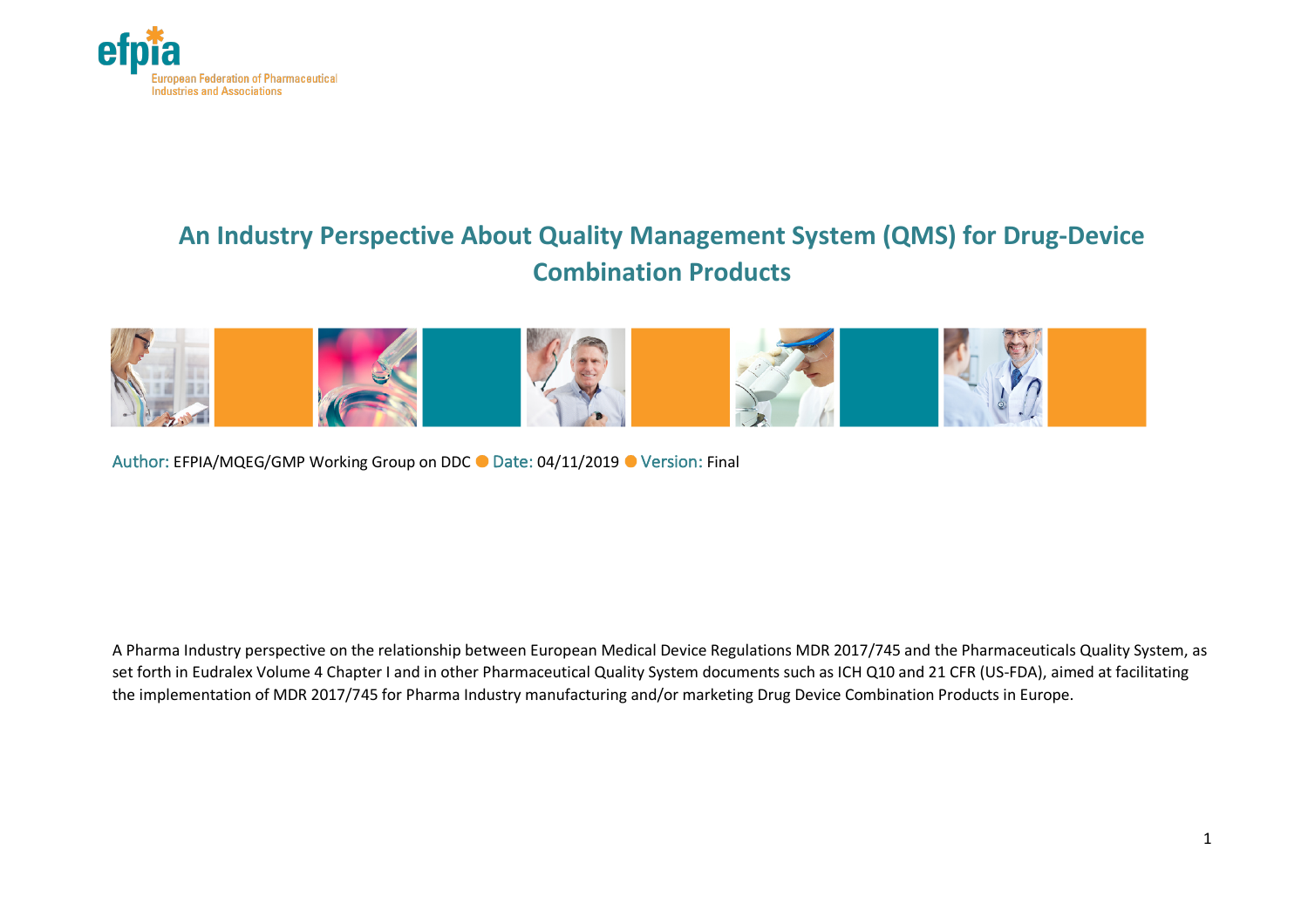

### **Foreword**

This Document was developed by the EFPIA-MQEG/GMP Working Group on Drug-Device Combinations (DDC).

Authors:

Guy Godeau,<sup>1,</sup>\* Hervé Varenne<sup>2,\*</sup>, Karin Herzog<sup>3</sup>, Audrey Clarembeaux<sup>4</sup>, Mike Barnett<sup>5</sup>, Susan Neadle<sup>6</sup>, Amanda Matthews<sup>7</sup>, Ruth Murtagh<sup>8,</sup> Joe Nagle<sup>9</sup>, Mark Sakitis<sup>10</sup>, Torsten Kneuss<sup>11</sup>

\* Corresponding author email: Guy.godeau@ucb.com

\* Corresponding author email: Varenne\_herve@lilly.com

#### **About EFPIA**

*The Manufacturing & Quality Expert Group (MQEG) is a specialised group within the European Federation of Pharmaceutical Industries and Associations (EFPIA), which is recognised as the leading (bio)pharmaceutical association in Europe. Within MQEG, a Good Manufacturing Practices (GMP) Working Group (WG) addresses quality and compliance aspects related to Drug-Device Combination (DDC) products.*

*The EFPIA initiative for GMP aspects of DDCs was driven by a group composed mainly with Quality Experts in Development and Quality of DDCs, and supported by 3 Regulatory Experts, representing the majority of EFPIA company members; The composition of the WG is provided on next page.*

*"Pharma Industry" or "Pharma Company" mentioned in the title and throughout this paper refers to EFPIA member companies.*

This document was published under the authority of the EFPIA-MQEG Committee on 31 October 2019. It represents an industry association perspective and does not confer any legal aspect, nor any immunity to its user (Person or Legal Entity). The perspective is built on the study of the regulation, industry discussion and consensus, and is not set in stone or agreed by the Regulators (EMA, CAMD) at this time.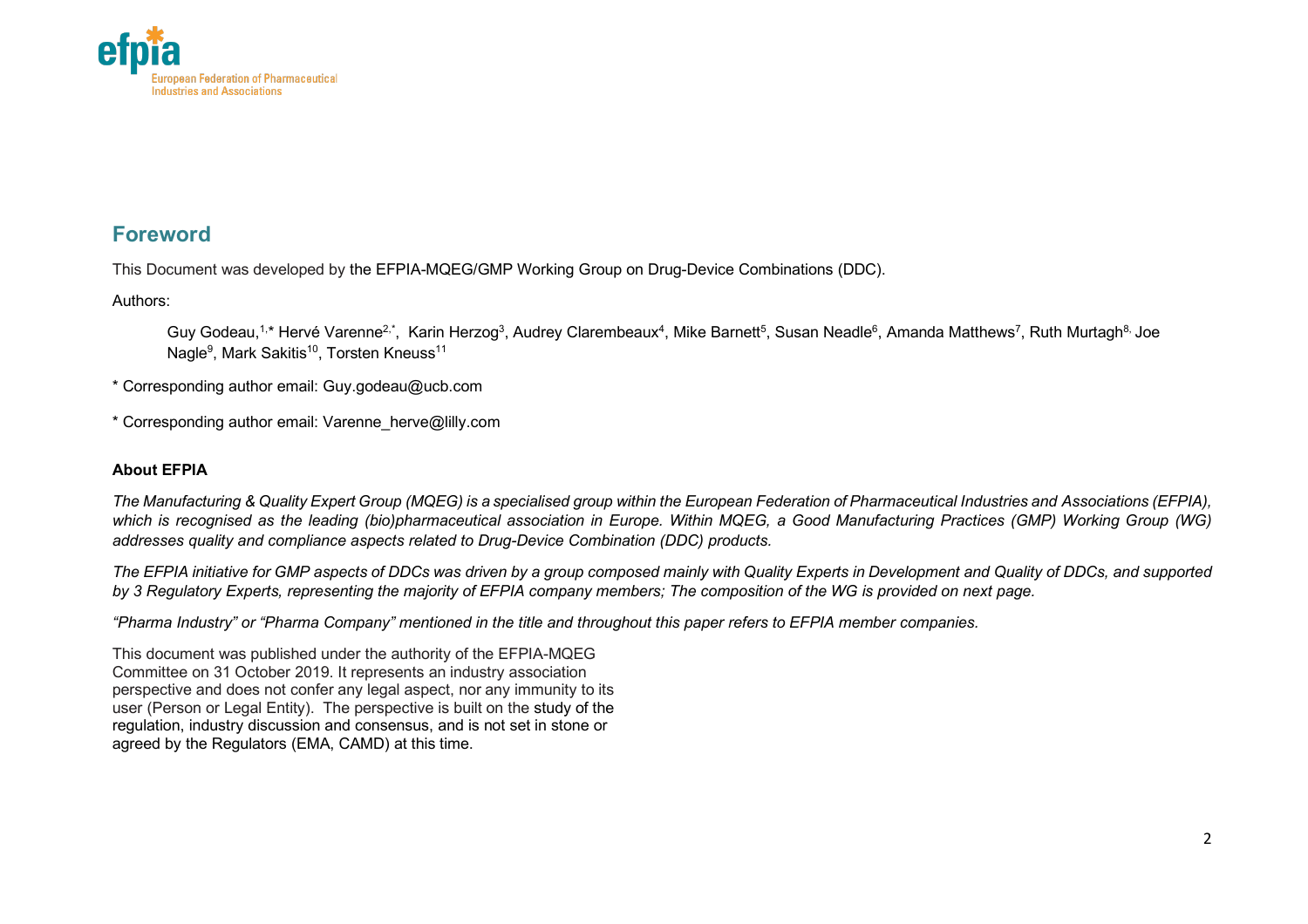

# **EFPIA Initiative for GMP Aspects of DDCs – Composition of the Working Group**

| <b>Chairman</b>                 | Company              | <b>Title / Function</b>                                                                                               |
|---------------------------------|----------------------|-----------------------------------------------------------------------------------------------------------------------|
| Guy Godeau <sup>1</sup>         | <b>UCB</b>           | Director, Corporate Quality Assurance GMP Compliance & Auditing                                                       |
| Hervé Varenne <sup>2</sup>      | Lilly                | Global Quality Advisor, Medical Devices & Combination Products                                                        |
| <b>Working Group Members</b>    | <b>Company</b>       | <b>Title / Function</b>                                                                                               |
| Karin Herzog <sup>3</sup>       | Boehringer Ingelheim | Senior Quality Manager and Global Management System Owner for Medical Devices<br>and Drug Device Combination Products |
| Audrey Clarembeaux <sup>4</sup> | <b>UCB</b>           | Quality Lead Development Medical Devices                                                                              |
| Mike Barnett <sup>5</sup>       | Astra Zeneca         | Global Associate Director - Device Quality                                                                            |
| Susan Neadle <sup>6</sup>       | J&J                  | Global R&D Quality Lead                                                                                               |
| Amanda Matthews <sup>7</sup>    | Pfizer               | Senior Director, Global Regulatory Affairs, Global CMC - Devices                                                      |
| Ruth Murtagh <sup>8</sup>       | <b>GSK</b>           | Director, Global Product Quality Office                                                                               |
| Joe Nagle <sup>9</sup>          | Amgen                | Director Quality Assurance, Devices                                                                                   |
| Mark Sakitis <sup>10</sup>      | <b>MSD</b>           | Director, Quality Systems and Compliance                                                                              |
| Torsten Kneuss <sup>11</sup>    | Bayer                | <b>Pharma Quality Medical Devices</b>                                                                                 |
| Alexander Valenca               | Sanofi               | Head of Compliance, Device Development Quality Operations                                                             |
| Mike Wallenstein                | <b>Novartis</b>      | Executive Director QA, Senior Compliance Officer                                                                      |
| Michael Karl Ledinegg           | Sandoz               | Senior Manager Global Development QA External Collaboration                                                           |
| Claude-Alain Piguet             | Merck Serono         | Head of Device Quality Management                                                                                     |
| Sylvain Hallynck                | <b>UCB</b>           | Head of Medical Device QA                                                                                             |
| Serkan Oray                     | <b>UCB</b>           | <b>Head of Medical Device</b>                                                                                         |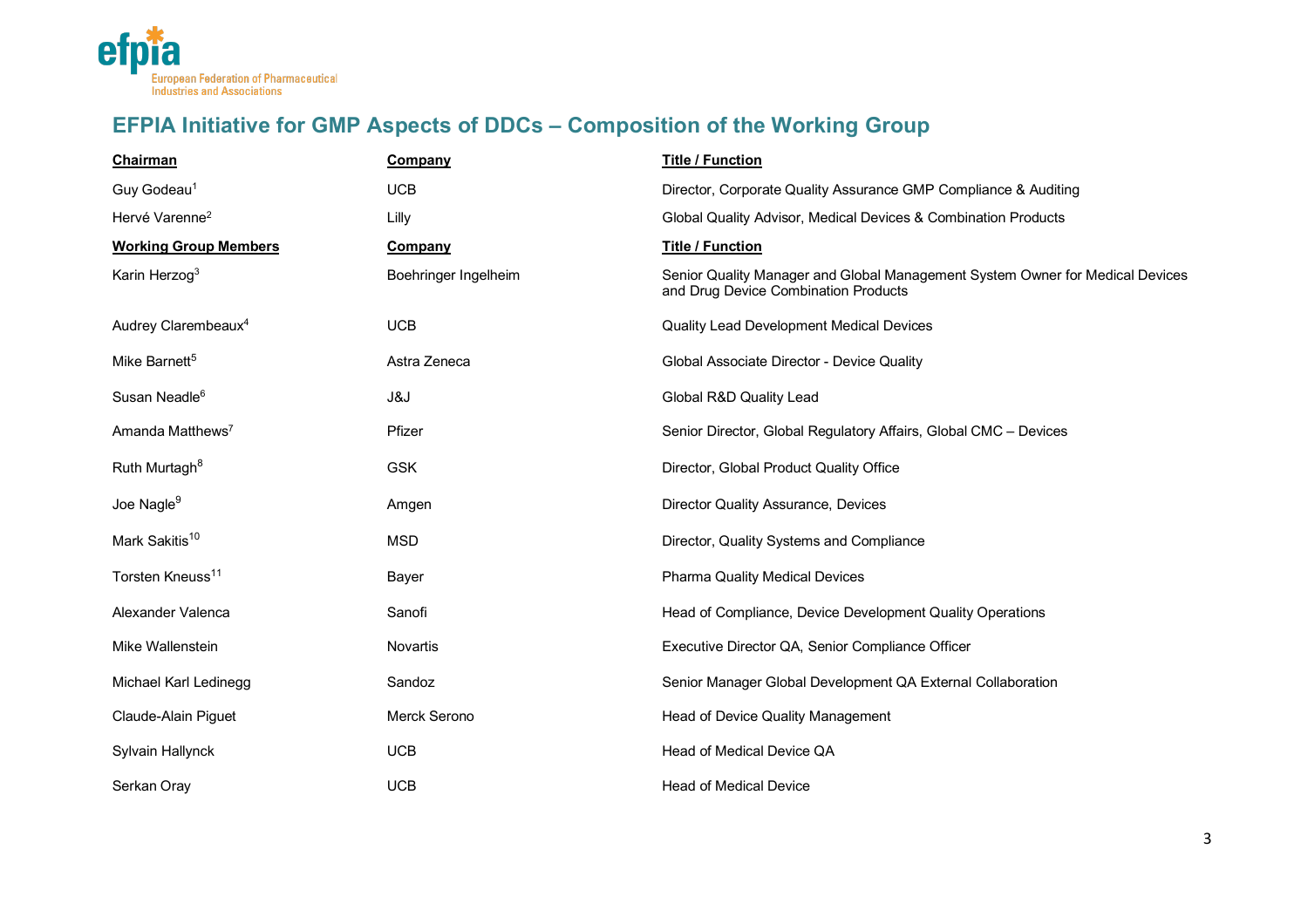

### **Executive Summary**

The present industry perspective represents the current level of understanding of QMS requirements for MDR 2017/745 which would be pertinent to Pharma Industry designing, developing, manufacturing and marketing Drug-Device Combination (DDC) products, taking into account the clarifications brought by EMA in its draft Guidance on Quality Requirements for DDC Products (dGQR-DDC), EMA/CHMP/QWP/BWP/259165/2019 dated May 29, 2019.

This document aims to clarify and facilitate the implementation of MDR requirements for QMS by Pharma Industry being considered the legal manufacturer of the DDC, and not being considered as the legal manufacturer of the Device (1). Drug Device Combination products (DDCs) *intended to administer a medicinal product* are in the scope of this document. The DDCs, for which the Device has the primary mode of action, is out of scope of this document.

To achieve this objective, the document provides a Pharma Industry perspective on one holistic Quality System approach addressing the requirements provided in the pertinent quality system in Regulation (EU) 2017/745 on Medical Devices (MDR) and the pharmaceutical quality system (PQS) requirements set forth in Eudralex Volume 4, Chapter I, Pharmaceutical Quality System (PQS), and in other relevant quality system requirements such as ICH Q10, US-FDA 21 CFR part 4, 21 CFR Part 820 and ISO 13485 (1). We conclude that the intention of all these expectations on Quality Systems have similar intentions in the specific scope they are written for and can be combined in one QMS in a company addressing all expectations for DDCs.

The Working Group members performed a mapping of MDR 2017/745 towards a better understanding of the quality system requirements for Pharma Industry manufacturing and/or marketing DDCs. The outcome of this mapping was further discussed and consolidated in workshops held in October 2018 and February 2019. Where appropriate, clarification and alignment obtained on specific MDR Article with other Industry Associations are mentioned in this document. Indeed, in February 2019, EFPIA initiated a collaboration on a set of 16 questions with MedTech Pharma Platform (MPP) and Medicines for Europe (MFE). Feedbacks from both MPP & MFE were obtained and resulted in alignment and clarification obtained for 8 questions, need for clarification from Stakeholders (Regulators) for 7 questions, and 6 points for further advocacy, at least for EFPIA.

The target audience of this document are the EFPIA members. There are essentially two reasons for that:

1) At this stage the regulatory pathway and how to submit CMC data, for DDC intended to administer a medicinal product, are not fully clear; This document identifies 15 so-called 'Requests for clarification from Stakeholders', and 10 'EFPIA points for advocacy', as described in Section 5 (Appendix 1) and 6. These are or will be conveyed to Stakeholders using different media as underlined in Section 6. Therefore, clarification of GMP and more specifically QMS requirements remain open to several options depending on the responses to EFPIA requests.

2) The EFPIA Quality Expert Working Group for GMP Aspects of DDCs (EFPIA WG) makes recommendations for QMS. However, these do not represent the only possible approach, and the EFPIA WG would not like to interfere in the current EMA consultation process on its dGQR-DDC. Therefore, the recommendations should remain internal to Industry.

This reflection paper is structured with 6 Sections:

- Section 1 describes the scope of the document,
- Section 2 provides a description of the challenges and considerations for the Quality Management System (QMS) when implementing the MDR 2017/745 for Drug-Device Combinations (DDC),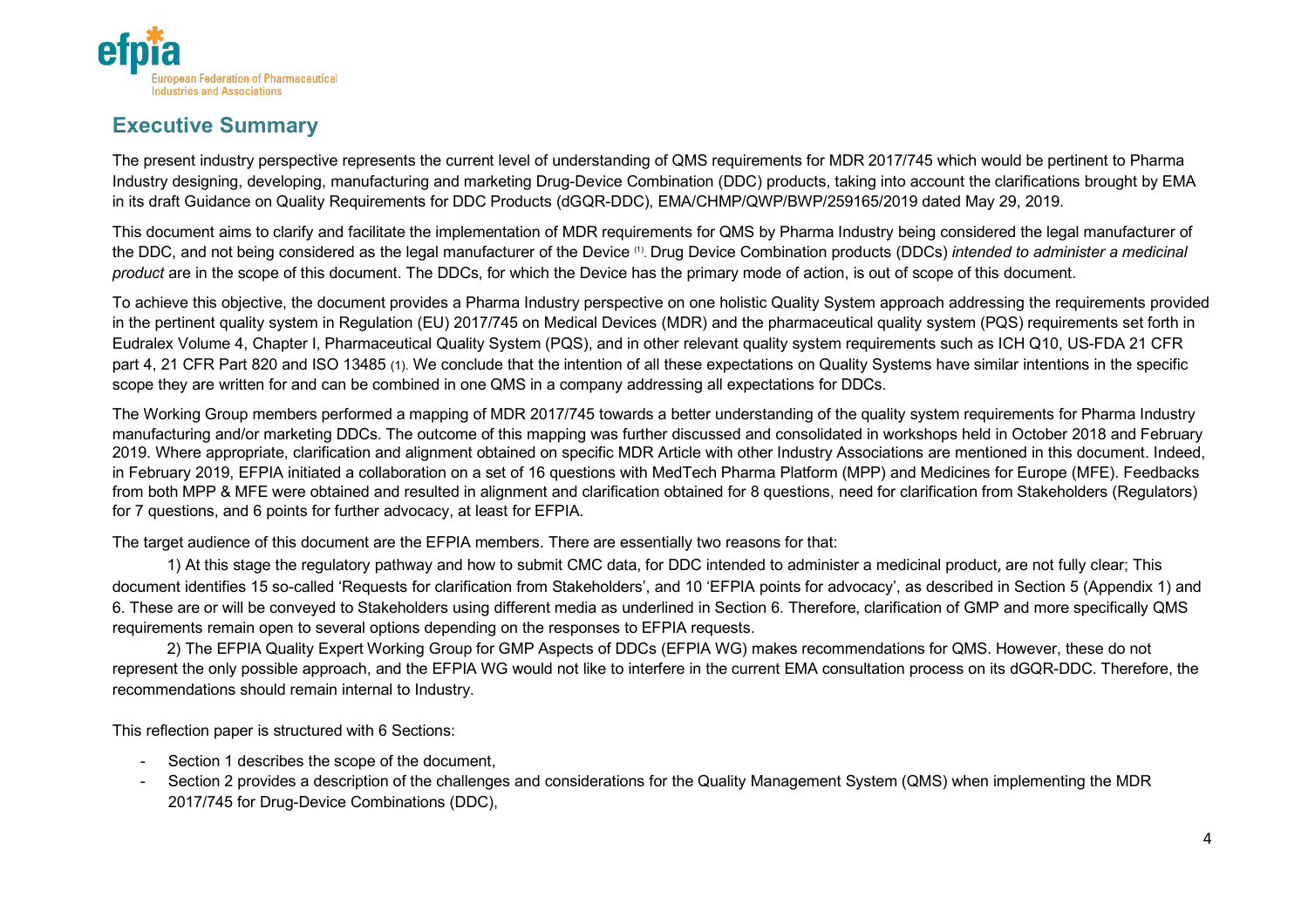

- Section 3 explains the precautions recommended by the EFPIA WG,
- Section 4 indicates regulatory document references for terminology and definition,
- Section 5 introduces the way Appendix 1 was built, which provides the applicability and relevance of MDR requirements as a function of the type of combination product, the link between MDR 2017/745 and PQS (Eudralex Vol 4) and the key messages to interpret MDR 2017/745 within the context of DDCs,
- Section 6 provides an exhaustive list of the 'Request for clarification from Stakeholders (Regulators)' and the 'EFPIA points for advocacy'. These questions and points for advocacy are collected by EFPIA-EBE and will be provided to EMA either through the EMA consultation process on its draft Guidance on Quality Requirements for DDC, or through EFPIA-EBE reflection papers.

Actually, it is expected that a Pharma Company manufacturing and distributing DDCs (but that is not the legal manufacturer of the Device) would not be audited by a Notified Body (NB), but instead inspected by the relevant Supervisory Authority) for medicinal products. Therefore, a PQS would be sufficient. However, there are certain quality requirements in MDR to consider:

1. Despite the fact that DDCs are registered as medicinal products, there are Articles and Annexes in MDR 2017/745 to comply with when commercialising DDCs, especially Annex I (GSPR),

2. There is a need to confirm the applicability / non-applicability of MDR 2017/745 beyond CE marking for Non-Integral DDCs mainly,

3. There is a need for the Pharma Company to check for appropriate understanding and interfacing between PQS and Medical Device QMS aspects,

4. Understanding key MDR requirements for QMS will facilitate the Pharma Company to design, develop, manufacture and distribute DDCs,

5. Understanding MDR requirements makes it easier for the Pharma Company to ensure appropriate quality oversight on Device legal Manufacturers or their Authorized Representatives if located outside of EU, and to establish quality assurance agreement (QAA) that fits for purpose.

(1) For legal manufacturer of Medical Devices, the Authors refer the readers to the excellent document establishing the relationship between MDR 2017/745 and ISO 13485:2016 as described in CEN/TR 17223:2018: **Guidance on the relationship between EN ISO 13485: 2016 (Medical devices – Quality management systems – Requirements for regulatory purposes) and European Medical Devices Regulation and In Vitro Diagnostic Medical Devices Regulation.**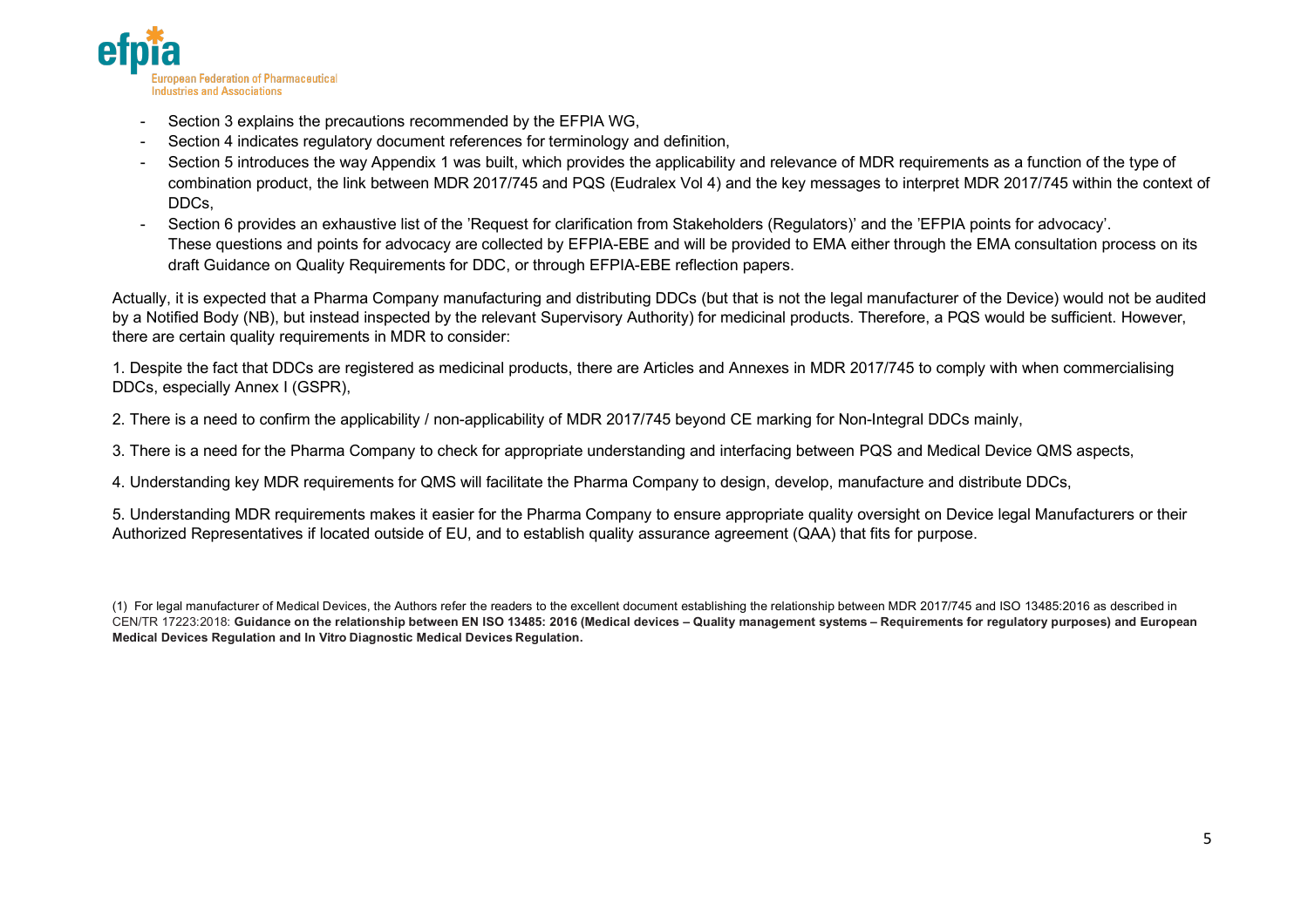

## **Table of Contents**

| 2. Challenges and considerations for Quality Management System (QMS) when implementing the MDR 2017/745 for Drug-Device Combinations (DDC)   |  |
|----------------------------------------------------------------------------------------------------------------------------------------------|--|
|                                                                                                                                              |  |
|                                                                                                                                              |  |
|                                                                                                                                              |  |
|                                                                                                                                              |  |
| 5. A Pharma Industry perspective on the relationship between European Medical Device Regulations MDR 2017/745 and the Pharmaceutical Quality |  |
|                                                                                                                                              |  |
|                                                                                                                                              |  |

|--|--|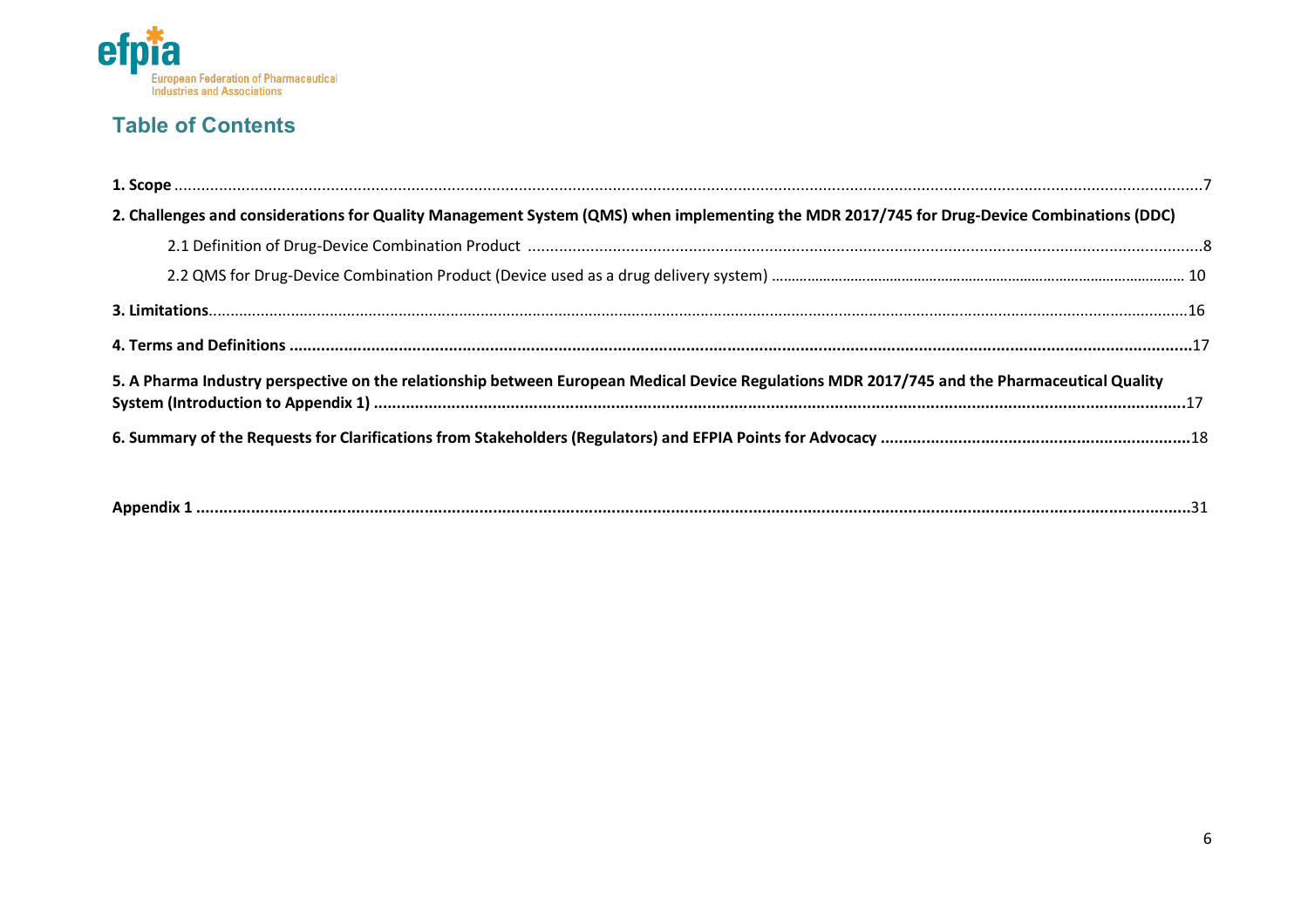

### **1. Scope**

This reflection paper provides a Pharma Industry perspective on the relationship between the pertinent quality system requirements in Regulation (EU) 2017/745 on Medical Devices (MDR) and the pharmaceutical quality system requirements set forth in Eudralex Volume 4, Chapter I, Pharmaceutical Quality System (PQS), and in other relevant quality system documents such as ICH Q10 and US-FDA 21 CFR part 4.

It aims to clarify and facilitate the implementation of MDR requirements for QMS by Pharma Industry and raises a series of points for clarification and advocacy to promote harmonisation of QMS requirements for designing, developing, manufacturing and marketing Drug-Device Combination (DDC) products in Europe. DDCs *intended to administer a medicinal product* are in the scope of this document. Combination products, for which the Device has the primary mode of action, are not within scope for this document.

This industry perspective represents our current understanding of which QMS requirements in MDR 2017/745 that are pertinent to Pharma Industry for DDC products. Account has been taken of the clarifications made by the EMA in its draft Guidance on Quality Requirements for DDC Products (dGQR-DDC), EMA/CHMP/QWP/BWP/259165/2019 dated May 29, 2019.

Our perspective on the relationship between quality system requirements of both domains (Medical Devices and Medicinal Products) is provided in Appendix 1 in six (6) different sections, as suggested by the MDR Flowchart developed by MedTech Europe<sup>(2)</sup>:

| MDR Process Part I - Obligations of the manufacturer and Annex I for General Safety and Performance requirements | Appendix $1 -$ Pages 32 to 66 |
|------------------------------------------------------------------------------------------------------------------|-------------------------------|
| <b>MDR Process Part II - Clinical Evaluation</b>                                                                 | Appendix $1 -$ Pages 67 to 73 |
| MDR Process Part III - Device Classification and Conformity Assessment                                           | Appendix 1 – Pages 74 to 85   |
| MDR Process Part IV - Registration Process                                                                       | Appendix $1 -$ Pages 86 to 89 |
| MDR Process part V - Post-Marketing Surveillance                                                                 | Appendix 1 – Pages 90 to 92   |
| MDR Process Part VI - Obligations of the Other Economic Actors                                                   | Appendix 1 – Pages 93 to 97   |

(2) MedTech Europe - Overview of requirements under the Medical Devices Regulation 2017/745/EU on Medical Devices – Flowchart – December 2017 (3) It is recognized that the meeting between EFPIA/EBE and TEAM-NB WG on July 5<sup>th</sup> 2019 also provides some insight with regards to NB expectations for SI DDC products and clinical data expectations as part of the NB assessment to meet Article 117.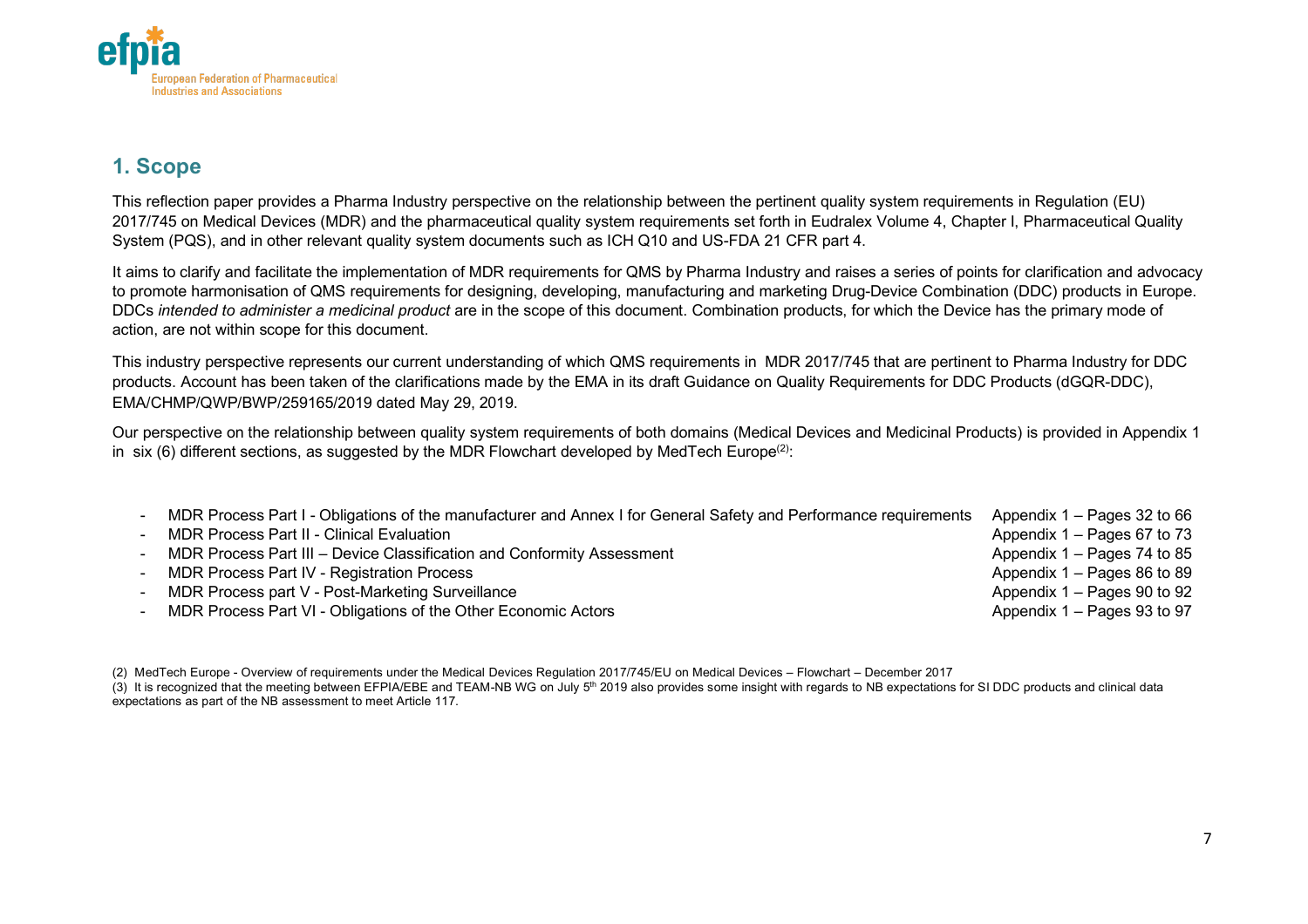

## **2. Challenges and considerations for Quality Management System (QMS) when implementing the MDR 2017/745 for Drug-Device Combinations (DDC)**

### **2.1 Definition of Drug-Device Combination Product (DDC)**

Neither the MDR 2017/745 nor the Medicinal Product Directive 2001/83/EC on medicinal products for human use define explicitly a Drug Delivery Device Combination (DDC) to the extent that the reader would know clearly which requirement of the MDR would or would not apply to the Device when combined with a Medicinal Product. There is a need for clarification in order to assess the impact on the QMS.

The recent EMA draft Guidance on Quality Requirements for Drug-Device Combination (EMA dGQR-DDC) provides more clarity. However,

- There are remaining questions and potential issues to address for both (Single-) Integral and Non-Integral DDCs, which could have an impact on the Pharma Industry QMS
- EMA dGQR-DDC document primary focus are is for DDCs falling within the definition of Article 1(9) of the MDR (Line 99 of EMA dGQR-DDC), which leaves CE Marked Devices for Non-Integral DDC with questions related to the applicability of MDR beyond CE marking,
- The draft clarifications provided in dGQR-DDC require confirmation through finalisation of the EMA guidance document.

#### **a) Definition of Single-Integral and Non-Integral DDC**

MDR 2017/745 states that products combining a medical device and a medicinal product follow specific rules (Article 1 ( 8) and Article 1(9)). These specific rules provide subject matter and scope of the Regulation for Devices when used in combination with a Drug and introduce the concept of Integral and Single Integral Drug-Device Combination Products.

Although the concept of 'Single Integral' is well defined in Article 1 (9), the terminology 'Integral' described in Article 1 (8) is not defined in the regulations and leaves the 'Non-Integral' Drug-Device Combination Product undefined as well.

The following aspects related to *DDC definition* need clarification or confirmation:

- *What does 'Integral' mean and when does a DDC product become Integral? When placed on the market, or at the point of use?* Article 1 (8) seems to leave the possibility that the concept of integral product could be considered at the point of use, i.e., 'when put into service'. However, it seems that this is only applicable to combination products for which the Device has the principal mode of action. The second part of Article 1 (8) states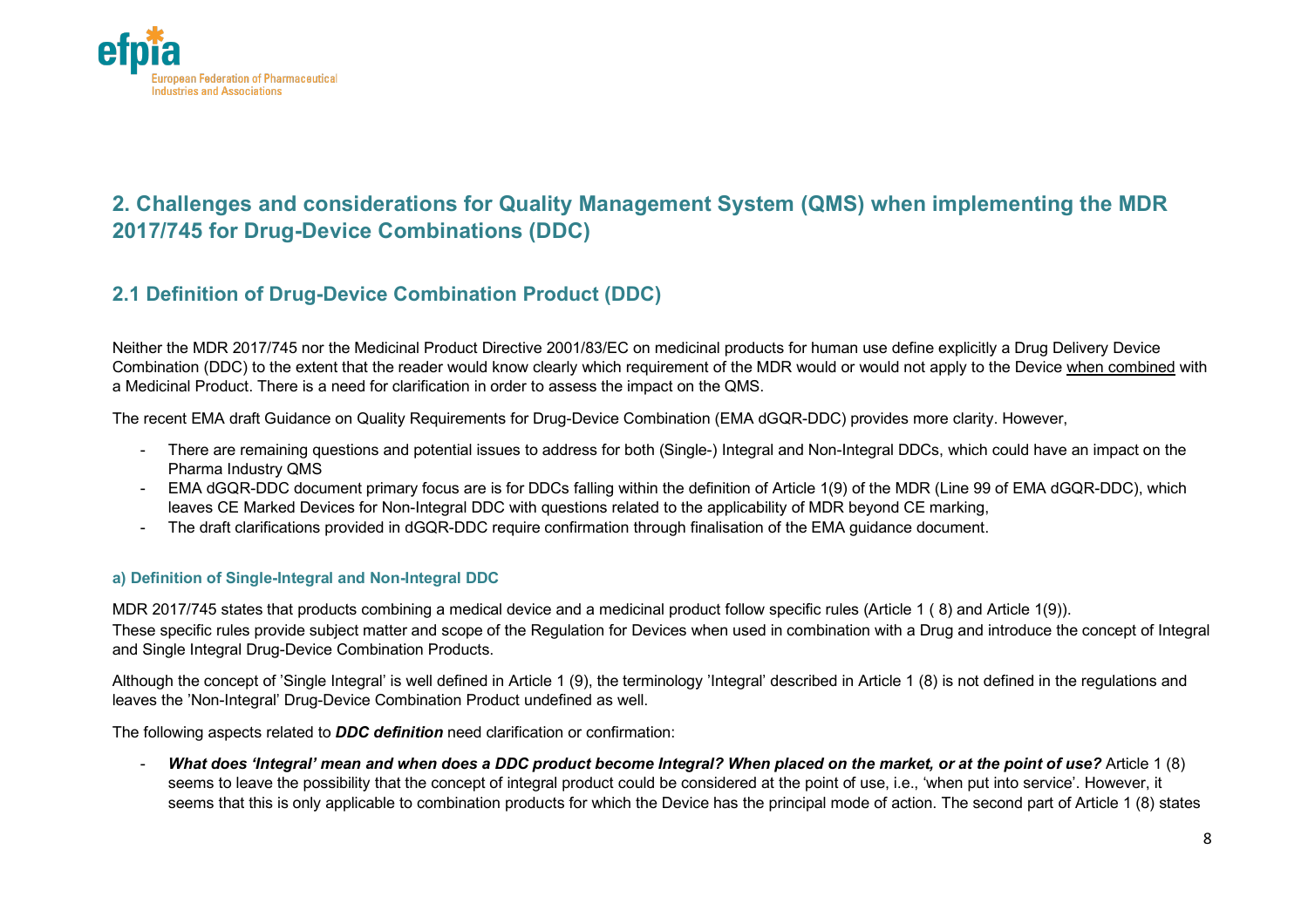

that, if the Drug has the principal mode of action, then the combination product is considered as a medicinal product under Directive 2001/83/EC or Regulation (EC) No 726/2004. And in that case, it seems necessary to refer to Article 1 (9), second sub-part, that defines and limits the concept of **single-Integral at the point when the product is placed on the market.** The EMA guidance document (Lines 67-69 EMA dGQR-DDC) appears to confirm this interpretation.

- *What is a Non-Integral DDC?* The concept of Non-Integral combination product is not defined in MDR 2017/745. However, EMA dGQR-DDC provides a clear definition of Non-Integral DDC in the Introduction (Lines 81-83) by stating that *Devices not falling within the scope of Article 1(8) and 1(9) of the MDR should be CE marked* (Lines 86-87). As per MDR 2017/745, Article 1 (9) first subpart, *Any device which is intended to administer a medicinal product as defined in point 2 of Article 1 of Directive 2001/83/EC shall be governed by this Regulation, without prejudice to the provisions of that*  **Directive and of Regulation (EC) No 726/2004 with regard to the medicinal product.** The last sentence requires clarification in order to identify which Articles of MDR 2017/745 would or would not apply to Pharma Industry manufacturing (combining) Non-Integral DDC beyond CE marking. This question is pertinent mainly for the MDR Articles defining requirements for Labelling, Distribution, UDI for Traceability and Post-marketing surveillance.

#### **b) QMS impact arising from the potential applicability of MDR 2017/745 to the Device when combined with the Drug**

Subsequent to the issues with the definition of DDC (With Drug having the principal mode of action), the *applicability of MDR to the Device WHEN COMBINED with the drug* was questioned.

The EMA dGQR-DDC brings clarification in order to avoid a potential conflict of requirements between MDR 2017/745 and Directive 2001/83/EC or Regulation (EC) No 726/2004. Indeed, *The core precept of the EMA guideline is that the Competent Authority for the regulation of medicines (CA) will evaluate the devicespecific aspects of safety and performance relevant to the quality, safety and efficacy of the medicinal product, and that, as applicable, the NB will assess the relevant General Safety and Performance Requirements (GSPRs) (Lines 155-157):*

- *For (Single) Integral (4) Product*, *if the Device is not CE marked and if it would require the involvement of an NB, then a Notified Body opinion (NBOp) on the conformity of the device with the relevant GSPRs should be issued by an appropriately-designated NB (Lines 151-153);*
- *For Non-Integral DDCs: The Device must be CE marked in accordance with the MDR. Where a CE marked device for the administration of the medicinal product is co-packaged or is referred to in the SmPC of a marketing authorisation, additional information may need to be provided by the applicant* (To CA) *with regards to the device if the device may have an impact on the quality, safety and/or efficacy of the medicinal product (Lines 157- 160).*

The issuance of EMA dGQR-DDC brings much clarification, but also raises new questions, mainly related to "How to provide the information to CA" and to the respective roles of NBs vs CAs. These questions are raised in Section 2.2 below **"QMS for Drug Delivery Devices combined with Medicinal Product"**, herebelow, and in the core part of the document, i.e., Section 5 **"A Pharma Industry perspective on the relationship between European Medical Device Regulations MDR 2017/745 and the Pharmaceutical Quality System".** 

(4) Note: EMA uses two terminologies Integral, which includes Single-Integral, and Non-Integral (Lines 61-69). The scope of this document includes Single-Integral DDC and Non-Integral Co-packaged DDC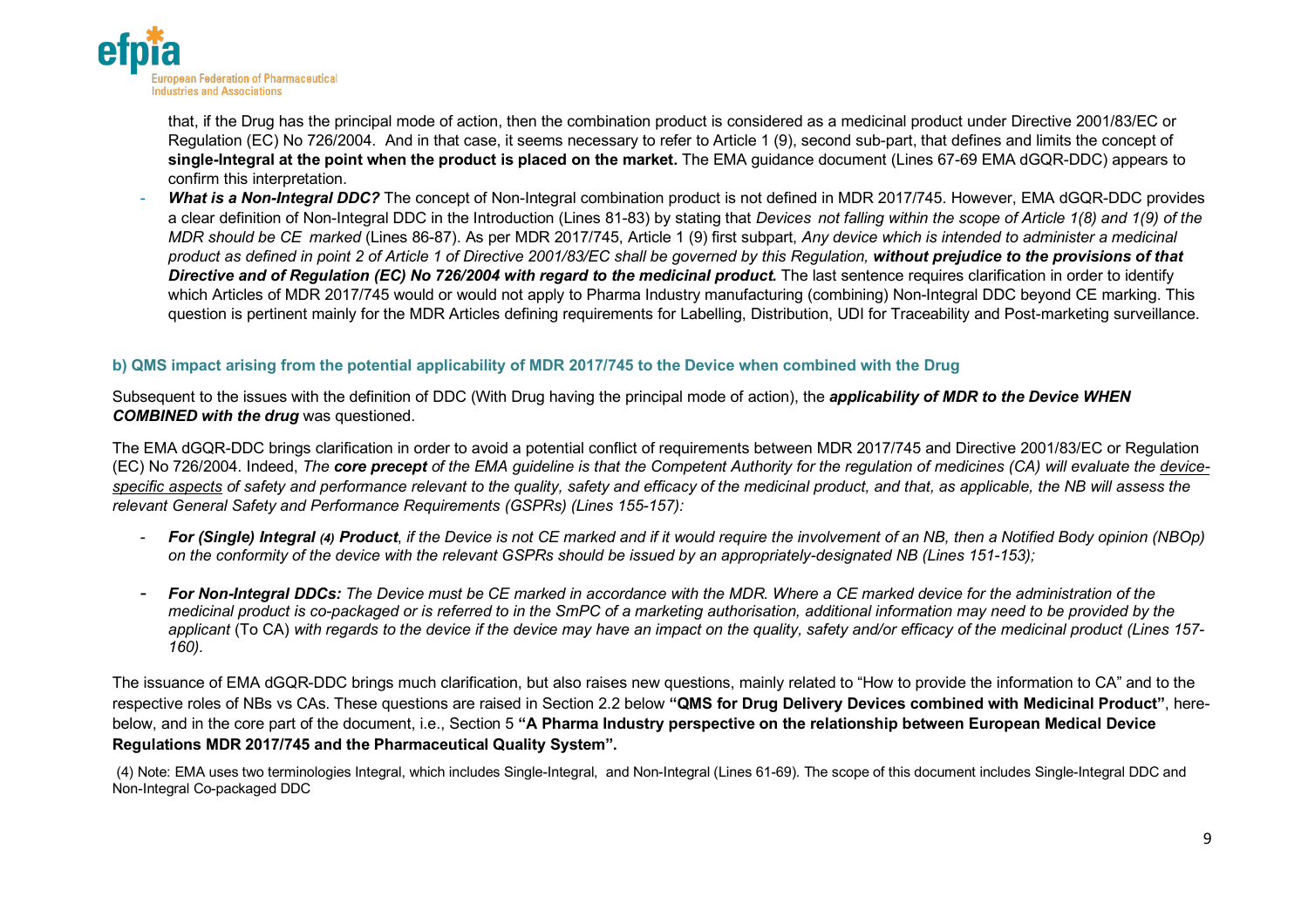

For ease of review, Section 6 provides an exhaustive list of the 'Request for clarification from Stakeholders (Regulators)' and the 'EFPIA points for advocacy'.

### **2.2 QMS for Drug-Device Combination Product (Device used as a drug delivery system)**

In Europe, the publishing of MDR 2017/745 implies new QMS considerations for Pharma Industry designing, manufacturing and/or marketing DDC.

#### **a) Application of Standards & ISO 13485:2016 for QMS**

While it is clear that Notified Bodies (NBs) will assess the conformity of the Device alone against requirements set forth in MDR 2017/745, the question was raised whether Pharma Industry would require EN ISO 13485:2016<sup>(5)</sup> certification for the manufacture of DDCs. It is also expected that CA GMP inspectors, not Notified Bodies (NBs) will inspect the development and manufacture of Single-Integral DDCs and the co-packaging of drugs with CE marked devices as per cGMP requirements.

Adoption and certification of ISO 13485:2016 may be considered as an asset for the Pharma Company, but is not an absolute regulatory requirement, at least not in EU.

Moreover, EMA has stated clearly in its dGQR-DDC under section 4.1 "Application of standards (Lines 169-171), that *Compliance of a DDC with relevant Ph. Eur. chapter(s) or monograph(s) should be demonstrated. Ph.Eur. requirements and European and ICH guidance take precedence over ISO standards.*

If a Pharma Company has a CE marked Device that is part of a DDC and if this Pharma Company is the legal manufacturer of the Device, then there are additional benefits of having ISO 13485 to comply with the MDR QMS requirements; The relationship between EN ISO 13485:2016 <sup>(5)</sup> and MDR 2017/745 and IVDR 2017/746 is provided in a Guidance document issued under the authority of Technical Committee CEN/TR 17223:2018 entrusted to quality management and corresponding general aspects for medical devices.

(5) EN ISO 13485:2016, Medical devices - Quality management systems - Requirements for regulatory purposes.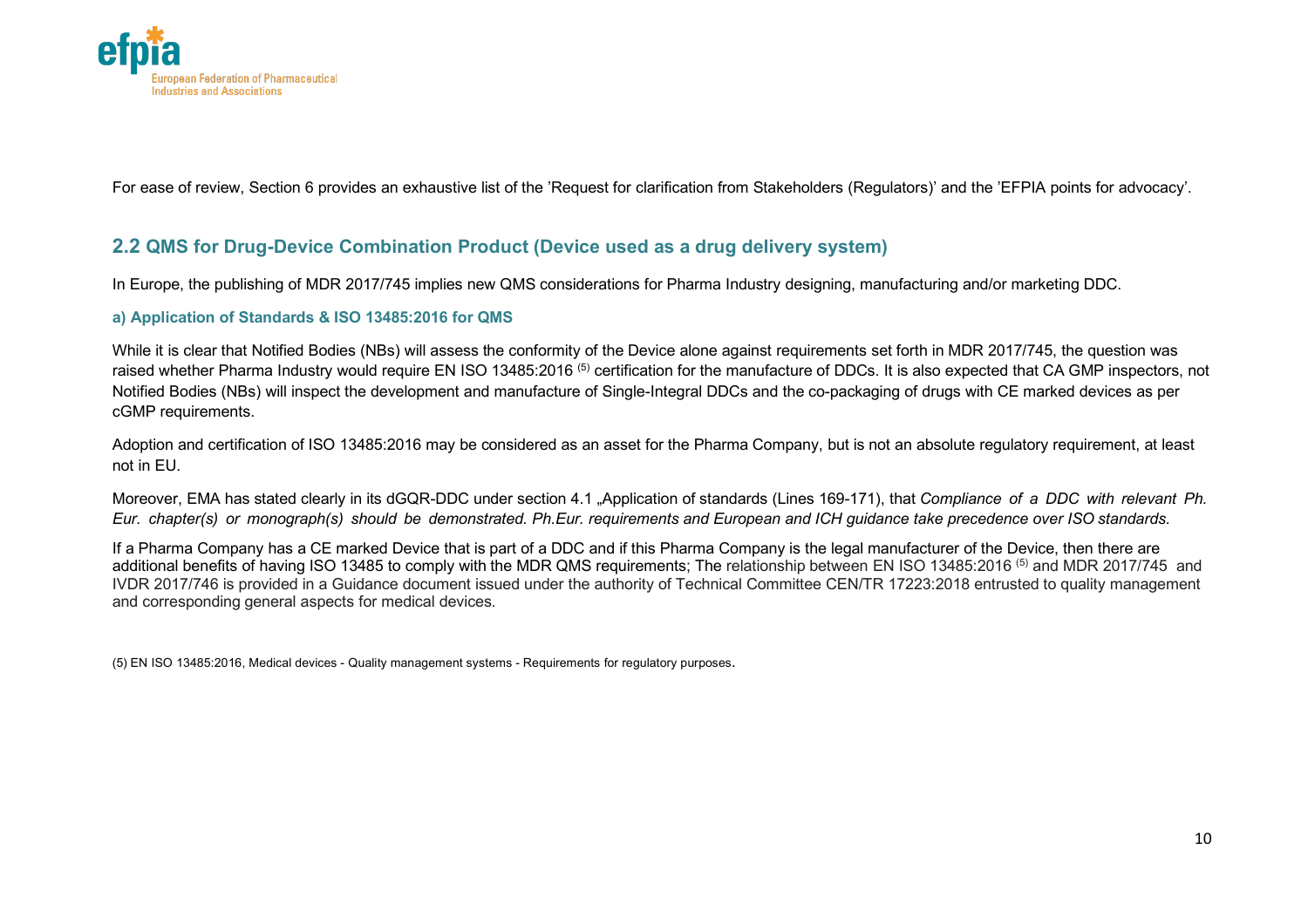

#### **b) MDR challenges for Pharma Industry QMS (PQS)**

The new challenges brought by MDR 2017/745 depend on the type of DDC product and experience of the Pharma Company with Medical Devices. The following challenges could impact Pharma Industry QMS and/or quality/technical workload:

#### **a. For both Single-Integral and Non-Integral DDCs:**

- i. **A reduced number of Notified Bodies (NBs)**, since MDR 2017/745 brings more stringent requirements on their designation. **QMS impact for Pharma Company:** Securing new a NB requires extensive vendor management activity.
	- 1. For Non-Integral DDC, each Pharma Company should check with the legal manufacturer of the Device whether NBs, ensuring the CE certification of Device under MDD, re-apply for their role of NB under MDR 2017/745 requirements or not, and for which Device designation. The need for NB is key to ensure that the Device is followed for Post-Market Surveillance (PMS) and for Post-Market Clinical aspects (PMCF). The need for re-certification of Device by May26, 2020 is only required for new Device or for Device with modified intended purpose, major design or production changes classification, and after May 26, 2020 as a function of CE certificate expiration date. Vendor management activity for new Third Party (NB) requires substantial technical and quality works.
	- 2. For Single-Integral DDC, Pharma Company should also contract a NB for any new DDC for which a NBOp would be required to support file submission after May 26, 2020. This would also be the case for changes to existing devices on the market that have a change and would require a variation to the file after 26 May 2020. See also Paragraph b.i. here-below.
- ii. The MDR **reclassifies certain devices and has a wider scope** (MDR Annex VIII).

**QMS impact for Pharma Company:** Change of Device classification imply technical and quality works associated with re-certification activities.

- 1. For Non-Integral DDC, each Pharma Company should check whether the CE marked Device class is modified. If the Device risk classification is modified, then the Pharma Company should liaise with the Device manufacturer to determine any potential impact pertinent (PMS-PMCF) to the revision of the Quality Agreement approved with the Device manufacturer.
- 2. EMA has also mentioned the use of MDR 2017/745 classification rules for Single-Integral DDC in its Q & A document EMA/37991/2019 issued on February 28, 2019, and in its dGQR-DDC (Lines 411-412). However, the practical aspects associated with device classification for NBOp is unclear at this stage.
- iii. The MDR introduces **a clinical evaluation consultation procedure for Class IIb active devices, intended to administer and/or remove a medicinal product**, as referred to in Section 6.4 of Annex VIII (Rule 12), by an independent expert panel (Article 54). **QMS impact for Pharma Company:** Not known at this stage, since clarification about the applicability of this requirement is requested from EMA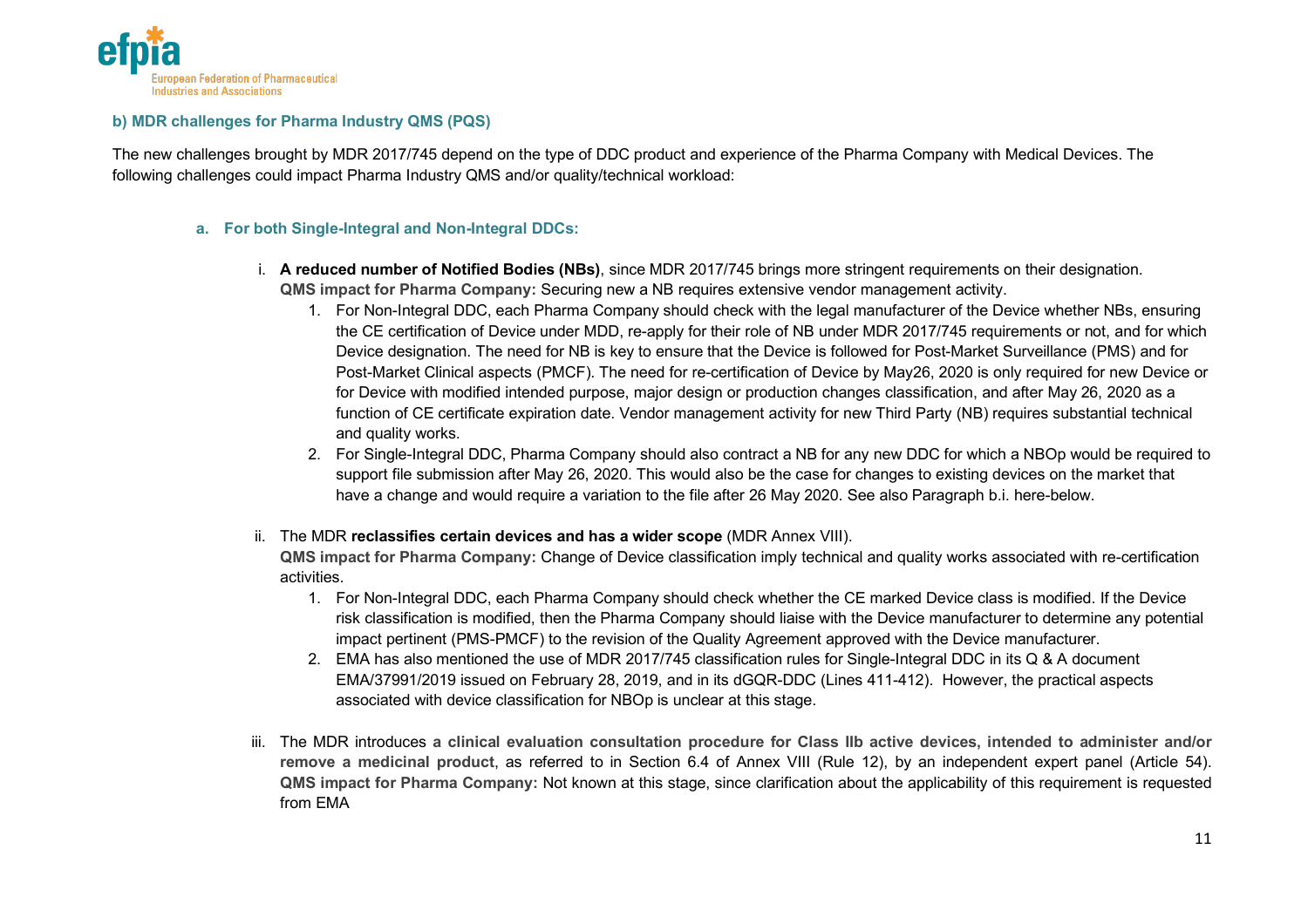

- 1. For both Single-Integral and Non-Integral DDC, each Pharma Company should for new CE marked Devices (used as parts of DDCs) check if they may fall in Class IIb as per MDR rule 12 and *in cases of doubt as to the proposed classification of the device according to the MDR, it is recommended that an opinion be sought from a medical device CA* (Lines 162-163 of EMA dGQR-DDC).
- 2. The use of classification rules for a device, mentioned by EMA, does not mean that a DDC classified IIb would need to be reviewed by the Expert Panel (clinical evaluation consultation) since DDCs are registered as medicinal products.

#### b. **For Single-Integral DDCs:**

i. If the device part would not be CE marked, and would require the involvement of an NB, then the MDR 2017/745 introduces **a Notified Body Opinion (NBOp)** made obligatory for the conformity of the device part of DDC product with the relevant general safety and performance requirements (GSPR) set out in MDR 2017/745 Annex I issued by a NB designated in accordance with that Regulation for the type of device in question (MDR 2017/745 Article 117). **QMS impact for Pharma Company: Need to comply with the relevant GSPR of MDR Annex I.** 

#### c. **For Non-Integral DDCs:**

i. The MDR will also provide increased transparency, with **information on devices and studies being made public**. **QMS impact for Pharma Company:** Not known at this stage. Clarification about the applicability of requirements of MDR 2017/745 beyond CE marking is requested from stakeholders (EMA, DG HEALTH, DG GROW).

The new European Database for Medical Devices – EUDAMED – will play a central role in making data available and increasing both the quantity and quality of data (Article 33): This Article is pertinent for legal Manufacturers of CE marked Devices; The Authors of this document consider that Pharma Industry manufacturing Non-Integral DDC would not be impacted by these requirements. However,

- This would require confirmation by both EMA & the competent authority for Medical Device, i.e., at EC DG GROW level.

- Accessing EUDAMED is free for public information. Would Pharma Company need access to additional information to assess the use of a Device? In such a case, how would Pharma Company require a Registration Number (SRN) to be registered as an economic actor under MDR?

ii. A new **Unique Device Identification (UDI) system** (Article 27) will significantly enhance the traceability and the effectiveness of postmarket safety-related activities, and **Information** to supply with the device (Article 23).

**QMS impact for Pharma Company:** Not completely understood at this stage. Clarification about the applicability of requirements of MDR 2017/745 beyond CE marking is requested from stakeholders (EMA, EC Health, EC Growth).

This requirement is not pertinent to Single-Integral DDC and the extent of its applicability to Non-Integral DDC is not clear yet. This would require clarification from both EMA & the National Competent Authority for medical devices, i.e., at EC DG GROW level.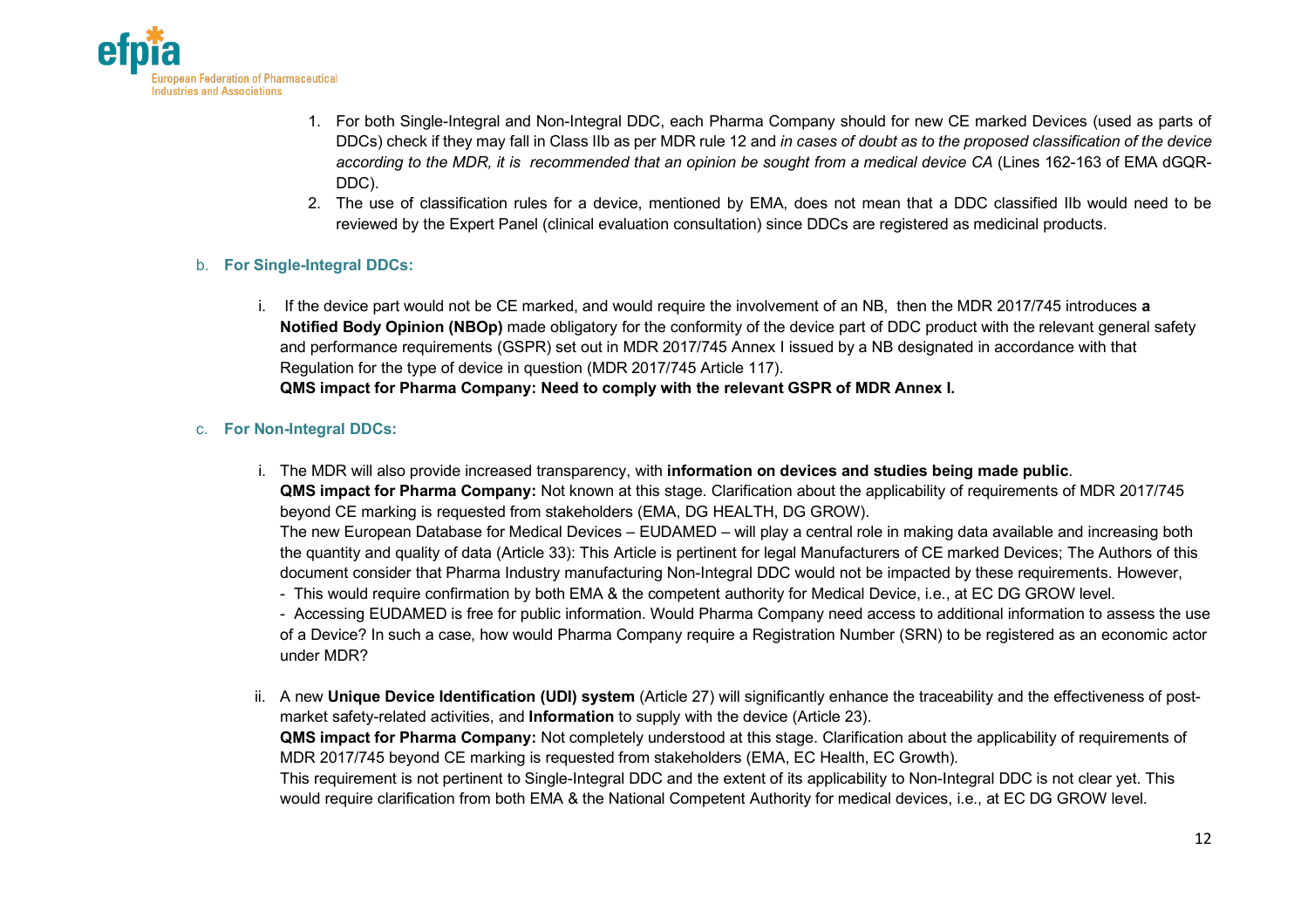

iii. MDR introduces specific requirements for **Importers of Medical Devices** (Article 13, 16, 30 & 31): This is applicable to Pharma Industry directly responsible for the importation of Devices into EU. EFPIA, MPP & MFE are aligned on the applicability of this MDR requirement.

**QMS impact:** Need to comply with registration of economic operators (Articles 30 & 31) and with requirements for Importers (Article13). Obligations of manufacturers of Medical Device should not apply to importers if some specific conditions are met (See Article 16, below).

For importation of Non-Integral DDC into EU, the applicability of MDR beyond CE marking remains a request for clarification from stakeholders, similar to points under c.i. & c.ii.

iv. MDR introduces specific requirements for **Distributors of Medical Devices** (Article 14);

**QMS impact:** The requirements for Distributor would mean, among other requirements, that Pharma Company marketing DDC, wholesaler, hospital & pharmacy would need to check for UDI and other aspects as per Article 14 (2). The potential issue is developed further here-below.

#### **Potential issue with Article 14:**

a) *Regulatory-wise*: As soon as a device is put into the folding box together with the drug, the distributor role according to the MDR should not apply anymore. In that moment the individual medical devices with CE mark received becomes part of the "Drug" from a physical and market authorization perspective.

#### b) *Quality-wise*:

- First of all it needs to be said that the distributor in the MDR is understood to be a legal-entity based view, not something which applies to a group of companies as a whole. That said there are typically multiple legal entities within a pharmaceutical company which constitute a separate distributor and would have to fulfill the requirements of Article 14. In addition there are 3<sup>rd</sup> party companies which are mandated to further distribute medical devices on behalf of the pharmaceutical company.

- When it comes to medical devices co-packaged with the drug (e.g. needles, transfer devices, alcohol swabs, dry powder inhaler etc.), it is neither appropriate nor possible that every legal entity in the distribution chain fully performs all obligations of Article 14, e.g. to check/confirm the compliance is not possible anymore. This would require to open individual drug packages, which in many cases have to be sealed with a tamper evident seal in Europe.

- Instead EFPIA would consider the medical devices not falling under the distributor obligations of MDR Art 14 anymore, as soon as the folding box with the device and the drug has been manufactured. Pharma company would follow cGMP & cGDP regulatory requirements.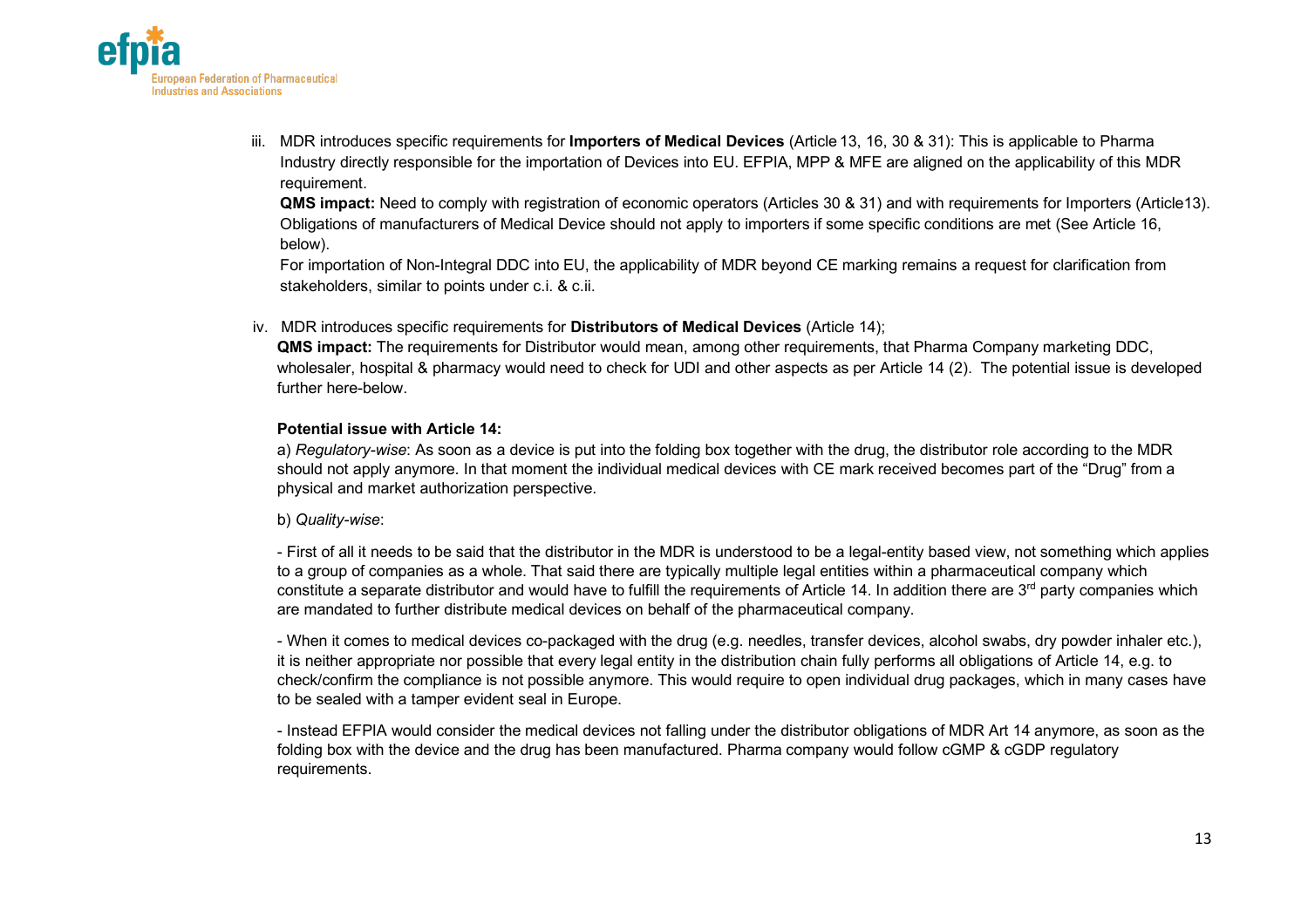

- That means that the pharmaceutical manufacturing site (1<sup>st</sup> distributor) which receives the device from the manufacturer would perform all the necessary checks and would maintain files for documentation. Furthermore compliance to medicinal product directives for Good Distribution Practices (2013/C 343/ 01) and to Regulation 2016/161 for serialization and safety measures by each distribution actor would ensure patient safety and protection along the supply chain. Affiliate(s), wholesaler, hospital and pharmacy would not repeat those checks, however they would of course forward complaints to the legal manufacturer of the device (via the MAH and the 1<sup>st</sup> distributor).

- One argument why this process could be sufficient is that the relevant distributors in that chain are either affiliates of the pharmaceutical company which fall under the global quality management system or they are contractors which are covered by supplier qualification process.

#### **Result of the survey performed with other industry associations:**

EFPIA contacted other Industry Associations (MedTech Pharma Platform & Medicines for Europe). There is no clear alignment among the Industry Associations. EFPIA requires clarification from the Stakeholders since Non-Integral DDC is registered as a medicinal product. See Section 6 for "Clarification request" and "EFPIA point for advocacy". EFPIA advocates for non-applicability of this Article to Pharma Industry distributing DDCs, since it would duplicate the requirements set forth in Directive for Good Distribution Practices (2013/C 343/ 01) and the COMMISSION DELEGATED REGULATION (EU) 2016/161 for traceability (Serialisation code) and safety measures for medicinal products. This would require clarification from both EMA & the competent authority for Medical Device, i.e., at EC DG Growth level.

v. MDR introduces potential requirements for **Distributors and Importers to comply with manufacturer obligations** (Article 16); As described in the rationale (37) of the MDR, the Article 16 has been introduced to define conditions which allow relabelling and repackaging as required to support parallel trading.

**QMS impact:** Applicability of manufacturer obligations to the Pharma Company would represent a huge impact, since the whole MDR would then apply. There are two different scenarios, developed here-below, in order to prevent applicability of manufacturer obligations to the Pharma Company manufacturing Co-packaged DDC.

**Scenario 1:** The Pharmaceutical Company receives devices in bulk packaging from the manufacturer. In this case the further distribution of the device(s) in that packaging is not intended, but the bulk packaged devices are intended to be separated by the Pharmaceutical Company. Bulk packaging also means that the boxes are typically unlabeled, or labelled with the minimum requirements as per MDR 2017/745.This should be carried out in such conditions that the original condition of the device cannot be affected by this operation (Article 16(2)). Complying with the other paragraphs of MDR Article 16 (1) would prevent the Pharma Company from Medical Device manufacturer obligations. **QMS impact** would therefore be limited to appropriate Quality Agreement to delineate responsibilities between manufacturer and pharma company.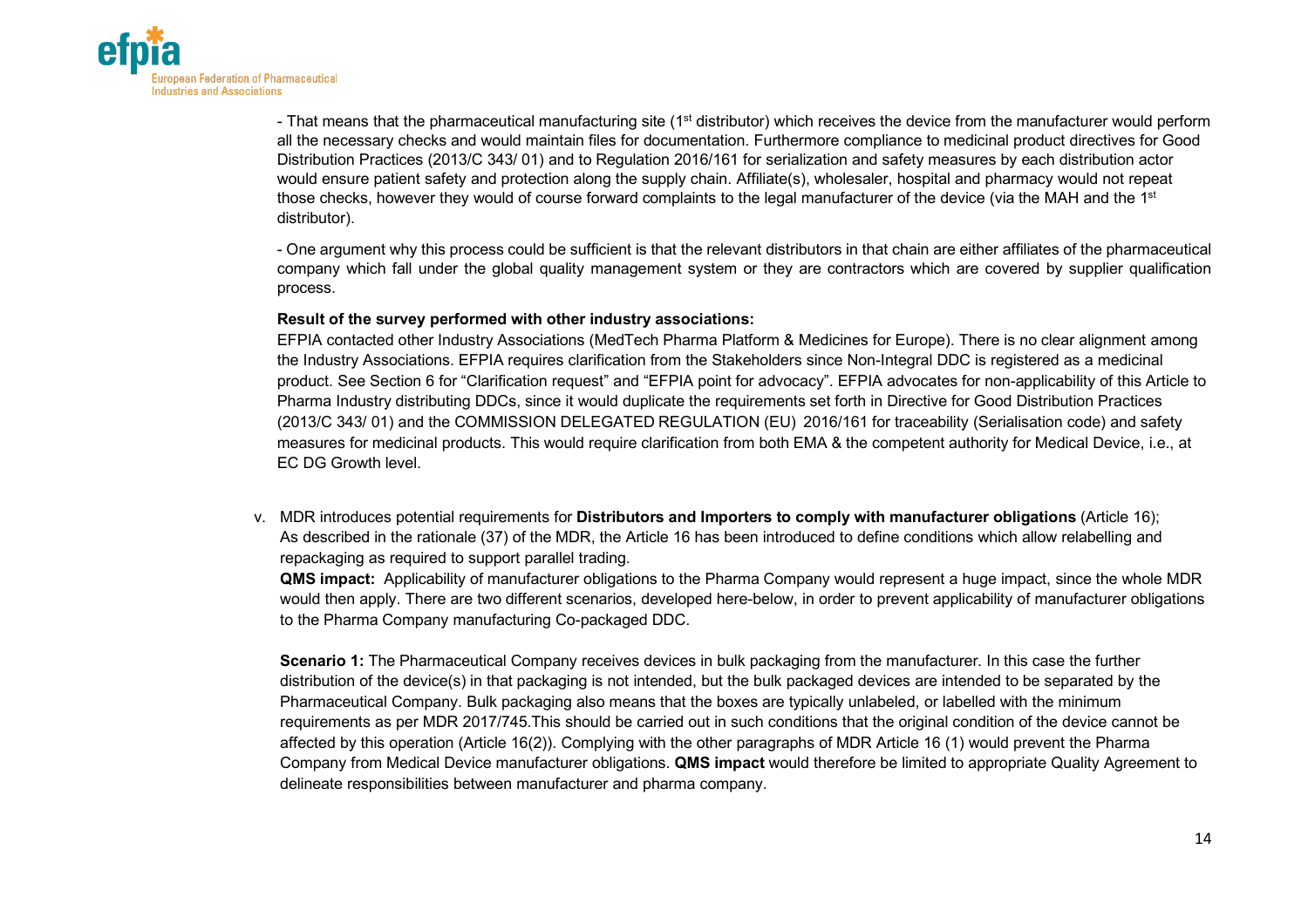

**Scenario 2:** The pharmaceutical company receives devices in a large sales unit (e.g. cannulas, or single-use syringes) which is already on the market. This folding box of the sales unit has separate labelling (incl. information not covered by the individual unit labelling) and includes one single IFU. Now, the Pharmaceutical Company separates this sales unit by co-packaging only one device out of this sales unit.

- This "changes of pack size" would mean that the Pharmaceutical Company as distributor would become the legal manufacturer of the Device. The only reason for this separation of sales unit is that the marketing authorization for the drug requires a "change of pack size", for the intended procedure with the drug, and not to allow for marketing of the device itself in certain countries.

- The exemption clauses of Art. 16(2) might not apply and would lead the Pharma Company to endorse the manufacturer obligations.

- In order to prevent to fall into the requirements of Article 16, the Pharma Company should perform the separation under (Purchasing) agreement with the legal manufacturer.

- **QMS impact** could be minimized if the legal manufacturer provides the medical device in a pack size which does not require separation, with either an IFU included in the pack or an IFU master in the required languages which can be included in the PIL without any modification.

Considering the various MDR challenges, the Authors recommend Pharma Companies, who currently work according to the existing Medical Device Directive (MDD) or are using their Pharmaceutical Quality Systems (PQSs) with no specific Medical Device QMS, to check for adequate coverage of pertinent MDR requirements by its current PQS/QMS. There is no one QMS solution fit for all. It is up to each Pharma Company to adapt its QMS in order to meet the pertinent MDR requirements for both Single-Integral and Non-Integral DDCs.

The following endpoints should be kept in mind when revising the Pharma Company PQS:

- For Single-Integral DDC, the QMS helps to comply with General Safety and Performance Requirements (GSPRs) set forth in MDR Annex I,
- For Non-Integral DDC, the intended use set forth in the Conformity Assessment for the CE marked Device is maintained, and if not, a new conformity assessment is performed as per MDR towards NB certification.
- The overall combination of Device and Medicinal Product is taken into consideration, at the point to place the DDC on the market and at the point of use.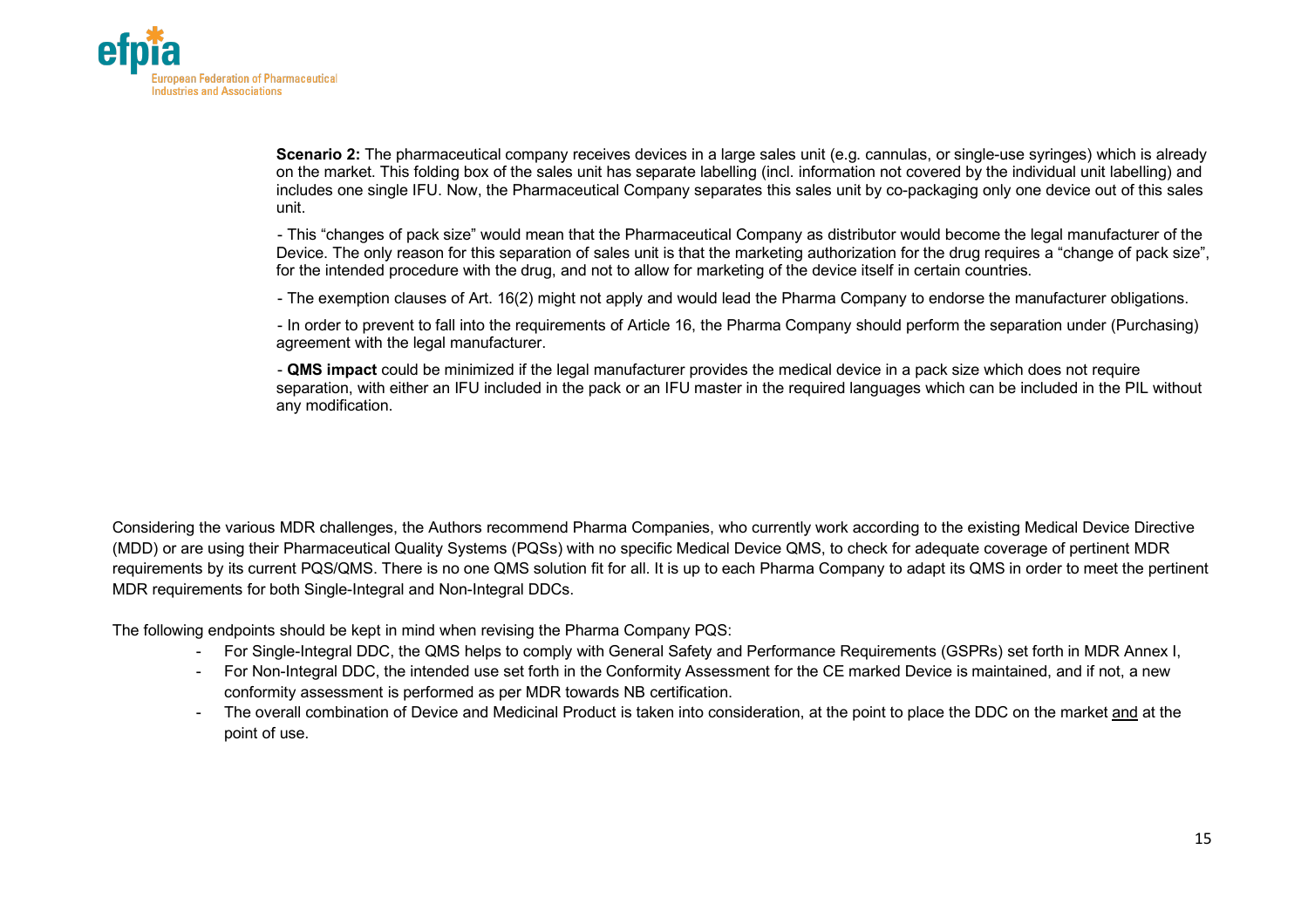

The Authors consider that the following Device specific QMS areas should receive particular attention from the Pharma Company when revising its PQS:

- Product realisation (Design Controls): This process, as described in ISO 13485:2016, or in MDR Annex IX, should be used right at the beginning of the development of a new Single Integral Product and/or Non-Integral DDC, and should include Usability Engineering to address the design requirements at point of use of DDC.
- Purchasing Controls,
- Management Responsibilities (especially Management Representative),
- Effective and pro-active CAPA system,
- Product-specific risk management, ISO14971 and/or ICH Q9. The role of the risk management and especially benefit-risk analysis becomes more and more important, with input from the post-market surveillance system.

This document explores the options in sufficient detail and provides insight how to assess the potential impact of MDR on QMS. The decision to select QMS options is always a choice not a regulatory requirement.

This document provides an industry perspective about:

1. The applicability and relevance of MDR requirements as a function of the type of drug-device combination product (Single Integral or Non-Integral DDC) 2. The possibility to use the Pharmaceutical Quality System. It outlines its potential limitations and suggests opportunities to adapt it at company level in order to adequately address the requirements set forth in MDR 2017/745.

## **3. Limitations**

Not all Articles of MDR 2017/745 or it's annexes were reviewed and analysed by the Authors. The selection of Articles and Annexes was based on the best technical and quality judgment of the Authors after mapping of MDR 2017/745 towards a better understanding of the quality system requirements for Pharma Industry manufacturing and/or marketing DDCs.

This is a living document which will evolve with the issuance of interpretative guidance documents by the Regulators and experience and feedback from EFPIA Pharma Industry members. Any question, suggestion or feedback will be welcomed by the Authors.

Last but not least, the recommendations provided in Table 1 represent the consensus within the Working Group after mapping of the MDR text and discussion. However, these recommendations are not the sole possible approach for interpreting the MDR requirements or for designing a QMS for DDCs. It is up to each Pharma Company to design an adequate PQS that meets regulatory requirements.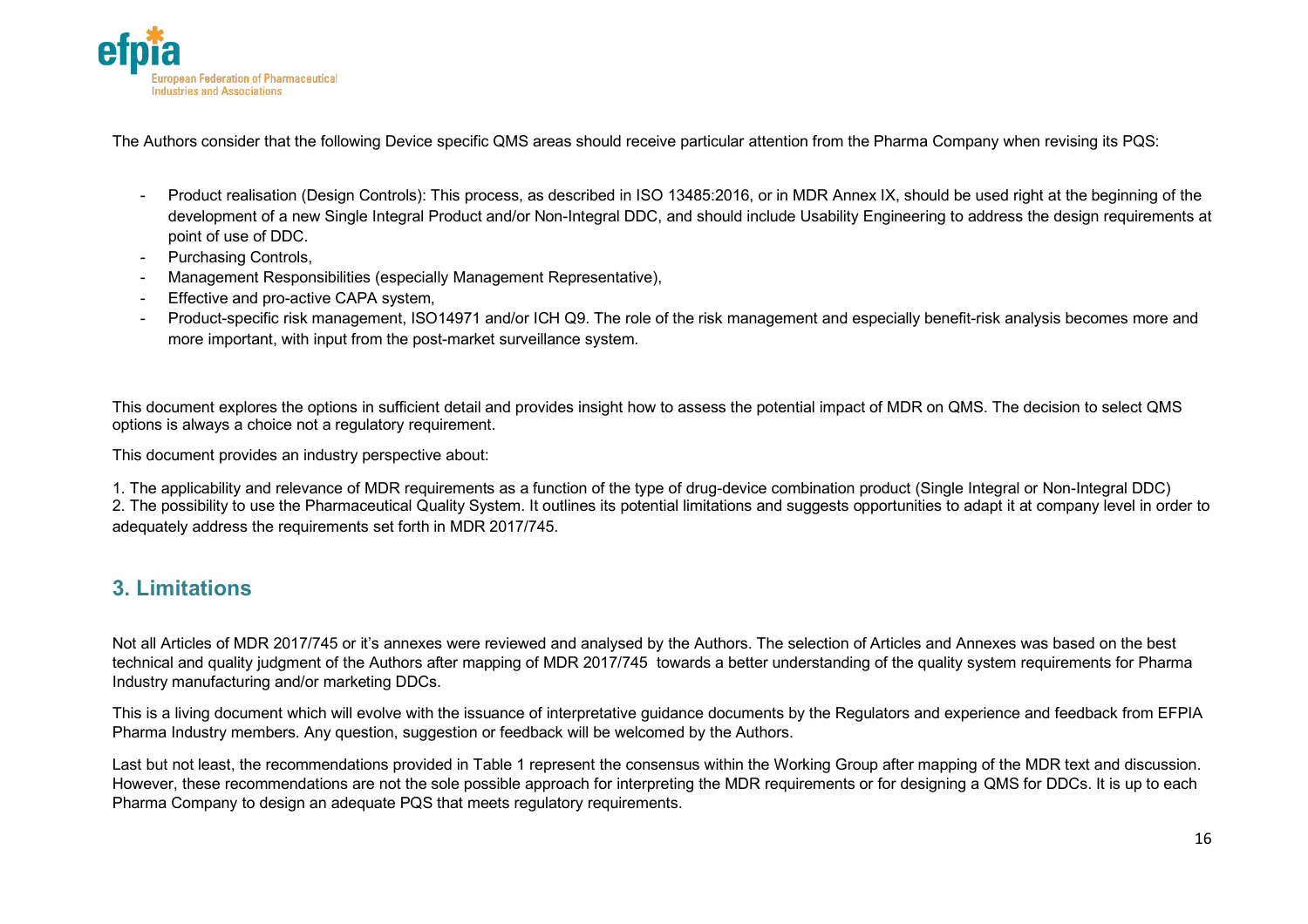

## **4. Terms and Definitions**

For the purposes of this document, the terms and definitions used in Eudralex Volume 4, in MDR 2017/745 and in EMA draft Guidance on Quality Requirements for DDC apply.

## **5. A Pharma Industry perspective on the relationship between European Medical Device Regulations MDR 2017/745 and the Pharmaceutical Quality System (Introduction to Appendix 1)**

Appendix 1 provides the Pharma Industry perspective on key requirements of the European Regulations on Medical Devices (MDR EU 2017/745), together with commentary on the extent to:

- Which PQS could be used in alignment with Eudralex Volume 4, or with ICH Guidelines
- How to interpret MDR clause (Key message)
- Which clarification is needed from the Regulators (Request for clarification from Stakeholders)
- Advocate for a position on the applicability of a requirement (Point of advocacy)
- Recommend to Pharma Industry-specific MDR interpretation for DDCs
- When pertinent, how the requirement is interpreted in US-FDA 21CFR part 4, mainly because:
	- o It would underline similarities or divergences in requirements,
	- o 21 CFR Part 4 suggests for a streamlined QMS approach, combining PQS and Medical Device QMS, when considering DDC products.

The perspective on the relationship between quality system requirements of both domains (Medical Devices and Medicinal Products) is provided in six (6) different sections, as suggested by the MDR Flowchart developed by MedTech Europe<sup>(6)</sup>:

| MDR Process Part I - Obligations of the manufacturer and Annex I for General Safety and Performance requirements | Appendix $1 -$ Pages 32 to 66 |
|------------------------------------------------------------------------------------------------------------------|-------------------------------|
| <b>MDR Process Part II - Clinical Evaluation</b>                                                                 | Appendix $1 -$ Pages 67 to 73 |
| MDR Process Part III - Device Classification and Conformity Assessment                                           | Appendix 1 – Pages 74 to 85   |
| MDR Process Part IV - Registration Process                                                                       | Appendix 1 – Pages 86 to 89   |
| MDR Process part V - Post-Marketing Surveillance                                                                 | Appendix $1 -$ Pages 90 to 92 |
| MDR Process Part VI - Obligations of the Other Economic Actors                                                   | Appendix $1 -$ Pages 93 to 97 |

(6) MedTech Europe - Overview of requirements under the Medical Devices Regulation 2017/745/EU on Medical Devices – Flowchart – December 2017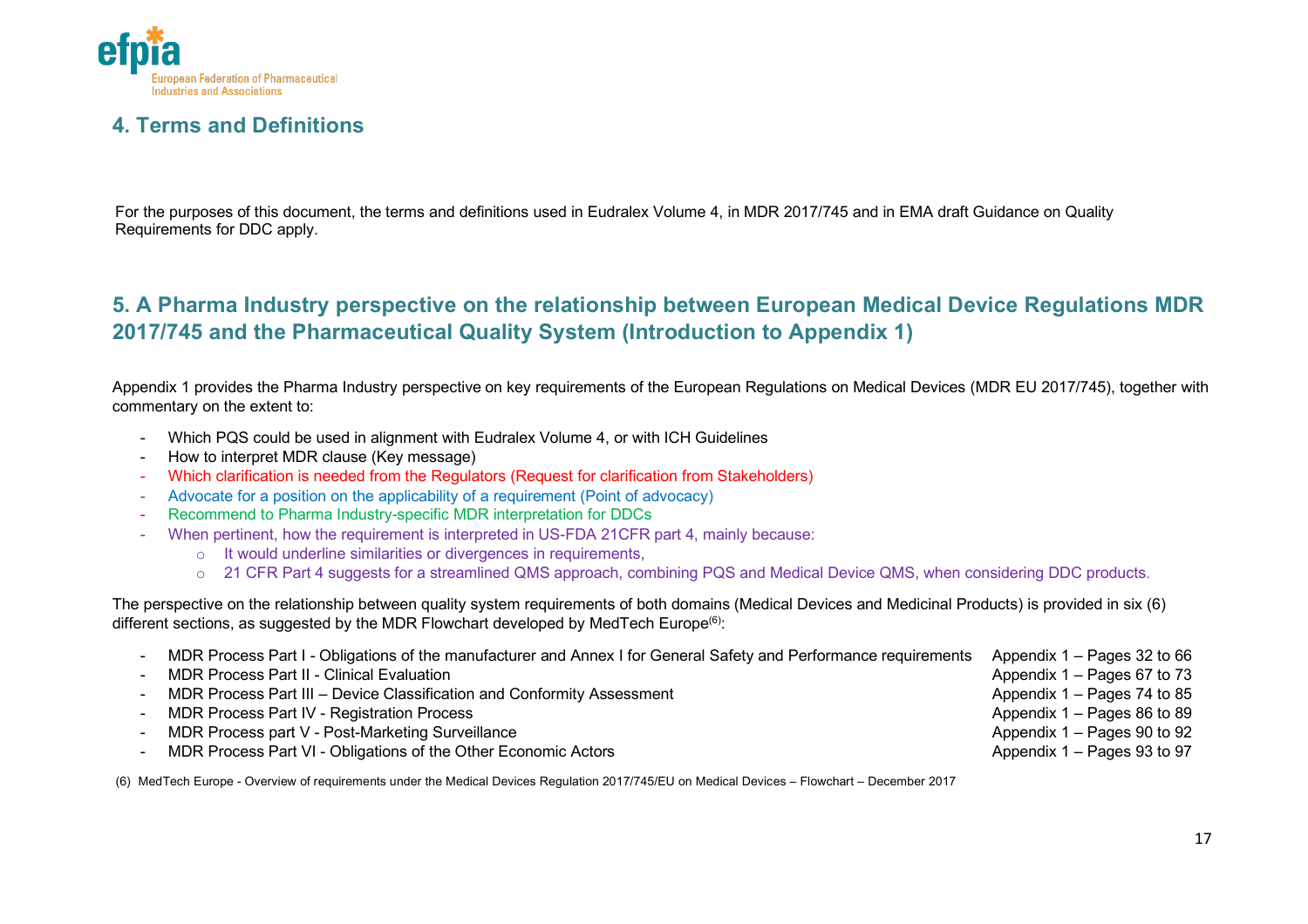

## **6. Summary of the Requests for Clarifications from Stakeholders (Regulators) and EFPIA Points for Advocacy**

## **6.1. Requests for Clarifications from Stakeholders (Regulators)**

Legend: SI = Single-Integral / NI = Non-Integral

| <b>MDR Process</b> | <b>MDR</b>       | Type                   | Requests for Clarifications from Stakeholders (Regulators)                                                                                                                                                                                                                                                                                                                                                                                                                                                                                 | Decision about                                                                                                                                 |
|--------------------|------------------|------------------------|--------------------------------------------------------------------------------------------------------------------------------------------------------------------------------------------------------------------------------------------------------------------------------------------------------------------------------------------------------------------------------------------------------------------------------------------------------------------------------------------------------------------------------------------|------------------------------------------------------------------------------------------------------------------------------------------------|
| Part I -           | Article          | of                     |                                                                                                                                                                                                                                                                                                                                                                                                                                                                                                                                            | process to                                                                                                                                     |
| Obligations of     | or               | DDC.                   |                                                                                                                                                                                                                                                                                                                                                                                                                                                                                                                                            | convey the                                                                                                                                     |
| the                | Annex            | (SI or                 |                                                                                                                                                                                                                                                                                                                                                                                                                                                                                                                                            | requests to                                                                                                                                    |
| manufacturer       |                  |                        |                                                                                                                                                                                                                                                                                                                                                                                                                                                                                                                                            | <b>Stakeholders</b>                                                                                                                            |
| and Annex I for    |                  | NI or                  |                                                                                                                                                                                                                                                                                                                                                                                                                                                                                                                                            |                                                                                                                                                |
| General Safety     |                  | SI &                   |                                                                                                                                                                                                                                                                                                                                                                                                                                                                                                                                            |                                                                                                                                                |
| and                |                  | NI)                    |                                                                                                                                                                                                                                                                                                                                                                                                                                                                                                                                            |                                                                                                                                                |
| Performance        |                  |                        |                                                                                                                                                                                                                                                                                                                                                                                                                                                                                                                                            |                                                                                                                                                |
| requirements       |                  |                        |                                                                                                                                                                                                                                                                                                                                                                                                                                                                                                                                            |                                                                                                                                                |
|                    | Article 1<br>(9) | <b>NI</b>              | The part of the first sentence of Article 1 Section 9 (", without prejudice to the provisions of that Directive<br>(2001/83/EC) and of Regulation (EC) n° 726/2004 with regard to the medicinal product.") lacks clarification<br>about which Articles of the MDR 2017/745 would not apply to the Medical Device when co-packaged with the<br>medicinal product.                                                                                                                                                                           | EFPIA-MPP-<br><b>MFE Reflection</b><br>Paper for Non-<br>Integral DDCs                                                                         |
|                    | Article 8        | SI &<br>N <sub>l</sub> | Article 8 might presume that conformity with harmonized standards related to system or process is a must.<br>EFPIA will work with Stakeholders to ensure a correct interpretation of this article, which should be: Device<br>products and / or systems being in conformity with relevant harmonized standards as published in the Official<br>Journal of the European Union would facilitate conformity assessment, but Ph.Eur. requirements and<br>European and ICH guidance-take precedence over ISO and other international standards. | Consultation<br>process on EMA<br>$dGQR-DDC -$<br>Comment to lines<br>170-171<br>(Chapter 4.<br>General<br>considerations<br>for integral DDC) |
|                    | Article<br>10(3) | N <sub>l</sub>         | It is not clear whether the Pharma company would need to contribute to Post Market Clinical Follow-up<br>(PMCF) as per Annex XIV.<br>Complying to MDR 2017/745 beyond CE marking should be clarified by EMA for Co-packaged DDC.                                                                                                                                                                                                                                                                                                           | EFPIA-MPP-<br><b>MFE Reflection</b><br>Paper for Non-<br>Integral DDCs                                                                         |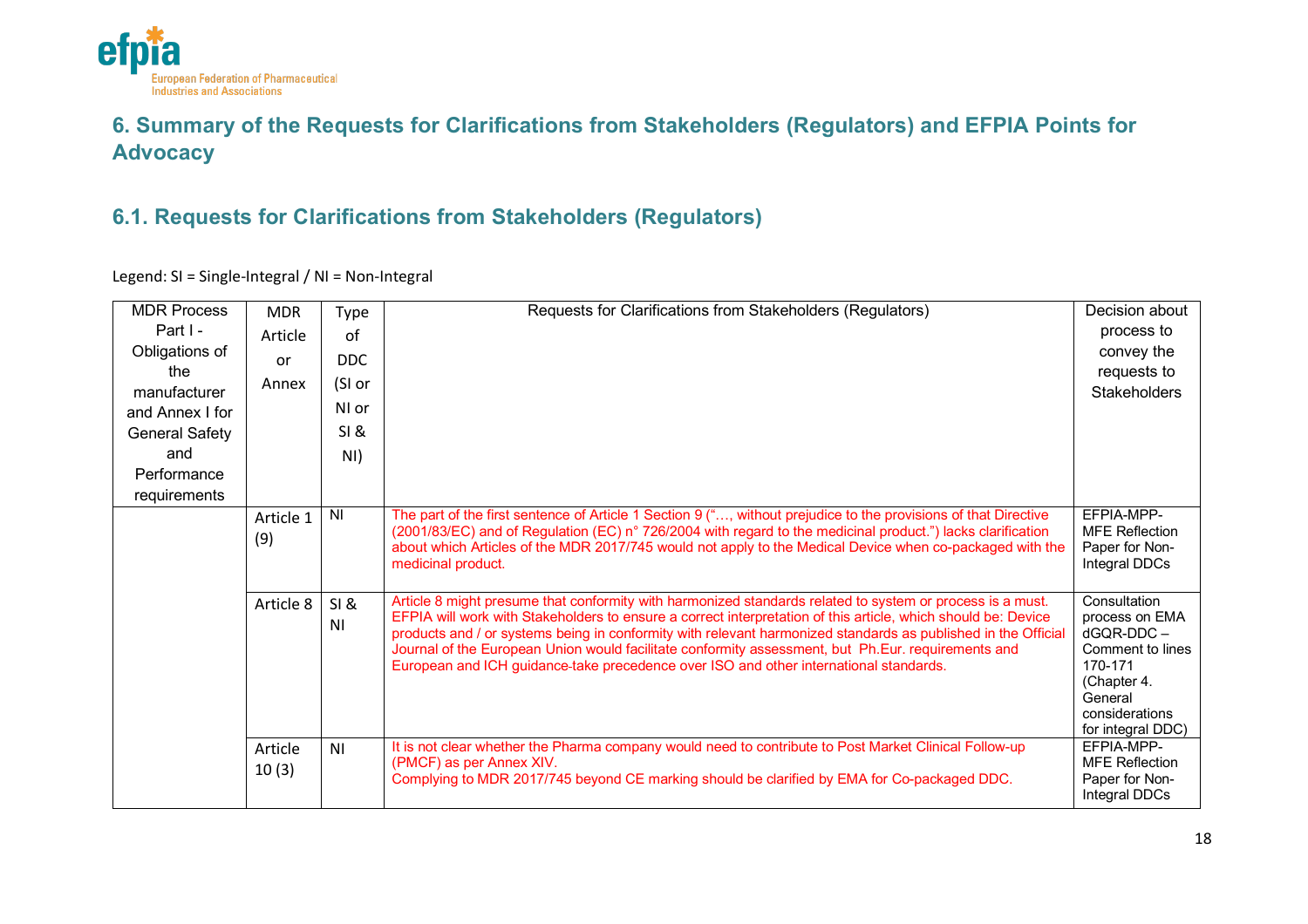

| <b>MDR Process</b><br>Part I -<br>Obligations of<br>the<br>manufacturer<br>and Annex I for<br><b>General Safety</b><br>and<br>Performance<br>requirements | <b>MDR</b><br>Article<br><b>or</b><br>Annex                                 | Type<br>of<br><b>DDC</b><br>(SI or<br>NI or<br>SI &<br>NI) | Requests for Clarifications from Stakeholders (Regulators)                                                                                                                                                                                                                                                                                                                                                                                               | Decision about<br>process to<br>convey the<br>requests to<br><b>Stakeholders</b>                                                                                             |
|-----------------------------------------------------------------------------------------------------------------------------------------------------------|-----------------------------------------------------------------------------|------------------------------------------------------------|----------------------------------------------------------------------------------------------------------------------------------------------------------------------------------------------------------------------------------------------------------------------------------------------------------------------------------------------------------------------------------------------------------------------------------------------------------|------------------------------------------------------------------------------------------------------------------------------------------------------------------------------|
|                                                                                                                                                           | Article<br>10(8)                                                            | SI &<br>N <sub>1</sub>                                     | MDR specifies archiving timeframes of 10 years (15 years for implantable) after the last device put on the<br>market. This would be a confirmed requirement for the device legal manufacturer only.<br>For Pharma company manufacturing a DDC, this would be defined by the registration type, i.e., by<br>medicinal product directives if registered as a medicinal product. EFPIA will work to clarify MDR 2017/745<br>requirements beyond CE marking. | set<br><b>New</b><br>of<br>questions<br>for<br>EMA Q&A format<br>document                                                                                                    |
|                                                                                                                                                           | Annex I<br>Chapter<br>Ш<br>Section<br>10.4.3.                               | SI &<br>N <sub>1</sub>                                     | Will Stakeholders look for harmonization with international standards ICH or with EMA existing guidelines on<br>Phtalates (EMA guideline EMA/CHMP/SWP/362974/2012)                                                                                                                                                                                                                                                                                       | Consultation<br>process on EMA<br>dGQR-DDC-<br>Comment to lines<br>170-171<br>(Chapter 4.<br>General<br>considerations<br>for integral DDC)<br>- See Article 8<br>here-above |
|                                                                                                                                                           | Annex I<br>Chapter<br>Ш<br>(Sections<br>23.1.<br>23.2,<br>23.3 and<br>23.4) | SI                                                         | EFPIA will work with EMA to define the labelling requirements specific to the device part, especially for<br>Single-Integral DDC.                                                                                                                                                                                                                                                                                                                        | EFPIA-EREG<br>Reflection paper<br>for labelling of SI<br><b>DDC</b>                                                                                                          |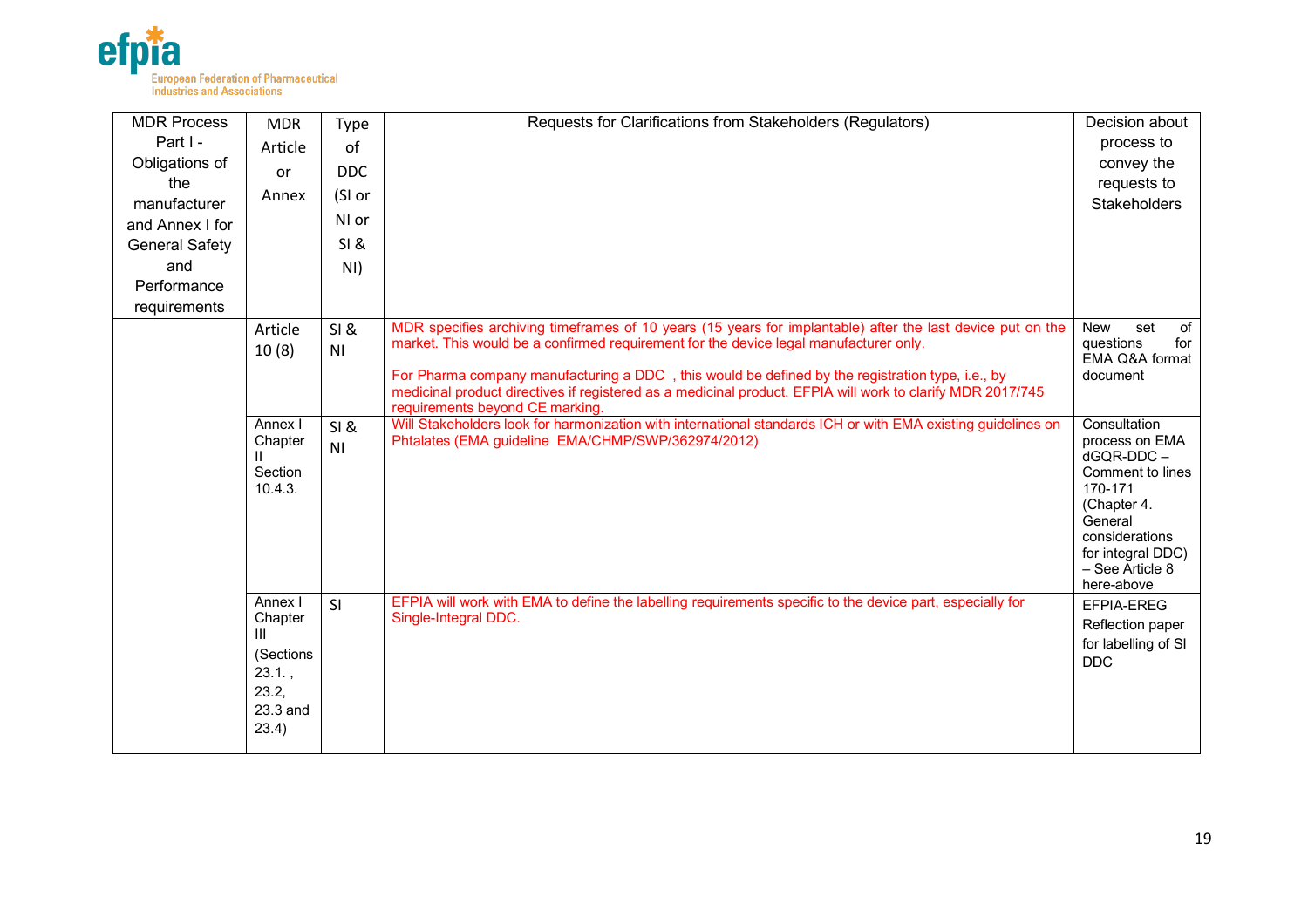

| <b>MDR Process</b> | <b>MDR</b>       | Type           | Requests for Clarifications from Stakeholders (Regulators)                                                                                                                                                                                                                                                                                                                                                | Decision about                                                                                                                                                                                                                |
|--------------------|------------------|----------------|-----------------------------------------------------------------------------------------------------------------------------------------------------------------------------------------------------------------------------------------------------------------------------------------------------------------------------------------------------------------------------------------------------------|-------------------------------------------------------------------------------------------------------------------------------------------------------------------------------------------------------------------------------|
| Part II - Clinical | Article          | of             |                                                                                                                                                                                                                                                                                                                                                                                                           | process to                                                                                                                                                                                                                    |
| Evaluation $(7)$   | or               | <b>DDC</b>     |                                                                                                                                                                                                                                                                                                                                                                                                           | convey the                                                                                                                                                                                                                    |
|                    | Annex            |                |                                                                                                                                                                                                                                                                                                                                                                                                           | requests to                                                                                                                                                                                                                   |
|                    |                  | (SI or         |                                                                                                                                                                                                                                                                                                                                                                                                           | <b>Stakeholders</b>                                                                                                                                                                                                           |
|                    |                  | NI or          |                                                                                                                                                                                                                                                                                                                                                                                                           |                                                                                                                                                                                                                               |
|                    |                  | SI &           |                                                                                                                                                                                                                                                                                                                                                                                                           |                                                                                                                                                                                                                               |
|                    |                  | NI)            |                                                                                                                                                                                                                                                                                                                                                                                                           |                                                                                                                                                                                                                               |
|                    | Article<br>61(1) | SI             | - Annex I does not mention Clinical Evaluation nor Article 61. Clarification is required as Clinical Evaluation<br>does not necessarily mean clinical data, and DDC clinical data do not necessarily include the use of the single<br>integral device.<br>- What level of evidence would be required by NB, as a function of the device component risk class and on the<br>available clinical evaluation? | Consultation<br>process on EMA<br>$dGQR-DDC -$<br>Comment to lines<br>249-253 and<br>254-259<br>(Chapter<br>5.2. Module 3.2. P.<br>Drug Product)<br>Meeting between<br>EFPIA/EBE and<br><b>TEAM-NB WG</b><br>on July 5th 2019 |
|                    | Article<br>61(1) | N <sub>1</sub> | Beyond CE marking, clarification is required with regards to requirement for Clinical Evaluation, and MDR<br>2017/745 Article 61 especially, as DDC clinical data do not necessarily include the use of the same CE<br>marked device.                                                                                                                                                                     | Consultation<br>process on EMA<br>$dGOR-DDC -$<br>Comment to lines<br>611 (Chapter $7-$<br>Bridging to<br>devices used in                                                                                                     |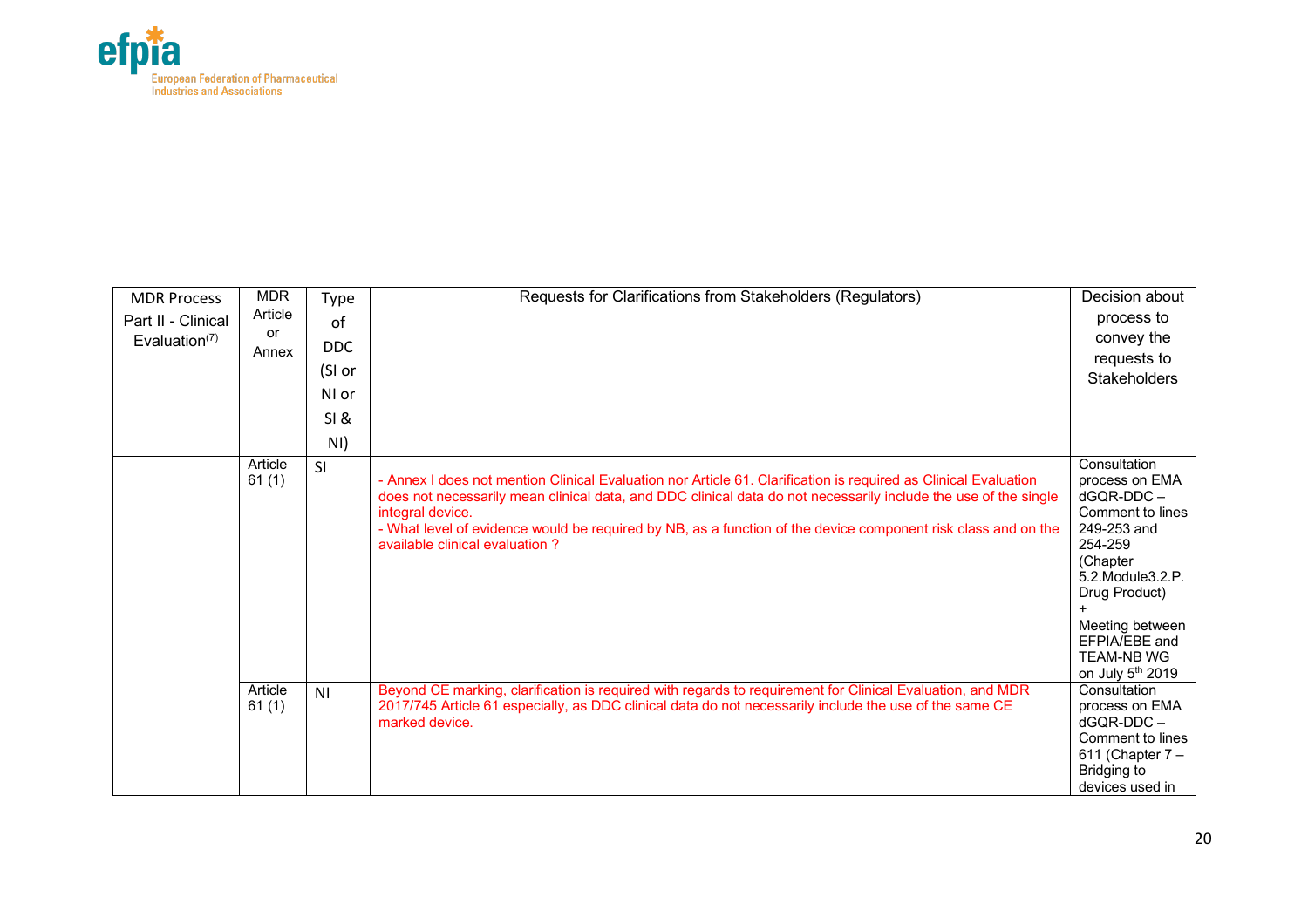

|  |  | <br>clinical |  |
|--|--|--------------|--|
|  |  | (development |  |

(7) It is recognized that the meeting between EFPIA/EBE and TEAM-NB WG on July 5<sup>th</sup> 2019 also provides some insight with regards to NB expectations for SI DDC products and clinical data expectations as part of the NB assessment to meet Article 117.

| <b>MDR Process</b><br>Part III - Device<br>Classification<br>and Conformity<br>Assessment | <b>MDR</b><br>Article<br>or<br>Annex        | Type<br>of<br><b>DDC</b><br>(SI or<br>NI or<br>SI &<br>NI) | Requests for Clarifications from Stakeholders (Regulators)                                                                                                                                                                                                                                               | Decision about<br>process to<br>convey the<br>requests to<br><b>Stakeholders</b>                                                                                                                            |
|-------------------------------------------------------------------------------------------|---------------------------------------------|------------------------------------------------------------|----------------------------------------------------------------------------------------------------------------------------------------------------------------------------------------------------------------------------------------------------------------------------------------------------------|-------------------------------------------------------------------------------------------------------------------------------------------------------------------------------------------------------------|
|                                                                                           | Article<br>86(3)                            | N <sub>1</sub>                                             | However, it is not clear yet to what extent Pharma Company would need to provide data Periodic Safety<br>Update Reports (PSUR) to legal manufacturer for the Devices used in Non-Integral DDCs                                                                                                           | EFPIA-MPP-<br><b>MFE Reflection</b><br>Paper for Non-<br>Integral DDCs                                                                                                                                      |
|                                                                                           | Annex<br>IX<br>Chapter<br>I,Section<br>4.10 | SI &<br>N <sub>1</sub>                                     | Change of an approved device: EFPIA would like clarifications with regards to the translation of DDC<br>change types in EMA variation procedures (Type IA, IB and II).                                                                                                                                   | Consultation<br>process on EMA<br>dGQR-DDC-<br>Comment to lines<br>615-640<br>(Chapter 8<br>Lifecycle<br>management)<br>$+$<br><b>EFPIA Reflection</b><br>Paper on<br>substantial<br>changes<br>(Initiated) |
|                                                                                           | Article<br>117                              | SI                                                         | For the submission of a new Single Integral DDC product after 26 May 2020, would a relevant certificate<br>issued by a notified body allowing the manufacturer to affix a CE marking to the medical device under the<br>MDD be acceptable regulatory-wise providing that the certificate is still valid? | EMA dGQR-DDC<br>$-$ Comment to<br>lines 145-147<br>(Chapter 4.<br>General                                                                                                                                   |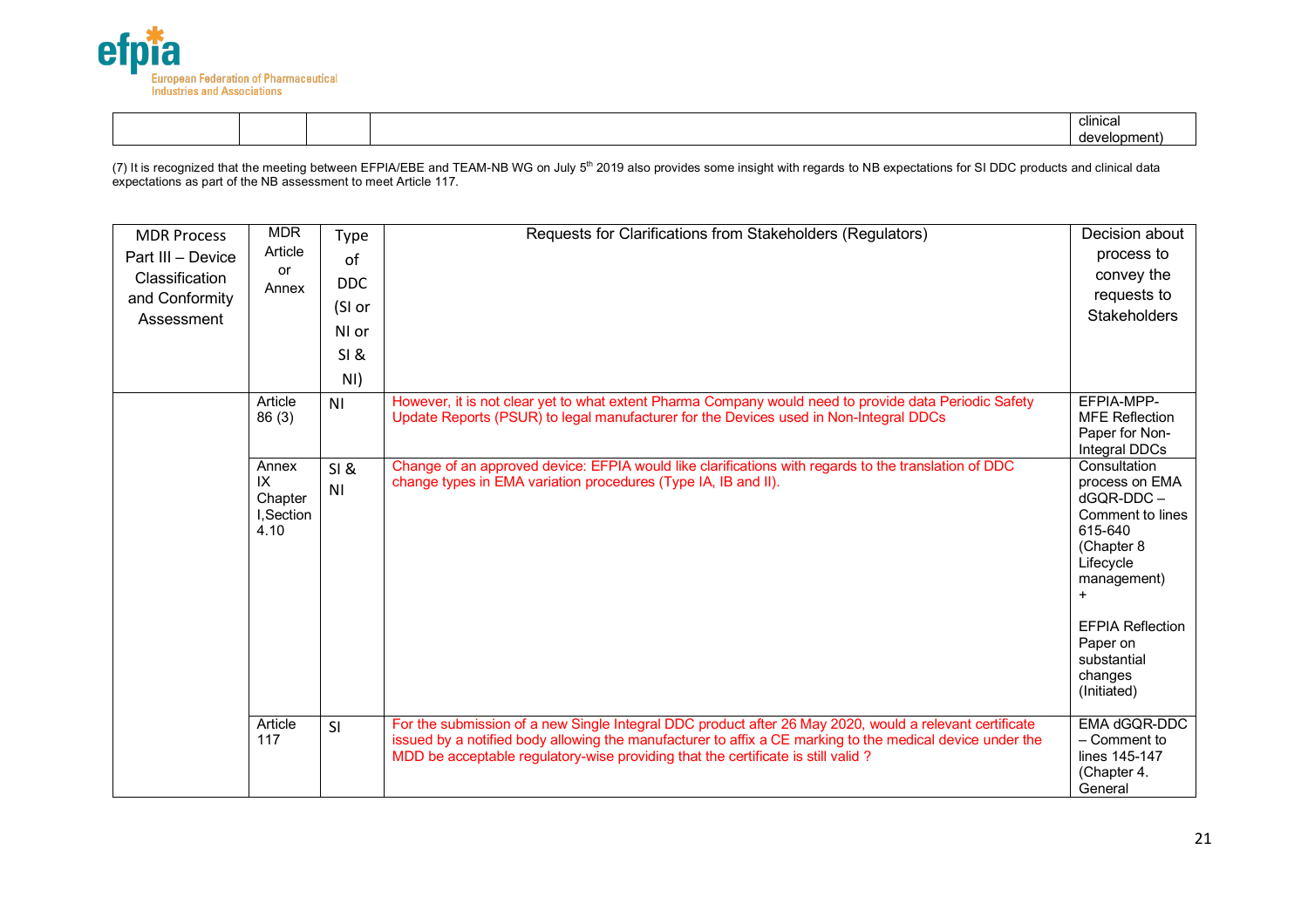

| <b>MDR Process</b>                                                  | <b>MDR</b>             | Type                                        | Requests for Clarifications from Stakeholders (Regulators) | Decision about                                          |
|---------------------------------------------------------------------|------------------------|---------------------------------------------|------------------------------------------------------------|---------------------------------------------------------|
| Part III - Device<br>Classification<br>and Conformity<br>Assessment | Article<br>or<br>Annex | of<br><b>DDC</b><br>(SI or<br>NI or<br>SI & |                                                            | process to<br>convey the<br>requests to<br>Stakeholders |
|                                                                     |                        | NI)                                         |                                                            |                                                         |
|                                                                     |                        |                                             |                                                            | considerations<br>for integral DDC)                     |

| <b>MDR Process</b>     | <b>MDR</b>          | Type of   | Requests for Clarifications from Stakeholders (Regulators) |  |
|------------------------|---------------------|-----------|------------------------------------------------------------|--|
| Part IV - Registration | Article or<br>Annex |           | DDC (SI                                                    |  |
| <b>Process</b>         |                     | or NI or  |                                                            |  |
|                        |                     | SI & NI)  |                                                            |  |
|                        | <b>NA</b>           | <b>NA</b> | <b>NA</b>                                                  |  |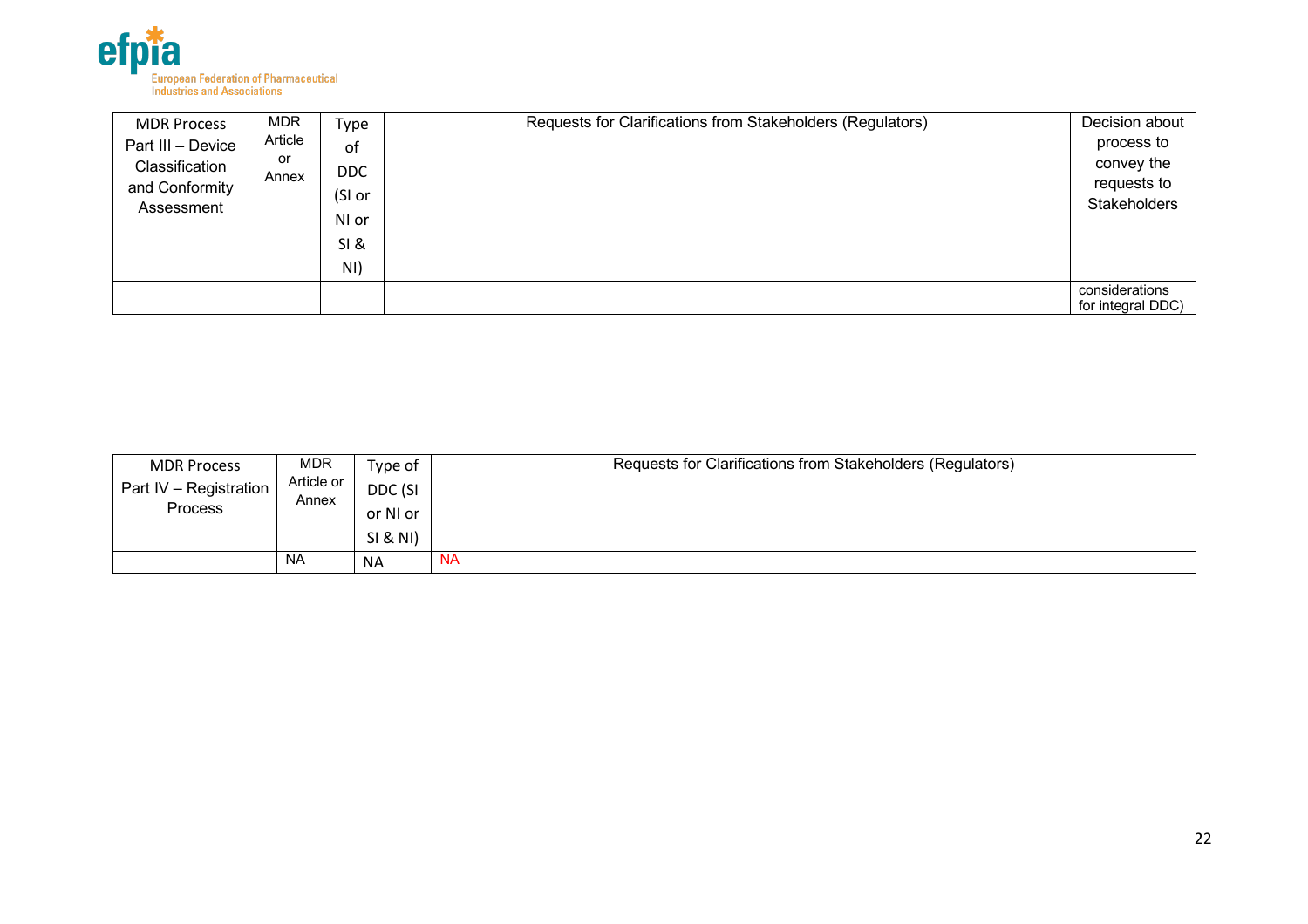

| <b>MDR Process</b><br>Part V - Post- | <b>MDR</b><br>Article<br>or | Type<br>0f             | Requests for Clarifications from Stakeholders (Regulators)                                                                                                                                                                                                                                                                                                                                                                                                                                                                                                                                         | Decision<br>about process<br>to convey the                                                                                                 |
|--------------------------------------|-----------------------------|------------------------|----------------------------------------------------------------------------------------------------------------------------------------------------------------------------------------------------------------------------------------------------------------------------------------------------------------------------------------------------------------------------------------------------------------------------------------------------------------------------------------------------------------------------------------------------------------------------------------------------|--------------------------------------------------------------------------------------------------------------------------------------------|
| Market<br>Surveillance               | Annex                       | DDC                    |                                                                                                                                                                                                                                                                                                                                                                                                                                                                                                                                                                                                    | requests to                                                                                                                                |
| (PMS)                                |                             | (SI or<br>NI or        |                                                                                                                                                                                                                                                                                                                                                                                                                                                                                                                                                                                                    | <b>Stakeholders</b>                                                                                                                        |
|                                      |                             | SI &                   |                                                                                                                                                                                                                                                                                                                                                                                                                                                                                                                                                                                                    |                                                                                                                                            |
|                                      |                             | NI)                    |                                                                                                                                                                                                                                                                                                                                                                                                                                                                                                                                                                                                    |                                                                                                                                            |
|                                      | Article<br>83               | SI &<br>N <sub>1</sub> | While the reporting pathway would be clear for DDCs registered as medicinal products, a Post-Market<br>Surveillance System is required as part of Annex I (GENERAL SAFETY AND PERFORMANCE<br>REQUIREMENTS), Chapter I General Requirements, Section 3.e. Risk-Management system.<br>This could be interpreted as indirect need to establish a PMS system according Article 83 also for DDC<br>products as described in MDR 2017/745 article I(9) and article 117.<br>EFPIA will work with the Stakeholder to obtain guidelines with regards to applicability of MDR Article 83 to SI &<br>NI DDCs. | Consultation<br>process on<br>EMA dGQR-<br>$DDC -$<br>Comment to<br>lines 641-642<br>(Chapter 8<br>Lifecycle<br>management)<br>For NI DDC: |
|                                      |                             |                        |                                                                                                                                                                                                                                                                                                                                                                                                                                                                                                                                                                                                    | EFPIA-MPP-<br><b>MFE Reflection</b>                                                                                                        |
|                                      |                             |                        |                                                                                                                                                                                                                                                                                                                                                                                                                                                                                                                                                                                                    | Paper for Non-<br>Integral DDCs                                                                                                            |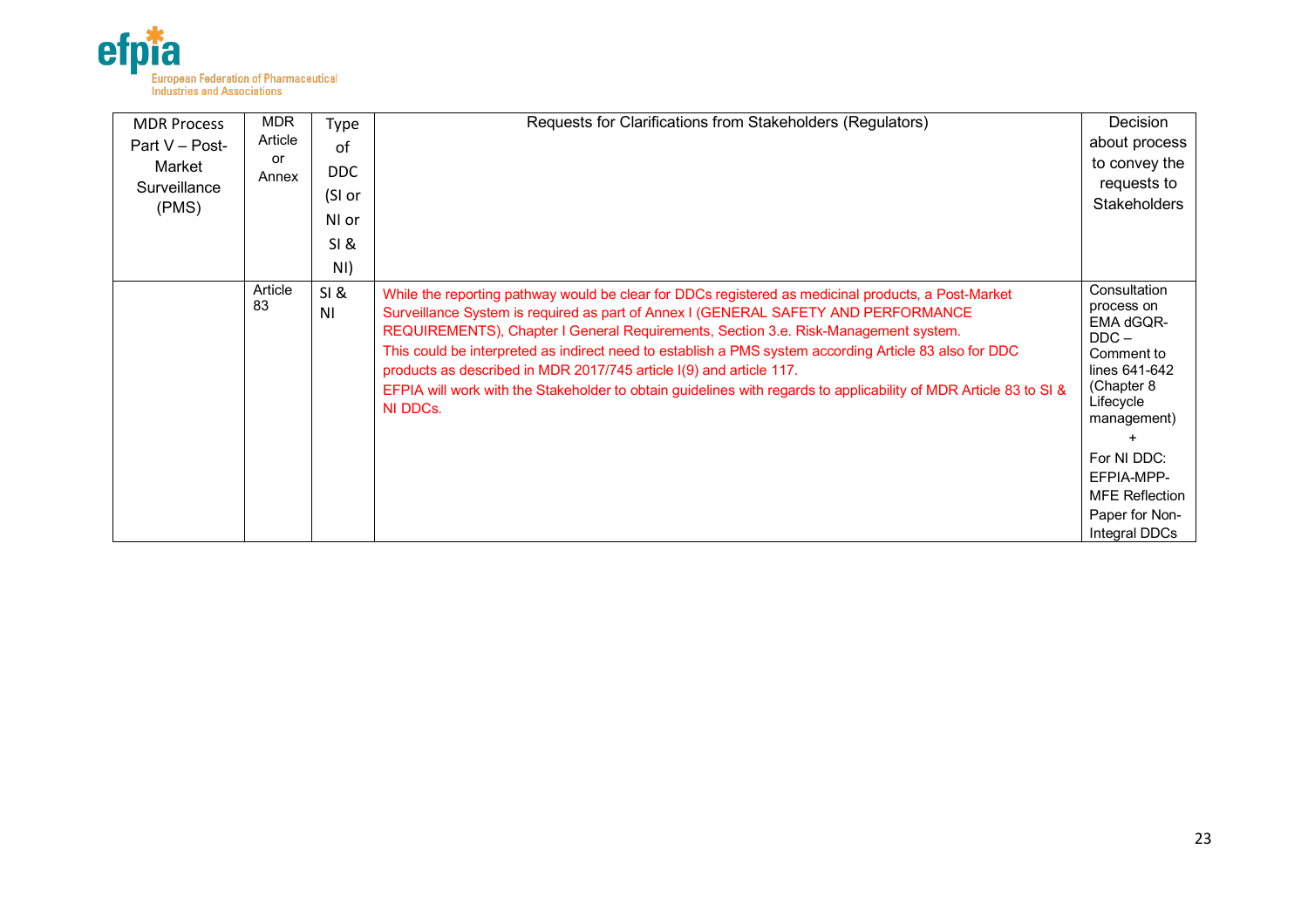

| <b>MDR Process</b><br>Part $VI -$<br>Obligations of<br>the Other<br>Economic<br>Actors<br>(Distributors and<br>Importers) | <b>MDR</b><br>Article<br>or<br>Annex | Type<br>of<br>DDC.<br>(SI or<br>NI or<br><b>SI &amp;</b><br>NI) | Requests for Clarifications from Stakeholders (Regulators)                                                                                                                                                                                                                                                                                                                                                                                                                                                                                                                                                                                                                                                                                                                   | Decision about<br>process to<br>convey the<br>requests to<br><b>Stakeholders</b> |
|---------------------------------------------------------------------------------------------------------------------------|--------------------------------------|-----------------------------------------------------------------|------------------------------------------------------------------------------------------------------------------------------------------------------------------------------------------------------------------------------------------------------------------------------------------------------------------------------------------------------------------------------------------------------------------------------------------------------------------------------------------------------------------------------------------------------------------------------------------------------------------------------------------------------------------------------------------------------------------------------------------------------------------------------|----------------------------------------------------------------------------------|
|                                                                                                                           | Article<br>14                        | N <sub>1</sub>                                                  | Applicability of MDR 2017/745 Articles, such as Article 14, beyond CE marking would require clarification<br>from Regulators. It is EFPIA opinion that there is no need for Pharma Company distributing Non-Integral<br>Co-Packaged DDC to be considered as Distributor of Device under MDR Article 14, since the CE marked<br>Device is co-packaged with the medicinal product and must be distributed as per GDPs, including as per<br>Regulation 2016/161 for Safety Features. Therefore Complying with requirements set forth in Article 14 is<br>ensured by default.<br>This is valid for all Sections of Article 14 (1, 3, 4, 5 & 6), with a specific point for advocacy related to UDI<br>check (See Article 14 Section 2 in Section 6.2. EFPIA Points for Advocacy). | EFPIA-MPP-MFE<br><b>Reflection Paper</b><br>for Non-Integral<br><b>DDCs</b>      |
|                                                                                                                           | Article<br>13                        | N <sub>1</sub>                                                  | EFPIA will work with EMA and Medical Device Regulators to clarify the applicability of MDR 2017/745<br>Article 13 for Pharma Company importing Non-Integral, co-packaged, DDC.                                                                                                                                                                                                                                                                                                                                                                                                                                                                                                                                                                                               | EFPIA-MPP-MFE<br><b>Reflection Paper</b><br>for Non-Integral<br><b>DDCs</b>      |
|                                                                                                                           | Article<br>16                        | N <sub>1</sub>                                                  | EFPIA will work with EMA and Medical Device Regulators to clarify the applicability of MDR 2017/745<br>Article 16 for Pharma Company importing Non-Integral, co-packaged, DDC.                                                                                                                                                                                                                                                                                                                                                                                                                                                                                                                                                                                               | EFPIA-MPP-MFE<br><b>Reflection Paper</b><br>for Non-Integral<br><b>DDCs</b>      |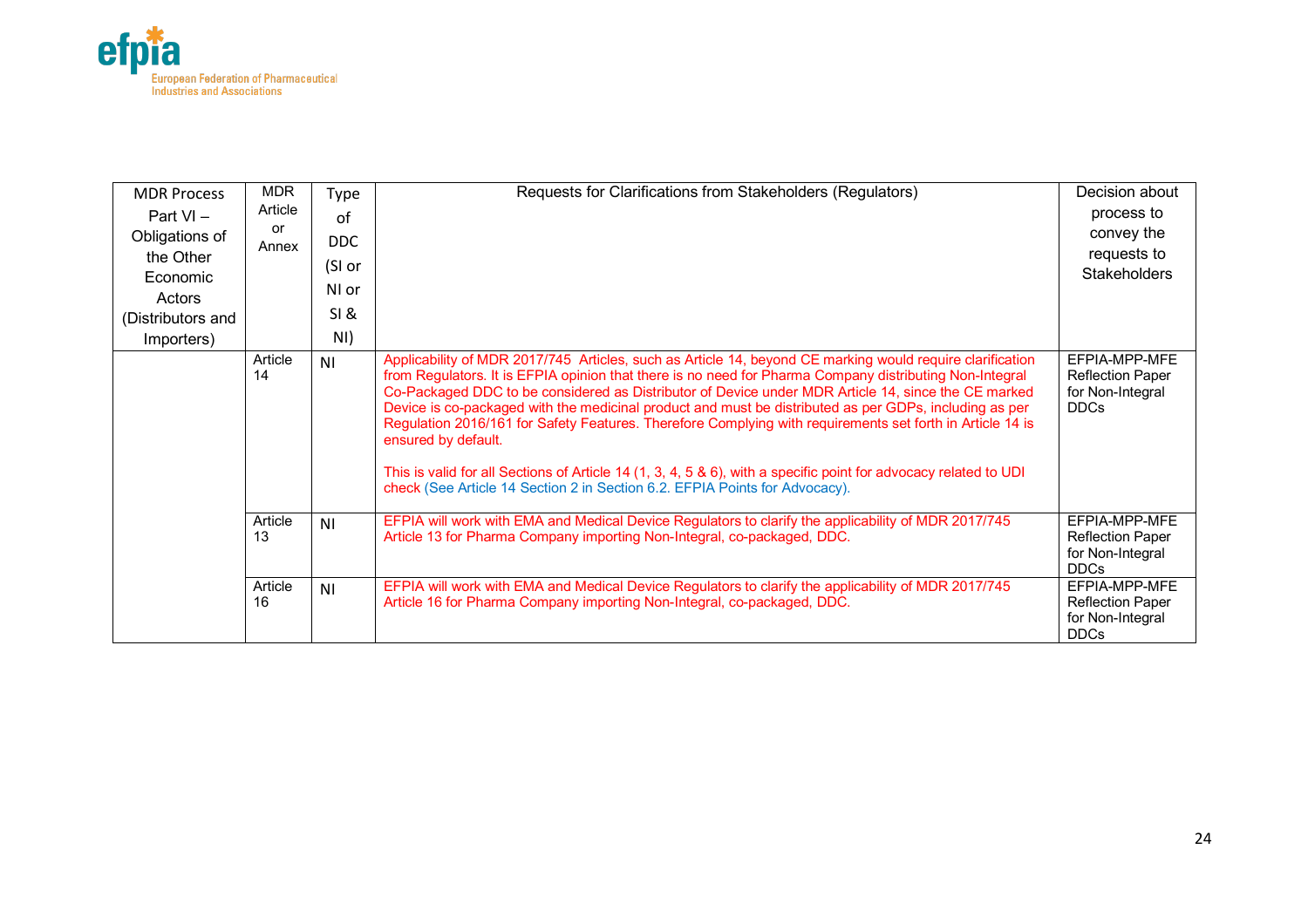

# **6.2. EFPIA Points for Advocacy**

| <b>MDR Process</b><br>Part I -<br>Obligations of<br>the manufacturer<br>and Annex I for<br><b>General Safety</b><br>and Performance<br>requirements | <b>MDR</b><br>Article<br><b>or</b><br>Annex | <b>Type</b><br>of<br><b>DDC</b><br>(SI or<br>NI or<br><b>SI&amp;</b><br>NI) | <b>EFPIA Points for Advocacy</b>                                                                                                                                                                                                                                                                                                                                                                                                                                                                                                           | Decision about<br>process to<br>convey the<br>requests to<br><b>Stakeholders</b>                                                                                                                                                                                               |
|-----------------------------------------------------------------------------------------------------------------------------------------------------|---------------------------------------------|-----------------------------------------------------------------------------|--------------------------------------------------------------------------------------------------------------------------------------------------------------------------------------------------------------------------------------------------------------------------------------------------------------------------------------------------------------------------------------------------------------------------------------------------------------------------------------------------------------------------------------------|--------------------------------------------------------------------------------------------------------------------------------------------------------------------------------------------------------------------------------------------------------------------------------|
|                                                                                                                                                     | Article<br>10(3)                            | $\overline{\mathbf{s}}$                                                     | MDR 2017/745 Annex I (GSPR) does not refer to Article 61 (Clinical Evaluation). Therefore Single Integral<br>DDC are excluded from this MDR requirement                                                                                                                                                                                                                                                                                                                                                                                    | The meeting<br>between<br>EFPIA/EBE and<br><b>TEAM-NB WG</b><br>on July 5th 2019<br>also provides<br>some insight with<br>regards to NB<br>expectations for<br>SI DDC products<br>and clinical data<br>expectations as<br>part of the NB<br>assessment to<br>meet Article 117. |
|                                                                                                                                                     | Article<br>10(9)                            | SI &<br>N <sub>1</sub>                                                      | The description of the QMS requirements does not include expectations with regards to device change<br>management. Pharma Industry would advocate for major change to the device being covered in the QMS<br>using recognized guidance document, which would be aligned with conditions described in paragraph 4.9 of<br>Annex VII of the MDR, i;e., changes to the approved type of Device, to its design, to its intended purpose or<br>claim made for it, or to any substance incorporated in or used for the manufacture of the Device | - For SI DDC:<br>Question 15 of<br>EFPIA-EBE set<br>of questions<br>communicated to<br>EMA on June 12,<br>2019                                                                                                                                                                 |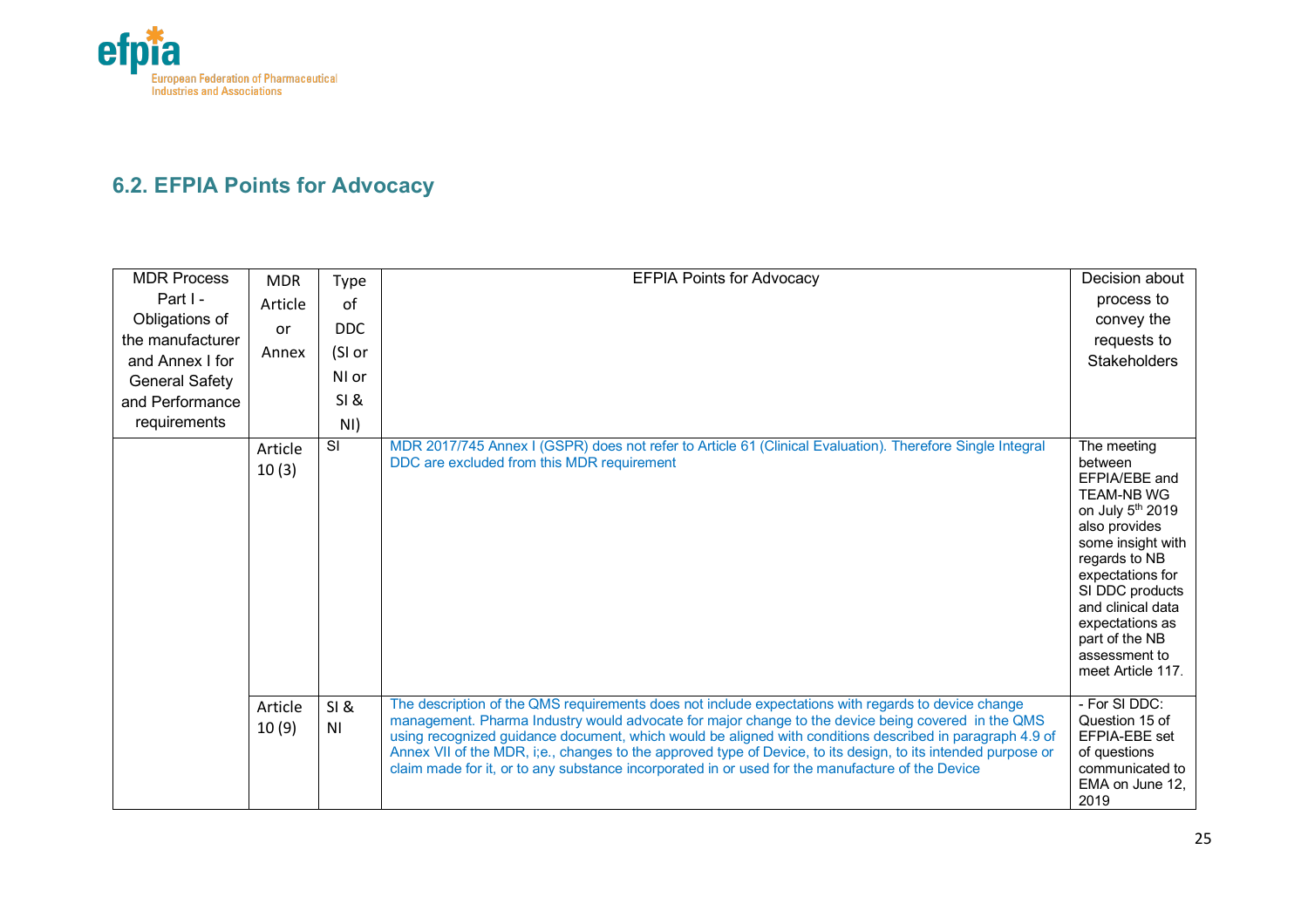

| <b>MDR Process</b><br>Part I -<br>Obligations of<br>the manufacturer<br>and Annex I for<br><b>General Safety</b><br>and Performance<br>requirements | <b>MDR</b><br>Article<br>or<br>Annex | Type<br>of<br><b>DDC</b><br>(SI or<br>NI or<br>SI &<br>NI) | <b>EFPIA Points for Advocacy</b>                                                                                                                                                                                                                                                                        | Decision about<br>process to<br>convey the<br>requests to<br><b>Stakeholders</b>                                                                                                                                      |
|-----------------------------------------------------------------------------------------------------------------------------------------------------|--------------------------------------|------------------------------------------------------------|---------------------------------------------------------------------------------------------------------------------------------------------------------------------------------------------------------------------------------------------------------------------------------------------------------|-----------------------------------------------------------------------------------------------------------------------------------------------------------------------------------------------------------------------|
|                                                                                                                                                     |                                      |                                                            |                                                                                                                                                                                                                                                                                                         | Consultation<br>process on EMA<br>dGQR-DDC-<br>Comment to lines<br>615-640<br>(Chapter 8<br>Lifecycle<br>management)                                                                                                  |
|                                                                                                                                                     | Article<br>10(9)                     | SI                                                         | Article 83 is not included in Annex I, and is therefore not applicable to Single Integral DDC.<br>The post-market surveillance system should comply with medicinal product directives                                                                                                                   | EFPIA-EBE<br><b>Reflection Paper</b><br>for Substantial<br>Changes of SI<br><b>DDC</b><br>$+$<br>Consultation<br>process on EMA<br>dGQR-DDC-<br>Comment to lines<br>641-642<br>(Chapter 8<br>Lifecycle<br>management) |
|                                                                                                                                                     | Article<br>10(9)                     | N <sub>l</sub>                                             | Article 83 is applicable to the Device legal manufacturer. Pharma Company shall report adverse event and<br>complaint caused by the device component to the National Competent Authority of the medicinal product,<br>and would need to communicate this type of information to the Device manufacturer | EFPIA-MPP-<br><b>MFE</b> Reflection<br>Paper for Non-<br>Integral DDCs                                                                                                                                                |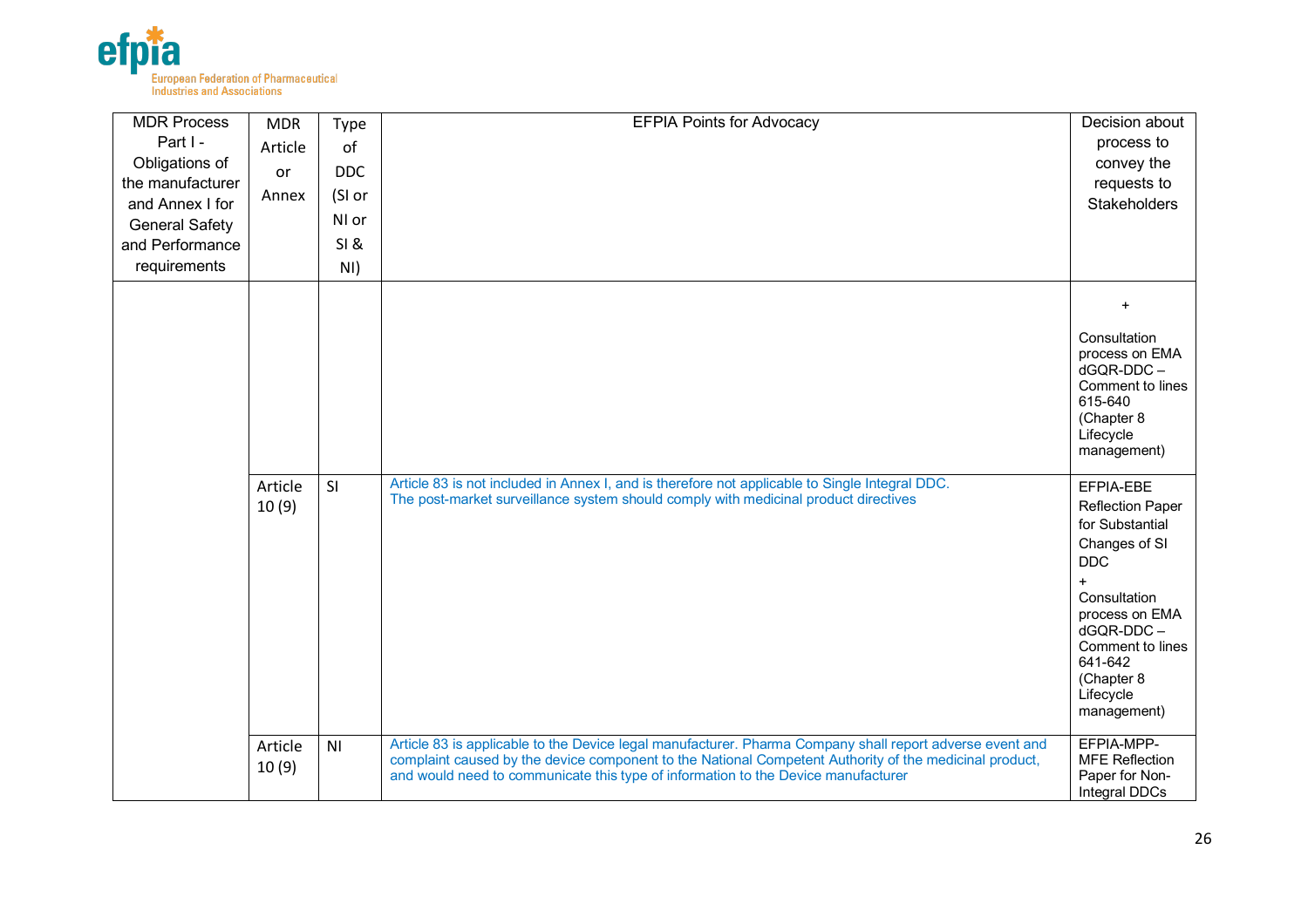

| <b>MDR Process</b><br>Part II - Clinical<br>Evaluation $(7)$ | <b>MDR</b><br>Article<br>or<br>Annex | Type<br>of<br>DDC<br>(SI or<br>NI or | <b>EFPIA Points for Advocacy</b>                                                                                                                                                                        | Decision about<br>process to<br>convey the<br>requests to<br><b>Stakeholders</b>                                                                                                                                             |
|--------------------------------------------------------------|--------------------------------------|--------------------------------------|---------------------------------------------------------------------------------------------------------------------------------------------------------------------------------------------------------|------------------------------------------------------------------------------------------------------------------------------------------------------------------------------------------------------------------------------|
|                                                              |                                      | SI &                                 |                                                                                                                                                                                                         |                                                                                                                                                                                                                              |
|                                                              |                                      | NI)                                  |                                                                                                                                                                                                         |                                                                                                                                                                                                                              |
|                                                              | Article<br>61(1)                     | <b>SI &amp; NI</b>                   | It is EFPIA advocacy point that there is no need to apply MDR 2017/745 Article 61 requirement for DDC<br>product that are supported by drug clinical data delivered with the device of the DDC product. | - For SI DDC:<br>See MDR<br>Process part I<br>- For SI & NI<br>DDC:<br>Consultation<br>process on EMA<br>$dGQR-DDC -$<br>Comment to lines<br>611 (Chapter $7-$<br>Bridging to<br>devices used in<br>clinical<br>development) |

(7) It is recognized that the meeting between EFPIA/EBE and TEAM-NB WG on July 5<sup>th</sup> 2019 also provides some insight with regards to NB expectations for SI DDC products and clinical data expectations as part of the NB assessment to meet Article 117.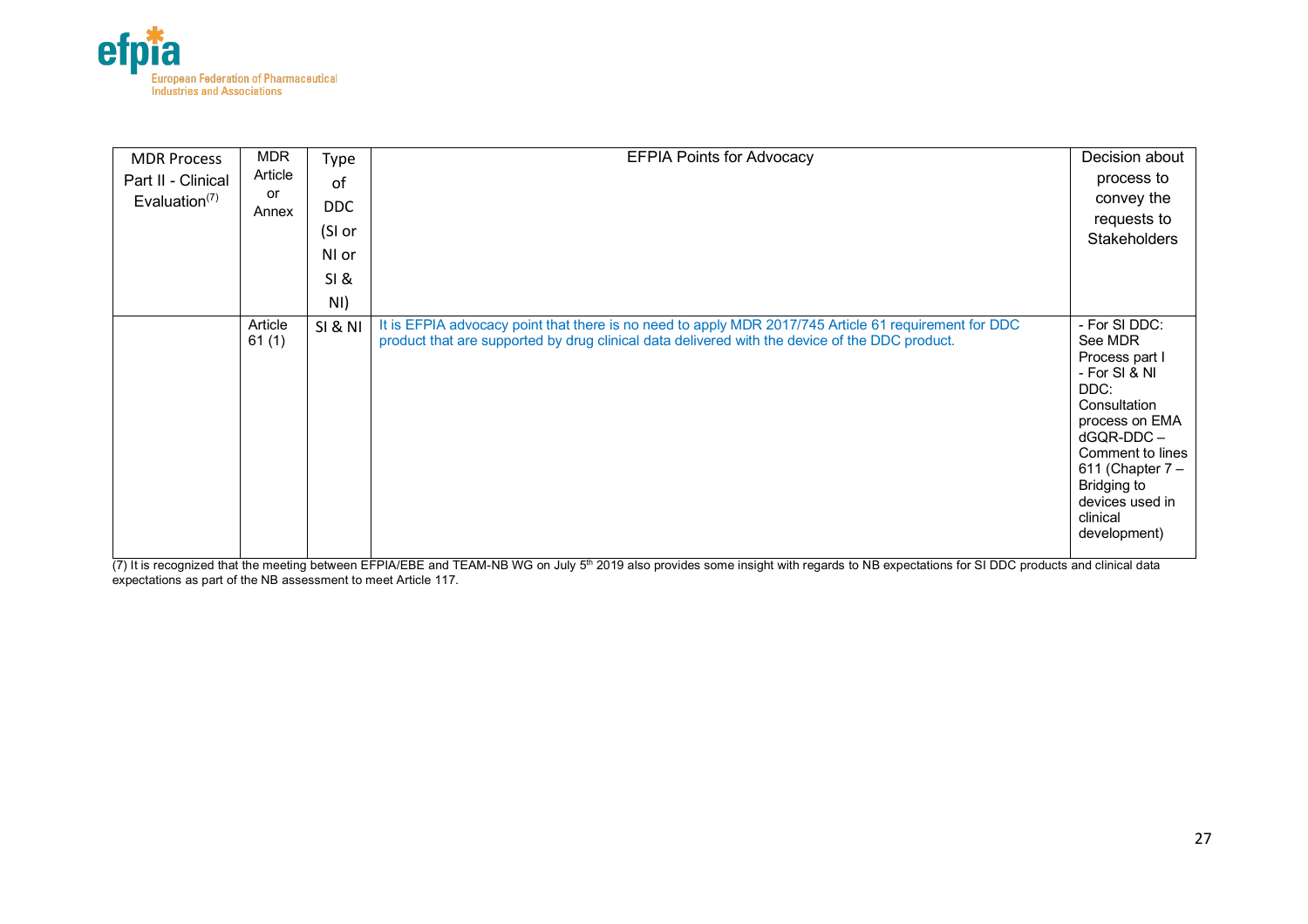

| <b>MDR Process</b> | <b>MDR</b>               | Type                   | <b>EFPIA Points for Advocacy</b>                                                                                                                                                                                                                                  | Decision about                                                                      |
|--------------------|--------------------------|------------------------|-------------------------------------------------------------------------------------------------------------------------------------------------------------------------------------------------------------------------------------------------------------------|-------------------------------------------------------------------------------------|
| Part III - Device  | Article                  | of                     |                                                                                                                                                                                                                                                                   | process to                                                                          |
| Classification     | or                       | <b>DDC</b>             |                                                                                                                                                                                                                                                                   | convey the                                                                          |
| and Conformity     | Annex                    |                        |                                                                                                                                                                                                                                                                   | requests to                                                                         |
| Assessment         |                          | (SI or                 |                                                                                                                                                                                                                                                                   | <b>Stakeholders</b>                                                                 |
|                    |                          | NI or                  |                                                                                                                                                                                                                                                                   |                                                                                     |
|                    |                          | SI &                   |                                                                                                                                                                                                                                                                   |                                                                                     |
|                    |                          | NI)                    |                                                                                                                                                                                                                                                                   |                                                                                     |
|                    | Article<br>56 (1 &<br>2) | SI &<br>N <sub>1</sub> | EFPIA advocate for a simplified procedure, when considering no or few changes, also on a guidance or rule,<br>using a risk-based approach for NB to decide on the minimum validity of a certificate. This would promote<br>harmonization as much as possible.     | <b>EFPIA Reflection</b><br>Paper on<br>substantial<br>changes<br>(Initiated)        |
|                    | Article<br>117           | SI &<br>N <sub>1</sub> | EFPIA would like clear process about how fees and timelines are made public, how fees are derived, and<br>how Device legal Manufacturer and Pharma Industry can use these information in the NB engagement<br>process (Cfr Art. 53, engagement of 1 NB at a time) | To be defined at<br>EFPIA-MQEG<br>level - Meeting<br>with NB and/or<br>MDCG (? TBC) |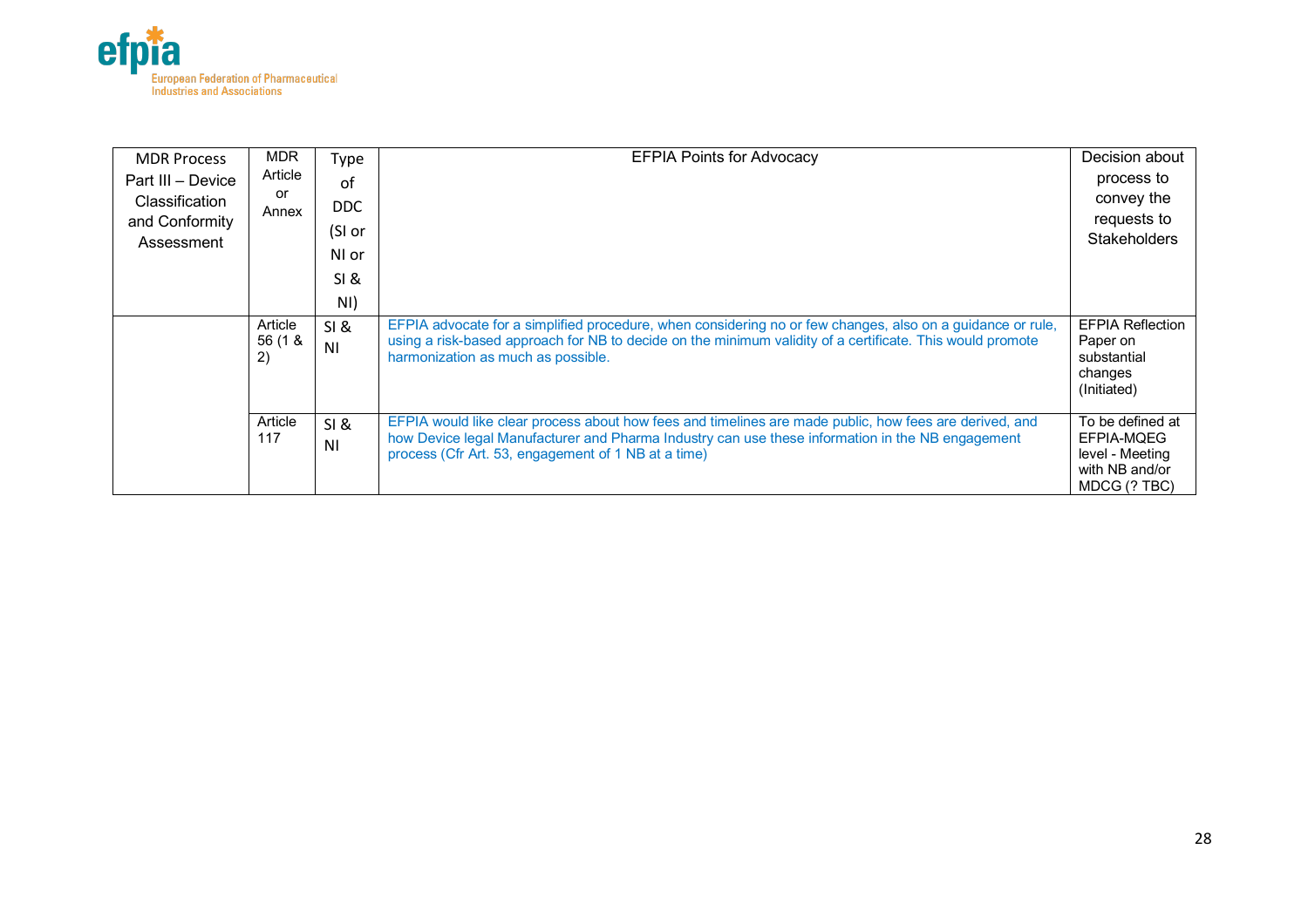

| <b>MDR Process</b><br>Part $IV -$<br>Registration<br><b>Process</b> | <b>MDR</b><br>Type<br>Article<br>of<br>or<br>DDC.<br>Annex<br>(SI or<br>NI or<br>SI &<br>NI) |           | <b>EFPIA Points for Advocacy</b>                                                                                                                                                                                                                                                                                                                                                                                                                                           | Decision about<br>process to<br>convey the<br>requests to<br><b>Stakeholders</b> |
|---------------------------------------------------------------------|----------------------------------------------------------------------------------------------|-----------|----------------------------------------------------------------------------------------------------------------------------------------------------------------------------------------------------------------------------------------------------------------------------------------------------------------------------------------------------------------------------------------------------------------------------------------------------------------------------|----------------------------------------------------------------------------------|
|                                                                     | Article<br>29(1)                                                                             | <b>NI</b> | The PQS ensures that the device information is traceable; EFPIA advocates for UDI being affixed on the<br>device itself or its primary packaging, not on the secondary packaging of the DDC, similar to US-FDA 21<br>CFR Part820.<br>The UDI will be checked and documented in DDC batch records and SmPC. Non-Integral DDCs registered<br>as medicinal product must indeed comply with serialisation for safety measure and traceability along the<br>distribution chain. | EFPIA-MPP-<br><b>MFE Reflection</b><br>Paper for Non-<br>Integral DDCs           |
|                                                                     | Article<br>30(2)                                                                             | ΝI        | On top of EFPIA request for streamline approach of GDP for Non-Integral DDC, i.e., with limited application of<br>Article 29, EFPIA advocates for non- applicability of Articles 14 & 30 to Pharma Company distributing Non-<br>Integral DDCs.                                                                                                                                                                                                                             | EFPIA-MPP-<br><b>MFE Reflection</b><br>Paper for Non-<br>Integral DDCs           |

| <b>MDR Process</b>   | <b>MDR</b>          | Type of   | <b>EFPIA Points for Advocacy</b> |
|----------------------|---------------------|-----------|----------------------------------|
| Part V - Post-Market | Article or<br>Annex | DDC (SI   |                                  |
| Surveillance (PMS)   |                     | or NI or  |                                  |
|                      |                     | SI & NI)  |                                  |
|                      | <b>NA</b>           | <b>NA</b> | <b>NA</b>                        |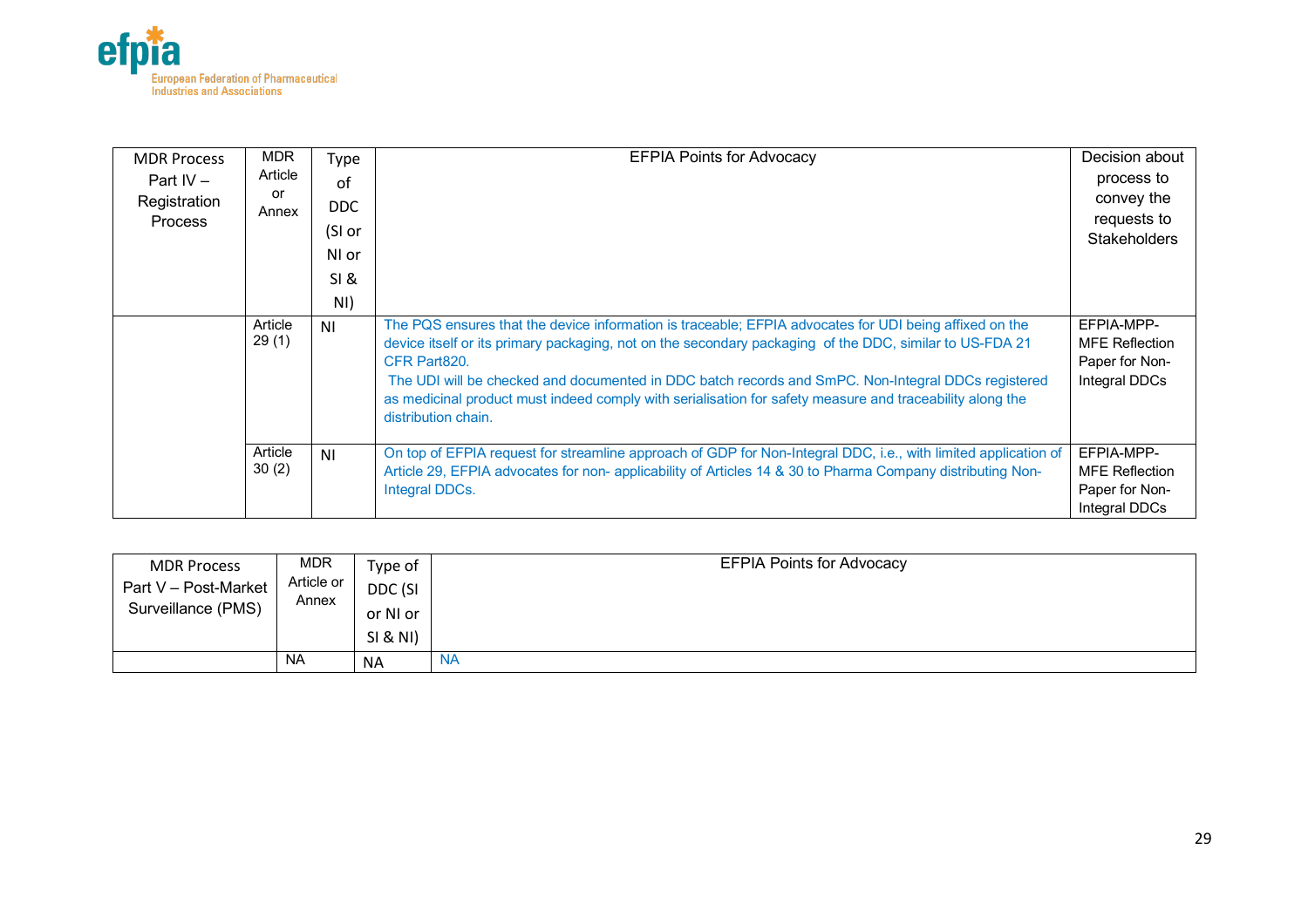

| <b>MDR Process</b> | <b>MDR</b> | Type           | <b>EFPIA Points for Advocacy</b>                                                                                                                                                             | Decision about        |
|--------------------|------------|----------------|----------------------------------------------------------------------------------------------------------------------------------------------------------------------------------------------|-----------------------|
|                    | Article    | of             |                                                                                                                                                                                              | process to            |
|                    | or         | DDC            |                                                                                                                                                                                              | convey the            |
|                    | Annex      |                |                                                                                                                                                                                              | requests to           |
|                    |            | (SI or         |                                                                                                                                                                                              | <b>Stakeholders</b>   |
|                    |            | NI or          |                                                                                                                                                                                              |                       |
|                    |            | SI &           |                                                                                                                                                                                              |                       |
|                    |            | NI)            |                                                                                                                                                                                              |                       |
| Part VI-           | Article    | N <sub>1</sub> | Requirements set forth under (a), (b), (c) & (d) are normal requirements for a Pharma Company operating                                                                                      | EFPIA-MPP-            |
| Obligations of     | 14         |                | under the PQS: Purchasing a CE marked Device, combining it with a medicinal product and placing it on the                                                                                    | <b>MFE Reflection</b> |
| the Other          |            |                | market require controls at reception of the Device, during manufacturing of the Non-Integral DDC and before                                                                                  | Paper for Non-        |
| Economic<br>Actors |            |                | QP batch certification.                                                                                                                                                                      | Integral DDCs         |
| (Distributors and  |            |                |                                                                                                                                                                                              |                       |
| Importers)         |            |                | Therefore EFPIA would recommend an interpretative guidance, which would allow for DDC product,<br>registered as medicinal product, to be exempt of the requirements set forth in Article 14. |                       |
|                    |            |                |                                                                                                                                                                                              |                       |
|                    |            |                | If Pharma Company would be considered as Distributor under MDR Article 14, then EFPIA would advocate                                                                                         |                       |
|                    |            |                | for UDI check performed at the DDC assembly site only, and not along the supply chain (Wholesalers,                                                                                          |                       |
|                    |            |                | hospital, ), since it would not be feasible (UDI on primary packaging), or would require UDI on each                                                                                         |                       |
|                    |            |                | packaging (First, second, third,).                                                                                                                                                           |                       |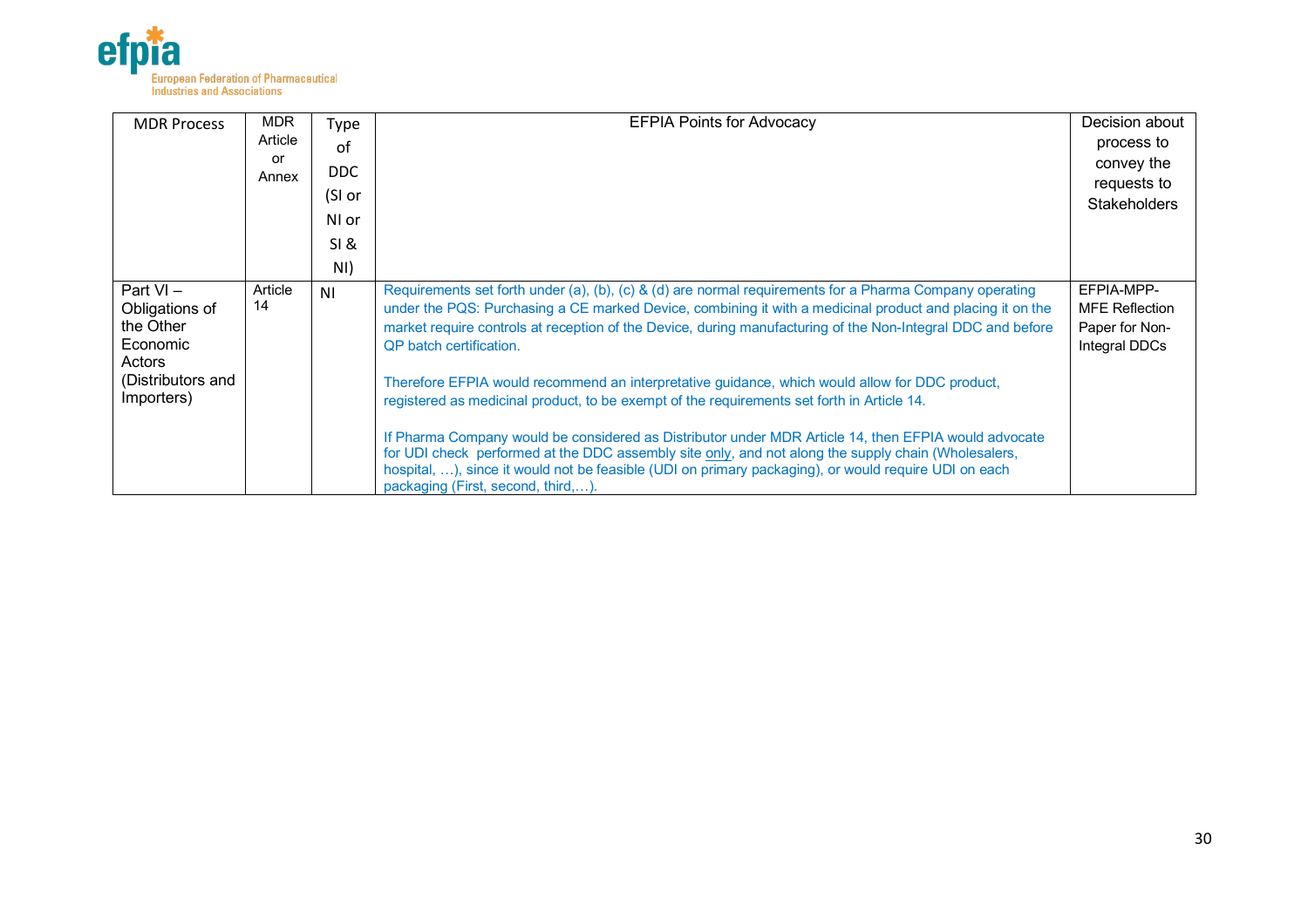

# **APPENDIX**

## **A Pharma Industry perspective on the relationship between European Medical Device Regulations MDR 2017/745 and the Pharmaceutical Quality System**

Table 1 provides the Pharma Industry perspective on key requirements of the European Regulations on Medical Devices (MDR EU 2017/745), together with commentary on the extent to:

- Which PQS could be used in alignment with Eudralex Volume 4, or with ICH Guidelines
- How to interpret MDR clause (Key message)
- Which clarification is needed from the Regulators (Request for clarification from Stakeholders)
- Advocate for a position on the applicability of a requirement (Point of advocacy)
- Recommend to Pharma Industry specific MDR interpretation for DDCs
- When pertinent, how the requirement is interpreted in US-FDA 21CFR part 4, mainly because:
	- o It would underline similarities or divergences in requirements,
	- o 21 CFR Part 4 suggests for a streamlined QMS approach, combining PQS and Medical Device QMS, when considering DDC products.

The perspective on the relationship between quality system requirements of both domains (Medical Devices and Medicinal Products) is provided in six (6) different sections, as suggested by the MDR Flowchart developed by MedTech Europe<sup>(1)</sup>:

| - MDR Process Part I - Obligations of the manufacturer and Annex I for General Safety and Performance requirements | Table $1 -$ Pages 32 to 36 |
|--------------------------------------------------------------------------------------------------------------------|----------------------------|
| - MDR Process Part II - Clinical Evaluation                                                                        | Table $1 -$ Pages 37 to 43 |
| - MDR Process Part III – Device Classification and Conformity Assessment                                           | Table $1 -$ Pages 44 to 54 |
| - MDR Process Part IV - Registration Process                                                                       | Table $1 -$ Pages 55 to 58 |
| - MDR Process part V - Post-Marketing Surveillance                                                                 | Table $1 -$ Pages 59 to 61 |
| - MDR Process Part VI - Obligations of the Other Economic Actors                                                   | Table $1 -$ Pages 62 to 66 |

(1) MedTech Europe - Overview of requirements under the Medical Devices Regulation 2017/745/EU on Medical Devices – Flowchart – December 2017 QMS guidance for Pharma company manufacturing and/or marketing DDC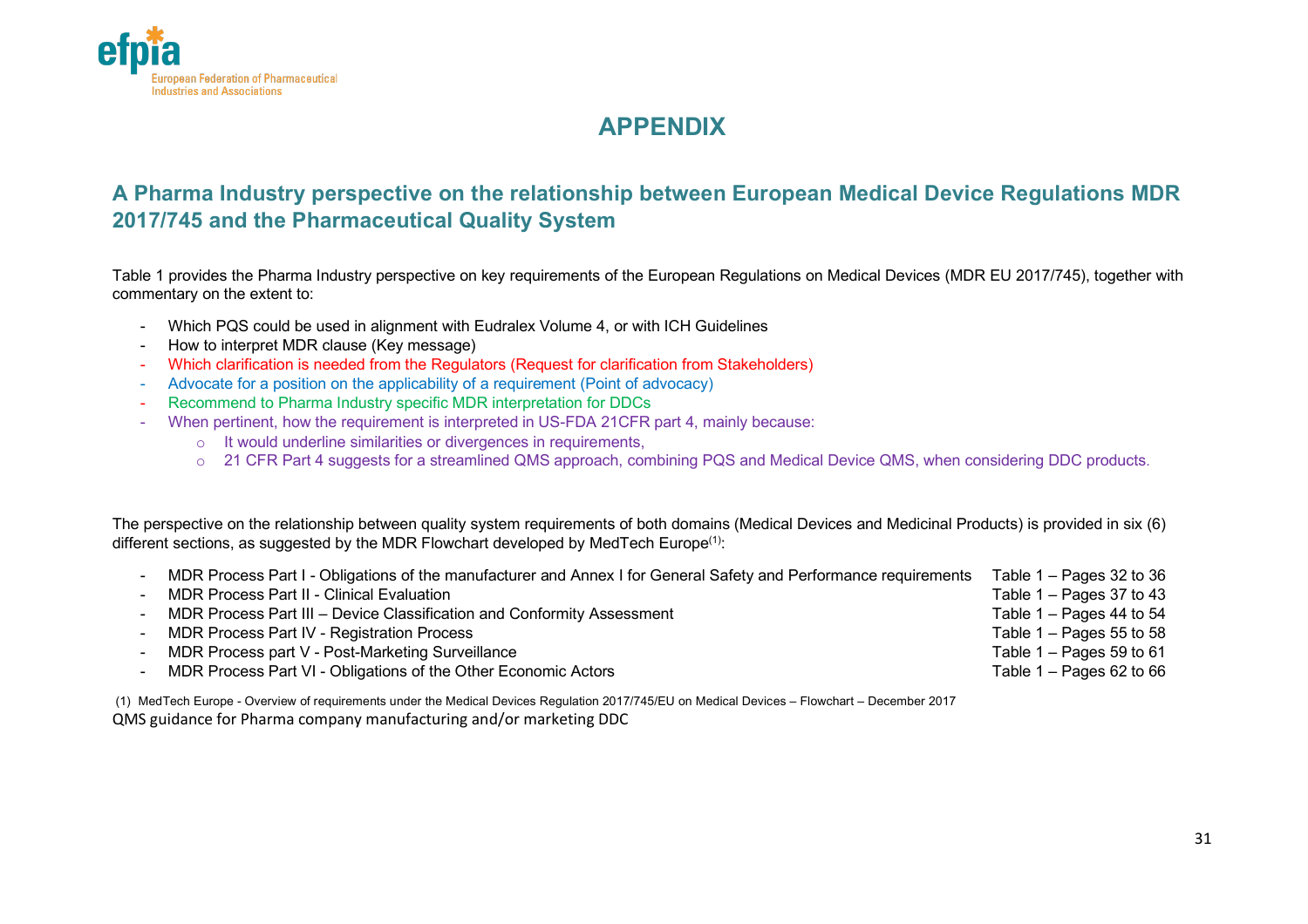

| <b>MDR Article</b><br>reference                                            | <b>MDR</b> text                                                                                                                                                                                                                                                                                                                                                                                                                                                                                                                                                                                                                                                                                                                                                                                                                                                                                                                                                                             | <b>MDR Annex</b><br>reference                                               | Eudralex Vol 4<br>or ICH or 21<br>CFR Part 3 or 4<br>reference                                                                   | Comments for Single Integral DDC<br>(With device being not CE marked)                                                                                                                                                                                                                                                                                                                                                                                                                                                                                                                                                                                                                                                                                                                                                                                                                                                                                                                                                                                                                                                                                                                                                                                                                                                                                                                                                                                                                                         | Comments for Non-Integral DDC<br>(Where Pharma company is not<br>considered as legal manufacturer of<br>device constituent)                                 |
|----------------------------------------------------------------------------|---------------------------------------------------------------------------------------------------------------------------------------------------------------------------------------------------------------------------------------------------------------------------------------------------------------------------------------------------------------------------------------------------------------------------------------------------------------------------------------------------------------------------------------------------------------------------------------------------------------------------------------------------------------------------------------------------------------------------------------------------------------------------------------------------------------------------------------------------------------------------------------------------------------------------------------------------------------------------------------------|-----------------------------------------------------------------------------|----------------------------------------------------------------------------------------------------------------------------------|---------------------------------------------------------------------------------------------------------------------------------------------------------------------------------------------------------------------------------------------------------------------------------------------------------------------------------------------------------------------------------------------------------------------------------------------------------------------------------------------------------------------------------------------------------------------------------------------------------------------------------------------------------------------------------------------------------------------------------------------------------------------------------------------------------------------------------------------------------------------------------------------------------------------------------------------------------------------------------------------------------------------------------------------------------------------------------------------------------------------------------------------------------------------------------------------------------------------------------------------------------------------------------------------------------------------------------------------------------------------------------------------------------------------------------------------------------------------------------------------------------------|-------------------------------------------------------------------------------------------------------------------------------------------------------------|
|                                                                            | MDR PROCESS PART I - Obligations of the Manufacturer and General Safety and Performance Requirements                                                                                                                                                                                                                                                                                                                                                                                                                                                                                                                                                                                                                                                                                                                                                                                                                                                                                        |                                                                             |                                                                                                                                  |                                                                                                                                                                                                                                                                                                                                                                                                                                                                                                                                                                                                                                                                                                                                                                                                                                                                                                                                                                                                                                                                                                                                                                                                                                                                                                                                                                                                                                                                                                               |                                                                                                                                                             |
| <b>Article 1</b><br><b>Section 9</b><br><b>Subject matter</b><br>and scope | Any device which is intended to administer<br>a medicinal product as defined in point 2 of<br>Article 1 of Directive 2001/83/EC shall be<br>governed by this Regulation, without<br>prejudice to the provisions of that Directive<br>and of Regulation (EC) No 726/2004 with<br>regard to the medicinal product.<br>However, if the device intended to<br>administer a medicinal product and the<br>medicinal product are placed on the market<br>in such a way that they form a single<br>integral product which is intended<br>exclusively for use in the given<br>combination and which is not reusable, that<br>single integral product shall be governed<br>by Directive 2001/83/EC or Regulation<br>(EC) No 726/2004, as applicable. In that<br>case, the relevant general safety and<br>performance requirements set out in Annex<br>I to this Regulation shall apply as far as the<br>safety and performance of the device part<br>of the single integral product are<br>concerned. | Annex I<br><b>General Safety</b><br>& Performance<br>Requirements<br>(GSPR) | <b>EU Directive</b><br>2001/83/EC<br>21 CFR 3.2(e),<br>defines<br>combination<br>product.<br>21 CFR 4 refers<br>to 21 CFR 3.2(e) | <b>Links with PQS</b><br>1) EU MDR defines 2 categories of drug-device combination products for which<br>the medicinal product has the primary mode of actions:<br>Single Integral drug delivery devices, for which only compliance with<br>Annex I of MDR is required,<br>marked.<br>For the latest, EMA dGQR-DDC introduces the terminology "Non Integral",<br>which includes Co-packaged DDC and so called 'Cross labelled DDC",<br>although this terminology used in the US is not used by EMA (EMA dGQR-<br>DDC Line 85, 86: "or where the Product Information (SmPC and Package<br>device is obtained separately"<br>2) Directive 2001/83/EC defines Medicinal product:<br>2. Medicinal product:<br>(b) Any substance or combination of substances which may be used in or<br>administered to human beings either with a view to restoring, correcting or<br>modifying physiological functions by exerting a pharmacological,<br>immunological or metabolic action, or to making a medical diagnosis.<br>The term "Administration" is often used as "administration to patients, route of<br>administration prior to administration, proper administration, method of<br>administration".<br>Requests for clarification from Stakeholders:<br>The part of the first sentence of Article 1 Section 9 (", without prejudice to the<br>provisions of that Directive (2001/83/EC) and of Regulation (EC) n° 726/2004<br>with regard to the medicinal product.") lacks of clarification about which Articles | and other drug delivery devices, for which MDR applies and must be CE<br>Leaflet) refers to a specific device to be used with the medicinal product but the |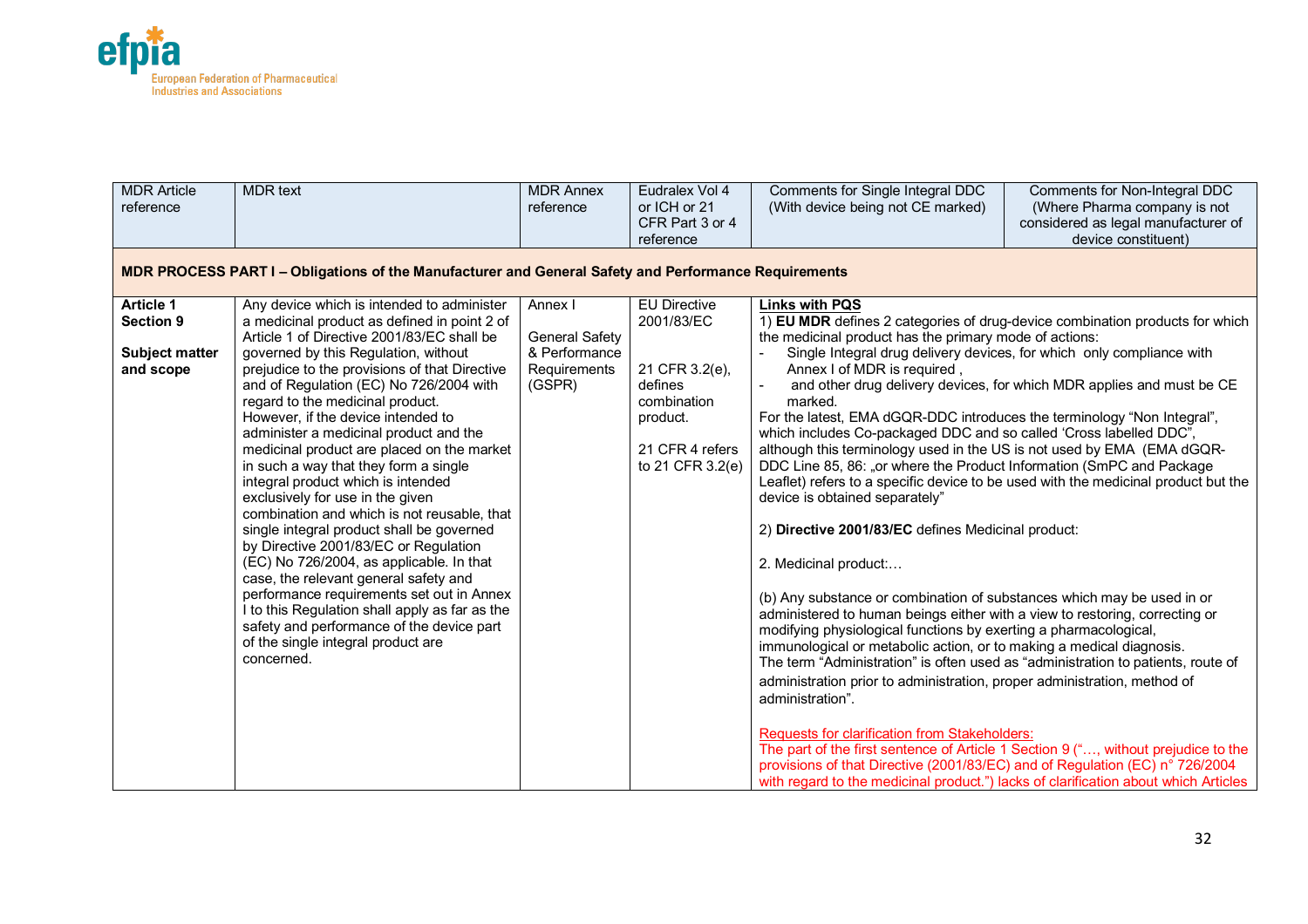

| <b>MDR</b> Article<br>reference                                                      | <b>MDR</b> text                                                                                                                                                                                                               | <b>MDR Annex</b><br>reference | Eudralex Vol 4<br>or ICH or 21<br>CFR Part 3 or 4<br>reference                                                                    | Comments for Single Integral DDC<br>(With device being not CE marked)                                                                                                                                                                                                                                                                                                                                                                                                                                                                                                                                                                                                                                                                                                                                                                                      | Comments for Non-Integral DDC<br>(Where Pharma company is not<br>considered as legal manufacturer of<br>device constituent)                                                                                                                                                                                                                                                                                                                                                                                                                                                                                                                                                                                                                                     |
|--------------------------------------------------------------------------------------|-------------------------------------------------------------------------------------------------------------------------------------------------------------------------------------------------------------------------------|-------------------------------|-----------------------------------------------------------------------------------------------------------------------------------|------------------------------------------------------------------------------------------------------------------------------------------------------------------------------------------------------------------------------------------------------------------------------------------------------------------------------------------------------------------------------------------------------------------------------------------------------------------------------------------------------------------------------------------------------------------------------------------------------------------------------------------------------------------------------------------------------------------------------------------------------------------------------------------------------------------------------------------------------------|-----------------------------------------------------------------------------------------------------------------------------------------------------------------------------------------------------------------------------------------------------------------------------------------------------------------------------------------------------------------------------------------------------------------------------------------------------------------------------------------------------------------------------------------------------------------------------------------------------------------------------------------------------------------------------------------------------------------------------------------------------------------|
|                                                                                      | MDR PROCESS PART I - Obligations of the Manufacturer and General Safety and Performance Requirements                                                                                                                          |                               |                                                                                                                                   |                                                                                                                                                                                                                                                                                                                                                                                                                                                                                                                                                                                                                                                                                                                                                                                                                                                            |                                                                                                                                                                                                                                                                                                                                                                                                                                                                                                                                                                                                                                                                                                                                                                 |
|                                                                                      |                                                                                                                                                                                                                               |                               |                                                                                                                                   | when co-packaged with the medicinal product.                                                                                                                                                                                                                                                                                                                                                                                                                                                                                                                                                                                                                                                                                                                                                                                                               | of the Medical Device Regulation (MDR) would not apply to the Medical Device                                                                                                                                                                                                                                                                                                                                                                                                                                                                                                                                                                                                                                                                                    |
|                                                                                      |                                                                                                                                                                                                                               |                               |                                                                                                                                   | US FDA defines 3 types of DDC: Single entity, Co-packaged, Cross-labelled.                                                                                                                                                                                                                                                                                                                                                                                                                                                                                                                                                                                                                                                                                                                                                                                 |                                                                                                                                                                                                                                                                                                                                                                                                                                                                                                                                                                                                                                                                                                                                                                 |
|                                                                                      |                                                                                                                                                                                                                               |                               |                                                                                                                                   | the applicability of the regulation/guidance. 21CFR4 is a mix of 21CFR210/211<br>and 21CFR820 in its essential points.                                                                                                                                                                                                                                                                                                                                                                                                                                                                                                                                                                                                                                                                                                                                     | US FDA 21CFR4: There is no differentiation of combination products regarding                                                                                                                                                                                                                                                                                                                                                                                                                                                                                                                                                                                                                                                                                    |
| <b>Article 2</b><br><b>Section 30</b><br><b>Definition of</b><br><b>Manufacturer</b> | 'Manufacturer' means a natural or legal<br>person who manufactures or fully<br>refurbishes a device or has a device<br>designed, manufactured or fully<br>refurbished, and markets that device under<br>its name or trademark | <b>NA</b>                     | <b>COMMISSION</b><br><b>DIRECTIVE</b><br>2003/94/EC of 8<br>October 2003<br>Article 2<br>Definitions 3.<br>US FDA:<br>21CFR820 o) | <b>Links with PQS</b><br>EU GMP: 'Manufacturer' means any<br>person engaged in activities for which<br>the authorization referred to in Article<br>40(1) and (3) of Directive 2001/83/EC<br>or the authorization referred to in<br>Article 13(1) of Directive 2001/20/EC<br>is required;<br>Article 40<br>1. Member States shall take all<br>appropriate measures to ensure that<br>the manufacture of the medicinal<br>products within their territory is<br>subject to the holding of an<br>authorization. This manufacturing<br>authorization shall be required.<br>Key messages:<br>1) The manufacturer of the drug<br>delivery device part of a Single<br>Integral DDC might not fall into the<br>definition of MDR, nor of EU Directive<br>2003/94/EC. The manufacturer of the<br>device component might comply with<br>ISO 15378 "Primary packaging | <b>Links with PQS</b><br>The manufacturer of the CE marked<br>device component of co-packaged<br>DDC (= "Non-integral" DDC) falls<br>under the definition of <b>MDR</b><br>EU745/2017.<br>The manufacturer of the co-packaged<br>DDC falls under the definition of EU<br>Directive 2003/94/EC, unless the<br>Pharma company performs activities<br>that fall under the scope of MDR<br>Article 16 (1a), (2b), (3) & (4).<br>See development of MDR Article 16.<br>As per MDR Article 14, the Pharma<br>company manufacturing and<br>marketing a co-packaged DDC would<br>fall under the requirements of<br>Distributor (See development of MDR<br>Article 14).<br><b>Key messages:</b> Two causalities<br>come together to define a<br>manufacturer as per MDR: |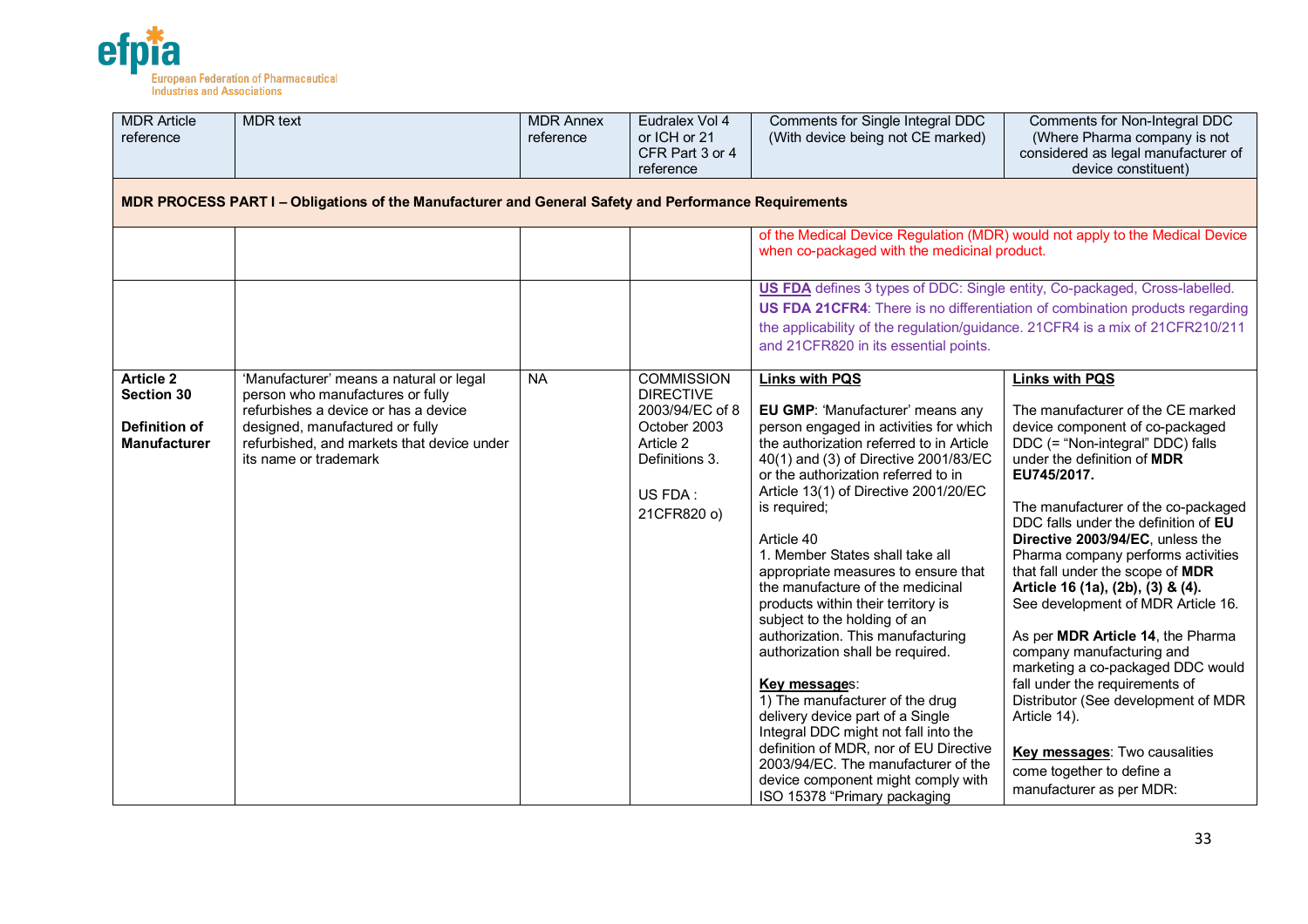

| <b>MDR Article</b><br>reference                                                                      | <b>MDR</b> text | <b>MDR Annex</b><br>reference | Eudralex Vol 4<br>or ICH or 21<br>CFR Part 3 or 4<br>reference | Comments for Single Integral DDC<br>(With device being not CE marked)                                                                                                                                                                                        | Comments for Non-Integral DDC<br>(Where Pharma company is not<br>considered as legal manufacturer of<br>device constituent)                                                                                                                                                                                                                                                                                                                                                                                                                                                                                                                                                                                                                         |  |  |  |  |  |
|------------------------------------------------------------------------------------------------------|-----------------|-------------------------------|----------------------------------------------------------------|--------------------------------------------------------------------------------------------------------------------------------------------------------------------------------------------------------------------------------------------------------------|-----------------------------------------------------------------------------------------------------------------------------------------------------------------------------------------------------------------------------------------------------------------------------------------------------------------------------------------------------------------------------------------------------------------------------------------------------------------------------------------------------------------------------------------------------------------------------------------------------------------------------------------------------------------------------------------------------------------------------------------------------|--|--|--|--|--|
| MDR PROCESS PART I - Obligations of the Manufacturer and General Safety and Performance Requirements |                 |                               |                                                                |                                                                                                                                                                                                                                                              |                                                                                                                                                                                                                                                                                                                                                                                                                                                                                                                                                                                                                                                                                                                                                     |  |  |  |  |  |
|                                                                                                      |                 |                               |                                                                | materials for medicinal products -<br>Particular requirements for the<br>application of ISO 9001, with<br>reference to good manufacturing<br>practice (GMP)".<br>2) The manufacturer of the DDC falls<br>under the definition of EU Directive<br>2003/94/EC. | The manufacturer always markets the<br>device under its name or tradename:<br>However if the legal entity only<br>markets the device without having<br>any design, manufacturing or<br>refurbishment steps the legal entity is<br>not defined as manufacturer but<br>potentially as distributor (Article 14).<br><b>Point of advocacy</b><br>EFPIA would recommend an<br>interpretative guidance, which would<br>allow for DDC product, registered as<br>medicinal product, to be exempt of<br>the requirements set forth in Article<br>14, or limited the requirements to<br>added value aspect, like the check of<br>UDI at the manufacturing site only.<br>See MDR Process part VI-<br><b>Obligations of the Other Economic</b><br><b>Actors</b> |  |  |  |  |  |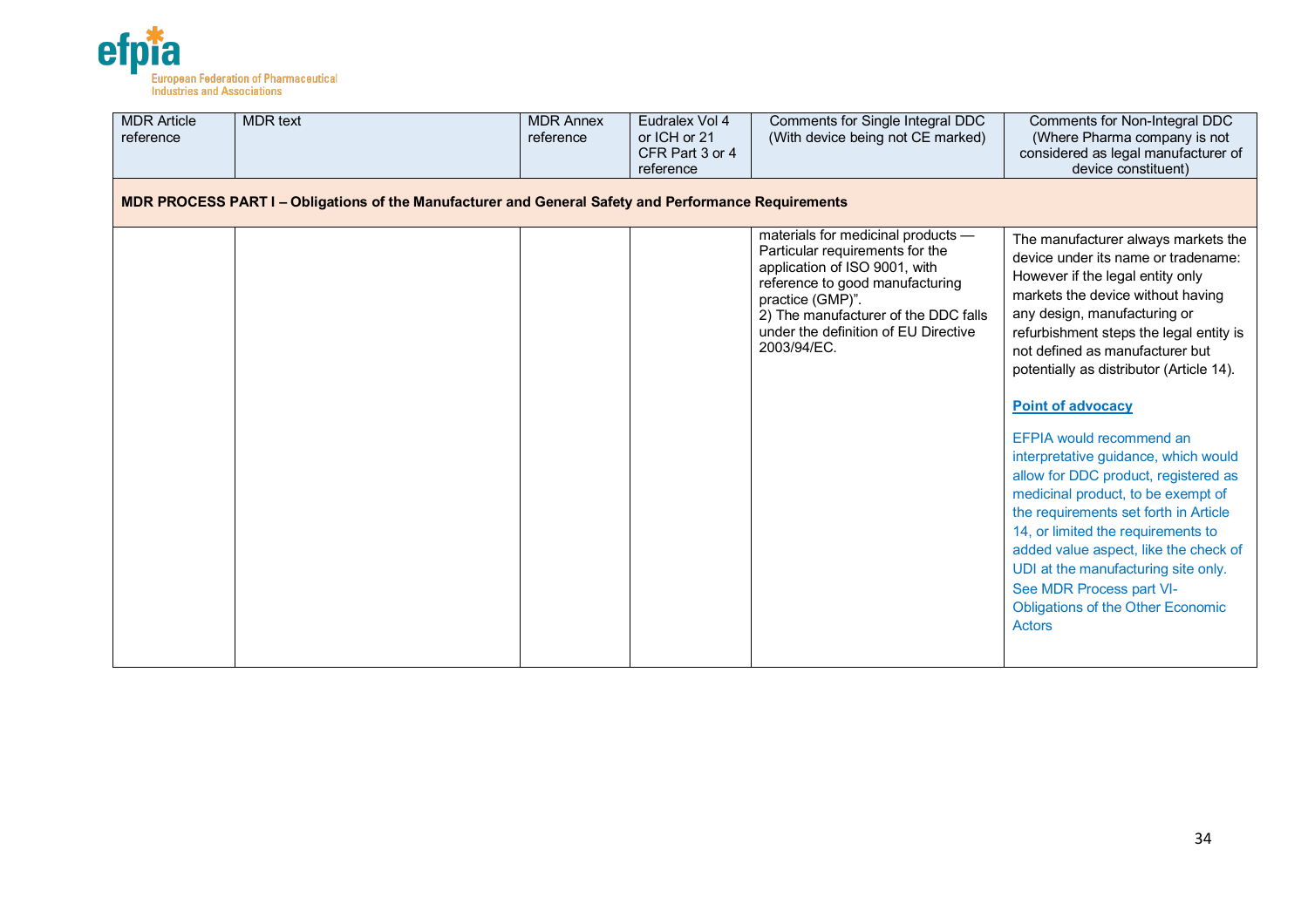

| <b>MDR Article</b><br>reference                                                                      | <b>MDR</b> text | <b>MDR Annex</b><br>reference | Eudralex Vol 4<br>or ICH or 21<br>CFR Part 3 or 4<br>reference | Comments for Single Integral DDC<br>(With device being not CE marked)                                                                                                                                                                                                                                                                                                                                                                                                                                 | Comments for Non-Integral DDC<br>(Where Pharma company is not<br>considered as legal manufacturer of<br>device constituent) |  |  |  |  |
|------------------------------------------------------------------------------------------------------|-----------------|-------------------------------|----------------------------------------------------------------|-------------------------------------------------------------------------------------------------------------------------------------------------------------------------------------------------------------------------------------------------------------------------------------------------------------------------------------------------------------------------------------------------------------------------------------------------------------------------------------------------------|-----------------------------------------------------------------------------------------------------------------------------|--|--|--|--|
| MDR PROCESS PART I – Obligations of the Manufacturer and General Safety and Performance Requirements |                 |                               |                                                                |                                                                                                                                                                                                                                                                                                                                                                                                                                                                                                       |                                                                                                                             |  |  |  |  |
|                                                                                                      |                 |                               |                                                                | US FDA 21cfr820.1 o):                                                                                                                                                                                                                                                                                                                                                                                                                                                                                 |                                                                                                                             |  |  |  |  |
|                                                                                                      |                 |                               |                                                                | Manufacturer means any person who designs, manufactures, fabricates,<br>assembles, or processes a finished device. Manufacturer includes but is not<br>limited to those who perform the functions of contract sterilization, installation,<br>relabelling, remanufacturing, repacking, or specification development, and<br>initial distributors of foreign entities performing these functions.<br>According to FDA: manufacturer does not market the Medical Device under its<br>name or trademark. |                                                                                                                             |  |  |  |  |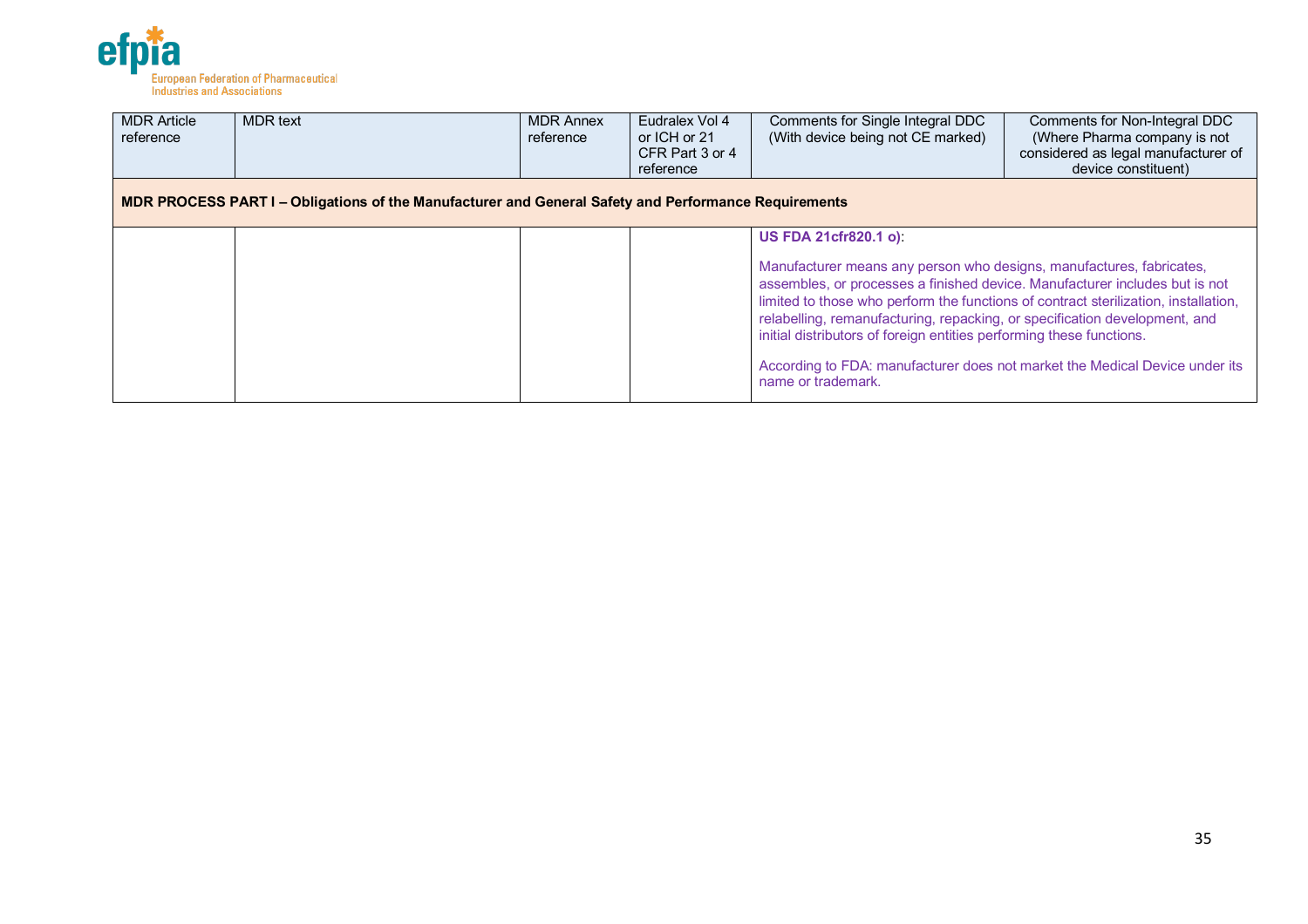

| <b>MDR Article</b><br>reference                                                                                  | <b>MDR Text</b>                                                                                                                                                                                                                                                                                                                                                    | <b>MDR Annex</b><br>reference                                          | Eudralex Vol 4 or ICH or 21<br>CFR Part 3 or 4 reference | Comments for Single Integral DDC<br>(With device being not CE marked)                                                                                                                                                                                                                                                                                                                                                                                                                                                                                                                                        | Comments for Non-<br>Integral DDC<br>(Where Pharma company<br>is not considered as legal<br>manufacturer of device<br>constituent)                                                                                                                                                                                                                                                                                                                                                                                                |  |  |  |  |  |
|------------------------------------------------------------------------------------------------------------------|--------------------------------------------------------------------------------------------------------------------------------------------------------------------------------------------------------------------------------------------------------------------------------------------------------------------------------------------------------------------|------------------------------------------------------------------------|----------------------------------------------------------|--------------------------------------------------------------------------------------------------------------------------------------------------------------------------------------------------------------------------------------------------------------------------------------------------------------------------------------------------------------------------------------------------------------------------------------------------------------------------------------------------------------------------------------------------------------------------------------------------------------|-----------------------------------------------------------------------------------------------------------------------------------------------------------------------------------------------------------------------------------------------------------------------------------------------------------------------------------------------------------------------------------------------------------------------------------------------------------------------------------------------------------------------------------|--|--|--|--|--|
| MDR PROCESS PART I - Obligations of the Manufacturer and General Safety and Performance Requirements             |                                                                                                                                                                                                                                                                                                                                                                    |                                                                        |                                                          |                                                                                                                                                                                                                                                                                                                                                                                                                                                                                                                                                                                                              |                                                                                                                                                                                                                                                                                                                                                                                                                                                                                                                                   |  |  |  |  |  |
| Article 5,<br>sections 2 & 3<br>Placing on the<br>market and<br>putting into<br>service                          | A device shall meet the general<br>safety and performance<br>requirements set out in Annex I<br>which apply to it, taking into<br>account its intended purpose.<br>Demonstration of conformity with<br>the general safety and<br>performance requirements shall<br>include a clinical evaluation in<br>accordance with Article 61.                                 | Annex I<br>General Safety and<br>Performance<br>Requirements<br>(GSPR) | EU Directive 2001/83/EC                                  | Key message:<br>Single-Integral DDC is registered as<br>medicinal product which must comply<br>with MDR Annex I (GSPR). The latest<br>does not refer to Article 61.                                                                                                                                                                                                                                                                                                                                                                                                                                          | Key messages:<br>The device part of the Co-<br>packaged DDC must be<br>used within the intended<br>purpose.<br>If the Pharma company<br>used the device for a<br>purpose which was not<br>intended by the device<br>manufacturer, then the<br>Pharma company<br>becomes manufacturer as<br>per MDR definition and<br>needs to comply with<br>manufacturer obligations<br>as per MDR Article 16.<br>See development of MDR<br>Article 16 (MDR<br><b>PROCESS PART VI-</b><br>OBLIGATIONS OF THE<br><b>OTHER ECONOMIC</b><br>ACTORS) |  |  |  |  |  |
| <b>Article 8</b><br>Use of<br>harmonized<br>standards &<br>the<br>monographs of<br>the European<br>Pharmacopoeia | Devices that are in conformity with<br>the relevant harmonized<br>standards, or the relevant parts of<br>those standards, the references of<br>which have been published in the<br>Official Journal of the European<br>Union, shall be presumed to be in<br>conformity with the requirements<br>of this Regulation covered by<br>those standards or parts thereof. | <b>NA</b>                                                              | Eudralex Vol 4                                           | <b>Request for clarification from Stakeholders</b><br>Article 8 might presume that conformity with harmonized standards<br>related to system or process is a must.<br>EFPIA will work with Stakeholders to ensure a correct interpretation<br>of this article, which should be: Device products and / or systems<br>being in conformity with relevant harmonized standards as<br>published in the Official Journal of the European Union would<br>facilitate conformity assessment, but Ph.Eur. requirements and<br>European and ICH guidance-take precedence over ISO and other<br>international standards. |                                                                                                                                                                                                                                                                                                                                                                                                                                                                                                                                   |  |  |  |  |  |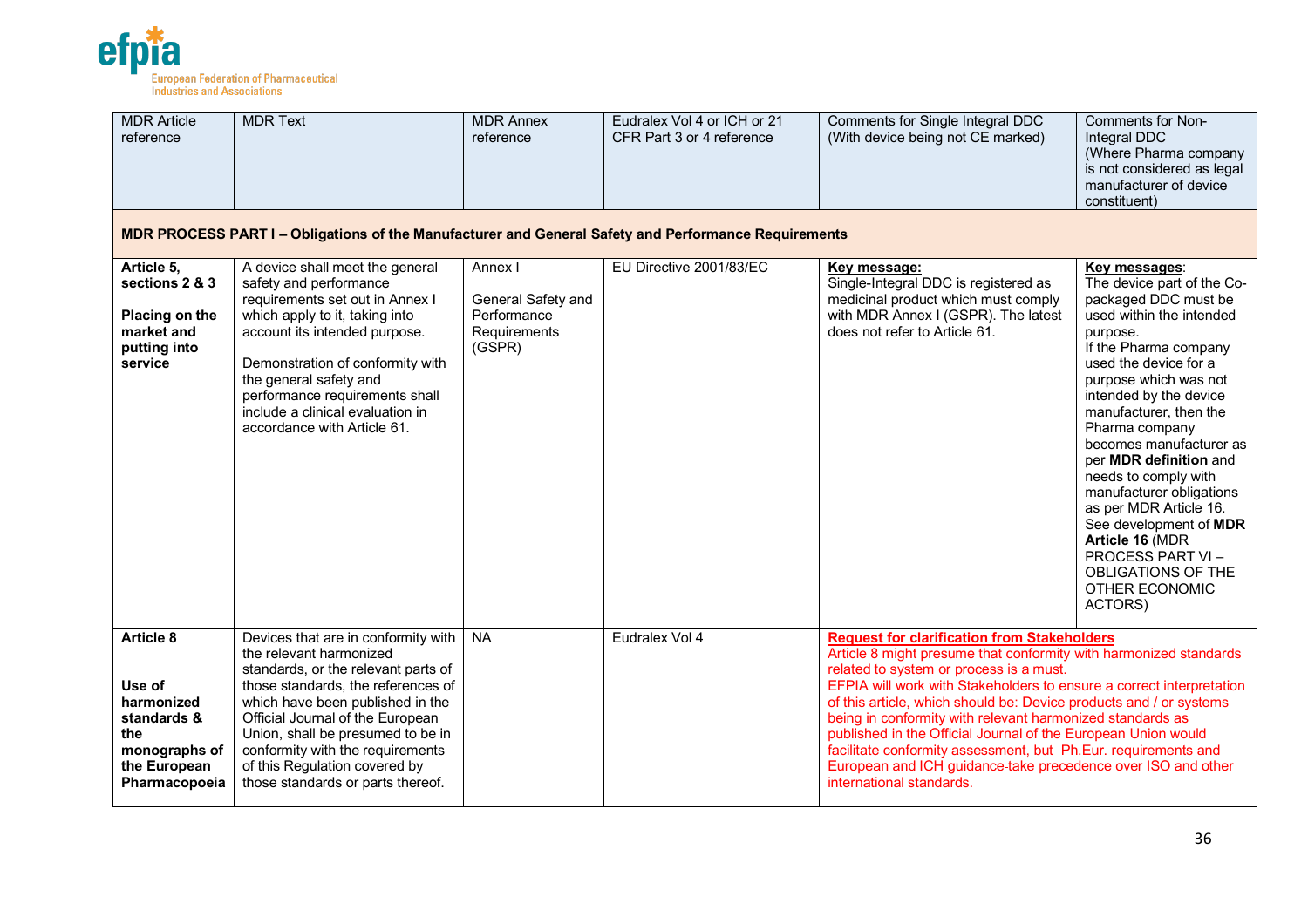

| <b>MDR Article</b><br>reference                                                                                                               | <b>MDR Text</b>                                                                                                                                                                                                                                                                                                                                                                                                                                                                                                                                                                                                                | <b>MDR Annex</b><br>reference                                          | Eudralex Vol 4 or ICH or 21<br>CFR Part 3 or 4 reference                                                      | Comments for Single Integral DDC<br>(With device being not CE marked)                                                                                                                                                                                                                                                                                                                                                                                                                                                                                                                                                                                                                                                                                                                                                                                                                                                                                                                                                             | <b>Comments for Non-</b><br>Integral DDC<br>(Where Pharma company<br>is not considered as legal<br>manufacturer of device<br>constituent) |
|-----------------------------------------------------------------------------------------------------------------------------------------------|--------------------------------------------------------------------------------------------------------------------------------------------------------------------------------------------------------------------------------------------------------------------------------------------------------------------------------------------------------------------------------------------------------------------------------------------------------------------------------------------------------------------------------------------------------------------------------------------------------------------------------|------------------------------------------------------------------------|---------------------------------------------------------------------------------------------------------------|-----------------------------------------------------------------------------------------------------------------------------------------------------------------------------------------------------------------------------------------------------------------------------------------------------------------------------------------------------------------------------------------------------------------------------------------------------------------------------------------------------------------------------------------------------------------------------------------------------------------------------------------------------------------------------------------------------------------------------------------------------------------------------------------------------------------------------------------------------------------------------------------------------------------------------------------------------------------------------------------------------------------------------------|-------------------------------------------------------------------------------------------------------------------------------------------|
|                                                                                                                                               | MDR PROCESS PART I - Obligations of the Manufacturer and General Safety and Performance Requirements                                                                                                                                                                                                                                                                                                                                                                                                                                                                                                                           |                                                                        |                                                                                                               |                                                                                                                                                                                                                                                                                                                                                                                                                                                                                                                                                                                                                                                                                                                                                                                                                                                                                                                                                                                                                                   |                                                                                                                                           |
|                                                                                                                                               | The first subparagraph shall also<br>apply to system or process<br>requirements to be fulfilled in<br>accordance with this Regulation<br>by economic operators or<br>sponsors, including those relating<br>to quality management systems,<br>risk management, post-market<br>surveillance systems, clinical<br>investigations, clinical evaluation<br>or post-market clinical follow-up<br>('PMCF').<br>References in this Regulation to<br>harmonized standards shall be<br>understood as meaning<br>harmonized standards the<br>references of which have been<br>published in the Official Journal of<br>the European Union. |                                                                        |                                                                                                               | 2. Article 8, section 2, considers the monographs of the relevant<br>European Pharmacopoeia as harmonized standards, especially<br>those related to interaction between medicinal products and<br>materials used in devices containing such medicinal products.<br>Recommendations to Pharma Industry<br>a) As outlined in the introduction, Pharma company manufacturing<br>and/or marketing DDC products could rely on the Pharma Quality<br>System (PQS) and complement the QMS with key specific<br>requirements of device quality system. Certification to ISO 13485 is<br>not deemed a requirement. Applying principles of ISO 13485 does<br>facilitate the compliance with some of the MDR requirements.<br>b) Note: Some Rest of the World (ROW) countries, , like Canada,<br>Taiwan, require an ISO 13485 certification. FDA announced also on<br>December 5 <sup>th</sup> , 2018 a transition from the 21 CFR part 820 to<br>ISO13485:2016. ISO 13485:2016 has gained significant recognition<br>globally in the world. |                                                                                                                                           |
| <b>Article 10</b><br><b>Section 2</b><br>General<br><b>Obligation of</b><br>the<br><b>Manufacturer</b><br><b>Risk</b><br>Management<br>System | Manufacturers shall establish,<br>document, implement and<br>maintain a system for risk<br>management as described in<br>Section 3 of Annex I.                                                                                                                                                                                                                                                                                                                                                                                                                                                                                 | Annex I<br>General Safety and<br>Performance<br>Requirements<br>(GSPR) | Eudralex 4 - Chapter 1 PQS -<br>QRM 1.12 & 1.13<br>ICH Q9<br><b>ISO EN 13458</b><br>ISO 14971<br>EMA dGQR-DDC | <b>Link with PQS</b><br>EU GMP provides the expectations with regards to review of risk to<br>the quality of product and link with the protection of patient, and<br>refer to ICH Q9 for the framework (How to do).<br>See Review for Annex I Section 3 Risk Management System.<br>As per EMA dGQR-DDC lines 241, 242 RM is expected for single<br>integral DDC, while the EMA document mentions risk in non-<br>integral DDC section (Lines 506-507) to indicate that the amount<br>of product development information in Module 3.2.P. should                                                                                                                                                                                                                                                                                                                                                                                                                                                                                   |                                                                                                                                           |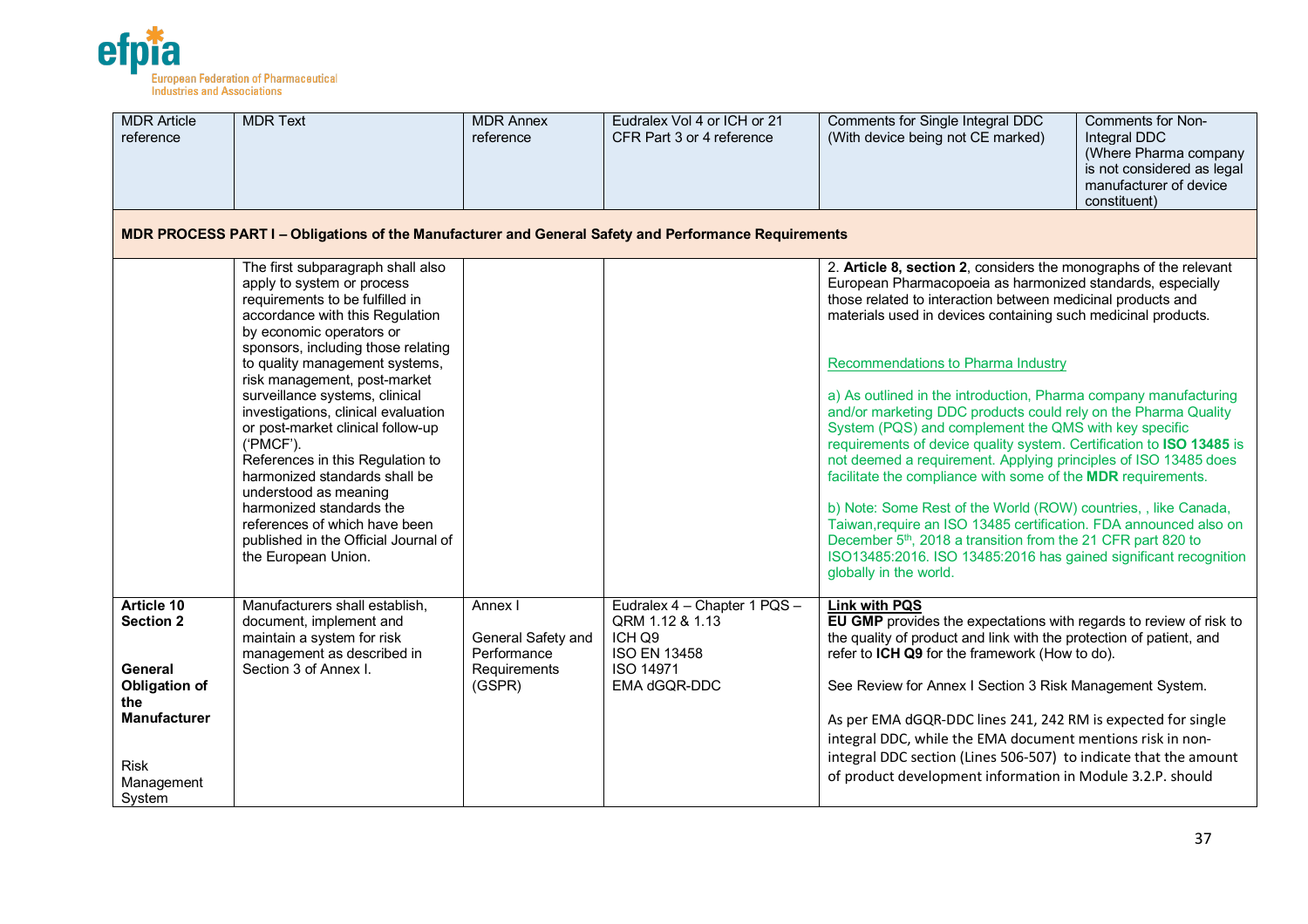

| <b>MDR Article</b><br>reference | <b>MDR Text</b>                                                                                      | <b>MDR Annex</b><br>reference | Eudralex Vol 4 or ICH or 21<br>CFR Part 3 or 4 reference | Comments for Single Integral DDC<br>(With device being not CE marked)                                                                                                                                                                                                                                                           | <b>Comments for Non-</b><br>Integral DDC<br>(Where Pharma company<br>is not considered as legal<br>manufacturer of device<br>constituent) |
|---------------------------------|------------------------------------------------------------------------------------------------------|-------------------------------|----------------------------------------------------------|---------------------------------------------------------------------------------------------------------------------------------------------------------------------------------------------------------------------------------------------------------------------------------------------------------------------------------|-------------------------------------------------------------------------------------------------------------------------------------------|
|                                 | MDR PROCESS PART I – Obligations of the Manufacturer and General Safety and Performance Requirements |                               |                                                          |                                                                                                                                                                                                                                                                                                                                 |                                                                                                                                           |
|                                 |                                                                                                      |                               |                                                          | reflect the risk of the device to impact the safety, efficacy &<br>quality of the medicinal product.                                                                                                                                                                                                                            |                                                                                                                                           |
|                                 |                                                                                                      |                               |                                                          | <b>Recommendation to Pharma Industry</b><br>The development of the DDC needs to be embarked in risk<br>management process, which should comply with ISO 14971 and/or<br>ICH Q9. Risk management is part of the overall review of the<br>product with the device. See also notes about ISO 14971 and ISO<br>EN 62366 here-below. |                                                                                                                                           |
|                                 |                                                                                                      |                               |                                                          | <b>ISO 14971</b> , Medical Devices – Application of risk management to<br>medical devices. If the results of risk analysis indicate that use<br>errors could cause serious harm to the patient or the device user,<br>then the manufacturer should apply appropriate human factors or<br>usability engineering processes.       |                                                                                                                                           |
|                                 |                                                                                                      |                               |                                                          | ISO EN 62366 "Human factors": Should be a consideration, in<br>relation with ISO 14971.                                                                                                                                                                                                                                         |                                                                                                                                           |
|                                 |                                                                                                      |                               |                                                          | <b>US FDA</b><br>21 CFR 820.30: As part of their Design Controls, manufacturers<br>conduct a risk analysis that includes the risks associated with<br>device use and the measures implemented to reduce those risks.                                                                                                            |                                                                                                                                           |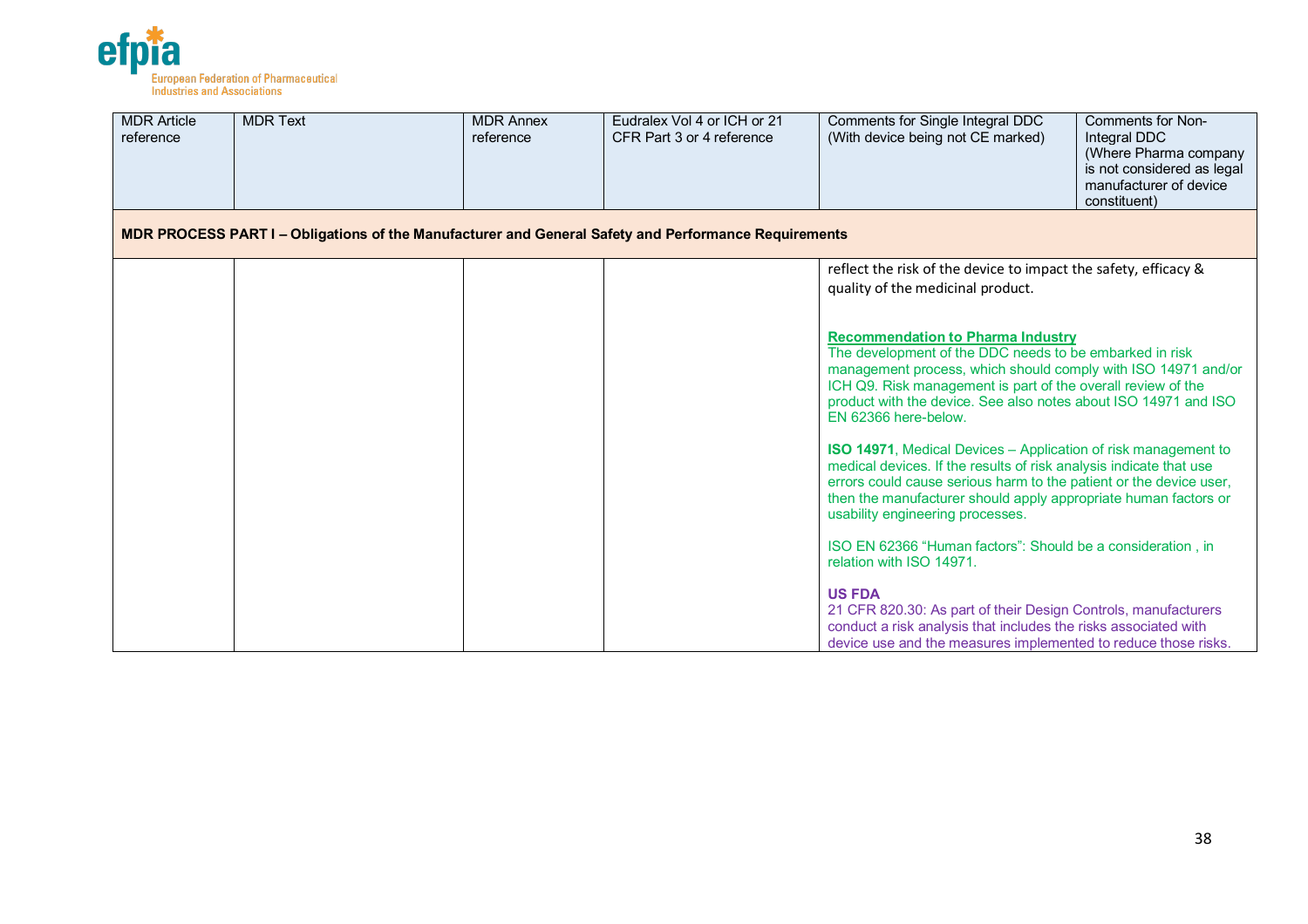

| <b>MDR Article</b><br>reference                                                                                                                                                                          | <b>MDR Text</b>                                                                                                                                          | <b>MDR Annex</b><br>reference                                                                    | Eudralex Vol 4 or ICH or 21<br>CFR Part 3 or 4 reference               | Comments for Single Integral DDC<br>(With device being not CE marked)                                                                                                                                                                                                                                                                                                                                                                                                                                                                                                                                                                                                                                                                                                                                                                                                                                                                                                                                                                                                                                                                   | <b>Comments for Non-</b><br>Integral DDC<br>(Where Pharma company<br>is not considered as legal<br>manufacturer of device<br>constituent)                                                                                                                                                                                                                                                                                                                                                                                                                                                                                                                                                                                  |
|----------------------------------------------------------------------------------------------------------------------------------------------------------------------------------------------------------|----------------------------------------------------------------------------------------------------------------------------------------------------------|--------------------------------------------------------------------------------------------------|------------------------------------------------------------------------|-----------------------------------------------------------------------------------------------------------------------------------------------------------------------------------------------------------------------------------------------------------------------------------------------------------------------------------------------------------------------------------------------------------------------------------------------------------------------------------------------------------------------------------------------------------------------------------------------------------------------------------------------------------------------------------------------------------------------------------------------------------------------------------------------------------------------------------------------------------------------------------------------------------------------------------------------------------------------------------------------------------------------------------------------------------------------------------------------------------------------------------------|----------------------------------------------------------------------------------------------------------------------------------------------------------------------------------------------------------------------------------------------------------------------------------------------------------------------------------------------------------------------------------------------------------------------------------------------------------------------------------------------------------------------------------------------------------------------------------------------------------------------------------------------------------------------------------------------------------------------------|
|                                                                                                                                                                                                          | MDR PROCESS PART I - Obligations of the Manufacturer and General Safety and Performance Requirements                                                     |                                                                                                  |                                                                        |                                                                                                                                                                                                                                                                                                                                                                                                                                                                                                                                                                                                                                                                                                                                                                                                                                                                                                                                                                                                                                                                                                                                         |                                                                                                                                                                                                                                                                                                                                                                                                                                                                                                                                                                                                                                                                                                                            |
| Article 10<br><b>Section 3</b><br>General<br><b>Obligation of</b><br>the<br><b>Manufacturer</b><br>Clinical<br>evaluation<br>including Post<br>Marketing<br><b>Clinical Follow-</b><br>up (CE &<br>PMCF) | Manufacturers shall conduct a<br>clinical evaluation in accordance<br>with the requirements set out in<br>Article 61 and Annex XIV,<br>including a PMCF. | <b>Annex XIV</b><br><b>Clinical Evaluation</b><br>and Post-Marketing<br>Follow-up (CE &<br>PMCF) | EU Directive 2001/83/EC<br><b>USFDA</b><br>21CFR820.30 Design controls | <b>Point of advocacy</b><br>MDR Annex I (GSPR) does not refer<br>to Article 61. Therefore Single Integral<br>DDC are excluded from this MDR<br>requirement.<br><b>Recommendation to Pharma</b><br><b>Industry</b><br>a) Pharma company need to take into<br>consideration Annex I, Chapter II<br>(10.3). if the devices are intended to<br>administer medicinal products they<br>shall be designed and manufactured in<br>such a way as to be compatible with the<br>medicinal products concerned in<br>accordance with the provisions and<br>restrictions governing those medicinal<br>products and that the performance of<br>both the medicinal products and of the<br>devices is maintained in accordance<br>with their respective indications and<br>intended use.<br>b) Clinical aspects of the device<br>component are to be embarked in<br>Design control for DDC product, as<br>outlined in the Introduction.<br>c) It is assumed that drug clinical data<br>cover the device constituent for safety<br>and performance, and therefore Art 61<br>would not apply. Let us pay attention<br>that the Regulator must confirm that | Key messages:<br>No additional<br>requirements if Pharma<br>company use the CE<br>marked device within its<br>intended use.<br><b>Request for clarification</b><br>from Stakeholder<br>It is not clear whether the<br>Pharma company would<br>need to contribute to<br>PMCF as per Annex XIV.<br>Complying to MDR<br>beyond CE marking<br>should be clarified by<br><b>EMA for Co-packaged</b><br>DDC.<br><b>Recommendation to</b><br><b>Pharma Industry</b><br>Clinical aspects of the<br>device component are to<br>be embarked in Design<br>control for DDC product,<br>outlined<br>as<br>in<br>the<br>Introduction.<br><b>US FDA</b><br>21 CFR 820.30: As part of<br>their Design Controls,<br>manufacturers conduct a |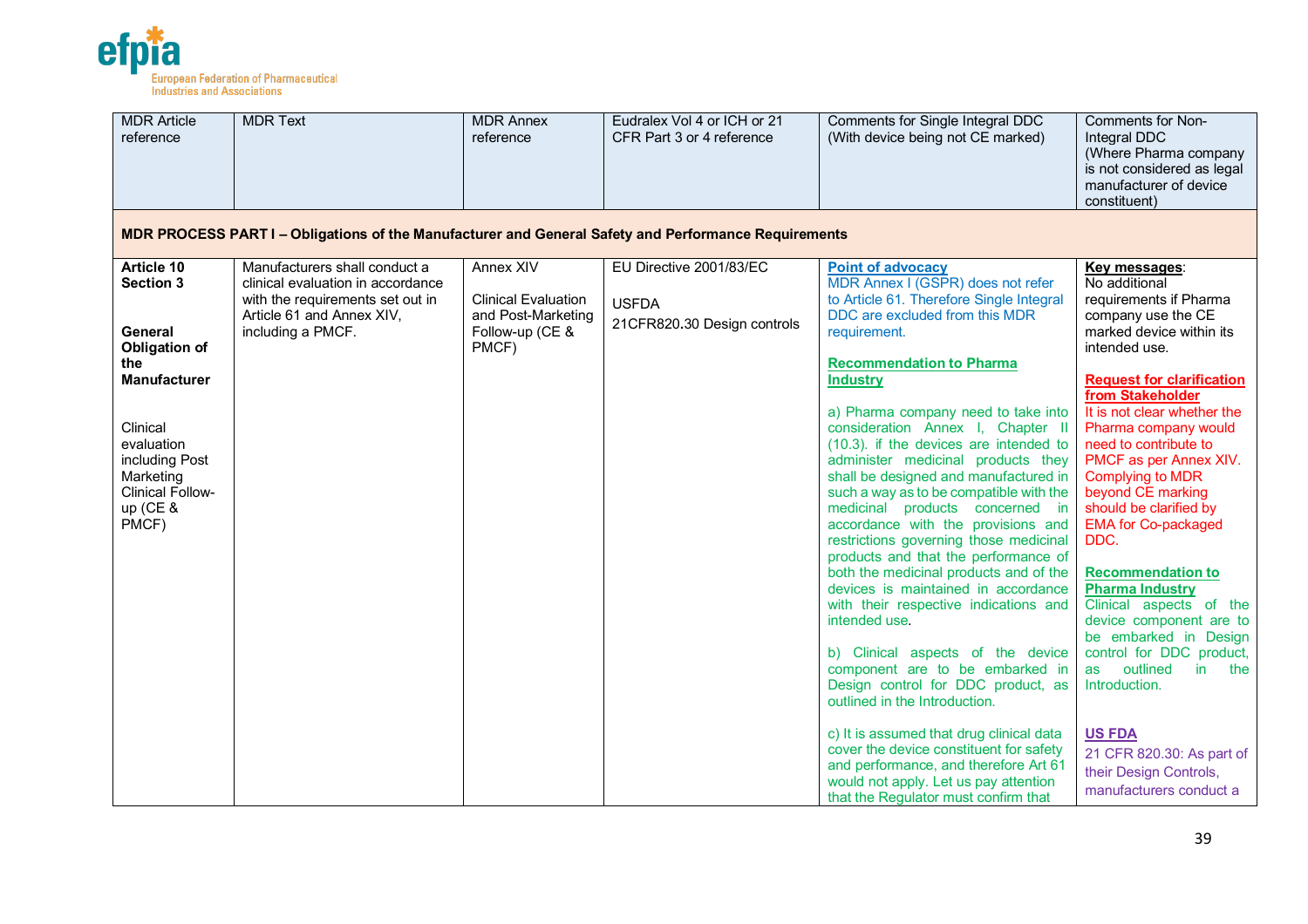

| <b>MDR Article</b><br>reference | <b>MDR Text</b>                                                                                      | <b>MDR Annex</b><br>reference | Eudralex Vol 4 or ICH or 21<br>CFR Part 3 or 4 reference | Comments for Single Integral DDC<br>(With device being not CE marked)                                                                                                                                                                                                                                                                                                                                                                                                                                                                                                                                                                                                                                                                                                                                 | Comments for Non-<br>Integral DDC<br>(Where Pharma company<br>is not considered as legal<br>manufacturer of device<br>constituent)                                                                                                          |
|---------------------------------|------------------------------------------------------------------------------------------------------|-------------------------------|----------------------------------------------------------|-------------------------------------------------------------------------------------------------------------------------------------------------------------------------------------------------------------------------------------------------------------------------------------------------------------------------------------------------------------------------------------------------------------------------------------------------------------------------------------------------------------------------------------------------------------------------------------------------------------------------------------------------------------------------------------------------------------------------------------------------------------------------------------------------------|---------------------------------------------------------------------------------------------------------------------------------------------------------------------------------------------------------------------------------------------|
|                                 | MDR PROCESS PART I - Obligations of the Manufacturer and General Safety and Performance Requirements |                               |                                                          |                                                                                                                                                                                                                                                                                                                                                                                                                                                                                                                                                                                                                                                                                                                                                                                                       |                                                                                                                                                                                                                                             |
|                                 |                                                                                                      |                               |                                                          | no other requirements than Annex I<br>would be necessary for Single Integral<br>products, as Risk management for<br>Benefit/Risk ratio is required.<br>d) For well-established device, Clinical<br>Evaluation Report (CER) should<br>contain Drug Clinical Data<br>and<br>Scientific Data & Literature on the<br>device in order to support clinical<br>claims.<br>clinical<br><b>For</b><br>novel<br>device,<br>e)<br>investigation and<br>data would be<br>required.<br><b>US FDA</b><br>21 CFR 820.30: As part of their<br>Design Controls, manufacturers<br>conduct a risk analysis that includes<br>the risks associated with device use<br>and the measures implemented to<br>reduce those risks.<br>Clinical evaluation aspects should be<br>embarked in Design Control of the<br>DDC product. | risk analysis that includes<br>the risks associated with<br>device use and the<br>measures implemented to<br>reduce those risks.<br><b>Clinical evaluation</b><br>aspects should be<br>embarked in Design<br>Control of the DDC<br>product. |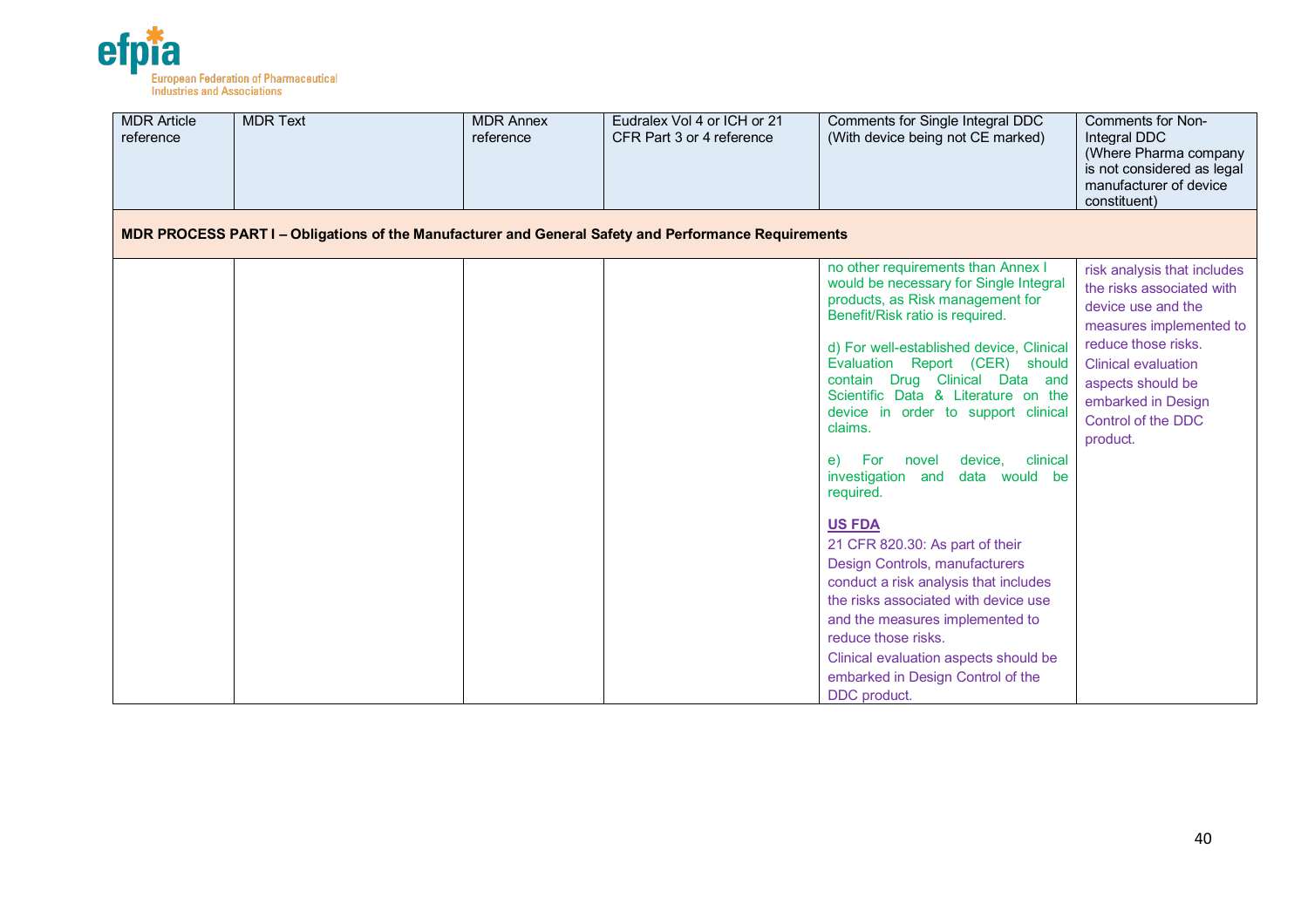

| Article 10           | Manufacturers shall keep the         | <b>NA</b> | Eudralex Vol 4 Chapter 4  | <b>Link with PQS</b>                                                     |
|----------------------|--------------------------------------|-----------|---------------------------|--------------------------------------------------------------------------|
| <b>Section 8</b>     | technical documentation, the EU      |           | documentation             | In contrast to the registration procedures for Medicinal products with   |
|                      | declaration of conformity and, if    |           | 4.11 Batch documentation  | ICH CTD format, the registration procedure of MDs product                |
| General              | applicable, a copy of any relevant   |           | 4.12 Other type of        | completely differs and is not comparable.                                |
| <b>Obligation of</b> | certificate, including any           |           | documentation             |                                                                          |
| the                  | amendments and supplements,          |           |                           | Pharma company should comply with Eudralex Vol 4 and ICH M4              |
| <b>Manufacturer</b>  | issued in accordance with Article    |           | ICH M4: The Common        | requirements, as MDR is not applicable to manufacturer of Single         |
|                      | 56, available for the competent      |           | <b>Technical Document</b> | Integral DDC beyond Annex I GSPR, nor to Co-packaged DDC                 |
|                      | authorities for a period of at least |           |                           | assuming that Pharma would not be the device manufacturer, nor           |
| Technical            | 10 years after the last device       |           |                           | would fall under Article 16 requirements (Cases when general             |
| documentation        | covered by the EU declaration of     |           |                           | obligations of the manufacturer apply to other economical actors).       |
|                      | conformity has been placed on        |           |                           |                                                                          |
|                      | the market. In the case of           |           |                           |                                                                          |
|                      | implantable devices, the period      |           |                           | a) Eudralex Vol 4: Chapter 4 documentation                               |
|                      | shall be at least 15 years after the |           |                           | 4.11 Specific requirements apply to batch documentation which            |
|                      | last device has been placed on       |           |                           | must be kept for one year after expiry of the batch to which it relates  |
|                      | the market.                          |           |                           | or at least five years after certification of the batch by the Qualified |
|                      | Upon request by a competent          |           |                           | Person, whichever is the longer.                                         |
|                      | authority, the manufacturer shall,   |           |                           | For investigational medicinal products, the batch documentation          |
|                      | as indicated therein, provide that   |           |                           | must be kept for at least five years after the completion or formal      |
|                      | technical documentation in its       |           |                           | discontinuation of the last clinical trial in which the batch was used.  |
|                      | entirety or a summary thereof.       |           |                           | 4.12 For other types of documentation, the retention period will         |
|                      | A manufacturer with a registered     |           |                           | depend on the business activity which the documentation supports.        |
|                      | place of business outside the        |           |                           |                                                                          |
|                      | Union shall, in order to allow its   |           |                           | b) ICH M4 : The Common Technical Document:                               |
|                      | authorised representative to fulfil  |           |                           | The CTD is organised into five modules. Module 1 is region specific      |
|                      | the tasks mentioned in Article       |           |                           | and Modules 2, 3, 4 and 5 are intended to be common for all              |
|                      | 11(3), ensure that the authorised    |           |                           | regions. In July 2003, the CTD became the mandatory format for           |
|                      | representative has the necessary     |           |                           | new drug applications in the EU and Japan, and the strongly              |
|                      | documentation permanently            |           |                           | recommended format of choice for NDAs submitted to the FDA, US.          |
|                      | available.                           |           |                           |                                                                          |
|                      |                                      |           |                           | <b>Request for clarification from Stakeholders</b>                       |
|                      |                                      |           |                           | MDR specifies archiving timeframes of 10 years (15 years for             |
|                      |                                      |           |                           | implantable) after the last device put on the market. This would be a    |
|                      |                                      |           |                           | confirmed requirement for the device legal manufacturer only.            |
|                      |                                      |           |                           |                                                                          |
|                      |                                      |           |                           | For Pharma company manufacturing a DDC product, this would be            |
|                      |                                      |           |                           | defined by the registration type, i.e., by medicinal product directives  |
|                      |                                      |           |                           | if registered as a medicinal product. EFPIA will work to clarify MDR     |
|                      |                                      |           |                           | requirements beyond CE marking.                                          |
|                      |                                      |           |                           |                                                                          |
|                      |                                      |           |                           |                                                                          |
|                      |                                      |           |                           |                                                                          |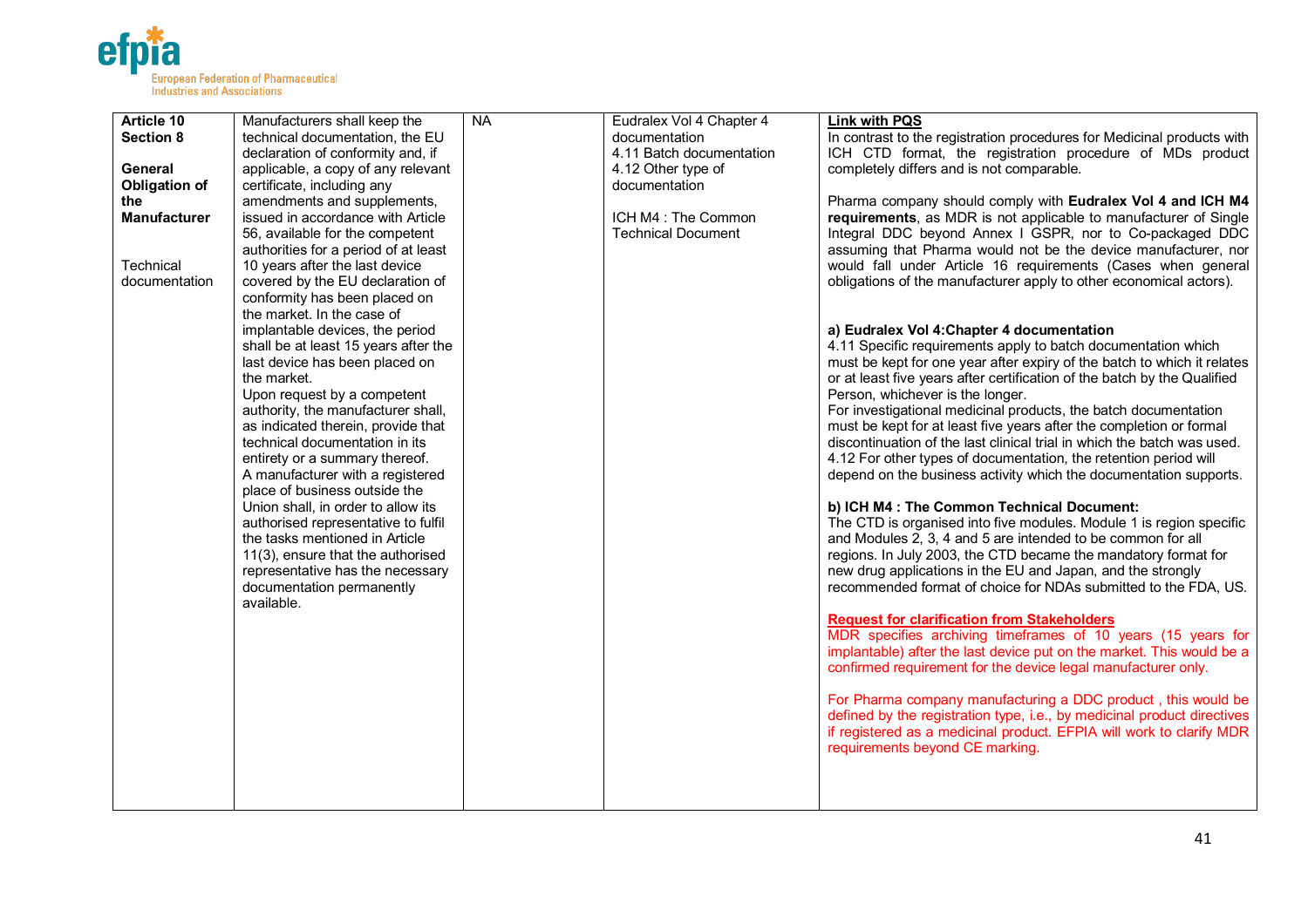

| <b>MDR Article</b><br>reference                                                                                                    | <b>MDR Text</b>                                                                                                                                                                                                                                                                                                                                                                                                                                                                                                                                                                                                                                                                                                                                                                                                                                                                                                                                                                                                                                                                                                                                        | <b>MDR Annex</b><br>reference                                                                                                                                       | Eudralex Vol 4 or ICH or 21<br>CFR Part 3 or 4 reference                                                                                                                                                                        | Comments for Single Integral DDC<br>(With device being not CE marked)                                                                                                                                                                                                                                                                                                                                                                                                                                                                                                                                                                                                                                                                                                                                                                                                                                                                                                                                                                                                                                                                                                                                                                                                                                                                                                                                                                                                                                                                                                                                                                                                                                                              | Comments for Non-<br>Integral DDC<br>(Where Pharma company<br>is not considered as legal<br>manufacturer of device<br>constituent) |
|------------------------------------------------------------------------------------------------------------------------------------|--------------------------------------------------------------------------------------------------------------------------------------------------------------------------------------------------------------------------------------------------------------------------------------------------------------------------------------------------------------------------------------------------------------------------------------------------------------------------------------------------------------------------------------------------------------------------------------------------------------------------------------------------------------------------------------------------------------------------------------------------------------------------------------------------------------------------------------------------------------------------------------------------------------------------------------------------------------------------------------------------------------------------------------------------------------------------------------------------------------------------------------------------------|---------------------------------------------------------------------------------------------------------------------------------------------------------------------|---------------------------------------------------------------------------------------------------------------------------------------------------------------------------------------------------------------------------------|------------------------------------------------------------------------------------------------------------------------------------------------------------------------------------------------------------------------------------------------------------------------------------------------------------------------------------------------------------------------------------------------------------------------------------------------------------------------------------------------------------------------------------------------------------------------------------------------------------------------------------------------------------------------------------------------------------------------------------------------------------------------------------------------------------------------------------------------------------------------------------------------------------------------------------------------------------------------------------------------------------------------------------------------------------------------------------------------------------------------------------------------------------------------------------------------------------------------------------------------------------------------------------------------------------------------------------------------------------------------------------------------------------------------------------------------------------------------------------------------------------------------------------------------------------------------------------------------------------------------------------------------------------------------------------------------------------------------------------|------------------------------------------------------------------------------------------------------------------------------------|
|                                                                                                                                    | MDR PROCESS PART I - Obligations of the Manufacturer and General Safety and Performance Requirements                                                                                                                                                                                                                                                                                                                                                                                                                                                                                                                                                                                                                                                                                                                                                                                                                                                                                                                                                                                                                                                   |                                                                                                                                                                     |                                                                                                                                                                                                                                 |                                                                                                                                                                                                                                                                                                                                                                                                                                                                                                                                                                                                                                                                                                                                                                                                                                                                                                                                                                                                                                                                                                                                                                                                                                                                                                                                                                                                                                                                                                                                                                                                                                                                                                                                    |                                                                                                                                    |
| Article 10<br><b>Section 9</b><br>General<br><b>Obligation of</b><br>the<br><b>Manufacturer</b><br>Quality<br>Management<br>System | Manufacturers shall ensure that<br>procedures are in place to keep<br>series production in conformity<br>with the requirements of this<br>regulation. Changes in device<br>design or characteristics and<br>changes in the harmonised<br>standards or CS by reference to<br>which the conformity of a device is<br>declared shall be adequately<br>taken into account in a timely<br>manner. Manufacturers of<br>devices, other than investigational<br>devices, shall establish,<br>document, implement, maintain,<br>keep up to date and continually<br>improve a quality management<br>system that shall ensure<br>compliance with this Regulation in<br>the most effective manner and in<br>a manner that is proportionate to<br>the risk class and the type of<br>device.<br>The quality management system<br>shall cover all parts and elements<br>of a manufacturer's organisation<br>dealing with the quality of<br>processes, procedures and<br>devices. It shall govern the<br>structure, responsibilities,<br>procedures, processes and<br>management resources required<br>to implement the principles and<br>actions necessary to achieve | Annex I<br>General Safety and<br>Performance<br>Requirements<br>(GSPR)<br>Annex XIV<br><b>Clinical Evaluation</b><br>and Post-Marketing<br>Follow-up (CE &<br>PMCF) | Eudralex Vol 4<br>Chapter I, Pharmaceutical<br>Quality System (PQS)<br>ICH Q10 Pharmaceutical<br>Quality System implementation<br>US FDA:<br>21CFR211 for GMP Medicinal<br>products<br>21CFR820 for QMS for Medical<br>Devices. | <b>Link with PQS</b><br>For Pharma company designing, manufacturing and/or marketing<br>DDC, a holistic approach for its QMS is necessary. All depend on<br>the conformity assessment requirements to comply with MDR. A<br>review of the possible requirements is provided here below for<br>Single Integral and Co-packaged DDC.<br>The Publication of titles and references of harmonised standards<br>under European Union harmonisation legislation contains ISO/EN<br>Standards for specific Medical Devices technical requirements. This<br>includes EN ISO 13485:2016 Medical devices - Quality<br>management systems - Requirements for regulatory purposes.<br>This is a commonly acknowledged standard for Manufacturers<br>designing and manufacturing medical devices.<br>Eudralex Vol 4, Chapter I, PQS, opens the door to a holistic<br>approach, taking into consideration several aspects:<br>Section 1.3 The size and complexity of the company's activities<br>should be taken into consideration compare to "in a manner<br>that is proportionate to the risk class"<br>Section 1.4 A Pharmaceutical Quality System appropriate for<br>the manufacture of medicinal products should ensure that:<br>(xii) Arrangements are in place for the prospective evaluation of<br>planned changes and their approval prior to implementation<br>taking into account regulatory notification and approval where<br>required;<br>Art 6 of Directives 2003/94/EC and 91/412/EEC require<br>manufacturers to establish and implement an effective<br>pharmaceutical quality assurance system. The term<br>Pharmaceutical Quality System is used in this chapter in the<br>interests of consistency with ICH Q10 terminology |                                                                                                                                    |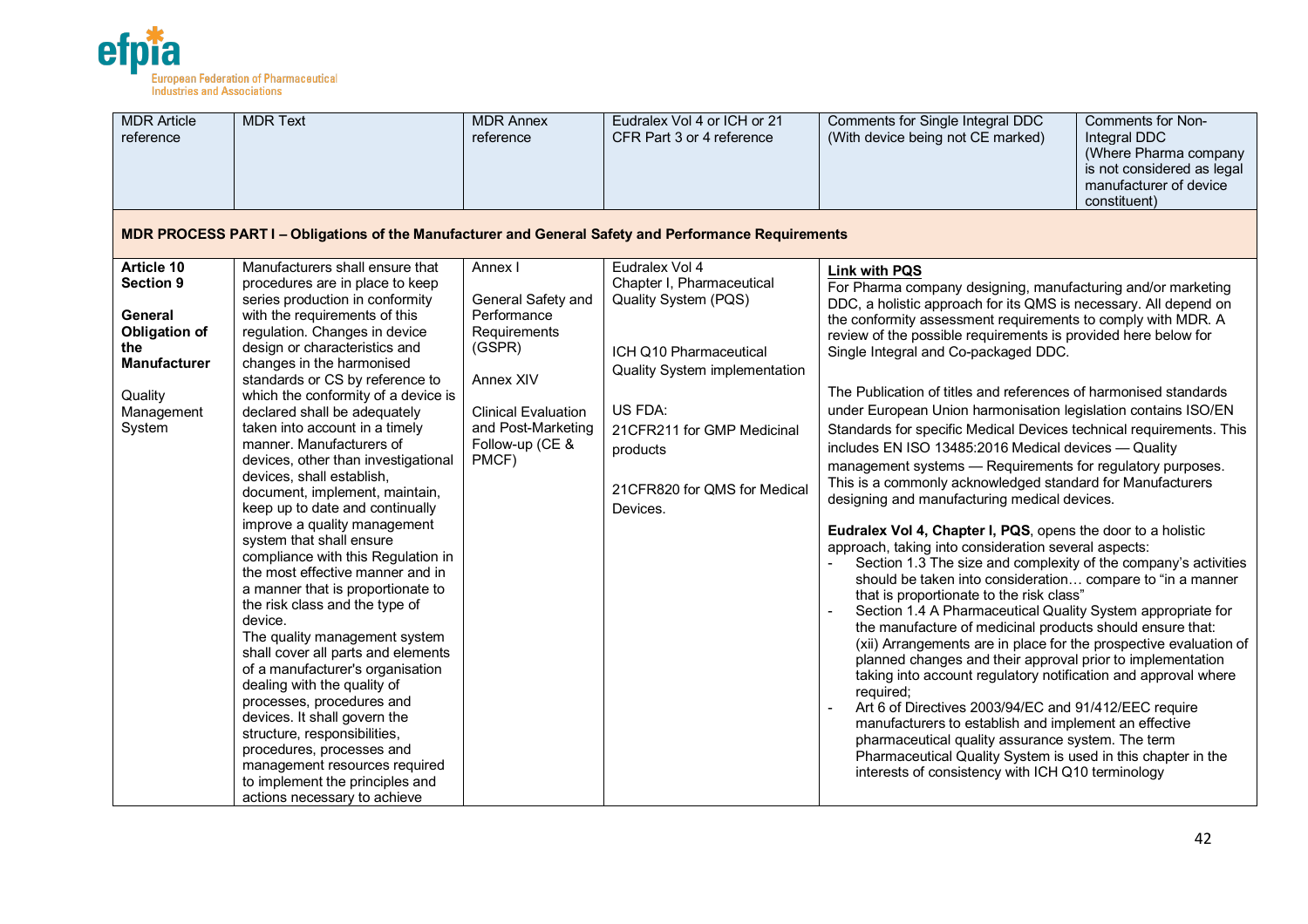

| <b>MDR Article</b><br>reference | <b>MDR Text</b>                                                                                                                            | <b>MDR Annex</b><br>reference | Eudralex Vol 4 or ICH or 21<br>CFR Part 3 or 4 reference | Comments for Single Integral DDC<br>(With device being not CE marked)                                                                                                                                                                                                                                                                                                                                                                                                                                                                                                                                                                                                                                                                                                                                                                                                                                                                                                                                                                                                                                                                                                                                                                                                                                                                                                                                                                                                                                                                                                                                                                                                                                                                                                                                                                                                               | Comments for Non-<br>Integral DDC<br>(Where Pharma company<br>is not considered as legal<br>manufacturer of device<br>constituent) |
|---------------------------------|--------------------------------------------------------------------------------------------------------------------------------------------|-------------------------------|----------------------------------------------------------|-------------------------------------------------------------------------------------------------------------------------------------------------------------------------------------------------------------------------------------------------------------------------------------------------------------------------------------------------------------------------------------------------------------------------------------------------------------------------------------------------------------------------------------------------------------------------------------------------------------------------------------------------------------------------------------------------------------------------------------------------------------------------------------------------------------------------------------------------------------------------------------------------------------------------------------------------------------------------------------------------------------------------------------------------------------------------------------------------------------------------------------------------------------------------------------------------------------------------------------------------------------------------------------------------------------------------------------------------------------------------------------------------------------------------------------------------------------------------------------------------------------------------------------------------------------------------------------------------------------------------------------------------------------------------------------------------------------------------------------------------------------------------------------------------------------------------------------------------------------------------------------|------------------------------------------------------------------------------------------------------------------------------------|
|                                 | MDR PROCESS PART I - Obligations of the Manufacturer and General Safety and Performance Requirements                                       |                               |                                                          |                                                                                                                                                                                                                                                                                                                                                                                                                                                                                                                                                                                                                                                                                                                                                                                                                                                                                                                                                                                                                                                                                                                                                                                                                                                                                                                                                                                                                                                                                                                                                                                                                                                                                                                                                                                                                                                                                     |                                                                                                                                    |
|                                 | compliance with the provisions of<br>this Regulation.<br>The quality management system<br>shall address at least the following<br>aspects: |                               |                                                          | ICH Q10 - Pharmaceuticals Quality System<br>1.5.1 Achieve Product Realisation to establish, implement and<br>maintain a system that allows the delivery of products with the<br>quality attributes appropriate to meet the needs of patients, health<br>care professionals, regulatory authorities (including compliance with<br>approved regulatory filings) and other internal and external<br>customers.<br>1.5.2 Establish and Maintain a State of Control To develop and use<br>effective monitoring and control systems for process performance<br>and product quality, thereby providing assurance of continued<br>suitability and capability of processes. Quality risk management can<br>be useful in identifying the monitoring and control systems.<br><b>Points of advocacy</b><br>The description of the QMS requirements does not include<br>expectations with regards to device change management. Pharma<br>Industry would advocate for major change to the device being<br>covered in the QMS using recognized guidance document, which<br>would be aligned with high level conditions described in paragraph<br>4.9 of Annex VII of the MDR, i.e., changes to the approved type of<br>Device, to its design, to its intended purpose or claim made for it, or<br>to any substance incorporated in or used for the manufacture of the<br>Device.<br><b>Recommendation to Pharma Industry</b><br>1. For Pharma company designing, manufacturing and/or marketing<br>DDC, a holistic approach for its QMS is necessary. All depend on<br>the conformity assessment requirements to comply with MDR. A<br>review of the possible requirements is provided here below for<br>Single Integral and Co-packaged DDC. EFPIA recommends<br>Pharma company to check its PQS and complement it with specific<br>aspects from MDR QMS as described in Annexes IX, X and XI, or |                                                                                                                                    |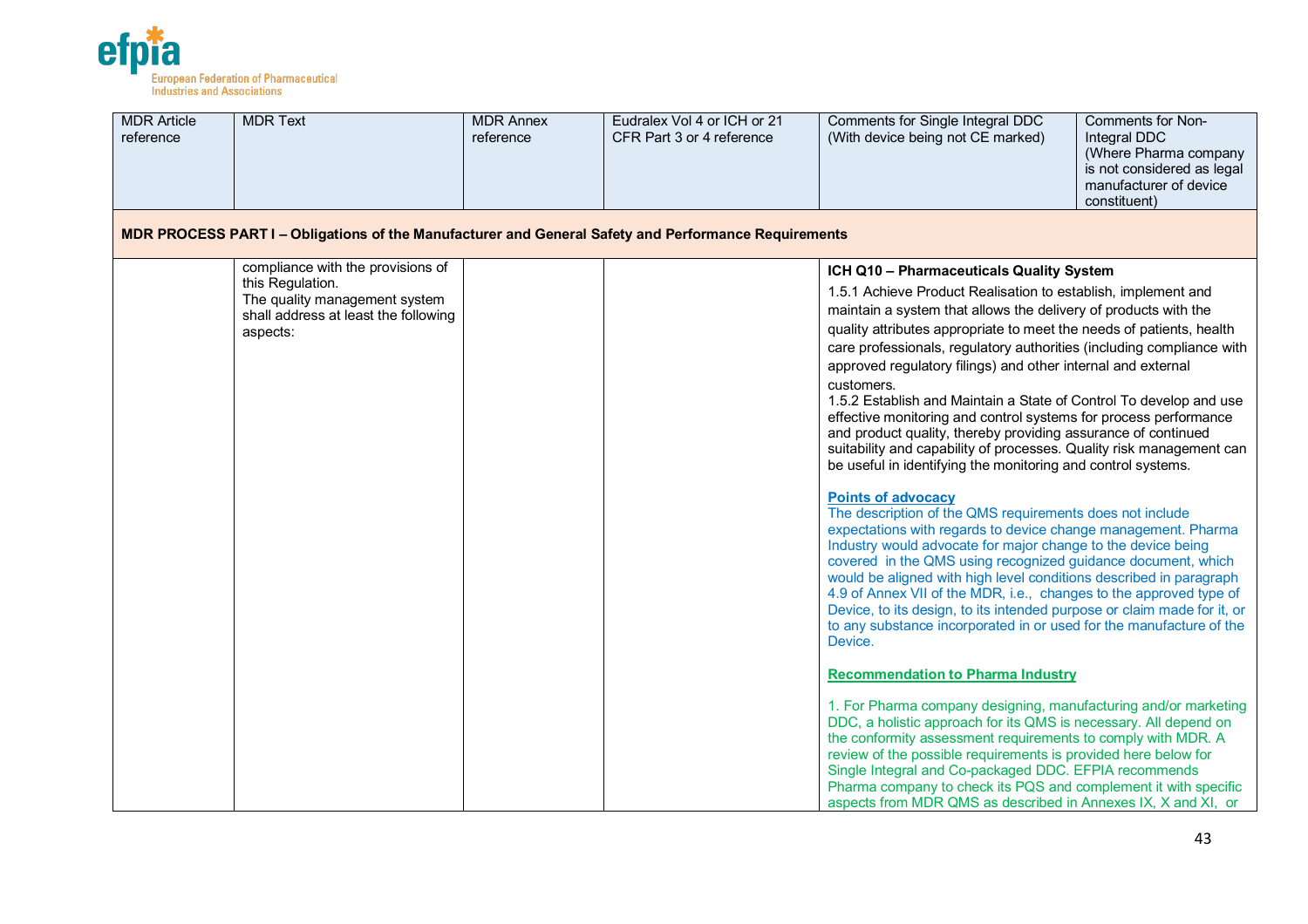

| <b>MDR Article</b><br>reference | <b>MDR Text</b>                                                                                                                                                                                                                                                                                  | <b>MDR Annex</b><br>reference | Eudralex Vol 4 or ICH or 21<br>CFR Part 3 or 4 reference         | Comments for Single Integral DDC<br>(With device being not CE marked)                                                                                                                                                                                                                                                                                                                                                                                                                                                                                                                                                                                                                                                                                                                                                                                                                                                                                                                                                                                                                                                                                                                                                                                                                                                                       | Comments for Non-<br>Integral DDC<br>(Where Pharma company<br>is not considered as legal<br>manufacturer of device<br>constituent) |
|---------------------------------|--------------------------------------------------------------------------------------------------------------------------------------------------------------------------------------------------------------------------------------------------------------------------------------------------|-------------------------------|------------------------------------------------------------------|---------------------------------------------------------------------------------------------------------------------------------------------------------------------------------------------------------------------------------------------------------------------------------------------------------------------------------------------------------------------------------------------------------------------------------------------------------------------------------------------------------------------------------------------------------------------------------------------------------------------------------------------------------------------------------------------------------------------------------------------------------------------------------------------------------------------------------------------------------------------------------------------------------------------------------------------------------------------------------------------------------------------------------------------------------------------------------------------------------------------------------------------------------------------------------------------------------------------------------------------------------------------------------------------------------------------------------------------|------------------------------------------------------------------------------------------------------------------------------------|
|                                 | MDR PROCESS PART I - Obligations of the Manufacturer and General Safety and Performance Requirements                                                                                                                                                                                             |                               |                                                                  |                                                                                                                                                                                                                                                                                                                                                                                                                                                                                                                                                                                                                                                                                                                                                                                                                                                                                                                                                                                                                                                                                                                                                                                                                                                                                                                                             |                                                                                                                                    |
|                                 | The quality management system<br>shall address at least the following<br>aspects:<br>(a) a strategy for regulatory<br>compliance, including compliance<br>with conformity assessment<br>procedures and procedures for<br>management of modifications to<br>the devices covered by the<br>system; | <b>NA</b>                     | ICH Q10<br>Sections 1.5.1. & 1.5.2.<br><b>US FDA 21CFR820.20</b> | from ISO 13485:2016, such as Design Control (See below for QMS<br>expectations with regards to GSPR).<br><b>US FDA</b><br>21 CFR Part 4 suggests for an integrated QMS when considering<br>DDC products.<br>Eudralex Vol 4 and ICH Q10 incorporate flexible QMS references<br>which require adaptation of the quality system to the complexity of<br>activities, the risk to patient and needs for compliance: For<br>pharmaceutical manufacturers complying with 21CFR210/211 US<br>21CFR4 allows to implement an integrated QMS with the<br>implementation of distinct aspects of 21CFR 820.<br>Link with PQS:<br>A strategy for regulatory compliance should be established. Similar<br>requirements in PQS address these expectations:<br><b>ICH Q10:</b><br>1.5.1 Achieve Product Realisation To establish, implement and<br>maintain a system that allows the delivery of products with the<br>quality attributes appropriate to meet the needs of patients, health<br>care professionals, regulatory authorities (including compliance with<br>approved regulatory filings) and other internal and external<br>customers.<br>1.5.2 Establish and Maintain a State of Control To develop and use<br>effective monitoring and control systems for process performance<br>and product quality, thereby providing assurance of continued |                                                                                                                                    |
|                                 |                                                                                                                                                                                                                                                                                                  |                               |                                                                  | suitability and capability of processes. Quality risk management can<br>be useful in identifying the monitoring and control systems.                                                                                                                                                                                                                                                                                                                                                                                                                                                                                                                                                                                                                                                                                                                                                                                                                                                                                                                                                                                                                                                                                                                                                                                                        |                                                                                                                                    |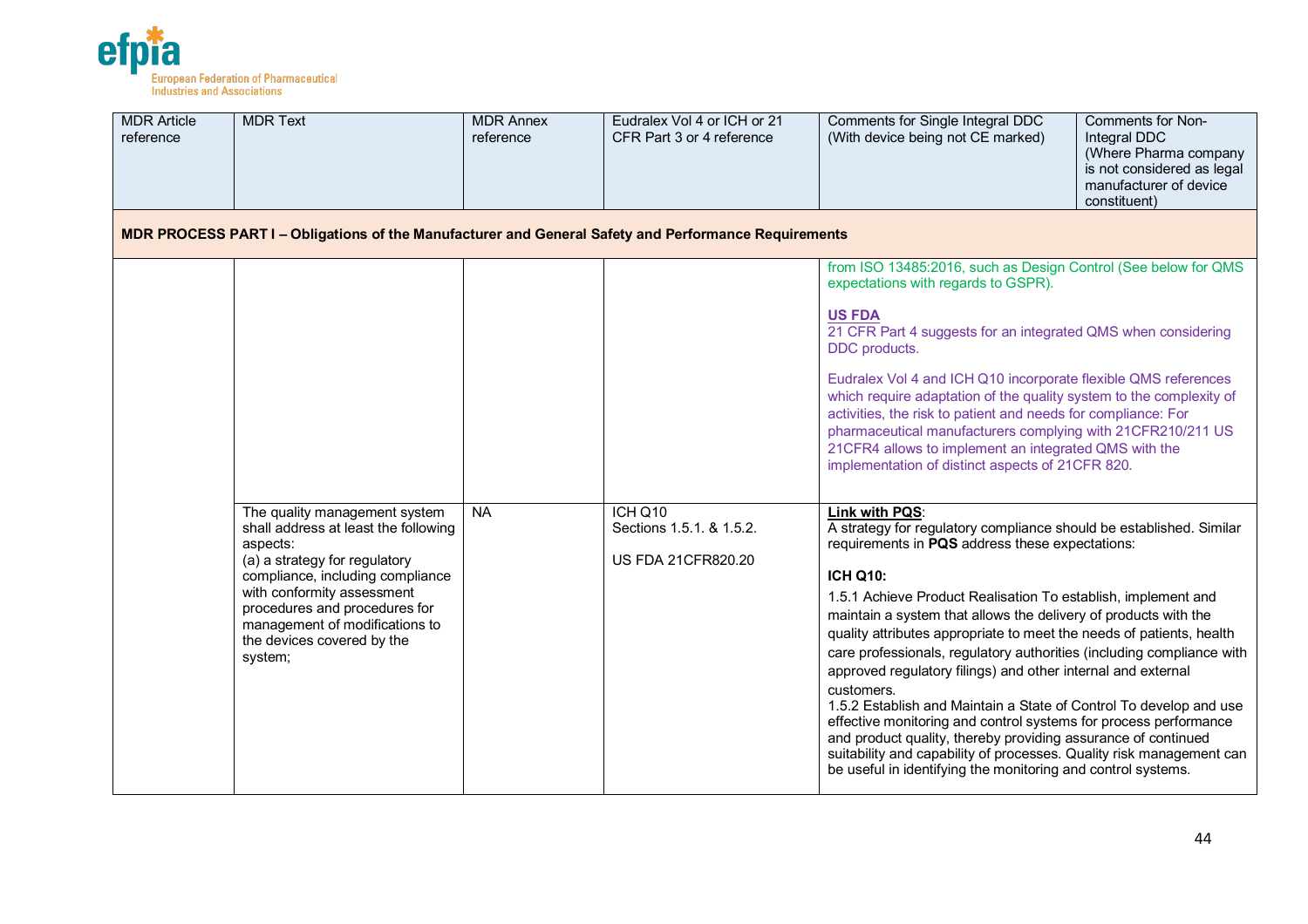

| <b>MDR Article</b><br>reference | <b>MDR Text</b>                                                                                      | <b>MDR Annex</b><br>reference | Eudralex Vol 4 or ICH or 21<br>CFR Part 3 or 4 reference | Comments for Single Integral DDC<br>(With device being not CE marked)                                                                                                                                                                                                                                                                                                                                                                                                                                                                                                                                                                            | <b>Comments for Non-</b><br>Integral DDC<br>(Where Pharma company<br>is not considered as legal<br>manufacturer of device<br>constituent) |
|---------------------------------|------------------------------------------------------------------------------------------------------|-------------------------------|----------------------------------------------------------|--------------------------------------------------------------------------------------------------------------------------------------------------------------------------------------------------------------------------------------------------------------------------------------------------------------------------------------------------------------------------------------------------------------------------------------------------------------------------------------------------------------------------------------------------------------------------------------------------------------------------------------------------|-------------------------------------------------------------------------------------------------------------------------------------------|
|                                 | MDR PROCESS PART I - Obligations of the Manufacturer and General Safety and Performance Requirements |                               |                                                          |                                                                                                                                                                                                                                                                                                                                                                                                                                                                                                                                                                                                                                                  |                                                                                                                                           |
|                                 |                                                                                                      |                               |                                                          | With regards to modifications to the devices, MDR Annex VII, Para<br>4.9 provides some conditions to assess changes to a Device. The<br>Authors have also noted the following source document for Medical<br>Devices: NBOG BPG 2014 3 (Substantial Change Guidance).<br>However, nor MDR, nor EMAdGQR-DDC provide clear criteria for<br>classifying changes to Device and/or to DDCs.<br><b>Request for clarification from Stakeholders</b><br>EFPIA would like clarifications with regards to the translation of<br>DDC change types in EMA variation procedures (Type IA, IB and<br>II), and their expectations on content and format of data. |                                                                                                                                           |
|                                 |                                                                                                      |                               |                                                          | <b>Recommendations to Pharma Industry</b>                                                                                                                                                                                                                                                                                                                                                                                                                                                                                                                                                                                                        |                                                                                                                                           |
|                                 |                                                                                                      |                               |                                                          | 1. The Legal Manufacturer should maintain a procedure for change<br>assessment aligned with conditions described in paragraph 4.9<br>Annex VII of the MDR.                                                                                                                                                                                                                                                                                                                                                                                                                                                                                       |                                                                                                                                           |
|                                 |                                                                                                      |                               |                                                          | 2. Review of the change assessment procedure should be part of<br>the application process for engaging a Notified Body for purposes of<br>undertaking Notified Body Opinions.                                                                                                                                                                                                                                                                                                                                                                                                                                                                    |                                                                                                                                           |
|                                 |                                                                                                      |                               |                                                          | 3. A change assessment should be made for every proposed<br>change to device part of a DDC product and not include PQS QMS<br>changes which do not fall under NB scope of responsibility                                                                                                                                                                                                                                                                                                                                                                                                                                                         |                                                                                                                                           |
|                                 |                                                                                                      |                               |                                                          | US-FDA 21CFR820.20 Management responsibility<br>Management responsibility requires an effective QMS while<br>regulatory compliance is considered intrinsic to the medical device<br>operations in order to obtain the marketing authorizations.                                                                                                                                                                                                                                                                                                                                                                                                  |                                                                                                                                           |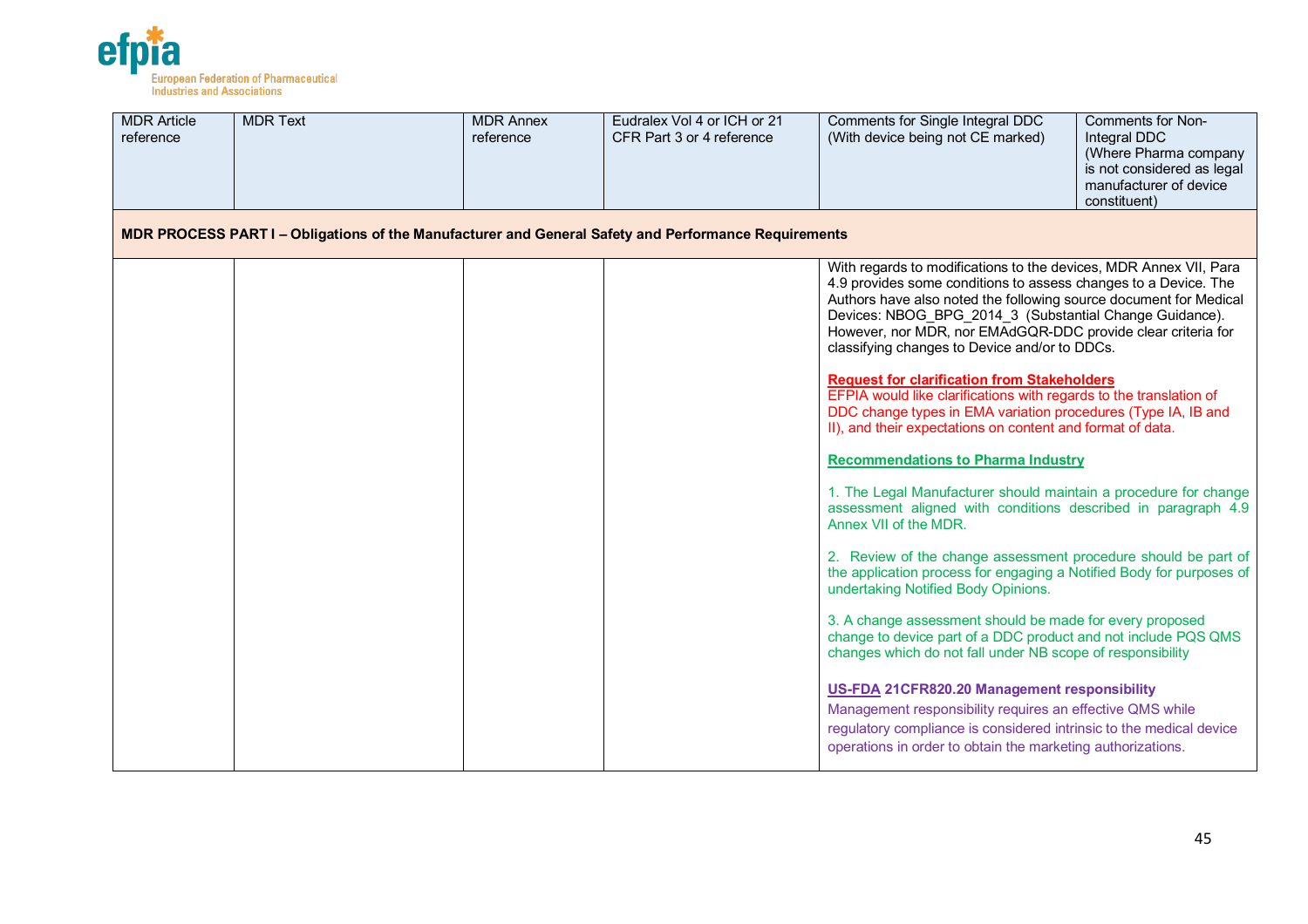

| <b>MDR Article</b><br>reference | <b>MDR Text</b>                                                                                                                                                                                                                         | <b>MDR Annex</b><br>reference                                             | Eudralex Vol 4 or ICH or 21<br>CFR Part 3 or 4 reference                                | Comments for Single Integral DDC<br>(With device being not CE marked)                                                                                                                                                                                                                                                                                                                                                                                                                                                                                                                                                                                                                                                                                                                                                                                                                                                                                                                                                                                                         | Comments for Non-<br>Integral DDC<br>(Where Pharma company<br>is not considered as legal<br>manufacturer of device<br>constituent) |
|---------------------------------|-----------------------------------------------------------------------------------------------------------------------------------------------------------------------------------------------------------------------------------------|---------------------------------------------------------------------------|-----------------------------------------------------------------------------------------|-------------------------------------------------------------------------------------------------------------------------------------------------------------------------------------------------------------------------------------------------------------------------------------------------------------------------------------------------------------------------------------------------------------------------------------------------------------------------------------------------------------------------------------------------------------------------------------------------------------------------------------------------------------------------------------------------------------------------------------------------------------------------------------------------------------------------------------------------------------------------------------------------------------------------------------------------------------------------------------------------------------------------------------------------------------------------------|------------------------------------------------------------------------------------------------------------------------------------|
|                                 | MDR PROCESS PART I - Obligations of the Manufacturer and General Safety and Performance Requirements                                                                                                                                    |                                                                           |                                                                                         |                                                                                                                                                                                                                                                                                                                                                                                                                                                                                                                                                                                                                                                                                                                                                                                                                                                                                                                                                                                                                                                                               |                                                                                                                                    |
|                                 | The quality management system<br>shall address at least the following<br>aspects:<br>(b) identification of applicable<br>general safety and performance<br>requirements and exploration of<br>options to address those<br>requirements; | This refers to<br><b>GSPR</b> without<br>explicit reference to<br>Annex I | <b>US FDA 21CFR820.30</b><br>ISO 13485                                                  | <b>Recommendation to Pharma Industry</b><br>The Authors recommend that applicable requirements of Annex I be<br>identified through implementation of Design Control in QMS, as<br>described in ISO 13485:2016 and 21CFR820.30                                                                                                                                                                                                                                                                                                                                                                                                                                                                                                                                                                                                                                                                                                                                                                                                                                                 |                                                                                                                                    |
|                                 | The quality management system<br>shall address at least the following<br>aspects:<br>(c) responsibility of the<br>management;                                                                                                           | <b>NA</b>                                                                 | Eudralex Vol. 4 Section 1.4<br>(v) Managerial responsibilities<br>21CFR820<br>ISO 13485 | <b>Link with PQS</b><br>Management responsibility is part of every QMS.<br>Eudralex Vol 4 addresses this requirement, as described here<br>below.<br>EudraLex Vol 4 - Chapter I Pharmaceutical Quality System:<br>1.4 A Pharmaceutical Quality System appropriate for the<br>manufacture of medicinal products should ensure that:<br>1.5 Senior management has the ultimate responsibility to ensure an<br>effective Pharmaceutical Quality System is in place, adequately<br>resourced and that roles, responsibilities, and authorities are<br>defined, communicated and implemented throughout the<br>organisation. Senior management's leadership and active<br>participation in the Pharmaceutical Quality System is essential. This<br>leadership should ensure the support and commitment of staff at all<br>levels and sites within the organisation to the Pharmaceutical<br>Quality System.<br><b>Chapter 2 Personnel:</b><br>2.4 Senior management has the ultimate responsibility to ensure an<br>effective quality management system is in place to achieve the |                                                                                                                                    |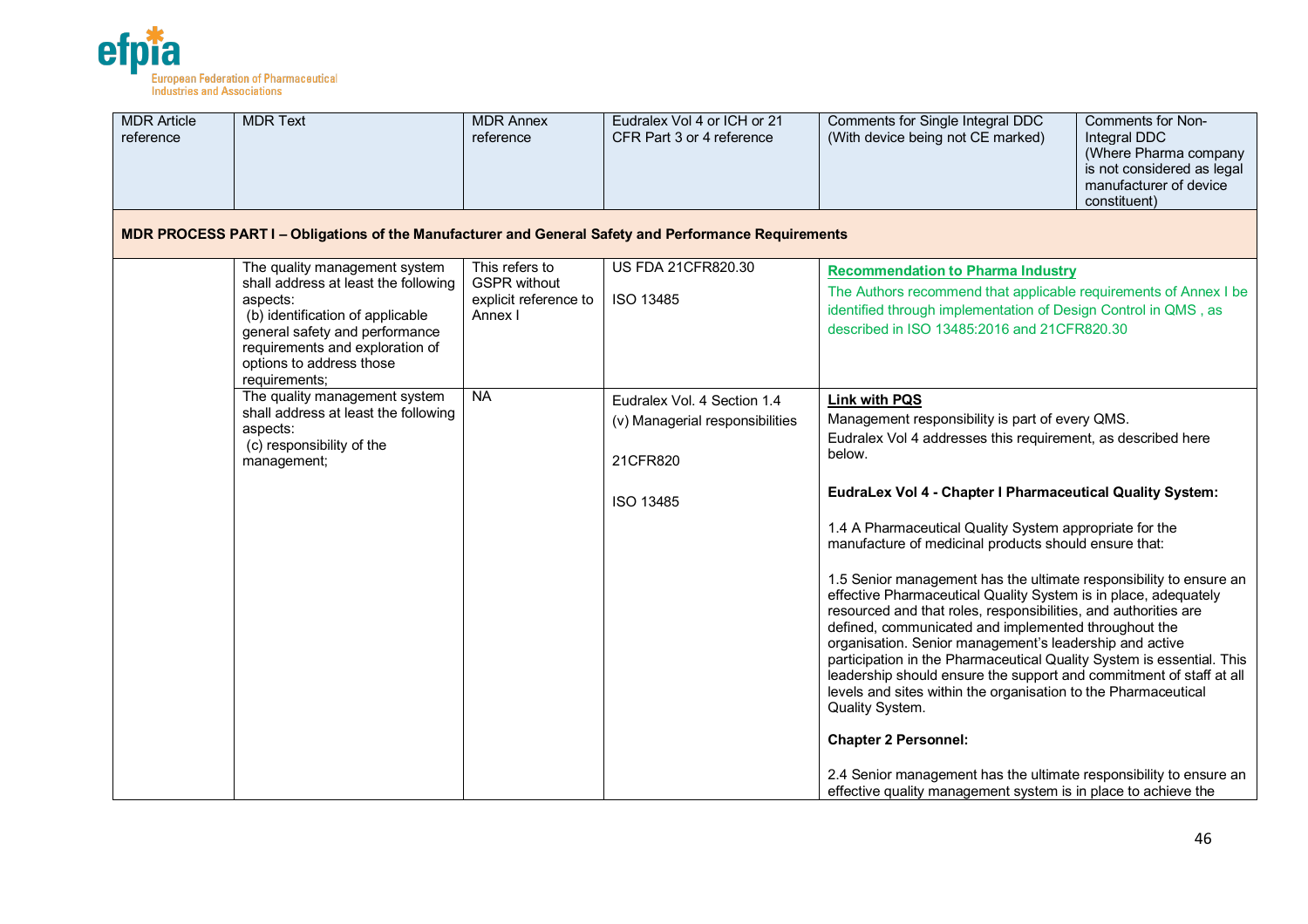

| <b>MDR Article</b><br>reference | <b>MDR Text</b>                                                                                                                                                                       | <b>MDR Annex</b><br>reference | Eudralex Vol 4 or ICH or 21<br>CFR Part 3 or 4 reference                                                                                                                                                                                            | Comments for Single Integral DDC<br>(With device being not CE marked)                                                                                                                                                                                                                                                                                                                                                                                                                                                                                                                                                                                                                                                                                                                                                                                                                                                                                                                                                     | Comments for Non-<br>Integral DDC<br>(Where Pharma company<br>is not considered as legal<br>manufacturer of device<br>constituent) |
|---------------------------------|---------------------------------------------------------------------------------------------------------------------------------------------------------------------------------------|-------------------------------|-----------------------------------------------------------------------------------------------------------------------------------------------------------------------------------------------------------------------------------------------------|---------------------------------------------------------------------------------------------------------------------------------------------------------------------------------------------------------------------------------------------------------------------------------------------------------------------------------------------------------------------------------------------------------------------------------------------------------------------------------------------------------------------------------------------------------------------------------------------------------------------------------------------------------------------------------------------------------------------------------------------------------------------------------------------------------------------------------------------------------------------------------------------------------------------------------------------------------------------------------------------------------------------------|------------------------------------------------------------------------------------------------------------------------------------|
|                                 | MDR PROCESS PART I - Obligations of the Manufacturer and General Safety and Performance Requirements                                                                                  |                               |                                                                                                                                                                                                                                                     |                                                                                                                                                                                                                                                                                                                                                                                                                                                                                                                                                                                                                                                                                                                                                                                                                                                                                                                                                                                                                           |                                                                                                                                    |
|                                 |                                                                                                                                                                                       |                               |                                                                                                                                                                                                                                                     | quality objectives, and, that roles, responsibilities, and authorities<br>are defined, communicated and implemented throughout the<br>organisation. Senior management should establish a quality policy<br>that describes the overall intentions and direction of the company<br>related to quality and should ensure continuing suitability and<br>effectiveness of the quality management system and GMP<br>compliance through participation in management review.                                                                                                                                                                                                                                                                                                                                                                                                                                                                                                                                                      |                                                                                                                                    |
|                                 | The quality management system<br>shall address at least the following<br>aspects:<br>(d) resource management,<br>including selection and control of<br>suppliers and sub-contractors; | <b>NA</b>                     | EudraLex Vol 4 Chapter I<br><b>Pharmaceutical Quality System</b><br>Chapter V Production<br>Chapter VII<br>Outsourced activities<br>ICH Q10 Section 2<br>Management responsibilities<br>21CFR820.20 Management<br>responsibilities<br>(2) Resources | <b>Link with PQS</b><br>a) Eudralex Vol 4 addresses this requirement, as described here<br>below.<br>EudraLex Vol 4 - Chapter I Pharmaceutical Quality System<br>1.4 A Pharmaceutical Quality System appropriate for the<br>manufacture of medicinal products should ensure that:<br>(vi) Arrangements are made for the manufacture, supply and use of<br>the correct starting and packaging materials, the selection and<br>monitoring of suppliers and for verifying that each delivery is from<br>the approved supply chain;<br>(vii) Processes are in place to assure the management of<br>outsourced activities.<br><b>Chapter 4 documentation</b><br>Technical Agreement are agreed between contract givers and<br>acceptors for outsourced activities.<br><b>Chapter 5 production</b><br><b>Suppliers</b><br>5.27 The selection, qualification, approval and maintenance of<br>suppliers of starting materials, together with their purchase and<br>acceptance, should be documented as part of the pharmaceutical |                                                                                                                                    |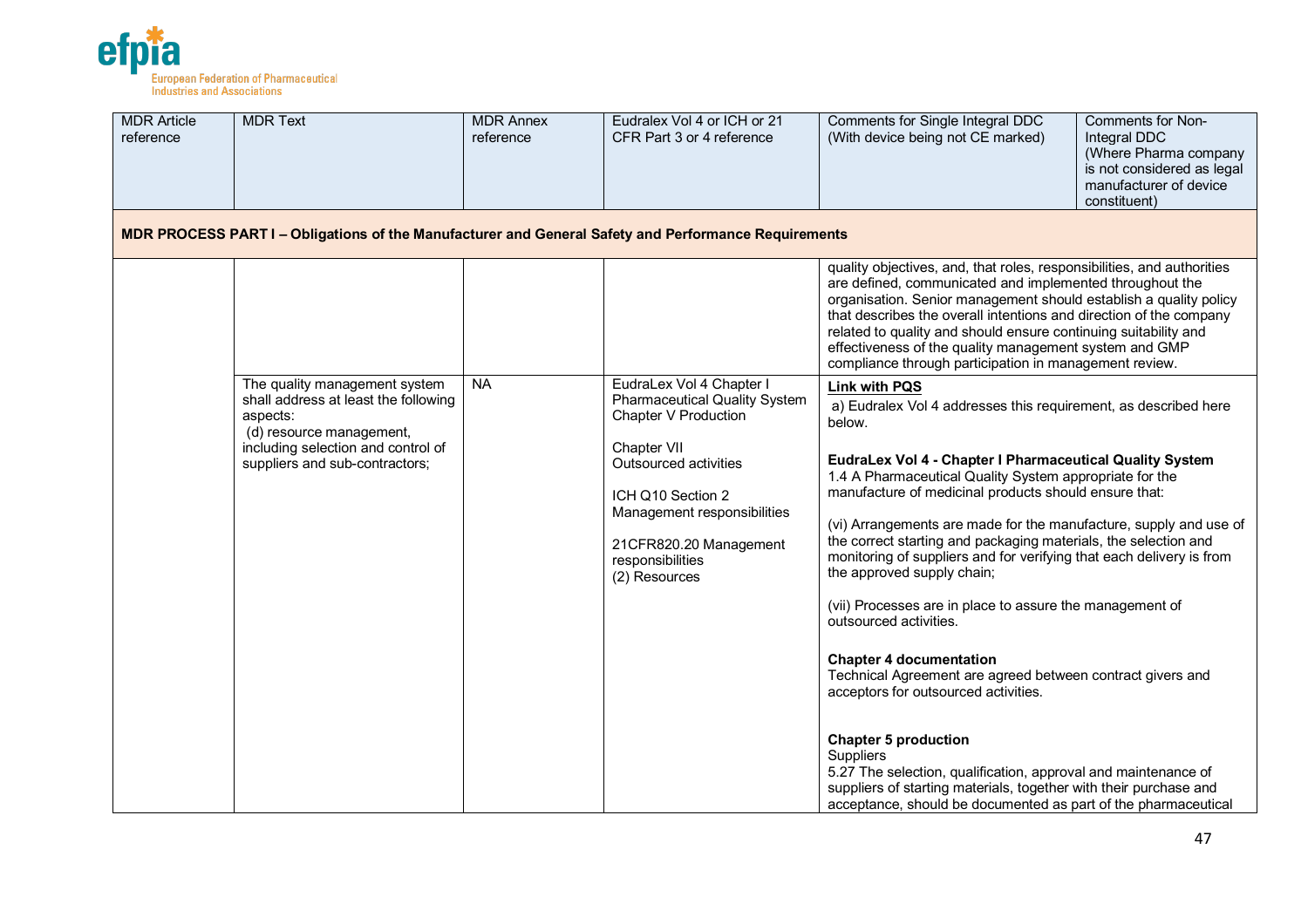

| <b>MDR Article</b><br>reference | <b>MDR Text</b>                                                                                      | <b>MDR Annex</b><br>reference | Eudralex Vol 4 or ICH or 21<br>CFR Part 3 or 4 reference | Comments for Single Integral DDC<br>Comments for Non-<br>(With device being not CE marked)<br>Integral DDC<br>(Where Pharma company<br>is not considered as legal<br>manufacturer of device<br>constituent)                                                                                                             |
|---------------------------------|------------------------------------------------------------------------------------------------------|-------------------------------|----------------------------------------------------------|-------------------------------------------------------------------------------------------------------------------------------------------------------------------------------------------------------------------------------------------------------------------------------------------------------------------------|
|                                 | MDR PROCESS PART I – Obligations of the Manufacturer and General Safety and Performance Requirements |                               |                                                          |                                                                                                                                                                                                                                                                                                                         |
|                                 |                                                                                                      |                               |                                                          | quality system The supporting evidence for each supplier /<br>material approval should be maintained.<br><b>Chapter 7 outsourced activities</b>                                                                                                                                                                         |
|                                 |                                                                                                      |                               |                                                          | b) ICH Q10 Section 2 Management responsibilities<br>2.7 Management of Outsourced Activities and Purchased<br><b>Materials</b><br>These requirements are similar to Eudralex Vol 4.                                                                                                                                      |
|                                 |                                                                                                      |                               |                                                          | <b>Recommendation to Pharma Industry</b><br>The Authors recommend that applicable requirements of Article 10<br>(9) (d) be managed as per ISO 13485:2016 and 21CFR820.50 for<br><b>Purchasing Controls.</b>                                                                                                             |
|                                 |                                                                                                      |                               |                                                          | US FDA 21CFR820.20 Management responsibility<br>(2) Resources. Each manufacturer shall provide adequate<br>resources, including the assignment of trained personnel, for<br>management, performance of work, and assessment activities,<br>including internal quality audits, to<br>meet the requirements of this part. |
|                                 | The quality management system                                                                        | Annex I                       | ICH Q9                                                   | 21CFR820. Subpart E-Purchasing Controls<br>Evaluate, select, maintain records<br>clearly includes consultants<br>See Article 10 Section 2                                                                                                                                                                               |
|                                 | shall address at least the following<br>aspects:                                                     |                               |                                                          |                                                                                                                                                                                                                                                                                                                         |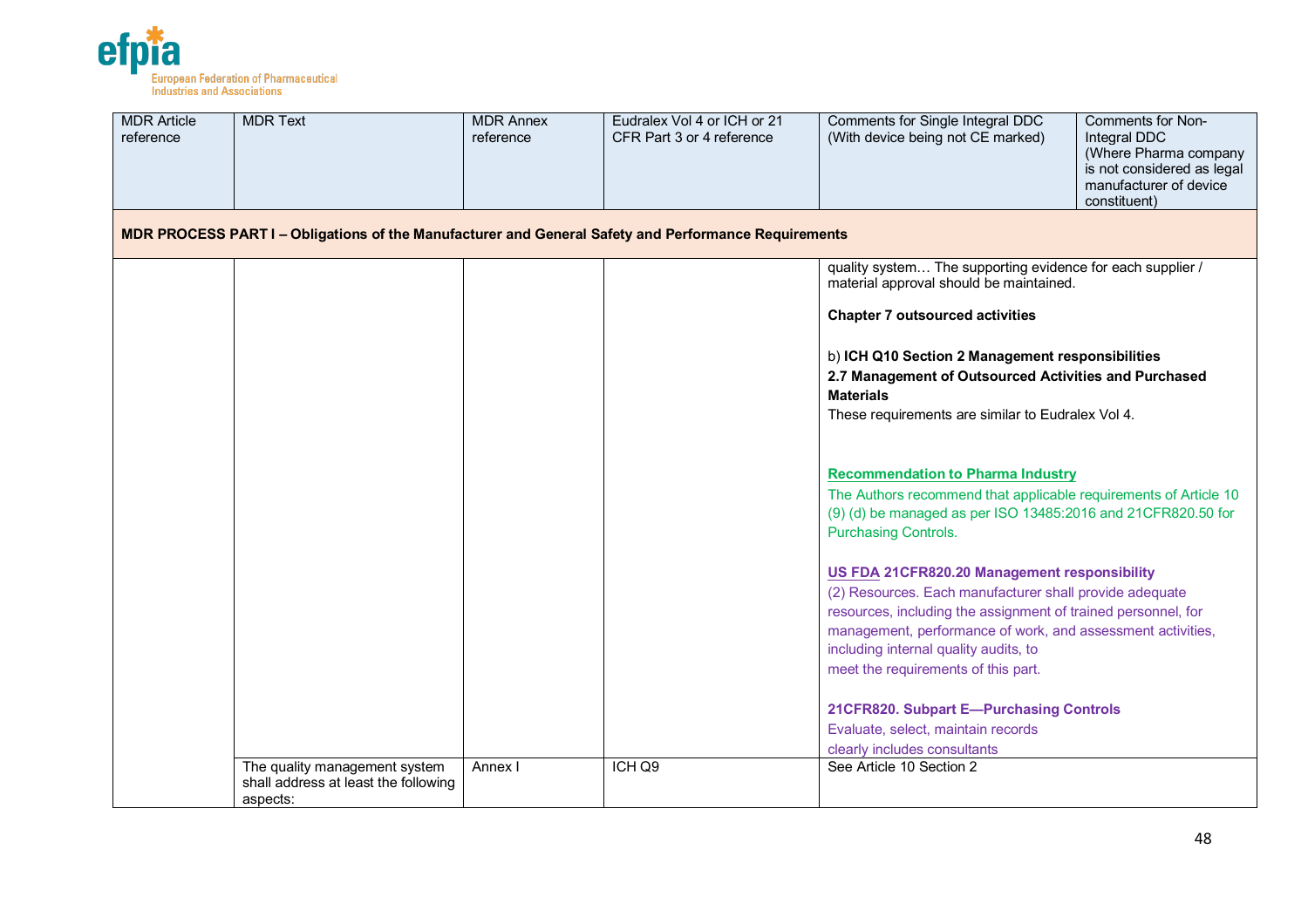

| <b>MDR Article</b><br>reference | <b>MDR Text</b>                                                                                                                                                                                                              | <b>MDR Annex</b><br>reference                                                             | Eudralex Vol 4 or ICH or 21<br>CFR Part 3 or 4 reference                                                                                                                                                 | Comments for Single Integral DDC<br>(With device being not CE marked)                                                                                                                                                                                                                                                                                                                                                                                                           | Comments for Non-<br>Integral DDC<br>(Where Pharma company<br>is not considered as legal<br>manufacturer of device<br>constituent) |
|---------------------------------|------------------------------------------------------------------------------------------------------------------------------------------------------------------------------------------------------------------------------|-------------------------------------------------------------------------------------------|----------------------------------------------------------------------------------------------------------------------------------------------------------------------------------------------------------|---------------------------------------------------------------------------------------------------------------------------------------------------------------------------------------------------------------------------------------------------------------------------------------------------------------------------------------------------------------------------------------------------------------------------------------------------------------------------------|------------------------------------------------------------------------------------------------------------------------------------|
|                                 | MDR PROCESS PART I – Obligations of the Manufacturer and General Safety and Performance Requirements                                                                                                                         |                                                                                           |                                                                                                                                                                                                          |                                                                                                                                                                                                                                                                                                                                                                                                                                                                                 |                                                                                                                                    |
|                                 | (e) risk management as set out in<br>Section 3 of Annex I;                                                                                                                                                                   | General Safety and<br>Performance<br>Requirements<br>(GSPR)                               |                                                                                                                                                                                                          |                                                                                                                                                                                                                                                                                                                                                                                                                                                                                 |                                                                                                                                    |
|                                 | The quality management system<br>shall address at least the following<br>aspects:<br>(f) clinical evaluation in<br>accordance with Article 61 and<br>Annex XIV, including PMCF;                                              | Annex XIV<br><b>Clinical Evaluation</b><br>and Post-Marketing<br>Follow-up (CE &<br>PMCF) | EU Directive 2001/83/EC                                                                                                                                                                                  | See Article 10 Section 3<br><b>Link with PQS</b><br>a) Eudralex Vol 4 Chapter I PQS<br>1.4 A Pharmaceutical Quality System appropriate for the<br>manufacture of medicinal products should ensure that: : i Product<br>realisation is achieved by designing, planning, implementing,<br>maintaining and continuously improving a system that allows the<br>consistent delivery of products with appropriate quality attributes;<br>b) ICH Q10 Section 3.1 Lifecycle stage goals |                                                                                                                                    |
|                                 | The quality management system<br>shall address at least the following<br>aspects:<br>(g) product realisation, including<br>planning, design, development,<br>production and service provision;                               | <b>NA</b>                                                                                 | EudraLex Vol 4 Chapter I<br><b>Pharmaceutical Quality System</b><br>ICH Q10 Section 3.1 Lifecycle<br>stage goals<br>3.1.1 Pharmaceutical<br>Development<br>US FDA 21CFR820: Subpart<br>C-Design Controls |                                                                                                                                                                                                                                                                                                                                                                                                                                                                                 |                                                                                                                                    |
|                                 |                                                                                                                                                                                                                              |                                                                                           |                                                                                                                                                                                                          | 3.1.1 Pharmaceutical Development<br>US-FDA 21CFR820.70: Subpart G-Production and Process<br><b>Controls</b>                                                                                                                                                                                                                                                                                                                                                                     |                                                                                                                                    |
|                                 | The quality management system<br>shall address at least the following<br>aspects:<br>(h) verification of the UDI<br>assignments made in accordance<br>with Article 27(3) to all relevant<br>devices and ensuring consistency | <b>NA</b>                                                                                 | <b>NA</b>                                                                                                                                                                                                | <b>NA</b>                                                                                                                                                                                                                                                                                                                                                                                                                                                                       | Key messages:<br>Potentially applicable to<br>Co-packaged DDC.<br>See EFPIA point for<br>advocacy in MDR Process                   |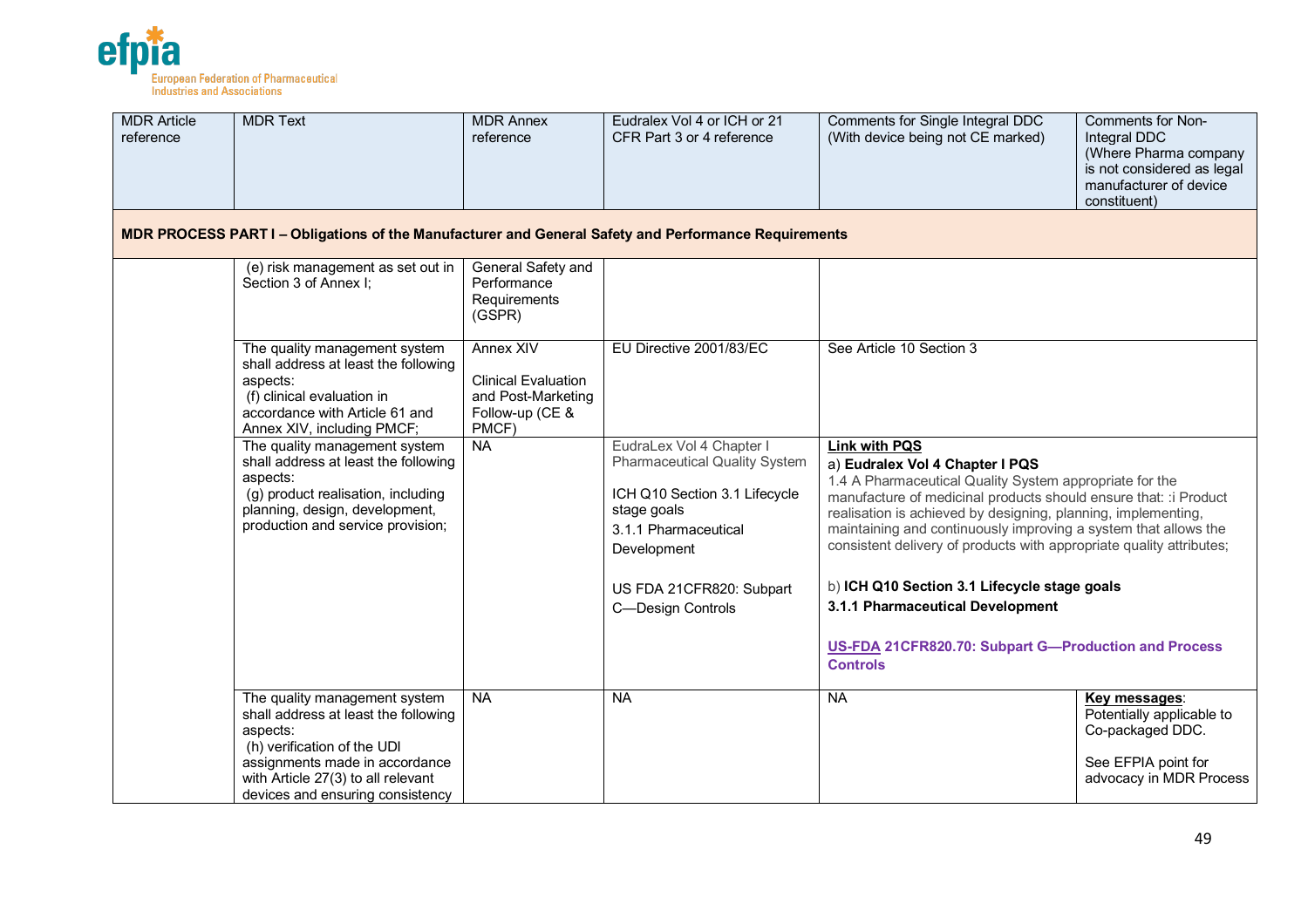

| <b>MDR Article</b><br>reference | <b>MDR Text</b>                                                                                                                                                                                                                         | <b>MDR Annex</b><br>reference | Eudralex Vol 4 or ICH or 21<br>CFR Part 3 or 4 reference                                        | Comments for Single Integral DDC<br>(With device being not CE marked)                                                                                                                                                          | Comments for Non-<br>Integral DDC<br>(Where Pharma company<br>is not considered as legal<br>manufacturer of device<br>constituent)                                                                                                                                                                                                                                        |
|---------------------------------|-----------------------------------------------------------------------------------------------------------------------------------------------------------------------------------------------------------------------------------------|-------------------------------|-------------------------------------------------------------------------------------------------|--------------------------------------------------------------------------------------------------------------------------------------------------------------------------------------------------------------------------------|---------------------------------------------------------------------------------------------------------------------------------------------------------------------------------------------------------------------------------------------------------------------------------------------------------------------------------------------------------------------------|
|                                 | MDR PROCESS PART I - Obligations of the Manufacturer and General Safety and Performance Requirements                                                                                                                                    |                               |                                                                                                 |                                                                                                                                                                                                                                |                                                                                                                                                                                                                                                                                                                                                                           |
|                                 | and validity of information<br>provided in accordance with<br>Article 29;                                                                                                                                                               |                               |                                                                                                 |                                                                                                                                                                                                                                | Part IV - REGISTRATION<br>PROCESS.                                                                                                                                                                                                                                                                                                                                        |
|                                 | The quality management system<br>shall address at least the following<br>aspects:<br>(i) setting-up, implementation and<br>maintenance of a post-market<br>surveillance system, in<br>accordance with Article 83;                       | <b>NA</b>                     | ICH Q10 3.2 PQS<br>3.2.1 Process Performance and<br><b>Product Quality Monitoring</b><br>System | <b>Point of advocacy</b><br>Article 83 is not included in Annex I,<br>and is therefore not applicable to<br>Single Integral DDC.<br>The post-market surveillance system<br>should comply with medicinal product<br>directives. | <b>Point of advocacy</b><br>Article 83 is applicable to<br>the Device legal<br>manufacturer. Pharma<br>Company shall report<br>adverse event and<br>complaint caused by the<br>device component to the<br><b>National Competent</b><br>Authority of the medicinal<br>product, and would need<br>to communicate this type<br>of information to the<br>Device manufacturer. |
|                                 | The quality management system<br>shall address at least the following<br>aspects:<br>(j) handling communication with<br>competent authorities, notified<br>bodies, other economic operators,<br>customers and/or other<br>stakeholders; | <b>NA</b>                     | ICH Q10 3.2 PQS<br>3.2.1 Process Performance and<br><b>Product Quality Monitoring</b><br>System | Key messages:<br>No modification of existing PQS                                                                                                                                                                               | Key messages:<br>Pharma company shall<br>report adverse event and<br>complaint caused by the<br>device component to both<br>the Device Manufacturer<br>and the National<br>Competent Authority of<br>the medicinal product.<br>Every communication to<br>authorities for market<br>action, registration etc. is                                                           |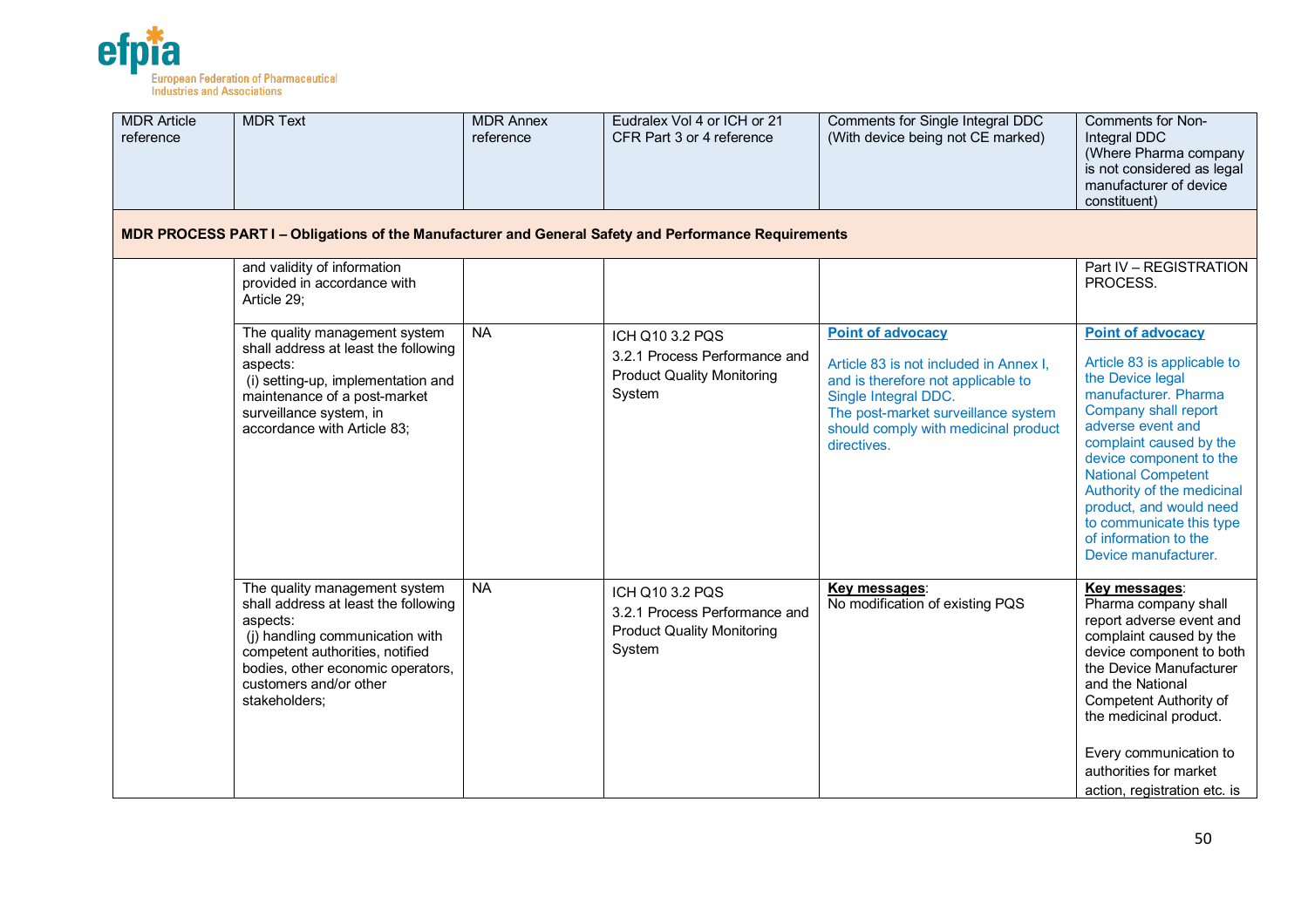

| <b>MDR Article</b><br>reference | <b>MDR Text</b>                                                                                                                                                                                                 | <b>MDR Annex</b><br>reference | Eudralex Vol 4 or ICH or 21<br>CFR Part 3 or 4 reference | Comments for Single Integral DDC<br>(With device being not CE marked) | Comments for Non-<br>Integral DDC<br>(Where Pharma company<br>is not considered as legal<br>manufacturer of device<br>constituent)                                                                                                                                                                                                                                                                                                                                                                                   |
|---------------------------------|-----------------------------------------------------------------------------------------------------------------------------------------------------------------------------------------------------------------|-------------------------------|----------------------------------------------------------|-----------------------------------------------------------------------|----------------------------------------------------------------------------------------------------------------------------------------------------------------------------------------------------------------------------------------------------------------------------------------------------------------------------------------------------------------------------------------------------------------------------------------------------------------------------------------------------------------------|
|                                 | MDR PROCESS PART I - Obligations of the Manufacturer and General Safety and Performance Requirements                                                                                                            |                               |                                                          |                                                                       |                                                                                                                                                                                                                                                                                                                                                                                                                                                                                                                      |
|                                 |                                                                                                                                                                                                                 |                               |                                                          |                                                                       | unique and need to be<br>setup country by country.                                                                                                                                                                                                                                                                                                                                                                                                                                                                   |
|                                 | The quality management system<br>shall address at least the following<br>aspects:<br>(k) processes for reporting of<br>serious incidents and field safety<br>corrective actions in the context of<br>vigilance; | <b>NA</b>                     | <b>NA</b>                                                | <u>Key message:</u><br>No modification of existing PQS                | <b>Key messages:</b><br>Pharma company shall<br>report adverse event and<br>complaint caused by the<br>device component to both<br>the Device Manufacturer<br>and the National<br>Competent Authority of<br>the medicinal product.<br>General reporting<br>strategies are already in<br>place at every Pharma<br>company.<br><b>Recommendation to</b><br><b>Pharma Industry</b><br>Depending on the<br>question who is the<br>manufacturer additional<br>reporting lines and<br>timelines need to be<br>established. |
|                                 | The quality management system<br>shall address at least the following<br>aspects:                                                                                                                               | <b>NA</b>                     | ICH Q10 3.2 PQS                                          | <b>Link with PQS</b>                                                  |                                                                                                                                                                                                                                                                                                                                                                                                                                                                                                                      |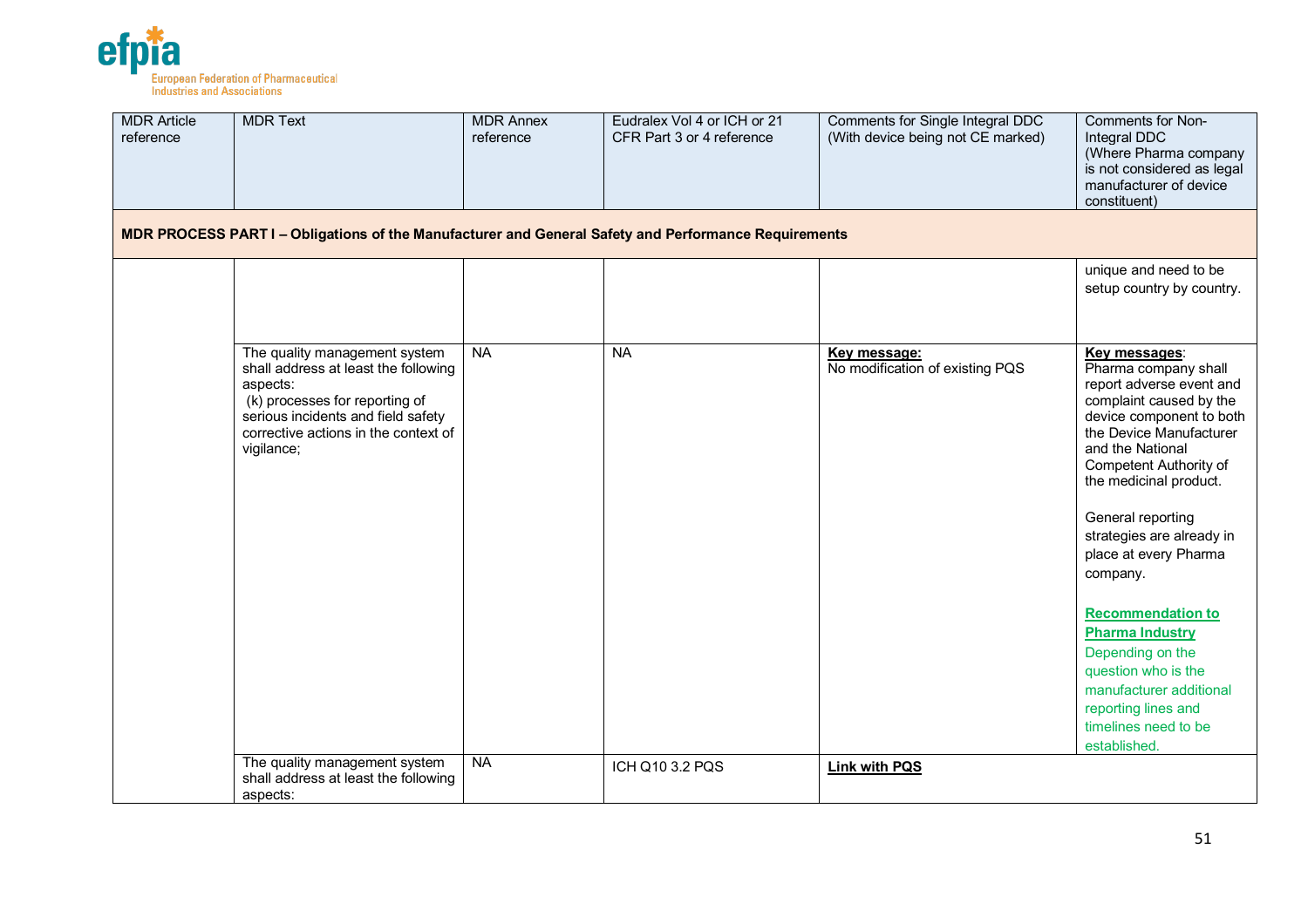

| <b>MDR Article</b><br>reference | <b>MDR Text</b>                                                                                                                                                                                                                                                                                                                                                                                                                                                                                                                                                                                                                                                           | <b>MDR Annex</b><br>reference | Eudralex Vol 4 or ICH or 21<br>CFR Part 3 or 4 reference                                        | Comments for Non-<br>Comments for Single Integral DDC<br>(With device being not CE marked)<br>Integral DDC<br>(Where Pharma company<br>is not considered as legal<br>manufacturer of device<br>constituent)                                                                                                                                                                                                                                                                                                                                                                                                                                                                                                                          |
|---------------------------------|---------------------------------------------------------------------------------------------------------------------------------------------------------------------------------------------------------------------------------------------------------------------------------------------------------------------------------------------------------------------------------------------------------------------------------------------------------------------------------------------------------------------------------------------------------------------------------------------------------------------------------------------------------------------------|-------------------------------|-------------------------------------------------------------------------------------------------|--------------------------------------------------------------------------------------------------------------------------------------------------------------------------------------------------------------------------------------------------------------------------------------------------------------------------------------------------------------------------------------------------------------------------------------------------------------------------------------------------------------------------------------------------------------------------------------------------------------------------------------------------------------------------------------------------------------------------------------|
|                                 | MDR PROCESS PART I - Obligations of the Manufacturer and General Safety and Performance Requirements                                                                                                                                                                                                                                                                                                                                                                                                                                                                                                                                                                      |                               |                                                                                                 |                                                                                                                                                                                                                                                                                                                                                                                                                                                                                                                                                                                                                                                                                                                                      |
|                                 | (I) management of corrective and<br>3.2.2 Corrective Action and<br>Based on ICH Q10 every pharmaceutical manufacturer shall have a<br>preventive actions and verification<br>Preventive Action (CAPA)<br>CAPA System in place.<br>of their effectiveness;<br>System<br><b>Recommendation to Pharma Industry</b><br>21CFR820 Subpart J -<br>EFPIA recommends to verify that the CAPA system already<br>§ 820.100 Corrective and<br>includes proactive improvement CAPA, where pertinent decisions<br>preventive action.<br>from quality management reviews, and CAPA effectiveness check.<br>The idea is to reinforced the preventive action concept (cf<br>ISO13485:2016) |                               |                                                                                                 |                                                                                                                                                                                                                                                                                                                                                                                                                                                                                                                                                                                                                                                                                                                                      |
|                                 | The quality management system<br>shall address at least the following<br>aspects:<br>(m) processes for monitoring and<br>measurement of output, data<br>analysis and product<br>improvement.                                                                                                                                                                                                                                                                                                                                                                                                                                                                              | <b>NA</b>                     | Eudralex Vol. 4 Section 1.4<br><b>US FDA 21CFR820.70</b><br>Production and process<br>controls. | <b>Link with PQS</b><br>QMS for medicinal products is similar to MDR requirements.<br>Eudralex Vol 4 addresses this requirement, as described here-<br>below<br>a) Eudralex Vol. 4 Section 1.4<br>(i) Product realisation is achieved by designing, planning,<br>implementing, maintaining and continuously improving a system<br>that allows the consistent delivery of products with appropriate<br>quality attributes;<br>(ii) Product and process knowledge is managed throughout all<br>lifecycle stages;<br>US-FDA § 820.70 Production and process controls.<br>(a) General. Each manufacturer shall develop, conduct, control, and<br>monitor production processes to ensure that a device conforms to<br>its specifications. |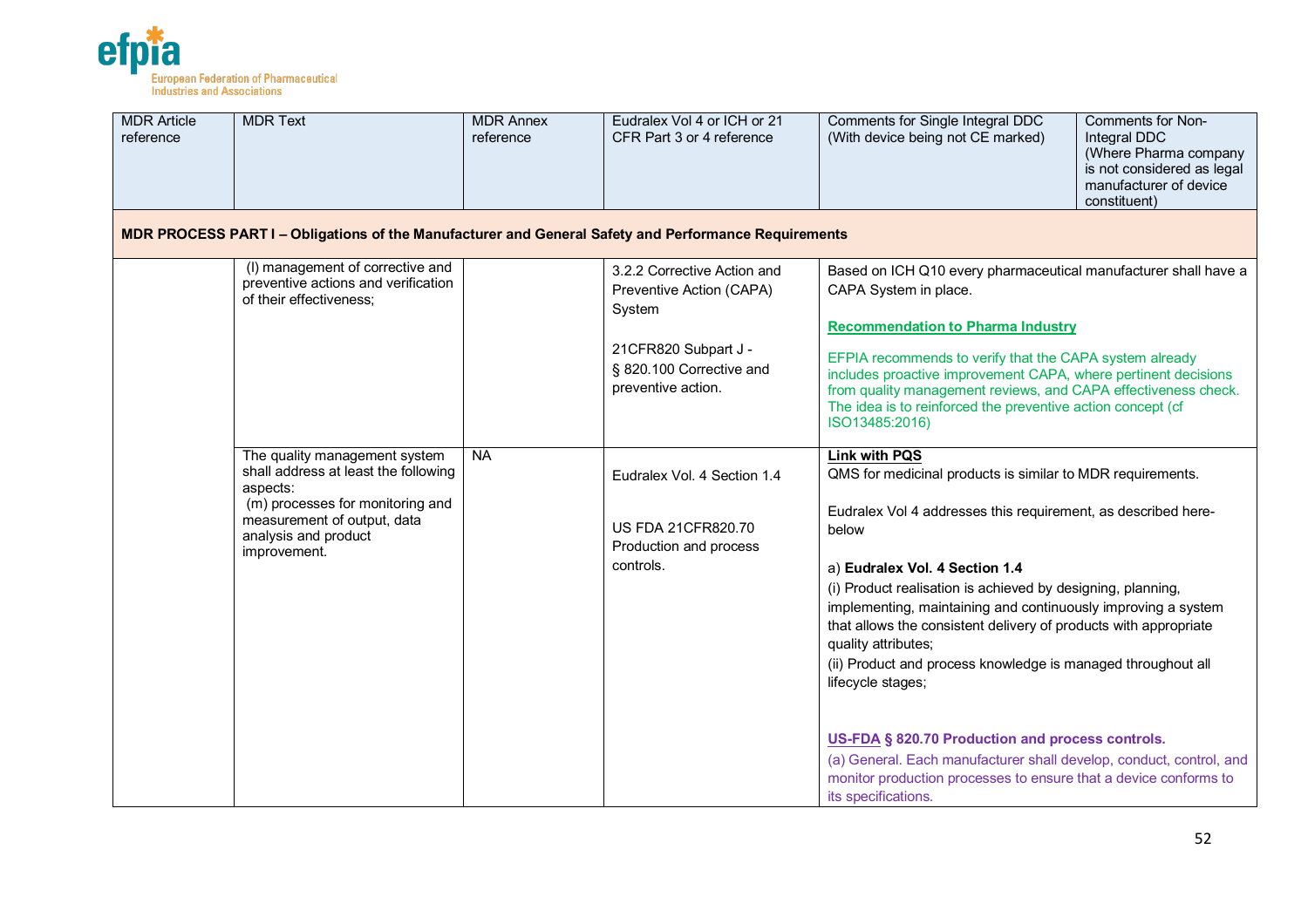

| <b>MDR Article</b><br>reference                                                                                                        | <b>MDR Text</b>                                                                                                                             | <b>MDR Annex</b><br>reference | Eudralex Vol 4 or ICH or 21<br>CFR Part 3 or 4 reference | Comments for Single Integral DDC<br>(With device being not CE marked)                                                                                                                                                                                                                                                                                                                                                                                                                                                                                                                                                                                                                                                                                                                                                 | Comments for Non-<br>Integral DDC<br>(Where Pharma company<br>is not considered as legal<br>manufacturer of device<br>constituent)                                                                                                                                                                                                                                                                                                                                                                                                                                                                                                                     |
|----------------------------------------------------------------------------------------------------------------------------------------|---------------------------------------------------------------------------------------------------------------------------------------------|-------------------------------|----------------------------------------------------------|-----------------------------------------------------------------------------------------------------------------------------------------------------------------------------------------------------------------------------------------------------------------------------------------------------------------------------------------------------------------------------------------------------------------------------------------------------------------------------------------------------------------------------------------------------------------------------------------------------------------------------------------------------------------------------------------------------------------------------------------------------------------------------------------------------------------------|--------------------------------------------------------------------------------------------------------------------------------------------------------------------------------------------------------------------------------------------------------------------------------------------------------------------------------------------------------------------------------------------------------------------------------------------------------------------------------------------------------------------------------------------------------------------------------------------------------------------------------------------------------|
|                                                                                                                                        | MDR PROCESS PART I - Obligations of the Manufacturer and General Safety and Performance Requirements                                        |                               |                                                          |                                                                                                                                                                                                                                                                                                                                                                                                                                                                                                                                                                                                                                                                                                                                                                                                                       |                                                                                                                                                                                                                                                                                                                                                                                                                                                                                                                                                                                                                                                        |
|                                                                                                                                        |                                                                                                                                             |                               |                                                          | (b) (2) Monitoring and control of process parameters and<br>component and device characteristics during production;                                                                                                                                                                                                                                                                                                                                                                                                                                                                                                                                                                                                                                                                                                   |                                                                                                                                                                                                                                                                                                                                                                                                                                                                                                                                                                                                                                                        |
| Article 10<br>Section 10<br><b>General</b><br><b>Obligation of</b><br>the<br><b>Manufacturer</b><br><b>Post Market</b><br>Surveillance | Manufacturers of devices shall<br>implement and keep up to date<br>the post-market surveillance<br>system in accordance with Article<br>83. | <b>NA</b>                     | EU Directives 2001/83/EC<br><b>US-FDA 21 CFR822</b>      | Key messages:<br>For Single Integral DDC, reporting to<br>the competent authority would mean<br>reporting to NCA / EMA only. There is<br>no provision for double reporting as it<br>is the case in Japan and US.<br>If Articles 83_88 would not apply<br>directly to Single Integral DDC<br>products, the indirect relevance of<br>these requirements remains,<br>especially for high-risk class/type of<br>device. MDR stipulates that the PMS<br>system shall be proportionate to the<br>risk class/type of the devices. A similar<br>expectation is set forth by FDA. See<br>recommendations here-below.<br>See also MDR Process Part V -<br>POST-MARKET SURVEILLANCE,<br>VIGILANCE AND MARKET.<br><b>Recommendation to Pharma</b><br>Industry:<br>PMS, as per MDR Articles 83-86,<br>should be performed and keep | Key messages:<br>MDR requirements apply<br>to the Device<br>Manufacturer only.<br>Assuming that Pharma<br>would not fall under the<br>applicability of Article 16,<br>this requirement does not<br>apply directly to Pharma<br>manufacturing a Co-<br>packaged DDC.<br>However, the indirect<br>relevance of these<br>requirements remains,<br>especially for high-risk<br>class/type of device. MDR<br>stipulates that the PMS<br>system shall be<br>proportionate to the risk<br>class/type of the devices.<br>A similar expectation is<br>set forth by FDA. See<br>recommendations here-<br>below.<br>Adverse event (AE)<br>caused by a Co-packaged |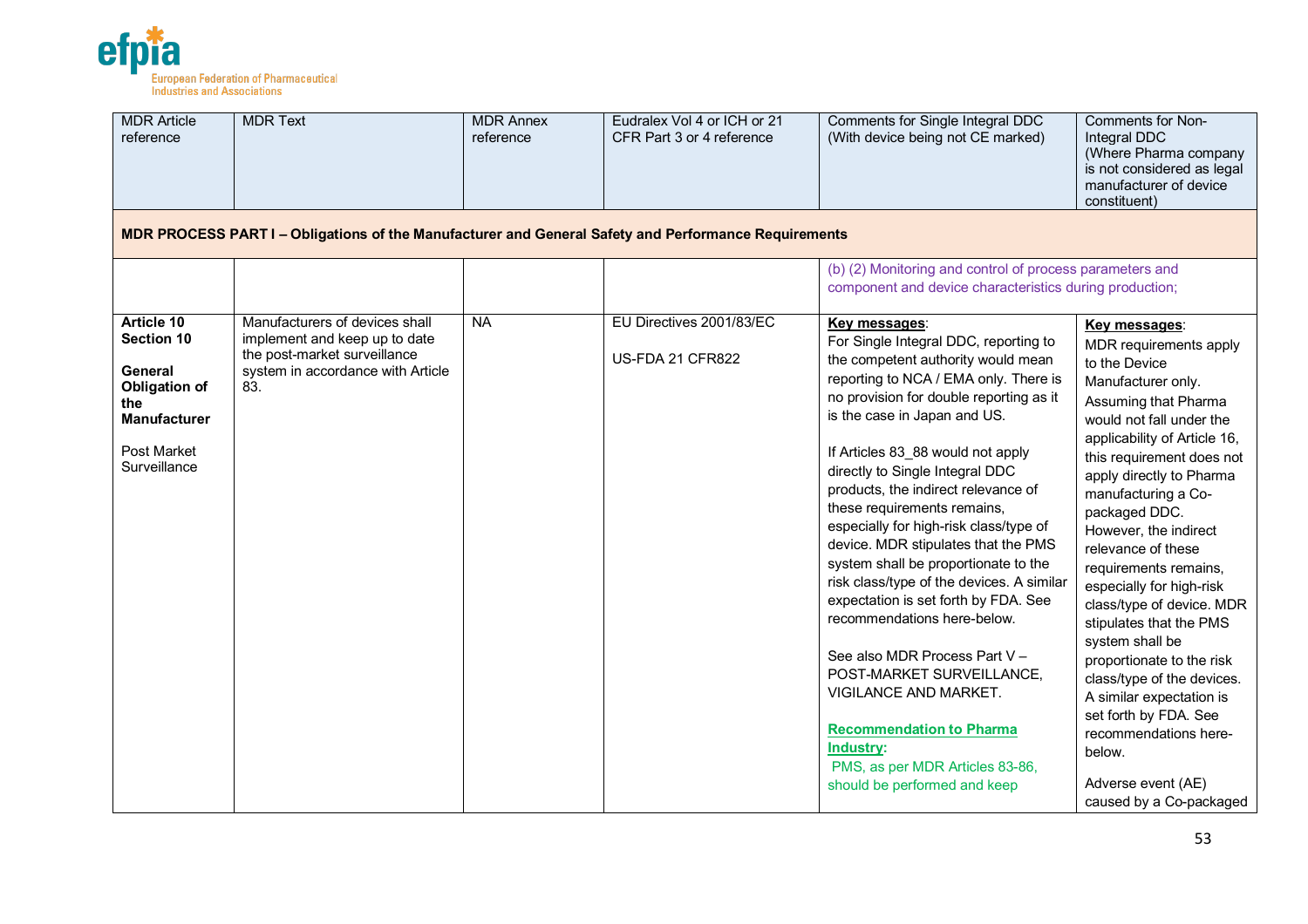

| <b>MDR Article</b><br>reference | <b>MDR Text</b>                                                                                      | <b>MDR Annex</b><br>reference | Eudralex Vol 4 or ICH or 21<br>CFR Part 3 or 4 reference | Comments for Single Integral DDC<br>(With device being not CE marked)                                                                                                                                                                                                                                                            | Comments for Non-<br>Integral DDC<br>(Where Pharma company<br>is not considered as legal<br>manufacturer of device<br>constituent)                                                                                                                                                                                                                                                                                                                                                                                                                                                                                            |
|---------------------------------|------------------------------------------------------------------------------------------------------|-------------------------------|----------------------------------------------------------|----------------------------------------------------------------------------------------------------------------------------------------------------------------------------------------------------------------------------------------------------------------------------------------------------------------------------------|-------------------------------------------------------------------------------------------------------------------------------------------------------------------------------------------------------------------------------------------------------------------------------------------------------------------------------------------------------------------------------------------------------------------------------------------------------------------------------------------------------------------------------------------------------------------------------------------------------------------------------|
|                                 | MDR PROCESS PART I – Obligations of the Manufacturer and General Safety and Performance Requirements |                               |                                                          |                                                                                                                                                                                                                                                                                                                                  |                                                                                                                                                                                                                                                                                                                                                                                                                                                                                                                                                                                                                               |
|                                 |                                                                                                      |                               |                                                          | internally if not required by NB or by<br>CAMD. Same recommendation for<br>article 93 (PSUR data). EFPIA<br>underlines that this requirement might<br>depend on the device risk profile, as<br>requires in the US by 21CFR822. See<br>also note here-below pertinent to both<br>Single Integral and Co-packaged DDC<br>products. | DDC would be reported to<br>the respective competent<br>authority through 2<br>channels: The device part<br>would be reported to CA<br>for medicinal product by<br>the MAH and to CAMD by<br>the legal Device<br>manufacturer of the<br>device. These<br>requirements should be<br>described in the quality<br>agreement approved<br>between Pharma and<br>medical device<br>manufacturer.<br>It would mean that<br>Pharma need to report<br>complaints to legal<br>manufacturer of the<br>device.<br>See also MDR Process<br>Part V - POST-MARKET<br>SURVEILLANCE,<br><b>VIGILANCE AND</b><br><b>MARKET</b><br>SURVEILLANCE. |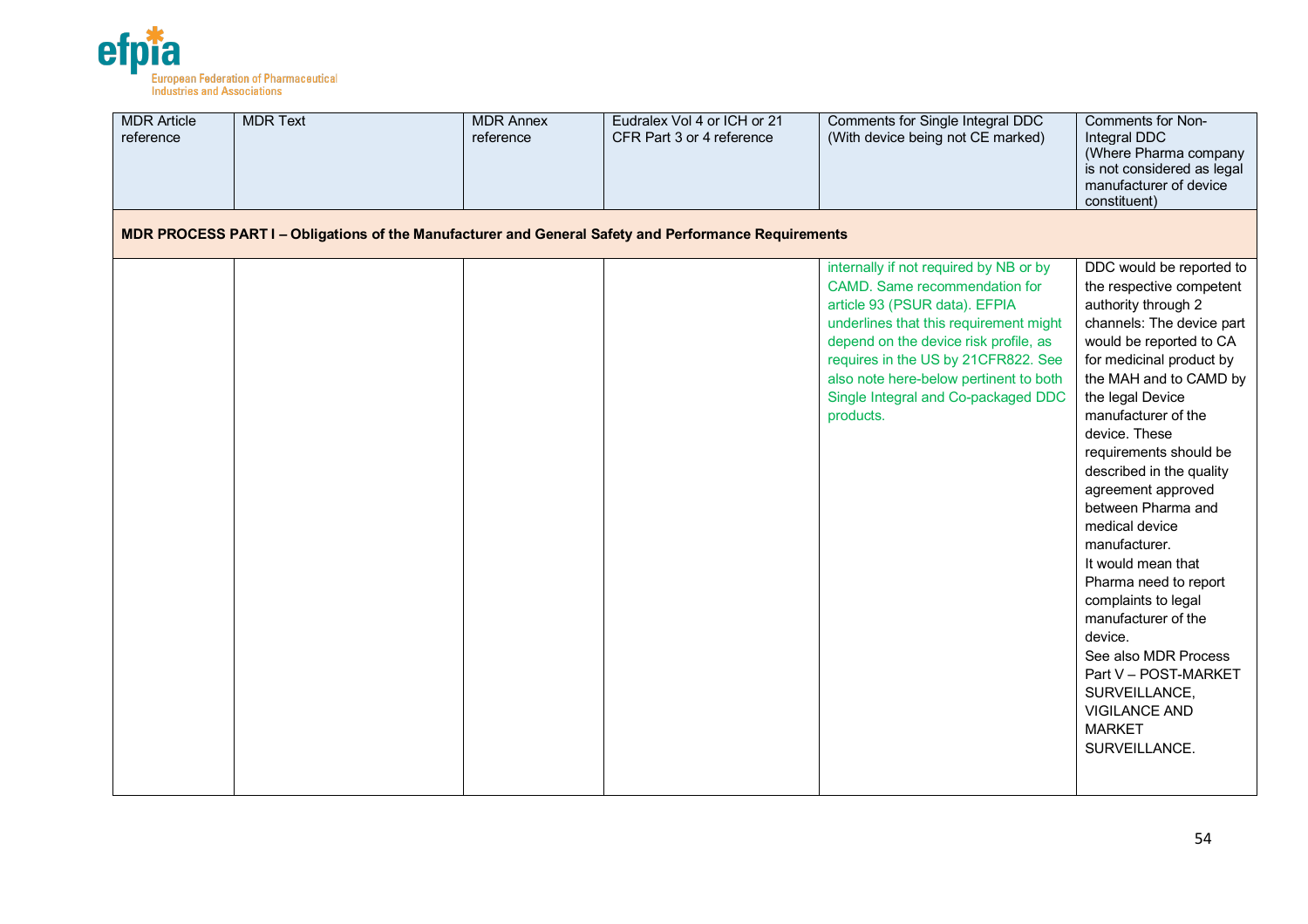

| <b>MDR Article</b><br>reference                                                                                                                                 | <b>MDR Text</b>                                                                                                                                                                                                                                                                                                                                                                                                                                                                                                                                                            | <b>MDR Annex</b><br>reference | Eudralex Vol 4 or ICH or 21<br>CFR Part 3 or 4 reference                                                                                                           | Comments for Single Integral DDC<br>(With device being not CE marked)                                                                                                                                                                                                                                                                                                                                                                                                                                                                                                                                                                                                                                                                                                                                                                                                                                      | Comments for Non-<br>Integral DDC<br>(Where Pharma company<br>is not considered as legal<br>manufacturer of device<br>constituent) |
|-----------------------------------------------------------------------------------------------------------------------------------------------------------------|----------------------------------------------------------------------------------------------------------------------------------------------------------------------------------------------------------------------------------------------------------------------------------------------------------------------------------------------------------------------------------------------------------------------------------------------------------------------------------------------------------------------------------------------------------------------------|-------------------------------|--------------------------------------------------------------------------------------------------------------------------------------------------------------------|------------------------------------------------------------------------------------------------------------------------------------------------------------------------------------------------------------------------------------------------------------------------------------------------------------------------------------------------------------------------------------------------------------------------------------------------------------------------------------------------------------------------------------------------------------------------------------------------------------------------------------------------------------------------------------------------------------------------------------------------------------------------------------------------------------------------------------------------------------------------------------------------------------|------------------------------------------------------------------------------------------------------------------------------------|
|                                                                                                                                                                 | MDR PROCESS PART I - Obligations of the Manufacturer and General Safety and Performance Requirements                                                                                                                                                                                                                                                                                                                                                                                                                                                                       |                               |                                                                                                                                                                    |                                                                                                                                                                                                                                                                                                                                                                                                                                                                                                                                                                                                                                                                                                                                                                                                                                                                                                            |                                                                                                                                    |
|                                                                                                                                                                 |                                                                                                                                                                                                                                                                                                                                                                                                                                                                                                                                                                            |                               |                                                                                                                                                                    | <b>Recommendation to Pharma Industry:</b><br>Pharma should continuously evaluated all device-related complaints<br>for understanding of the safety, quality and performance impact of<br>the device. As per Medical Device QMS requirements, this evaluation<br>closes the loop with design control and/or manufacturing robustness.<br>Especially, ISO 14971 requires: The manufacturer shall establish,<br>document and maintain a system to collect and review information<br>about the medical device or similar devices in the production and<br>the post-production phase. E.g. To review risk/benefit and ensure<br>the risk management file is a reflection of marketed device.<br><b>US-FDA 21 CFR822</b><br>Post Market Surveillance according to 21CFR822 requires<br>manufacturers to perform studies of high-risk medical devices that<br>have been granted 510(k) clearance or PMA approval. |                                                                                                                                    |
| Article 10<br><b>Section 12</b><br><b>General</b><br><b>Obligation of</b><br>the<br><b>Manufacturer</b><br>Ensure<br>implementation<br>of corrective<br>actions | Manufacturers who consider or<br>have reason to believe that a<br>device which they have placed on<br>the market or put into service is<br>not in conformity with this<br>Regulation shall immediately take<br>the necessary corrective action to<br>bring that device into conformity,<br>to withdraw it or to recall it, as<br>appropriate. They shall inform the<br>distributors of the device in<br>question and, where applicable,<br>the authorised representative and<br>importers accordingly.<br>Where the device presents a<br>serious risk, manufacturers shall | <b>NA</b>                     | Eudralex Vol. 4 Part 1<br>Chapter 8: Complaints, Quality<br>Defects and Product Recalls<br>US FDA 21 CFR Part 806:<br><b>Corrections and Removals</b><br>(Recalls) | <b>Link with PQS</b><br>See Article 10 Section 10 here-above.                                                                                                                                                                                                                                                                                                                                                                                                                                                                                                                                                                                                                                                                                                                                                                                                                                              |                                                                                                                                    |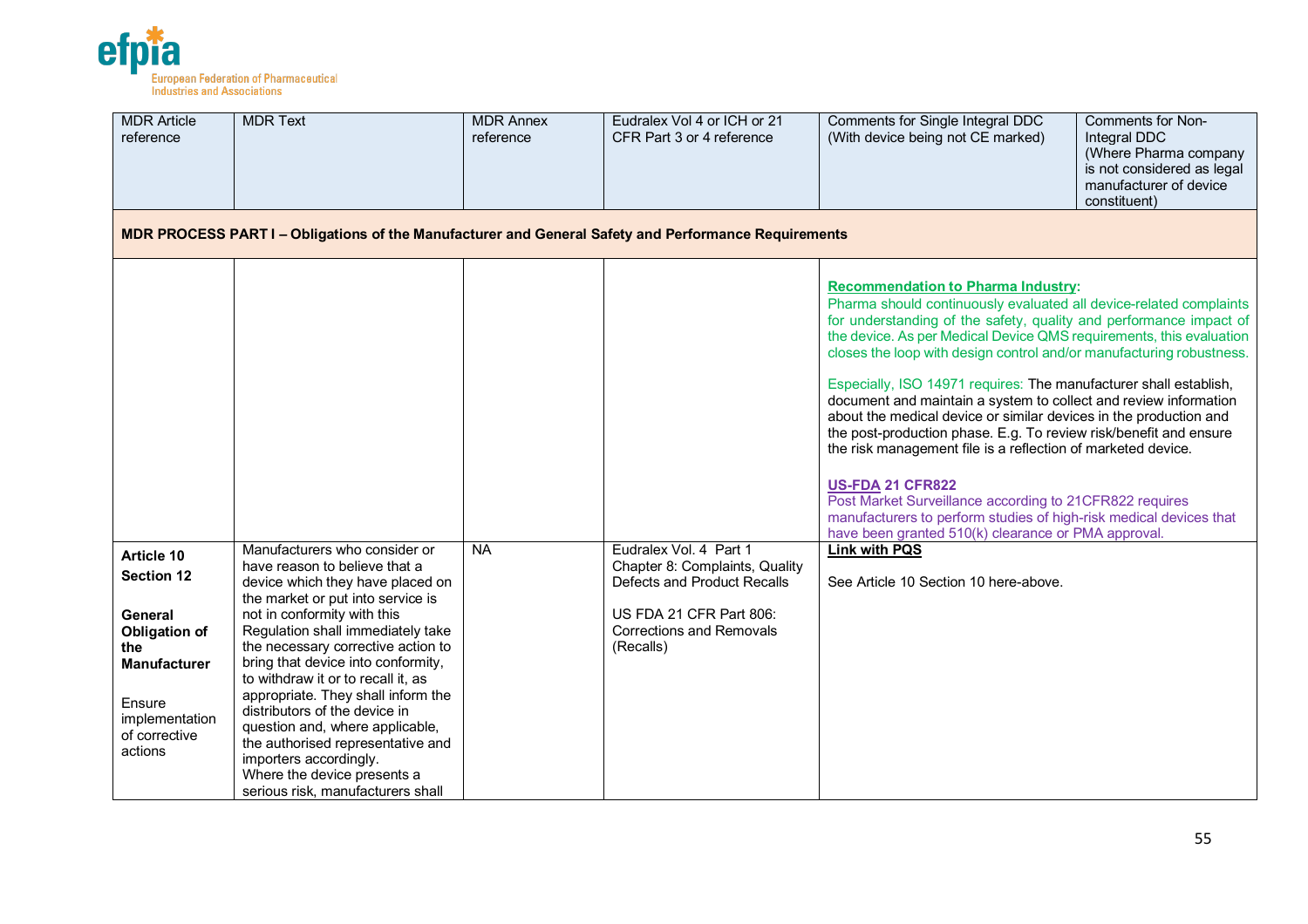

| <b>MDR Article</b><br>reference                                                                                                                                        | <b>MDR Text</b>                                                                                                                                                                                                                                                                                                                                       | <b>MDR Annex</b><br>reference | Eudralex Vol 4 or ICH or 21<br>CFR Part 3 or 4 reference                                                                                                                                                | Comments for Single Integral DDC<br>(With device being not CE marked)                                                                                                                                                                                     | Comments for Non-<br>Integral DDC<br>(Where Pharma company<br>is not considered as legal<br>manufacturer of device<br>constituent) |
|------------------------------------------------------------------------------------------------------------------------------------------------------------------------|-------------------------------------------------------------------------------------------------------------------------------------------------------------------------------------------------------------------------------------------------------------------------------------------------------------------------------------------------------|-------------------------------|---------------------------------------------------------------------------------------------------------------------------------------------------------------------------------------------------------|-----------------------------------------------------------------------------------------------------------------------------------------------------------------------------------------------------------------------------------------------------------|------------------------------------------------------------------------------------------------------------------------------------|
|                                                                                                                                                                        | MDR PROCESS PART I - Obligations of the Manufacturer and General Safety and Performance Requirements                                                                                                                                                                                                                                                  |                               |                                                                                                                                                                                                         |                                                                                                                                                                                                                                                           |                                                                                                                                    |
|                                                                                                                                                                        | immediately inform the competent<br>authorities of the Member States<br>in which they made the device<br>available and, where applicable,<br>the notified body that issued a<br>certificate for the device in<br>accordance with Article 56, in<br>particular, of the non-compliance<br>and of any corrective action taken.                           |                               |                                                                                                                                                                                                         |                                                                                                                                                                                                                                                           |                                                                                                                                    |
| Article 10<br><b>Section 13</b><br>General<br><b>Obligation of</b><br>the<br><b>Manufacturer</b><br>Reporting<br>incident and<br>field safety<br>corrective<br>actions | Manufacturers shall have a<br>system for recording and reporting<br>of incidents and field safety<br>corrective actions as described in<br>Articles 87 and 88.                                                                                                                                                                                        | <b>NA</b>                     | Eudralex Vol. 4 Part 1<br>Chapter 8: Complaints, Quality<br>Defects and Product Recalls<br>US FDA 21 CFR Part $4 -$<br>Subpart B: Post-Marketing<br>Safety Reporting for<br><b>Combination Products</b> | <b>Link with PQS</b><br>See Article 10 Section 10 here-above.                                                                                                                                                                                             |                                                                                                                                    |
| Article 15<br>Section 1<br>Person<br>Responsible<br>for Regulatory<br>Compliance<br>Requirements                                                                       | Manufacturers shall have<br>available within their organisation<br>at least one person responsible<br>for regulatory compliance who<br>possesses the requisite expertise<br>in the field of medical devices.<br>The requisite expertise shall be<br>demonstrated by either of the<br>following qualifications: (a) a<br>diploma, certificate or other | <b>NA</b>                     | EU Directive 2001/83/EC -<br>Article 49<br><b>US FDA 21CFR820</b>                                                                                                                                       | Not directly applicable to Single<br>Integral DDC manufacturer, since<br>MDR Annex I is pertinent only.<br><b>Link with PQS</b><br>In Article 49 of Directive 2001/83, the qualification level as well as<br>the necessary experience of a QP is defined: | Not applicable for Pharma<br>manufacturing a Co-<br>Packaged DDC assuming<br>that requirements of<br>Article 16 would not apply.   |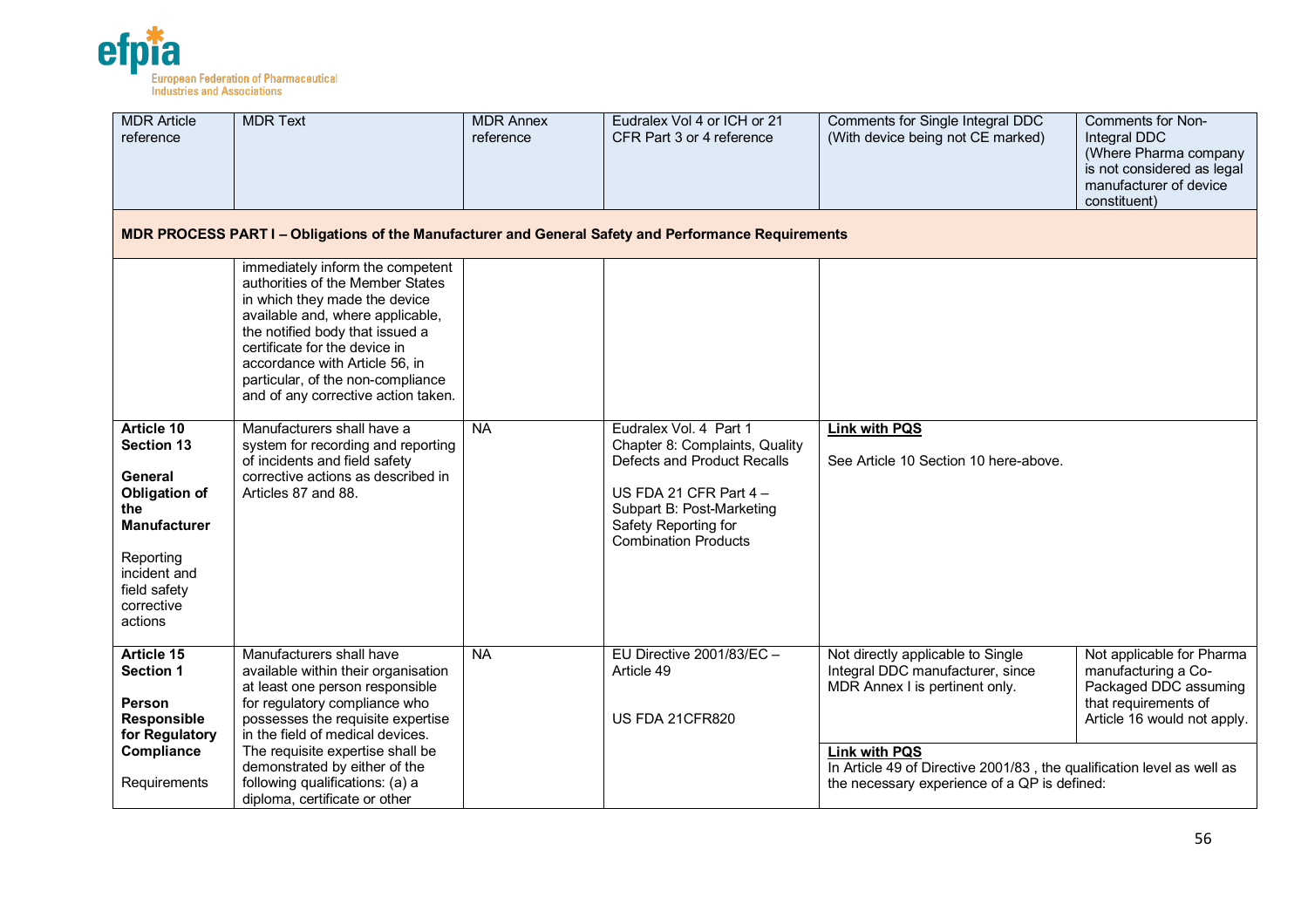

| <b>MDR Article</b><br>reference | <b>MDR Text</b>                                                                                                                                                                                                                                                                                                                                                                                                                                                                                                                                                                                                                                                                                                                                                                                                                                                                                      | <b>MDR Annex</b><br>reference | Eudralex Vol 4 or ICH or 21<br>CFR Part 3 or 4 reference | Comments for Single Integral DDC<br>(With device being not CE marked)                                                                                                                                                                                                                                                                                                                                                                                                                                                                                                                                                                                                                                                                                                                                                                                                                                                                                                                                                                                                                                                                                                                                                                                                                                                                                                                                                                                                                                                                            | Comments for Non-<br>Integral DDC<br>(Where Pharma company<br>is not considered as legal<br>manufacturer of device<br>constituent) |
|---------------------------------|------------------------------------------------------------------------------------------------------------------------------------------------------------------------------------------------------------------------------------------------------------------------------------------------------------------------------------------------------------------------------------------------------------------------------------------------------------------------------------------------------------------------------------------------------------------------------------------------------------------------------------------------------------------------------------------------------------------------------------------------------------------------------------------------------------------------------------------------------------------------------------------------------|-------------------------------|----------------------------------------------------------|--------------------------------------------------------------------------------------------------------------------------------------------------------------------------------------------------------------------------------------------------------------------------------------------------------------------------------------------------------------------------------------------------------------------------------------------------------------------------------------------------------------------------------------------------------------------------------------------------------------------------------------------------------------------------------------------------------------------------------------------------------------------------------------------------------------------------------------------------------------------------------------------------------------------------------------------------------------------------------------------------------------------------------------------------------------------------------------------------------------------------------------------------------------------------------------------------------------------------------------------------------------------------------------------------------------------------------------------------------------------------------------------------------------------------------------------------------------------------------------------------------------------------------------------------|------------------------------------------------------------------------------------------------------------------------------------|
|                                 | MDR PROCESS PART I - Obligations of the Manufacturer and General Safety and Performance Requirements                                                                                                                                                                                                                                                                                                                                                                                                                                                                                                                                                                                                                                                                                                                                                                                                 |                               |                                                          |                                                                                                                                                                                                                                                                                                                                                                                                                                                                                                                                                                                                                                                                                                                                                                                                                                                                                                                                                                                                                                                                                                                                                                                                                                                                                                                                                                                                                                                                                                                                                  |                                                                                                                                    |
|                                 | evidence of formal qualification,<br>awarded on completion of a<br>university degree or of a course of<br>study recognised as equivalent by<br>the Member State concerned, in<br>law, medicine, pharmacy,<br>engineering or another relevant<br>scientific discipline, and at least<br>one year of professional<br>experience in regulatory affairs or<br>in quality management systems<br>relating to medical devices; (b)<br>four years of professional<br>experience in regulatory affairs or<br>in quality management systems<br>relating to medical devices.<br>Without prejudice to national<br>provisions regarding professional<br>qualifications, manufacturers of<br>custom-made devices may<br>demonstrate the requisite<br>expertise referred to in the first<br>subparagraph by having at least<br>two years of professional<br>experience within a relevant field<br>of manufacturing. |                               |                                                          | (2) "A qualified person shall be in possession of a diploma,<br>certificate or other evidence of formal qualifications awarded on<br>completion of a university course of study, or a course recognized<br>as equivalent by the Member State concerned, extending over a<br>period of at least four years of theoretical and practical study in one<br>of the following scientific disciplines: pharmacy, medicine, veterinary<br>medicine, chemistry, pharmaceutical chemistry and technology,<br>biology (). The course shall include theoretical and practical study<br>bearing upon at least the following basic subjects:  (See Art 49)<br>Note: Qualifications of PRRC and QP are comparable, but<br>experience type and duration in medical devices should be<br>demonstrated.<br><b>Recommendation to Pharma industry:</b><br>Although Article 15 would not apply directly to Pharma, PRRC<br>duties, as set forth in Article 15 Section 3 (See here-below), are<br>pertinent to both type of DDC products.<br>Therefore, EFPIA recommends to have systems and Quality &<br>Regulatory specialists to address the specific requirements set forth<br>in MDR, pertinent to drug administration devices and companion<br>device applications, in order to make the appropriate link with other<br>quality and regulatory Pharma quality systems, including<br>Pharmacovigilance.<br>This recommendation is also justified for Pharma marketing DDC<br>Products in US and Japan markets, which have clear requirements<br>for DDC products. |                                                                                                                                    |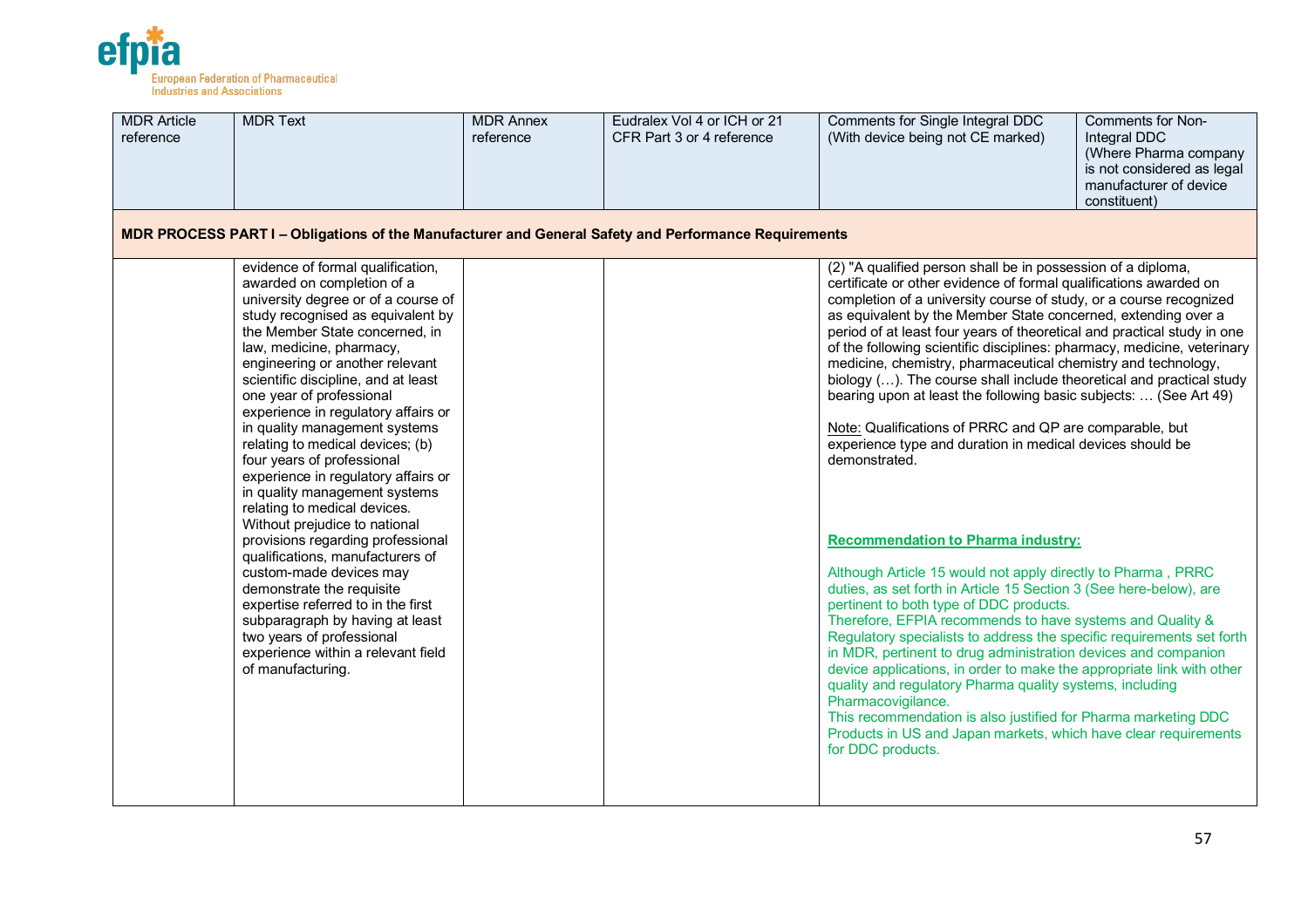

| <b>MDR Article</b><br>reference              | <b>MDR Text</b>                                                                                                                                                                                                                                                                                                                                                                                                                                                                                                   | <b>MDR Annex</b><br>reference | Eudralex Vol 4 or ICH or 21<br>CFR Part 3 or 4 reference | Comments for Single Integral DDC<br>(With device being not CE marked)                                                                                                                                                                                                                                                                                                                                                                                                                                                           | Comments for Non-<br>Integral DDC<br>(Where Pharma company<br>is not considered as legal<br>manufacturer of device<br>constituent) |
|----------------------------------------------|-------------------------------------------------------------------------------------------------------------------------------------------------------------------------------------------------------------------------------------------------------------------------------------------------------------------------------------------------------------------------------------------------------------------------------------------------------------------------------------------------------------------|-------------------------------|----------------------------------------------------------|---------------------------------------------------------------------------------------------------------------------------------------------------------------------------------------------------------------------------------------------------------------------------------------------------------------------------------------------------------------------------------------------------------------------------------------------------------------------------------------------------------------------------------|------------------------------------------------------------------------------------------------------------------------------------|
|                                              | MDR PROCESS PART I – Obligations of the Manufacturer and General Safety and Performance Requirements                                                                                                                                                                                                                                                                                                                                                                                                              |                               |                                                          |                                                                                                                                                                                                                                                                                                                                                                                                                                                                                                                                 |                                                                                                                                    |
|                                              |                                                                                                                                                                                                                                                                                                                                                                                                                                                                                                                   |                               |                                                          | <b>US FDA 21CFR820 Management representative</b>                                                                                                                                                                                                                                                                                                                                                                                                                                                                                |                                                                                                                                    |
| <b>Article 22</b><br>System and<br>procedure | 1. Natural or legal persons shall<br>draw up a statement if they<br>combine devices bearing a CE<br>marking with the following other                                                                                                                                                                                                                                                                                                                                                                              | <b>NA</b>                     | <b>NA</b>                                                | Industry association position (With the courtesy of MedTech<br>Pharma Platform and Medicines for Europe (MFE), opinions<br>received and supported by EFPIA (Responses to EFPIA Survey -<br>February 2019):                                                                                                                                                                                                                                                                                                                      |                                                                                                                                    |
| packs<br>Sections 1, 2 &<br>3                | devices or products, in a manner<br>that is compatible with the<br>intended purpose of the devices<br>or other products and within the<br>limits of use specified by their                                                                                                                                                                                                                                                                                                                                        |                               |                                                          | Article 22 is not applicable to DDCs (Drug Delivery Device<br>Combination products). Indeed, the entire DDC presentation is<br>governed by the medicinal product directive because the medicinal<br>product is the primary mode of action so provisions for procedure                                                                                                                                                                                                                                                           |                                                                                                                                    |
| <b>Basic</b><br>requirements                 | manufacturers, in order to place<br>them on the market as a system<br>or procedure pack:<br>(a) other devices bearing the CE<br>marking;<br>(b) in vitro diagnostic medical<br>devices bearing the CE marking in<br>conformity with Regulation (EU)<br>2017/746;<br>(c) other products which are in<br>conformity with legislation that<br>applies to those products only<br>where they are used within a<br>medical procedure or their<br>presence in the system or<br>procedure pack is otherwise<br>justified. |                               |                                                          | packs (Primary mode of action is that of the devices) would be<br>irrelevant to the whole presentation. Let us make sure the intended<br>use is covering this, i.e., not "Combination product", "System" or<br>"Procedure pack" but, delivery/dosing of drugs or liquids.<br>If not, i.e., in case of where the intended use does not include<br>use in a combination product, then the system or procedure pack<br>shall be treated as a device in its own right and shall be subject to<br>the relevant conformity assessment |                                                                                                                                    |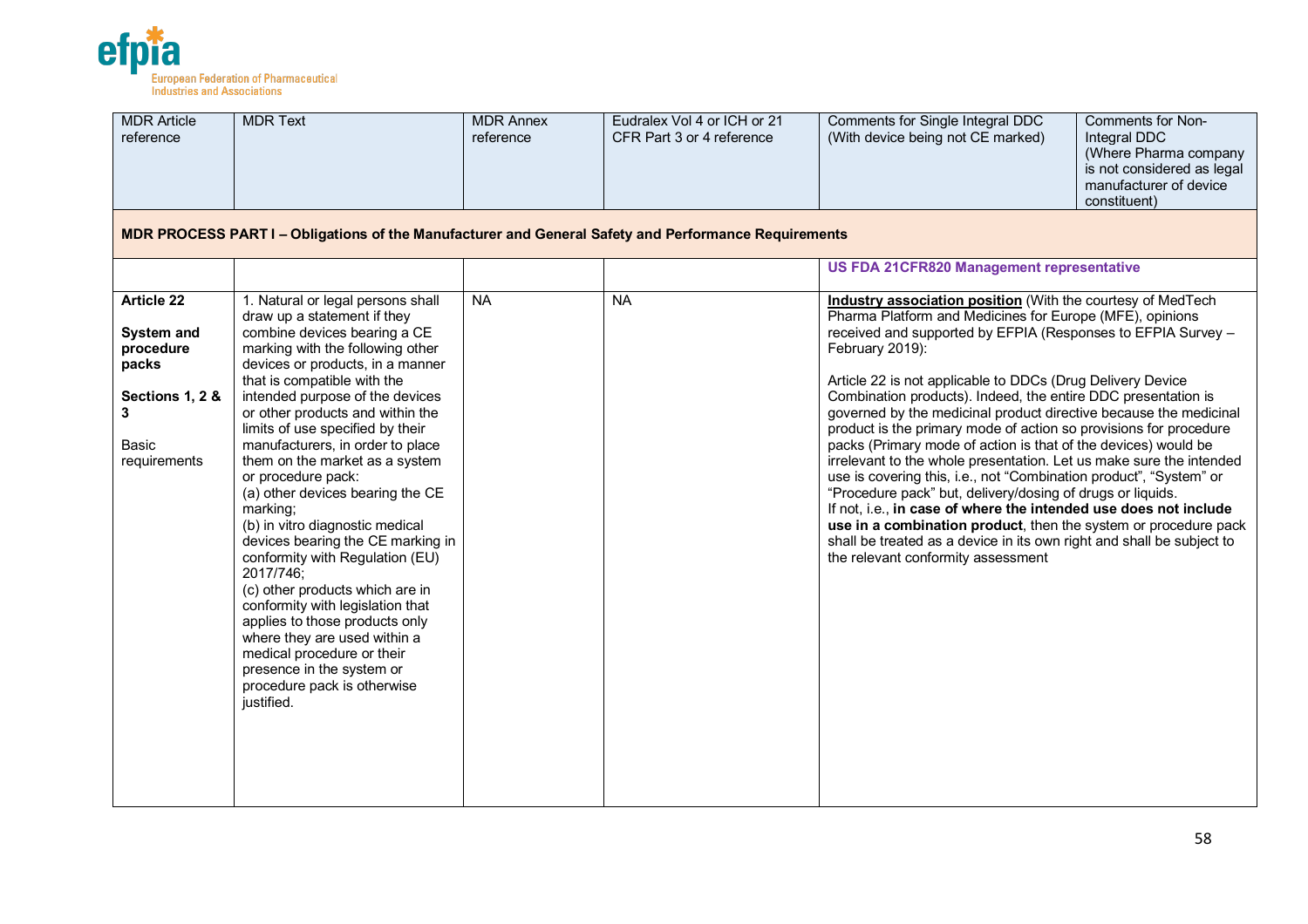

| <b>MDR Article</b><br>reference                                                    | <b>MDR Text</b>                                                                                                                                                                                                                                                                                                                                                                                                                                                                                                                                                                                                           | <b>MDR Annex</b><br>reference | Eudralex Vol 4 or ICH or 21<br>CFR Part 3 or 4 reference                                                                          | Comments for Single Integral DDC<br>(With device being not CE marked)                                                                                                                                                                                                                                                                                                                                                                                                                                                                                                                                                                                                                                                                                                                                                                                                                                                                                                                                                                                                                                                                          | Comments for Non-<br>Integral DDC<br>(Where Pharma company<br>is not considered as legal<br>manufacturer of device<br>constituent) |
|------------------------------------------------------------------------------------|---------------------------------------------------------------------------------------------------------------------------------------------------------------------------------------------------------------------------------------------------------------------------------------------------------------------------------------------------------------------------------------------------------------------------------------------------------------------------------------------------------------------------------------------------------------------------------------------------------------------------|-------------------------------|-----------------------------------------------------------------------------------------------------------------------------------|------------------------------------------------------------------------------------------------------------------------------------------------------------------------------------------------------------------------------------------------------------------------------------------------------------------------------------------------------------------------------------------------------------------------------------------------------------------------------------------------------------------------------------------------------------------------------------------------------------------------------------------------------------------------------------------------------------------------------------------------------------------------------------------------------------------------------------------------------------------------------------------------------------------------------------------------------------------------------------------------------------------------------------------------------------------------------------------------------------------------------------------------|------------------------------------------------------------------------------------------------------------------------------------|
|                                                                                    | MDR PROCESS PART I – Obligations of the Manufacturer and General Safety and Performance Requirements                                                                                                                                                                                                                                                                                                                                                                                                                                                                                                                      |                               |                                                                                                                                   |                                                                                                                                                                                                                                                                                                                                                                                                                                                                                                                                                                                                                                                                                                                                                                                                                                                                                                                                                                                                                                                                                                                                                |                                                                                                                                    |
| <b>Chapter I</b>                                                                   | Annex I - General Safety and Performance Requirements                                                                                                                                                                                                                                                                                                                                                                                                                                                                                                                                                                     | NA (Annex I)                  | EU Eudralex Vol 4 Chapter I -                                                                                                     | Link with PQS:                                                                                                                                                                                                                                                                                                                                                                                                                                                                                                                                                                                                                                                                                                                                                                                                                                                                                                                                                                                                                                                                                                                                 |                                                                                                                                    |
| General<br>requirements<br><b>Section 3</b><br><b>Risk</b><br>management<br>system | Manufacturers shall establish,<br>implement, document and<br>maintain a risk management<br>system. Risk management shall<br>be understood as a continuous<br>iterative process throughout the<br>entire lifecycle of a device,<br>requiring regular systematic<br>updating. In carrying out risk<br>management manufacturers shall:<br>(a) establish and document a risk<br>management plan for each<br>device;<br>(b) identify and analyse the known<br>and foreseeable hazards<br>associated with each device;<br>(c) estimate and evaluate the risks<br>associated with, and occurring<br>during, the intended use and |                               | <b>PQS</b><br><b>EU Medicinal Directive</b><br>2001/83/EC - Risk<br>Management for<br>Pharmacovigilance<br>ICH Q9 & Q10<br>US-FDA | For Medicinal product Risk Management is divided in GMP/CMC<br>Risk Management (ICHQ9) and Pharmacovigilance Risk<br>Management (DIRECTIVE 2001/83/EC):<br>a) The general principles set forth is ICH Q10 & ICH Q9 for GMP<br>Risk Management are the same as for Medical Devices: identify,<br>analyse, evaluate, report and mitigate.<br>b) The principles for Risk Management Pharmacovigilance<br>(DIRECTIVE 2001/83/EC) are similar to ICH Q9, but with a focus on<br>safety & efficacy: Risk Management System is a set of<br>pharmacovigilance activities and interventions designed to identify,<br>characterise, prevent or minimise risks relating to a medicinal<br>product, including the assessment of the effectiveness of those<br>activities and interventions.<br>Companies are required to submit a risk management plan (RMP)<br>to the European Medicines Agency (EMA) when applying for a<br>marketing authorisation. To help applicants, EMA developed<br>guidance on how to submit RMPs. It should include information on:<br>A medicine's safety profile;<br>How its risks will be prevented or minimised in patients; |                                                                                                                                    |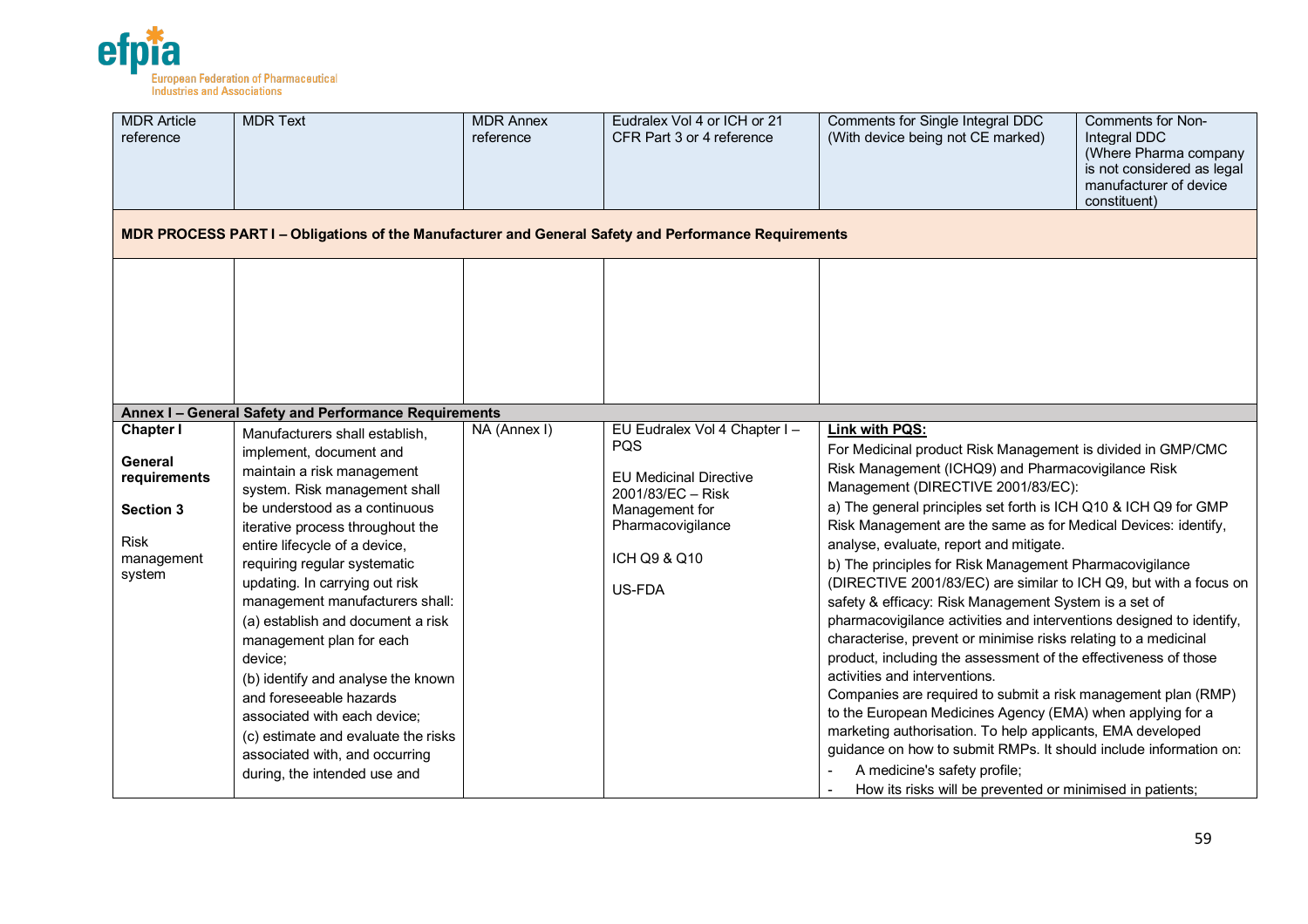

| <b>MDR Article</b><br>reference | <b>MDR Text</b>                                                                                                                                                                                                                                                                                                                                                                                                                                                                                                                                                                                                                                                                                  | <b>MDR Annex</b><br>reference | Eudralex Vol 4 or ICH or 21<br>CFR Part 3 or 4 reference | Comments for Single Integral DDC<br>(With device being not CE marked)                                                                                                                                                                                                                                                                                                                                                                                                                                                                                                                                                                                                                                                                                                                                                                                                                                                                                                                                                                                                                                                                                                                                                                                                                                                                                                                                                                                                                                            | <b>Comments for Non-</b><br>Integral DDC<br>(Where Pharma company<br>is not considered as legal<br>manufacturer of device<br>constituent) |
|---------------------------------|--------------------------------------------------------------------------------------------------------------------------------------------------------------------------------------------------------------------------------------------------------------------------------------------------------------------------------------------------------------------------------------------------------------------------------------------------------------------------------------------------------------------------------------------------------------------------------------------------------------------------------------------------------------------------------------------------|-------------------------------|----------------------------------------------------------|------------------------------------------------------------------------------------------------------------------------------------------------------------------------------------------------------------------------------------------------------------------------------------------------------------------------------------------------------------------------------------------------------------------------------------------------------------------------------------------------------------------------------------------------------------------------------------------------------------------------------------------------------------------------------------------------------------------------------------------------------------------------------------------------------------------------------------------------------------------------------------------------------------------------------------------------------------------------------------------------------------------------------------------------------------------------------------------------------------------------------------------------------------------------------------------------------------------------------------------------------------------------------------------------------------------------------------------------------------------------------------------------------------------------------------------------------------------------------------------------------------------|-------------------------------------------------------------------------------------------------------------------------------------------|
|                                 | MDR PROCESS PART I - Obligations of the Manufacturer and General Safety and Performance Requirements                                                                                                                                                                                                                                                                                                                                                                                                                                                                                                                                                                                             |                               |                                                          |                                                                                                                                                                                                                                                                                                                                                                                                                                                                                                                                                                                                                                                                                                                                                                                                                                                                                                                                                                                                                                                                                                                                                                                                                                                                                                                                                                                                                                                                                                                  |                                                                                                                                           |
|                                 | during reasonably foreseeable<br>misuse;<br>(d) eliminate or control the risks<br>referred to in point (c) in<br>accordance with the requirements<br>of Section 4;<br>(e) evaluate the impact of<br>information from the production<br>phase and, in particular, from the<br>post-market surveillance system,<br>on hazards and the frequency of<br>occurrence thereof, on estimates<br>of their associated risks, as well<br>as on the overall risk, benefit-risk<br>ratio and risk acceptability; and<br>(f) based on the evaluation of the<br>impact of the information referred<br>to in point<br>(e), if necessary amend control<br>measures in line with the<br>requirements of Section 4. |                               |                                                          | Plans for studies and other activities to gain more knowledge<br>about the safety and efficacy of the medicine;<br>Measuring the effectiveness of risk-minimisation measures.<br>If agreed with the competent authority and where needed for risk<br>management planning purposes, the safety specification may<br>include additional elements if they are resulting in important<br>identified risk, important potential risk or missing information such<br>as:<br>The disposal of the product where it might pose a particular risk<br>because of remaining active substance (e.g. patches);<br>Innovative pharmaceutical forms (e.g. to contain a higher<br>percentage of active substance which reduces the dose burden<br>for patient and related side effects; long-term delivery<br>gastricresident dosage forms for ultra-long-acting drug delivery<br>may improve patients adherence to treatment and to reduce<br>the gastro-intestinal side effect);<br>Use of a medical device and risks associated with the<br>medical device;<br>Quality aspects relevant in relation to the safety of the product<br>and not adequately addressed<br><b>Key messages:</b> The Risk Management for Medical Devices<br>comprises GMP and Post-Market Surveillance (Vigilance).<br>MDR directly refers to Plan and report structure. Topics to be in the<br>Risk Management Plan and report are described.<br>Risk Management is linked to the Post Market Surveillance System<br>and is mentioned in EN ISO 14971. |                                                                                                                                           |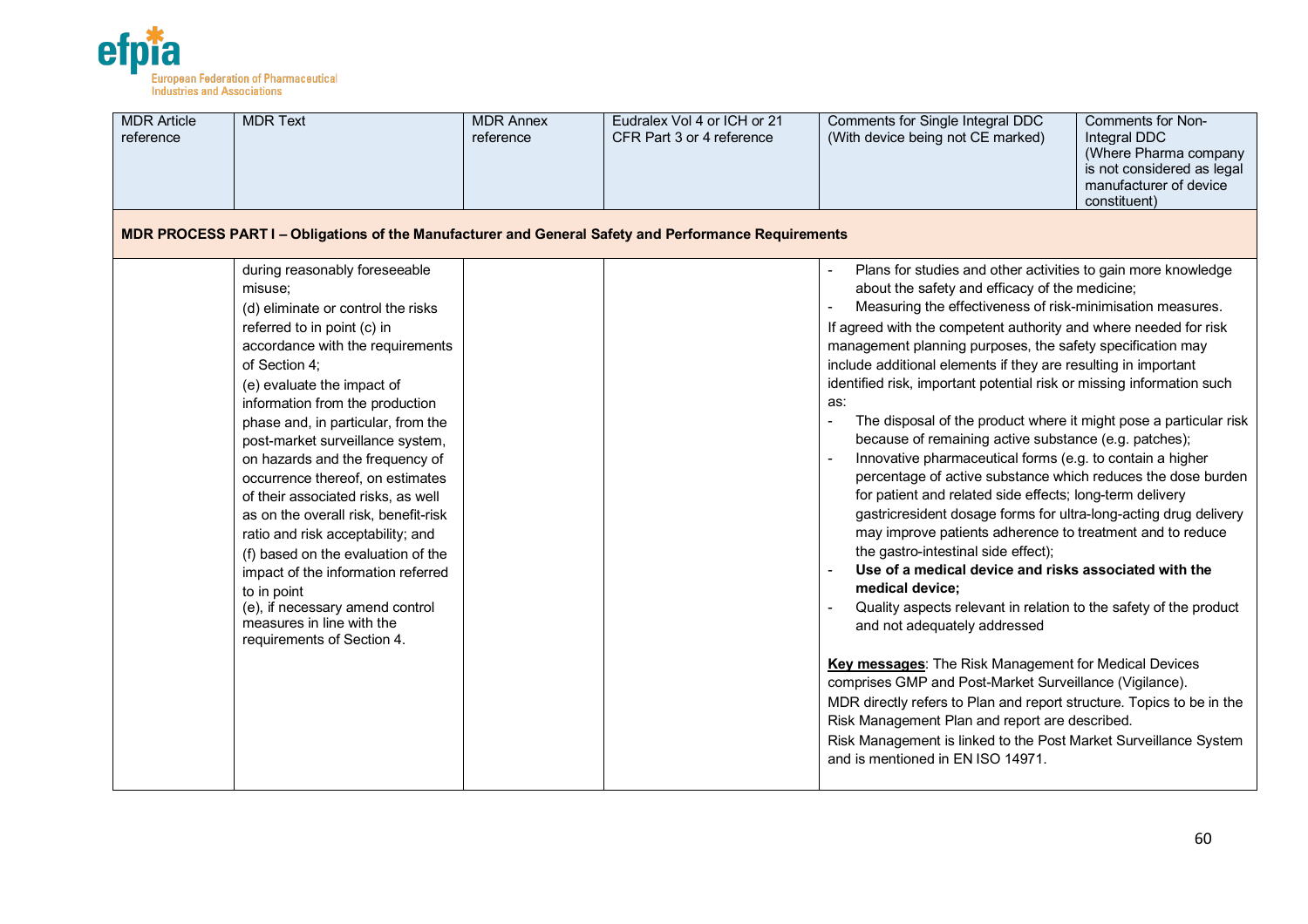

| <b>MDR Article</b><br>reference                                 | <b>MDR Text</b>                                                                                                                                                                                       | <b>MDR Annex</b><br>reference | Eudralex Vol 4 or ICH or 21<br>CFR Part 3 or 4 reference | Comments for Non-<br>Comments for Single Integral DDC<br>(With device being not CE marked)<br>Integral DDC<br>(Where Pharma company<br>is not considered as legal<br>manufacturer of device<br>constituent)                                                                                                                                                                                                                                                                                                                                                               |
|-----------------------------------------------------------------|-------------------------------------------------------------------------------------------------------------------------------------------------------------------------------------------------------|-------------------------------|----------------------------------------------------------|---------------------------------------------------------------------------------------------------------------------------------------------------------------------------------------------------------------------------------------------------------------------------------------------------------------------------------------------------------------------------------------------------------------------------------------------------------------------------------------------------------------------------------------------------------------------------|
|                                                                 | MDR PROCESS PART I - Obligations of the Manufacturer and General Safety and Performance Requirements                                                                                                  |                               |                                                          |                                                                                                                                                                                                                                                                                                                                                                                                                                                                                                                                                                           |
|                                                                 |                                                                                                                                                                                                       |                               |                                                          | EN ISO 14971 "Medical devices - Application of risk management<br>to medical devices (ISO 14971:2007, Corrected version 2007-10-<br>01) is mentioned in The Publication of titles and references of<br>harmonised standards under Union harmonisation legislation<br><b>US-FDA</b><br>ISO 14971 is also a recognized consensus standard for the FDA<br>21CfR 820 does not directly mention Risk Management but does<br>point out Management responsibility to check the adequacy of the<br>Quality Management System. Risk Analysis is mentioned in Design<br>validation. |
|                                                                 | Annex I - General Safety and Performance Requirements - Chapter I                                                                                                                                     |                               |                                                          |                                                                                                                                                                                                                                                                                                                                                                                                                                                                                                                                                                           |
| <b>Chapter I</b>                                                | In eliminating or reducing risks<br>related to use error, the                                                                                                                                         | NA (Annex I)                  | EU: EMA/606103/2014                                      | Link with PQS:                                                                                                                                                                                                                                                                                                                                                                                                                                                                                                                                                            |
| General<br>requirements<br><b>Section 5</b><br>Risks related to | manufacturer shall:<br>(a) reduce as far as possible the<br>risks related to the ergonomic<br>features of the device and the<br>environment in which the device is<br>intended to be used (design for |                               | US-FDA:21CFR820-30 Design<br>Control                     | EMA has issued a guideline document on risk minimization and<br>prevention of medication errors: EMA/606103/2014<br>"Pharmacovigilance key principles of risk management planning in<br>relation to medication errors arising from the medicinal product and<br>its delivery system".                                                                                                                                                                                                                                                                                     |
| use error                                                       | patient safety).<br>(b) give consideration to the<br>technical knowledge, experience,<br>education, training and use<br>environment, where applicable,<br>and the medical and physical                |                               |                                                          | This good practice guide outlines the key principles of risk<br>management planning in relation to medication errors arising from<br>the medicinal product and its delivery system.<br>Please note that medication errors covers more than use error.                                                                                                                                                                                                                                                                                                                     |
|                                                                 | conditions of intended users<br>(design for lay, professional,<br>disabled or other users).                                                                                                           |                               |                                                          | <b>US-FDA: 21CFR820</b><br>30 Design Control                                                                                                                                                                                                                                                                                                                                                                                                                                                                                                                              |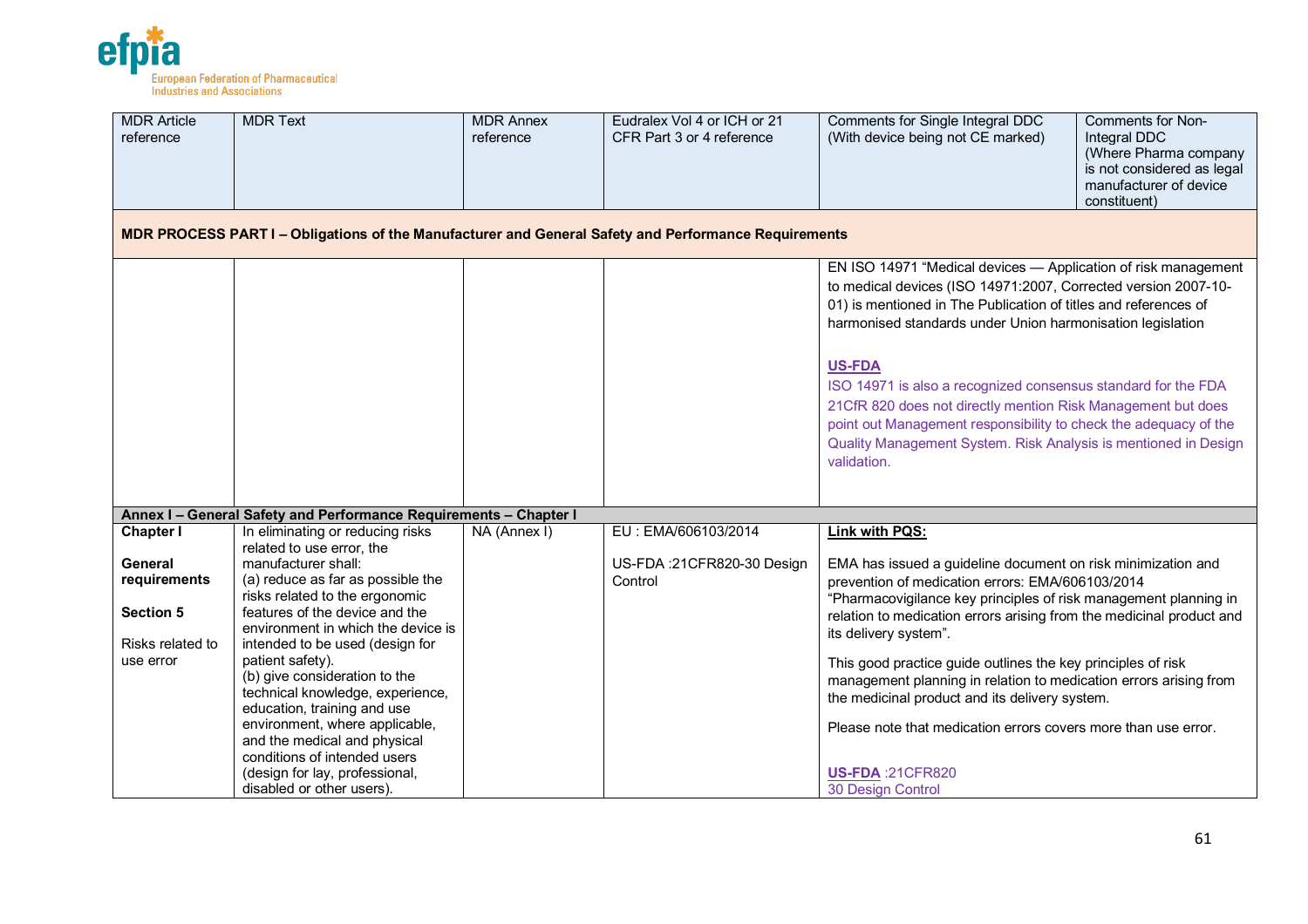

| <b>MDR Article</b><br>reference | <b>MDR Text</b>                                                                                      | <b>MDR Annex</b><br>reference | Eudralex Vol 4 or ICH or 21<br>CFR Part 3 or 4 reference | Comments for Single Integral DDC<br>(With device being not CE marked)                                                                                                                                                                                                                                                                                                                                                                                                                                                                                                                                               | Comments for Non-<br>Integral DDC<br>(Where Pharma company<br>is not considered as legal<br>manufacturer of device<br>constituent) |
|---------------------------------|------------------------------------------------------------------------------------------------------|-------------------------------|----------------------------------------------------------|---------------------------------------------------------------------------------------------------------------------------------------------------------------------------------------------------------------------------------------------------------------------------------------------------------------------------------------------------------------------------------------------------------------------------------------------------------------------------------------------------------------------------------------------------------------------------------------------------------------------|------------------------------------------------------------------------------------------------------------------------------------|
|                                 | MDR PROCESS PART I – Obligations of the Manufacturer and General Safety and Performance Requirements |                               |                                                          |                                                                                                                                                                                                                                                                                                                                                                                                                                                                                                                                                                                                                     |                                                                                                                                    |
|                                 |                                                                                                      |                               |                                                          | The need for human factors is implied:<br>c) Design input - includes "needs of the user and patient"<br>f) Design verification - performance criteria met<br>g) Design validation - " devices conform to defined user needs<br>and intended uses and shall include testing of production units<br>under actual or simulated use conditions. Design validation shall<br>include software validation and risk analysis"<br>FDA Draft Guidance (2016): Human factors studies and related<br>clinical study considerations in combination product design and<br>development. Draft Guidance for Industry and FDA Staff. |                                                                                                                                    |
|                                 |                                                                                                      |                               |                                                          | Key messages:<br>Question for Single Integral device<br>component is how these checks are<br>documented and what is the basis for<br>the notified bodies to get their opinion<br>on the Drug-Device Combination.                                                                                                                                                                                                                                                                                                                                                                                                    | Key messages: No<br>comment                                                                                                        |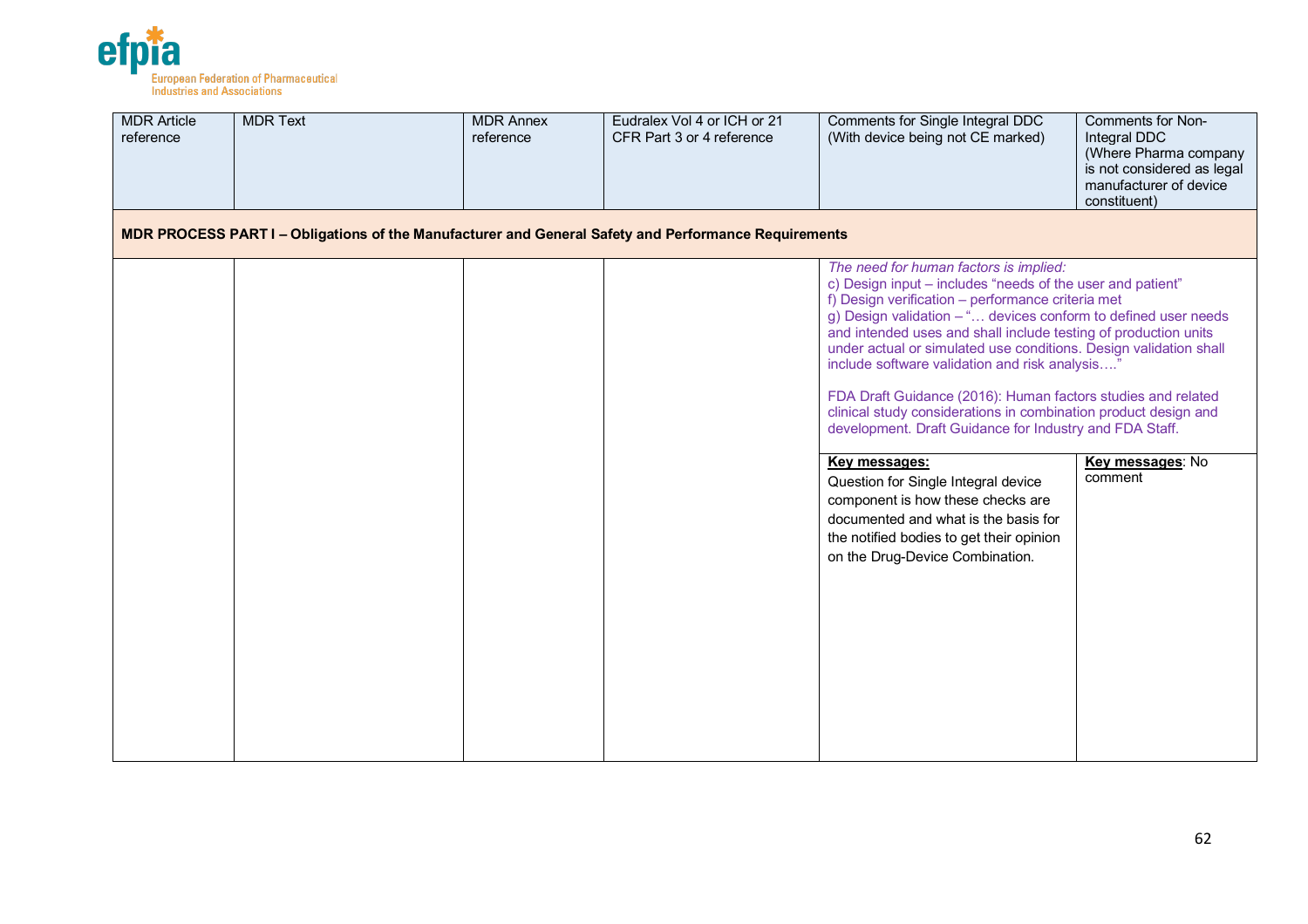

| <b>MDR Article</b><br>reference                                                                                                                 | <b>MDR Text</b>                                                                                                                                                                                                                                                                                                                                                                                                                                                                                                                                                                                                                                                                                                                                                                                                                                                   | <b>MDR Annex</b><br>reference | Eudralex Vol 4 or ICH or 21<br>CFR Part 3 or 4 reference | Comments for Single Integral DDC<br>(With device being not CE marked)                                                                                                                                                                                                                                                                                                                                                                                                                                            | Comments for Non-<br>Integral DDC<br>(Where Pharma company<br>is not considered as legal<br>manufacturer of device<br>constituent) |  |  |  |  |
|-------------------------------------------------------------------------------------------------------------------------------------------------|-------------------------------------------------------------------------------------------------------------------------------------------------------------------------------------------------------------------------------------------------------------------------------------------------------------------------------------------------------------------------------------------------------------------------------------------------------------------------------------------------------------------------------------------------------------------------------------------------------------------------------------------------------------------------------------------------------------------------------------------------------------------------------------------------------------------------------------------------------------------|-------------------------------|----------------------------------------------------------|------------------------------------------------------------------------------------------------------------------------------------------------------------------------------------------------------------------------------------------------------------------------------------------------------------------------------------------------------------------------------------------------------------------------------------------------------------------------------------------------------------------|------------------------------------------------------------------------------------------------------------------------------------|--|--|--|--|
|                                                                                                                                                 | MDR PROCESS PART I – Obligations of the manufacturer and general safety and performance requirements                                                                                                                                                                                                                                                                                                                                                                                                                                                                                                                                                                                                                                                                                                                                                              |                               |                                                          |                                                                                                                                                                                                                                                                                                                                                                                                                                                                                                                  |                                                                                                                                    |  |  |  |  |
|                                                                                                                                                 | Annex I - General Safety and Performance Requirements - Chapter III                                                                                                                                                                                                                                                                                                                                                                                                                                                                                                                                                                                                                                                                                                                                                                                               |                               |                                                          |                                                                                                                                                                                                                                                                                                                                                                                                                                                                                                                  |                                                                                                                                    |  |  |  |  |
| <b>Requirements</b><br><b>Regarding The</b><br>Information<br><b>Supplied with</b><br>the Device<br>(Sections 23.1.,<br>23.2, 23.3 and<br>23.4) | Each device shall be<br>accompanied by the information<br>needed to identify the device and<br>its manufacturer, and by any<br>safety and performance<br>information relevant to the user, or<br>any other person, as appropriate.<br>Such information may appear on<br>the device itself, on the packaging<br>or in the instructions for use, and<br>shall, if the manufacturer has a<br>website, be made available and<br>kept up to date on the website,<br>taking into account the following:<br>(a) The medium, format, content,<br>legibility, and location of the label<br>and instructions for use shall be<br>appropriate to the particular<br>device, its intended purpose and<br>the technical knowledge,<br>experience, education or training<br>of the intended user(s). In<br>particular, instructions for use<br>shall be written in terms readily | NA (Annex I)                  | EU Directive 2001/83/EC                                  | Key message:<br>Chapter 3 provides the rRequirements regarding the information<br>supplied with the device<br>Instruction of use and warning/precaution of use<br>$\bullet$<br>Instruction of safe disposable<br>$\bullet$<br>$\bullet$<br>security plan (Optional, it depends on the type of<br>device)<br>as SMPC)<br><b>Request for clarification from Stakeholders:</b><br>EFPIA will work with EMA to define the labelling requirements<br>specific to the device part, especially for Single-Integral DDC. | Instructions for software and hardware IT network and<br>Website of the manufacturer (Not relevant for SI DDC,                     |  |  |  |  |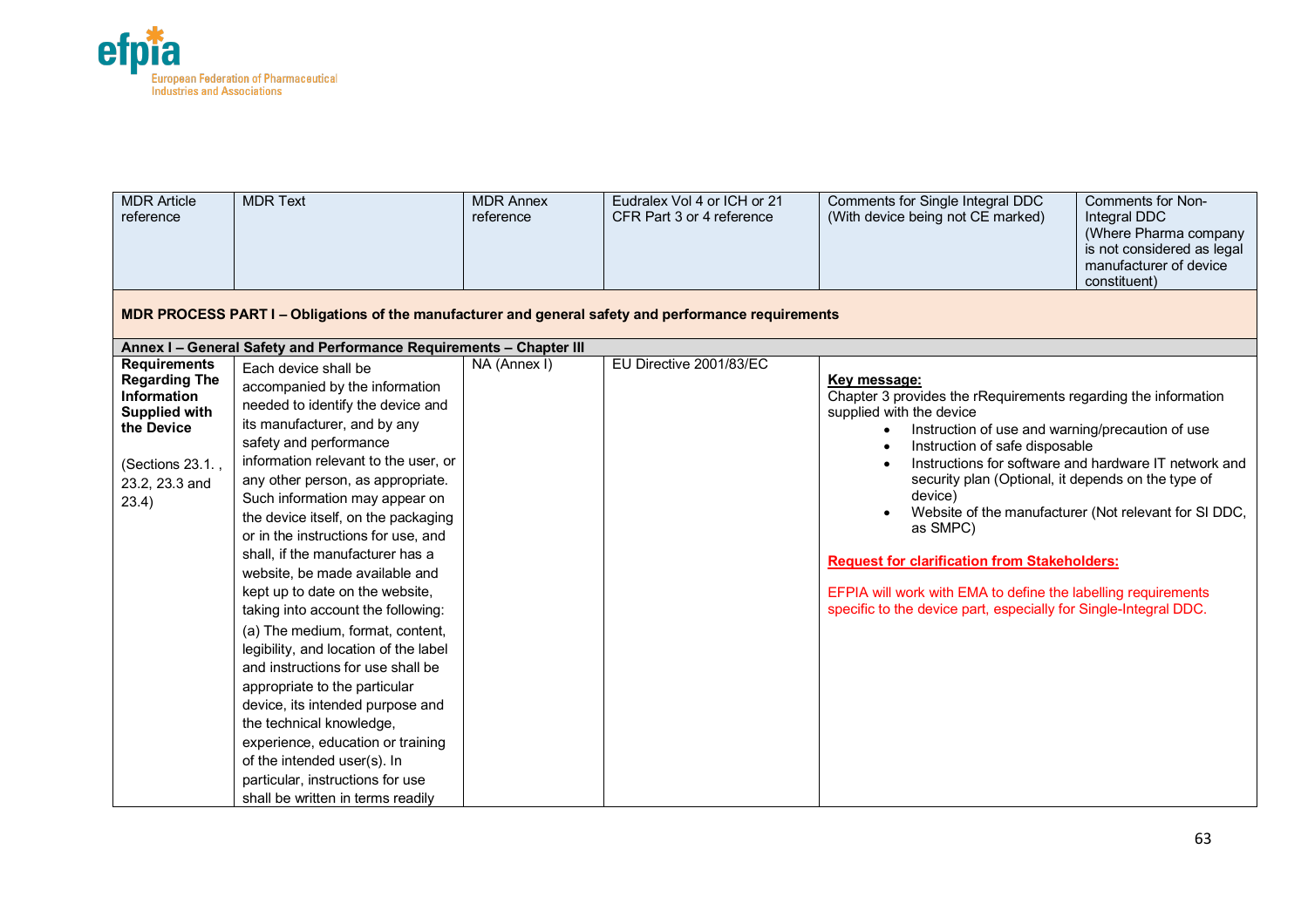

| <b>MDR Article</b><br>reference | <b>MDR Text</b>                                                                                      | <b>MDR Annex</b><br>reference | Eudralex Vol 4 or ICH or 21<br>CFR Part 3 or 4 reference | Comments for Single Integral DDC<br>(With device being not CE marked) | Comments for Non-<br>Integral DDC<br>(Where Pharma company<br>is not considered as legal<br>manufacturer of device<br>constituent) |
|---------------------------------|------------------------------------------------------------------------------------------------------|-------------------------------|----------------------------------------------------------|-----------------------------------------------------------------------|------------------------------------------------------------------------------------------------------------------------------------|
|                                 | MDR PROCESS PART I - Obligations of the manufacturer and general safety and performance requirements |                               |                                                          |                                                                       |                                                                                                                                    |
|                                 | Annex I - General Safety and Performance Requirements - Chapter III                                  |                               |                                                          |                                                                       |                                                                                                                                    |
|                                 | understood by the intended user                                                                      |                               |                                                          |                                                                       |                                                                                                                                    |
|                                 | and, where appropriate,                                                                              |                               |                                                          |                                                                       |                                                                                                                                    |
|                                 | supplemented with drawings and                                                                       |                               |                                                          |                                                                       |                                                                                                                                    |
|                                 | diagrams.                                                                                            |                               |                                                          |                                                                       |                                                                                                                                    |
|                                 | (b) The information required on                                                                      |                               |                                                          |                                                                       |                                                                                                                                    |
|                                 | the label shall be provided on the                                                                   |                               |                                                          |                                                                       |                                                                                                                                    |
|                                 | device itself. If this is not                                                                        |                               |                                                          |                                                                       |                                                                                                                                    |
|                                 | practicable or appropriate, some                                                                     |                               |                                                          |                                                                       |                                                                                                                                    |
|                                 | or all of the information may                                                                        |                               |                                                          |                                                                       |                                                                                                                                    |
|                                 | appear on the packaging for each                                                                     |                               |                                                          |                                                                       |                                                                                                                                    |
|                                 | unit, and/or on the packaging of                                                                     |                               |                                                          |                                                                       |                                                                                                                                    |
|                                 | multiple devices.                                                                                    |                               |                                                          |                                                                       |                                                                                                                                    |
|                                 | (c) Labels shall be provided in a                                                                    |                               |                                                          |                                                                       |                                                                                                                                    |
|                                 | human-readable format and may                                                                        |                               |                                                          |                                                                       |                                                                                                                                    |
|                                 | be supplemented by machine-                                                                          |                               |                                                          |                                                                       |                                                                                                                                    |
|                                 | readable information, such as                                                                        |                               |                                                          |                                                                       |                                                                                                                                    |
|                                 | radio-frequency identification                                                                       |                               |                                                          |                                                                       |                                                                                                                                    |
|                                 | ('RFID') or bar codes.                                                                               |                               |                                                          |                                                                       |                                                                                                                                    |
|                                 | (d) Instructions for use shall be                                                                    |                               |                                                          |                                                                       |                                                                                                                                    |
|                                 | provided together with devices. By                                                                   |                               |                                                          |                                                                       |                                                                                                                                    |
|                                 | way of exception, instructions for<br>use shall not be required for class                            |                               |                                                          |                                                                       |                                                                                                                                    |
|                                 | I and class IIa devices if such                                                                      |                               |                                                          |                                                                       |                                                                                                                                    |
|                                 | devices can be used safely                                                                           |                               |                                                          |                                                                       |                                                                                                                                    |
|                                 | without any such instructions and                                                                    |                               |                                                          |                                                                       |                                                                                                                                    |
|                                 | unless otherwise provided for                                                                        |                               |                                                          |                                                                       |                                                                                                                                    |
|                                 | elsewhere in this Section.                                                                           |                               |                                                          |                                                                       |                                                                                                                                    |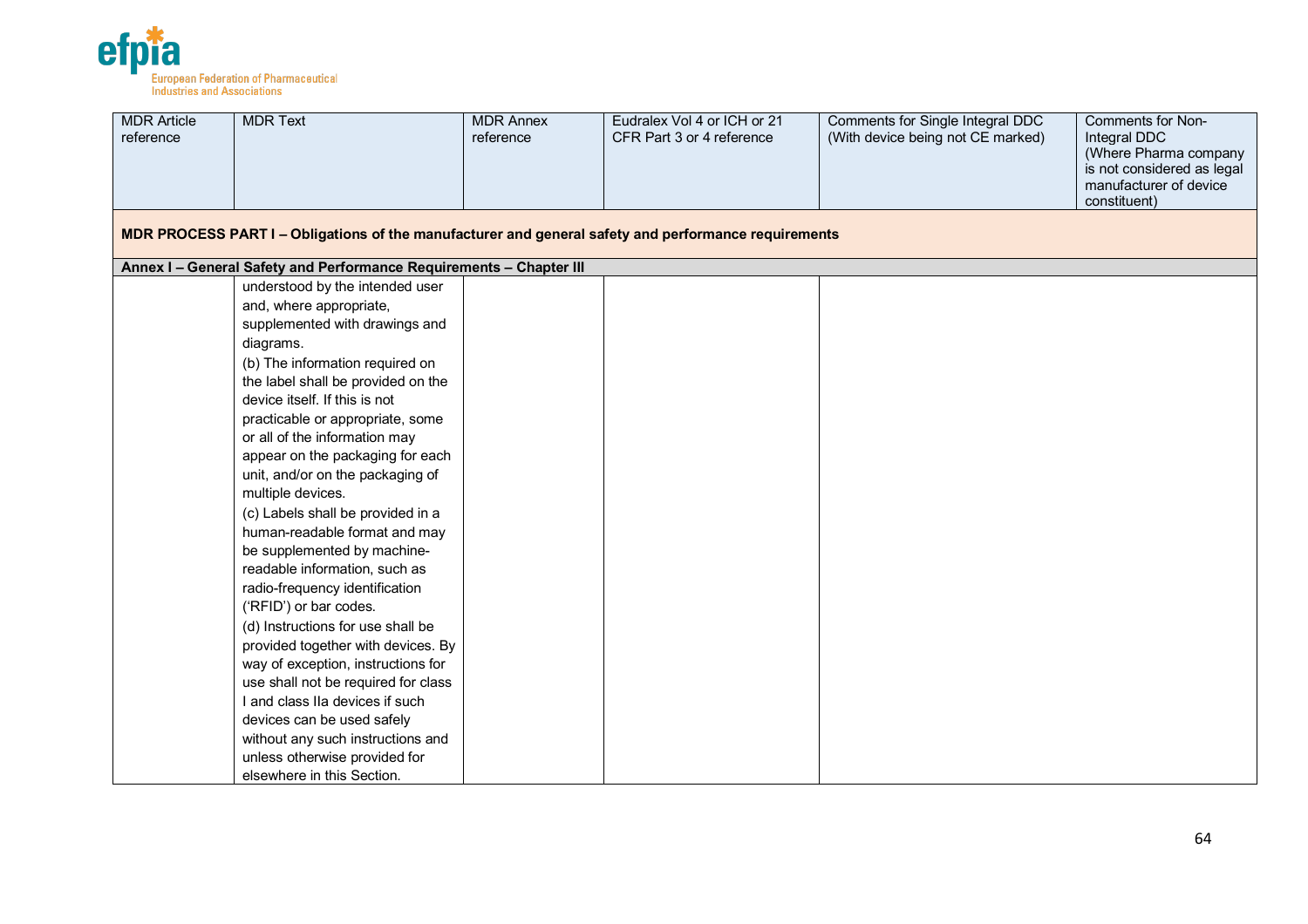

| <b>MDR Article</b><br>reference | <b>MDR Text</b>                                                                                      | <b>MDR Annex</b><br>reference | Eudralex Vol 4 or ICH or 21<br>CFR Part 3 or 4 reference | Comments for Single Integral DDC<br>(With device being not CE marked) | Comments for Non-<br>Integral DDC<br>(Where Pharma company<br>is not considered as legal<br>manufacturer of device<br>constituent) |
|---------------------------------|------------------------------------------------------------------------------------------------------|-------------------------------|----------------------------------------------------------|-----------------------------------------------------------------------|------------------------------------------------------------------------------------------------------------------------------------|
|                                 | MDR PROCESS PART I - Obligations of the manufacturer and general safety and performance requirements |                               |                                                          |                                                                       |                                                                                                                                    |
|                                 | Annex I - General Safety and Performance Requirements - Chapter III                                  |                               |                                                          |                                                                       |                                                                                                                                    |
|                                 | (e) Where multiple devices are                                                                       |                               |                                                          |                                                                       |                                                                                                                                    |
|                                 | supplied to a single user and/or                                                                     |                               |                                                          |                                                                       |                                                                                                                                    |
|                                 | location, a single copy of the                                                                       |                               |                                                          |                                                                       |                                                                                                                                    |
|                                 | instructions for use may be                                                                          |                               |                                                          |                                                                       |                                                                                                                                    |
|                                 | provided if so agreed by the                                                                         |                               |                                                          |                                                                       |                                                                                                                                    |
|                                 | purchaser who in any case may                                                                        |                               |                                                          |                                                                       |                                                                                                                                    |
|                                 | request further copies to be                                                                         |                               |                                                          |                                                                       |                                                                                                                                    |
|                                 | provided free of charge.                                                                             |                               |                                                          |                                                                       |                                                                                                                                    |
|                                 | (f) Instructions for use may be                                                                      |                               |                                                          |                                                                       |                                                                                                                                    |
|                                 | provided to the user in non-paper                                                                    |                               |                                                          |                                                                       |                                                                                                                                    |
|                                 | format (e.g. electronic) to the                                                                      |                               |                                                          |                                                                       |                                                                                                                                    |
|                                 | extent, and only under the                                                                           |                               |                                                          |                                                                       |                                                                                                                                    |
|                                 | conditions, set out in Regulation                                                                    |                               |                                                          |                                                                       |                                                                                                                                    |
|                                 | (EU) No 207/2012 or in any                                                                           |                               |                                                          |                                                                       |                                                                                                                                    |
|                                 | subsequent implementing rules                                                                        |                               |                                                          |                                                                       |                                                                                                                                    |
|                                 | adopted pursuant to this                                                                             |                               |                                                          |                                                                       |                                                                                                                                    |
|                                 | Regulation                                                                                           |                               |                                                          |                                                                       |                                                                                                                                    |
|                                 | (g) Residual risks which are                                                                         |                               |                                                          |                                                                       |                                                                                                                                    |
|                                 | required to be communicated to                                                                       |                               |                                                          |                                                                       |                                                                                                                                    |
|                                 | the user and/or other person shall                                                                   |                               |                                                          |                                                                       |                                                                                                                                    |
|                                 | be included as limitations, contra-                                                                  |                               |                                                          |                                                                       |                                                                                                                                    |
|                                 | indications, precautions or                                                                          |                               |                                                          |                                                                       |                                                                                                                                    |
|                                 | warnings in the information                                                                          |                               |                                                          |                                                                       |                                                                                                                                    |
|                                 | supplied by the manufacturer                                                                         |                               |                                                          |                                                                       |                                                                                                                                    |
|                                 | (h) Where appropriate, the                                                                           |                               |                                                          |                                                                       |                                                                                                                                    |
|                                 | information supplied by the<br>manufacturer shall take the form                                      |                               |                                                          |                                                                       |                                                                                                                                    |
|                                 |                                                                                                      |                               |                                                          |                                                                       |                                                                                                                                    |
|                                 | of internationally recognised                                                                        |                               |                                                          |                                                                       |                                                                                                                                    |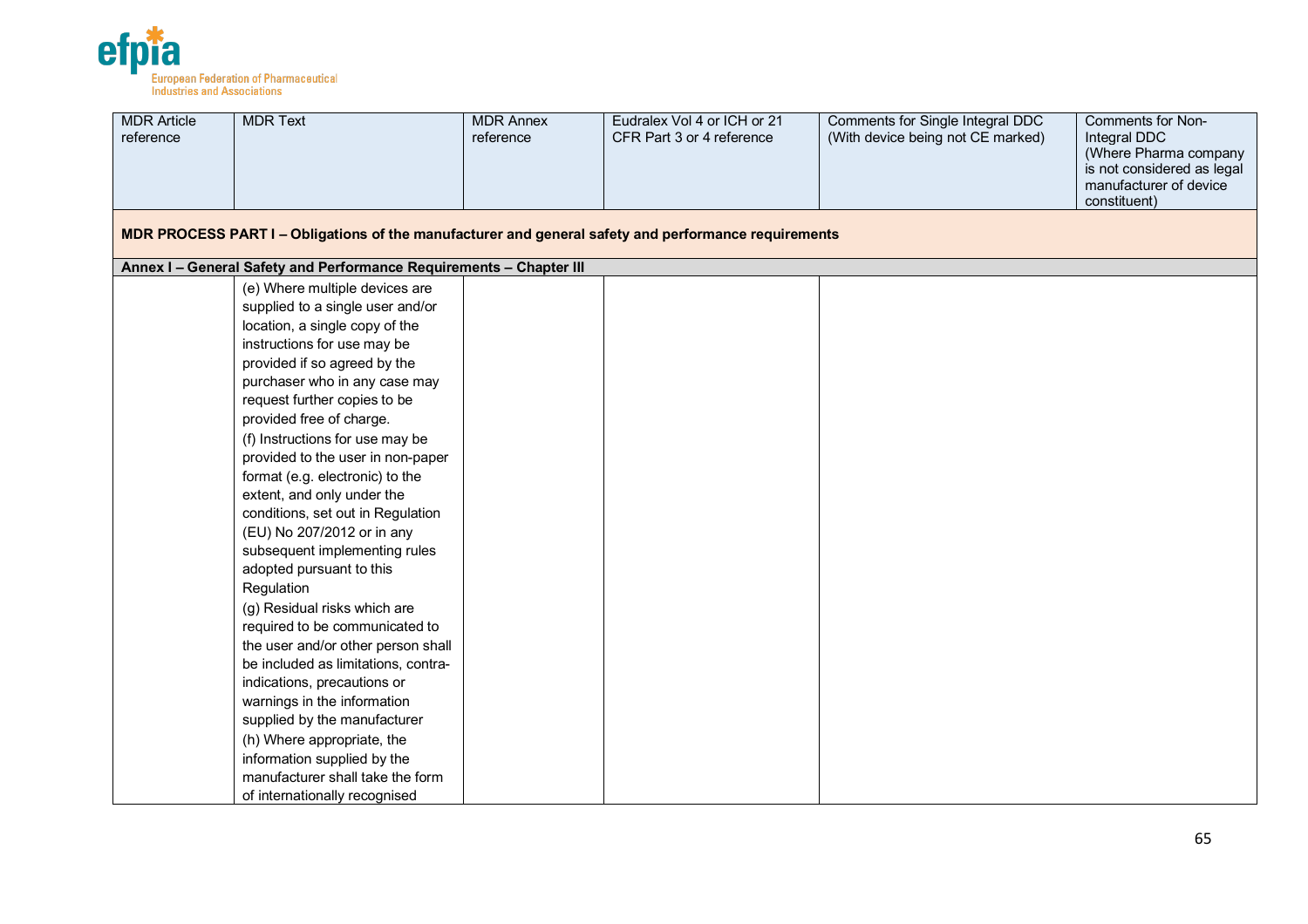

| <b>MDR Article</b><br>reference | <b>MDR Text</b>                                                                                                                                                                                                                                                              | <b>MDR Annex</b><br>reference | Eudralex Vol 4 or ICH or 21<br>CFR Part 3 or 4 reference | Comments for Single Integral DDC<br>(With device being not CE marked) | Comments for Non-<br>Integral DDC<br>(Where Pharma company<br>is not considered as legal<br>manufacturer of device<br>constituent) |  |  |  |  |
|---------------------------------|------------------------------------------------------------------------------------------------------------------------------------------------------------------------------------------------------------------------------------------------------------------------------|-------------------------------|----------------------------------------------------------|-----------------------------------------------------------------------|------------------------------------------------------------------------------------------------------------------------------------|--|--|--|--|
|                                 | MDR PROCESS PART I – Obligations of the manufacturer and general safety and performance requirements                                                                                                                                                                         |                               |                                                          |                                                                       |                                                                                                                                    |  |  |  |  |
|                                 | Annex I - General Safety and Performance Requirements - Chapter III                                                                                                                                                                                                          |                               |                                                          |                                                                       |                                                                                                                                    |  |  |  |  |
|                                 | symbols. Any symbol or<br>identification colour used shall<br>conform to the harmonised<br>standards or CS. In areas for<br>which no harmonised standards<br>or CS exist, the symbols and<br>colours shall be described in the<br>documentation supplied with the<br>device. |                               |                                                          |                                                                       |                                                                                                                                    |  |  |  |  |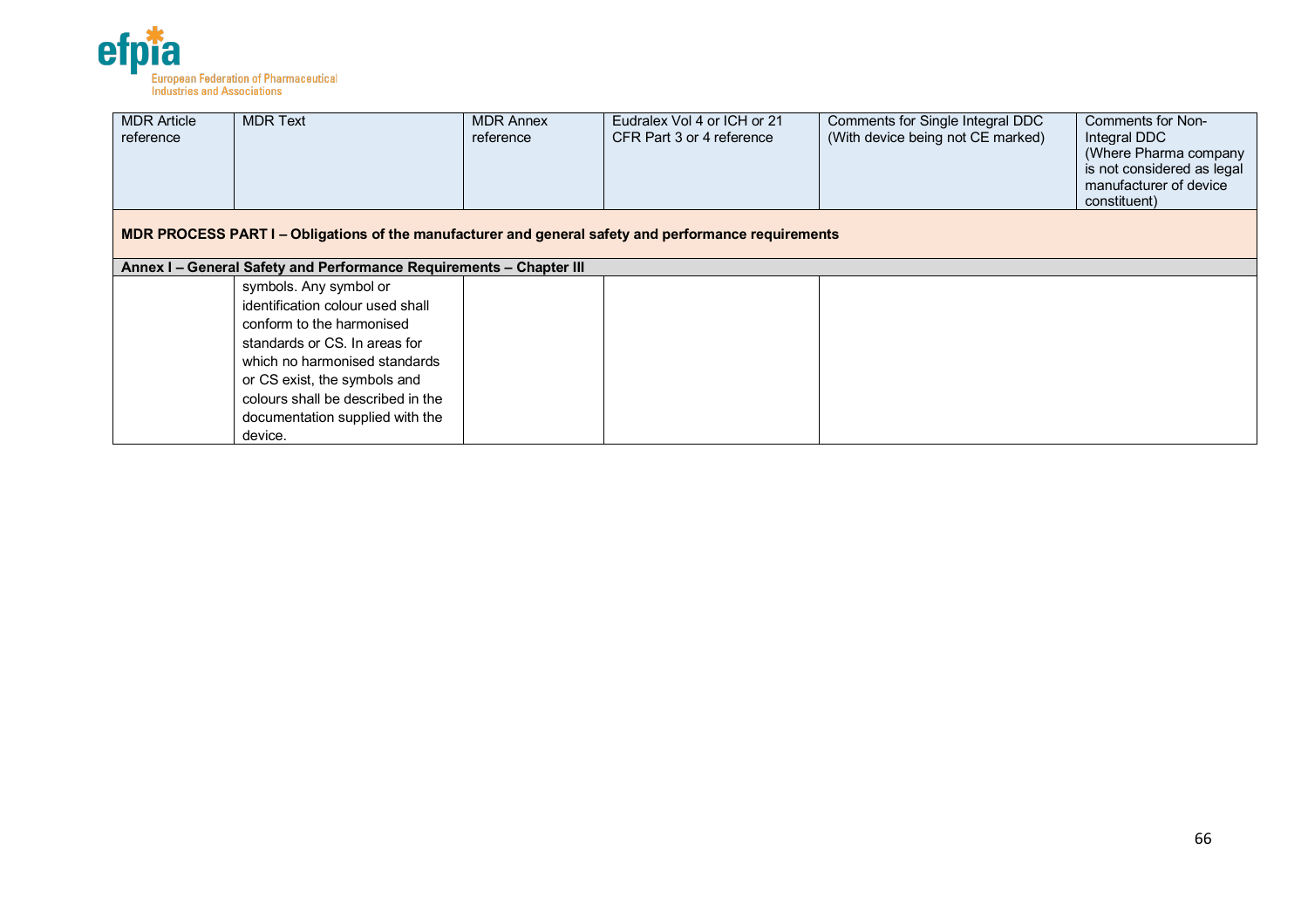

| <b>MDR Article</b><br>Reference | <b>MDR Text</b>                                                                                     | <b>MDR Annex</b><br>reference | Eudralex Vol 4 or ICH or 21<br>CFR reference | Comments for Single Integral<br>DDC (With device being not CE<br>marked)                                                                                                                                                                                                                                              | <b>Comments for Non-Integral</b><br>DDC (Where Pharma company<br>is not considered as legal<br>manufacturer of device<br>constituent) |  |  |  |  |
|---------------------------------|-----------------------------------------------------------------------------------------------------|-------------------------------|----------------------------------------------|-----------------------------------------------------------------------------------------------------------------------------------------------------------------------------------------------------------------------------------------------------------------------------------------------------------------------|---------------------------------------------------------------------------------------------------------------------------------------|--|--|--|--|
|                                 | <b>MDR Process Part II - Clinical Evaluation</b>                                                    |                               |                                              |                                                                                                                                                                                                                                                                                                                       |                                                                                                                                       |  |  |  |  |
| <b>Article 2</b>                | 'clinical evaluation' means a                                                                       | <b>NA</b>                     | ICH E Guidelines                             | <b>Link with PQS:</b>                                                                                                                                                                                                                                                                                                 |                                                                                                                                       |  |  |  |  |
| <b>Definition</b>               | systematic and planned process<br>to continuously generate, collect,                                |                               | Regulation (EU) No                           | Although the term Clinical Evaluation is also used in ICH E<br>guidelines, it is used as a general term designating the assessment<br>of clinical trials performed to evaluate the safety of Medicinal                                                                                                                |                                                                                                                                       |  |  |  |  |
| (44) Clinical                   | analyse and assess the clinical                                                                     |                               | 536/2014                                     | Products.                                                                                                                                                                                                                                                                                                             |                                                                                                                                       |  |  |  |  |
| Evaluation                      | data pertaining to a device in<br>order to verify the safety and<br>performance, including clinical |                               |                                              | Only Clinical Study and Clinical Trials are used.                                                                                                                                                                                                                                                                     | The term Clinical Evaluation is not used in Regulation EU 536/2014.                                                                   |  |  |  |  |
|                                 | benefits, of the device when used<br>as intended by the manufacturer;                               |                               |                                              | The use of the term Clinical Evaluation under MDR 2017/745 is<br>clearly defined and covers specific meanings like relevant scientific<br>literature, which is not considered per se in ICH E guidelines or EU<br>536/2014.                                                                                           |                                                                                                                                       |  |  |  |  |
|                                 |                                                                                                     |                               |                                              | Key message:<br>(Study). MDR makes clear distinction between both terms. A critical<br>evaluation of all available clinical investigation data and<br>demonstration to GSPR (Annex I) might form the basis of an<br>appropriate clinical evaluation.<br>It is recognized that the meeting between EFPIA/EBE and TEAM- | Clinical Evaluation does not necessarily mean Clinical Investigation                                                                  |  |  |  |  |
|                                 |                                                                                                     |                               |                                              | NB WG on July 5 <sup>th</sup> 2019 also provides some insight with regards to<br>NB expectations for SI DDC products and clinical data expectations<br>as part of the NB assessment to meet Article 117.                                                                                                              |                                                                                                                                       |  |  |  |  |
|                                 |                                                                                                     |                               |                                              | See also Article 61 Section 3                                                                                                                                                                                                                                                                                         |                                                                                                                                       |  |  |  |  |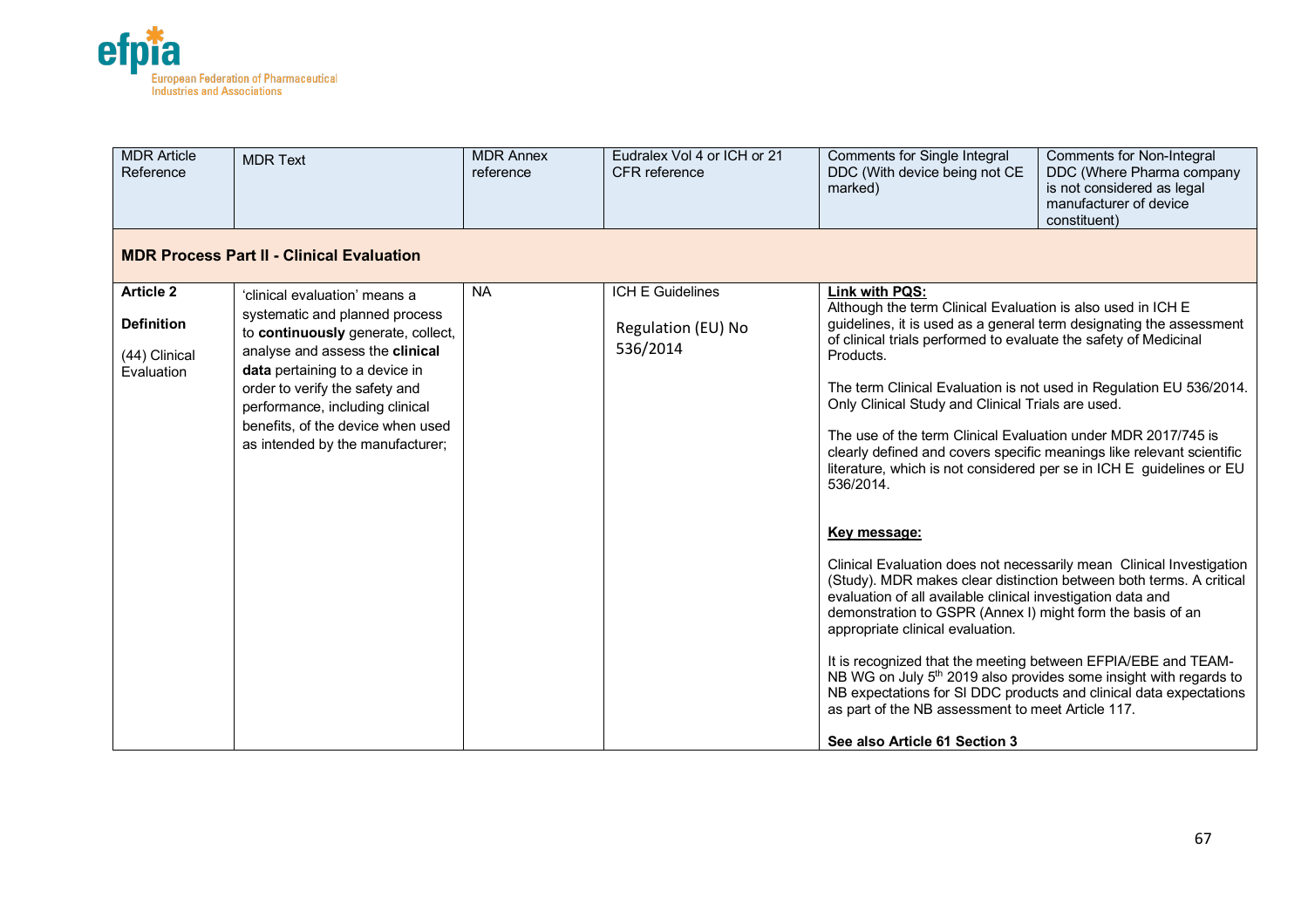

| <b>MDR Article</b><br>Reference | <b>MDR Text</b>                                                                                                                                                                                                                                                                                                                                                                                                                                                                                                                                                                  | <b>MDR Annex</b><br>reference | Eudralex Vol 4 or ICH or 21<br>CFR reference | Comments for Single Integral<br>DDC (With device being not CE<br>marked)                                         | <b>Comments for Non-Integral</b><br>DDC (Where Pharma company<br>is not considered as legal<br>manufacturer of device<br>constituent) |
|---------------------------------|----------------------------------------------------------------------------------------------------------------------------------------------------------------------------------------------------------------------------------------------------------------------------------------------------------------------------------------------------------------------------------------------------------------------------------------------------------------------------------------------------------------------------------------------------------------------------------|-------------------------------|----------------------------------------------|------------------------------------------------------------------------------------------------------------------|---------------------------------------------------------------------------------------------------------------------------------------|
|                                 | <b>MDR Process Part II - Clinical Evaluation</b>                                                                                                                                                                                                                                                                                                                                                                                                                                                                                                                                 |                               |                                              |                                                                                                                  |                                                                                                                                       |
| <b>Article 2</b>                | 'clinical data' means information                                                                                                                                                                                                                                                                                                                                                                                                                                                                                                                                                | <b>NA</b>                     | <b>ICH E Guidelines</b>                      | Link with PQS:                                                                                                   |                                                                                                                                       |
| <b>Definition</b>               | concerning safety or<br>performance that is generated                                                                                                                                                                                                                                                                                                                                                                                                                                                                                                                            |                               | Regulation (EU) No<br>536/2014               | than the same term under EU 536/2014. For medicinal products,<br>clinical data derived from clinical trial only. | The term Clinical Data under MDR 207/745 covers more meanings                                                                         |
| (48) Clinical<br>data           | from the use of a device and is<br>sourced from the following:<br>- clinical investigation(s) of the<br>device concerned,<br>- clinical investigation(s) or<br>other studies reported in<br>scientific literature, of a device<br>for which equivalence to the<br>device in question can be<br>demonstrated,<br>- reports published in peer<br>reviewed scientific literature on<br>other clinical experience of either<br>the device in question or a<br>device for which equivalence to<br>the device in question can be<br>demonstrated.<br>- clinically relevant information |                               |                                              |                                                                                                                  |                                                                                                                                       |
|                                 | coming from post-market                                                                                                                                                                                                                                                                                                                                                                                                                                                                                                                                                          |                               |                                              |                                                                                                                  |                                                                                                                                       |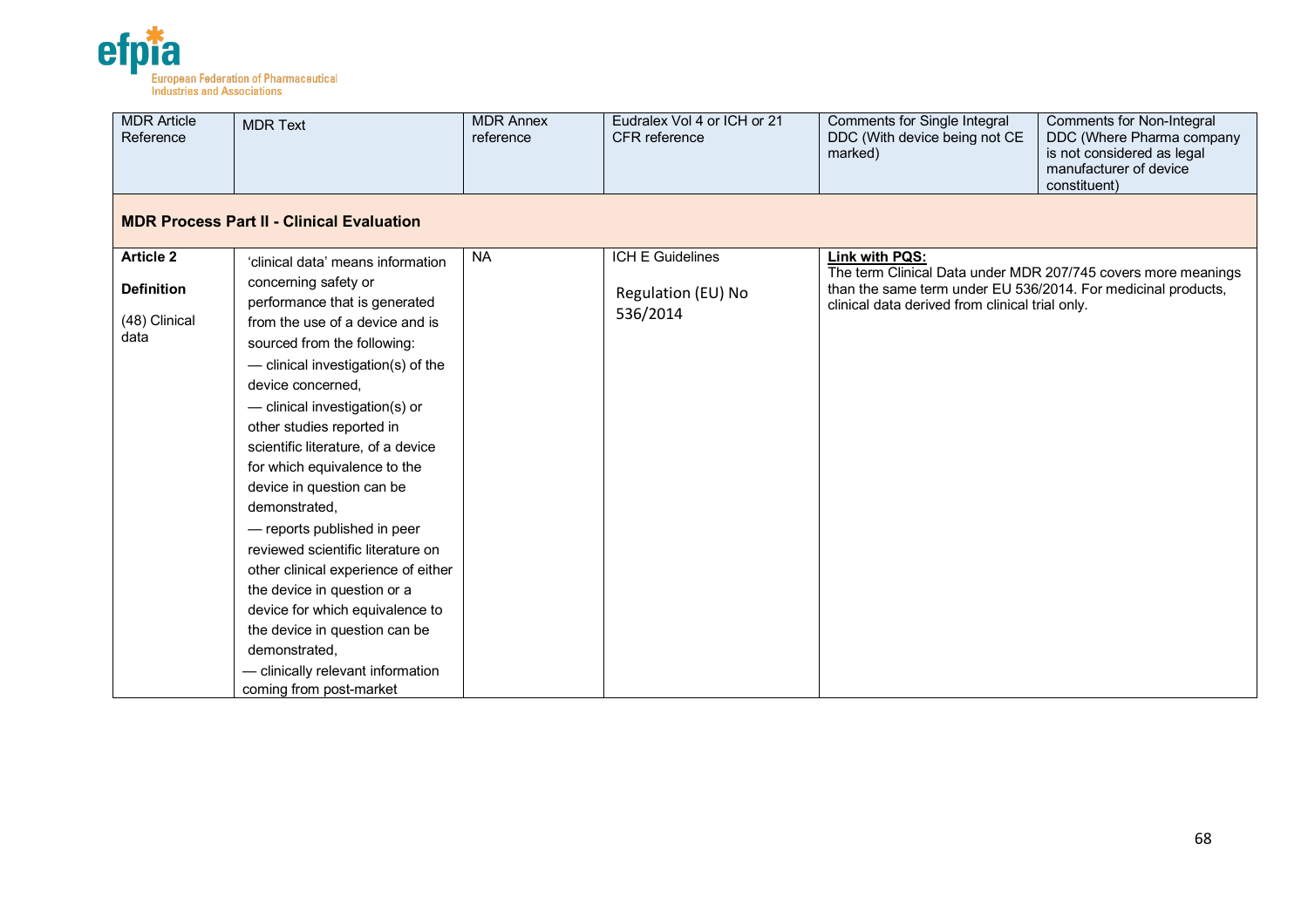

| <b>MDR</b> Article<br>Reference                                        | <b>MDR Text</b>                                                                                                                                                                                                 | <b>MDR Annex</b><br>reference                                                            | Eudralex Vol 4 or ICH or 21<br><b>CFR</b> reference | Comments for Single Integral<br>DDC (With device being not CE<br>marked)                                                                                                                                                                                     | Comments for Non-Integral<br>DDC (Where Pharma company<br>is not considered as legal<br>manufacturer of device<br>constituent) |  |  |  |  |
|------------------------------------------------------------------------|-----------------------------------------------------------------------------------------------------------------------------------------------------------------------------------------------------------------|------------------------------------------------------------------------------------------|-----------------------------------------------------|--------------------------------------------------------------------------------------------------------------------------------------------------------------------------------------------------------------------------------------------------------------|--------------------------------------------------------------------------------------------------------------------------------|--|--|--|--|
|                                                                        | <b>MDR Process Part II - Clinical Evaluation</b>                                                                                                                                                                |                                                                                          |                                                     |                                                                                                                                                                                                                                                              |                                                                                                                                |  |  |  |  |
| <b>Article 2</b>                                                       | Clinical evidence: means clinical                                                                                                                                                                               | <b>NA</b>                                                                                | Not mentioned in EU 536/2014,                       | Key message:                                                                                                                                                                                                                                                 | This definition uses the term Clinical Benefit which is also defined in                                                        |  |  |  |  |
| <b>Definition</b>                                                      | data and clinical evaluation<br>results pertaining to a device of a                                                                                                                                             |                                                                                          | nor in US-FDA 21 CFR Part 4<br>or 820               | MDR. See definition (53) here-below.                                                                                                                                                                                                                         |                                                                                                                                |  |  |  |  |
| (51) Clinical<br>evidence                                              | sufficient amount and quality to<br>allow a qualified assessment of<br>whether the device is safe and                                                                                                           |                                                                                          |                                                     |                                                                                                                                                                                                                                                              |                                                                                                                                |  |  |  |  |
|                                                                        | achieves the intended clinical<br>benefit(s), when used as<br>intended by the manufacturer                                                                                                                      |                                                                                          |                                                     |                                                                                                                                                                                                                                                              |                                                                                                                                |  |  |  |  |
| <b>Article 2</b>                                                       | Clinical benefit: means the                                                                                                                                                                                     | <b>NA</b>                                                                                | <b>ISO 14971</b>                                    | Key message:                                                                                                                                                                                                                                                 |                                                                                                                                |  |  |  |  |
| <b>Definition</b>                                                      | positive impact of a device on the<br>health of an individual,                                                                                                                                                  |                                                                                          |                                                     | ISO 14971.                                                                                                                                                                                                                                                   | This term is mentioned in risk management for Medical Device EN                                                                |  |  |  |  |
| (53) Clinical<br>benefit                                               | expressed in terms of a<br>meaningful, measurable, patient-<br>relevant clinical outcome(s),<br>including outcome(s) related to<br>diagnosis, or a positive impact on<br>patient management or public<br>health |                                                                                          |                                                     |                                                                                                                                                                                                                                                              |                                                                                                                                |  |  |  |  |
| Article 61<br><b>Section 1</b><br><b>Clinical</b><br><b>Evaluation</b> | Confirmation of conformity with<br>relevant general safety and<br>performance requirements set out<br>in Annex I under<br>the normal conditions of the                                                          | Annexe I (GSPR)<br>Annexe III<br>(CONFORMITY TO<br>THE TECHNICAL<br><b>DOCUMENTATION</b> | <b>NA</b>                                           | Key message:<br>This section points out the requirements to provide the clinical<br>evidence of fulfilling Annex 1 with a clinical evaluation with<br>reference to Annex III and Annex XIV (Part A).                                                         |                                                                                                                                |  |  |  |  |
|                                                                        | intended use of the device, and<br>the evaluation of the undesirable<br>side-effects and of the                                                                                                                 | <b>REQUIREMENTS</b><br>ON POST-<br><b>MARKET</b><br><b>SURVEILLANCE</b>                  |                                                     | It is important to consider Annex I, Chapter II (10.3): "If the<br>devices are intended to administer medicinal products they<br>shall be designed and manufactured in such a way as to be<br>compatible with the medicinal products concerned in accordance |                                                                                                                                |  |  |  |  |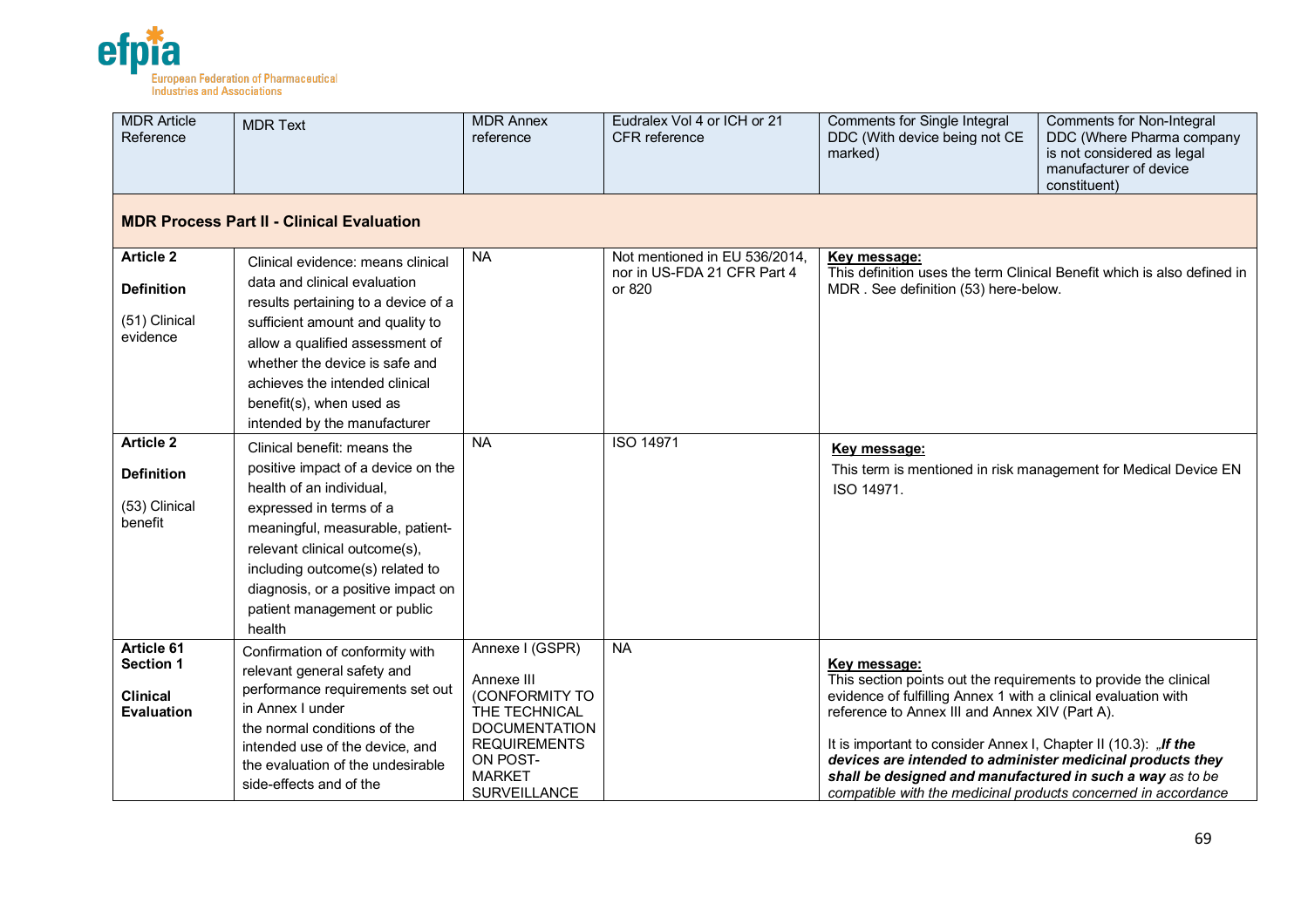

| <b>MDR Article</b><br>Reference | <b>MDR Text</b>                                                                                                                                                                 | <b>MDR Annex</b><br>reference                                                                                               | Eudralex Vol 4 or ICH or 21<br>CFR reference | <b>Comments for Single Integral</b><br>DDC (With device being not CE<br>marked)                                                                                                                                                                                                                                                                                                                                              | Comments for Non-Integral<br>DDC (Where Pharma company<br>is not considered as legal<br>manufacturer of device<br>constituent)                                                                                                                                                                                                                                                                                                  |  |
|---------------------------------|---------------------------------------------------------------------------------------------------------------------------------------------------------------------------------|-----------------------------------------------------------------------------------------------------------------------------|----------------------------------------------|------------------------------------------------------------------------------------------------------------------------------------------------------------------------------------------------------------------------------------------------------------------------------------------------------------------------------------------------------------------------------------------------------------------------------|---------------------------------------------------------------------------------------------------------------------------------------------------------------------------------------------------------------------------------------------------------------------------------------------------------------------------------------------------------------------------------------------------------------------------------|--|
|                                 | <b>MDR Process Part II - Clinical Evaluation</b>                                                                                                                                |                                                                                                                             |                                              |                                                                                                                                                                                                                                                                                                                                                                                                                              |                                                                                                                                                                                                                                                                                                                                                                                                                                 |  |
|                                 | acceptability of the benefit-risk-<br>ratio referred to in Sections 1 and<br>8 of Annex I, shall be based on<br>clinical data                                                   | OF THE MEDICAL<br><b>DEVICES</b><br><b>REGULATION</b><br>2017/745)                                                          |                                              | with the provisions and restrictions governing those medicinal<br>products and that the performance of both the medicinal products<br>indications and intended use.                                                                                                                                                                                                                                                          | and of the devices is maintained in accordance with their respective                                                                                                                                                                                                                                                                                                                                                            |  |
|                                 | providing sufficient clinical<br>evidence, including where<br>applicable relevant data as                                                                                       | Annexe XIV<br>(EVALUATION<br>AND POST-<br><b>MARKET</b><br><b>CLINICAL</b><br>FOLLOW-UP)<br>Part A (CLINICAL<br>EVALUATION) |                                              | not necessarily to generate clinical investigation data (Clinical<br>studies).                                                                                                                                                                                                                                                                                                                                               | This overall requirement implies to evaluate the clinical aspects but                                                                                                                                                                                                                                                                                                                                                           |  |
|                                 | referred to in Annex III.<br>The manufacturer shall specify<br>and justify the level of clinical<br>evidence necessary to<br>demonstrate conformity with the                    |                                                                                                                             |                                              | See also:<br>- Article 5, sections 2 & 3 - Placing on the market and putting<br>into service.<br>- Article 61 Section 3 and EFPIA recommendation to Pharma<br>Industry.                                                                                                                                                                                                                                                      |                                                                                                                                                                                                                                                                                                                                                                                                                                 |  |
|                                 | relevant general safety and<br>performance requirements. That<br>level of clinical evidence shall be<br>appropriate in view of the<br>characteristics of the device and         |                                                                                                                             |                                              |                                                                                                                                                                                                                                                                                                                                                                                                                              | <b>Point of advocacy</b><br>It is EFPIA advocacy point that there is no need to apply MDR<br>Article 61 requirement for DDC product that are supported by drug<br>clinical data delivered with the device of the DDC product.                                                                                                                                                                                                   |  |
|                                 | its intended purpose.<br>To that end, manufacturers shall<br>plan, conduct and document a<br>clinical evaluation in accordance<br>with this Article and<br>Part A of Annex XIV. |                                                                                                                             |                                              | <b>Request for clarifications</b><br>from Stakeholders:<br>- Annex I does not mention<br><b>Clinical Evaluation nor Article</b><br>61. Clarification is required as<br>DDC clinical data do not<br>necessarily include the use of<br>the single integral device.<br>- What level of evidence would<br>be required by NB, as a function<br>of the device component risk<br>class and on the available<br>clinical evaluation? | Key messages:<br>The device part of the Co-<br>packaged DDC must be used<br>within the intended purpose.<br>If the Pharma company used the<br>device for a purpose which was<br>not intended by the device<br>manufacturer, then the Pharma<br>company becomes<br>manufacturer as per MDR<br>definition and needs to comply<br>with manufacturer obligations as<br>per MDR Article 16.<br>See development of MDR<br>Article 16. |  |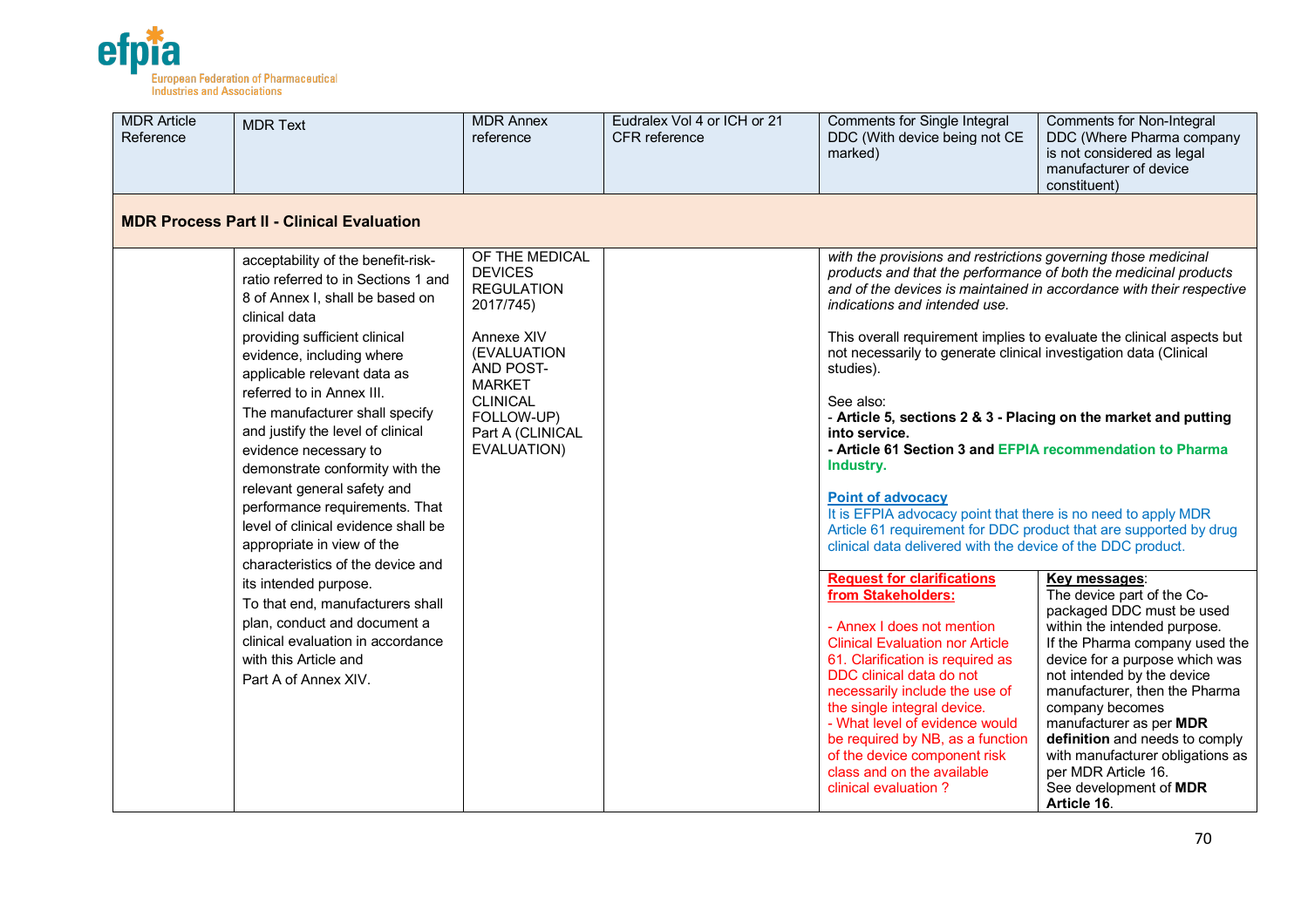

| <b>MDR Article</b><br>Reference                                        | <b>MDR Text</b>                                                                                                                                                                                                                                                                                                                                                                                                                                                                                                                                                                                                                                              | <b>MDR Annex</b><br>reference                                                                                                              | Eudralex Vol 4 or ICH or 21<br>CFR reference | <b>Comments for Single Integral</b><br>DDC (With device being not CE<br>marked)                                                                                                                                                                                                                                                                                                                                                                                                                                                                                     | <b>Comments for Non-Integral</b><br>DDC (Where Pharma company<br>is not considered as legal<br>manufacturer of device<br>constituent)                                                                                                                                                                                                                                                                                                                                                                                                                                                                                                                                                                                                                                             |  |  |  |  |
|------------------------------------------------------------------------|--------------------------------------------------------------------------------------------------------------------------------------------------------------------------------------------------------------------------------------------------------------------------------------------------------------------------------------------------------------------------------------------------------------------------------------------------------------------------------------------------------------------------------------------------------------------------------------------------------------------------------------------------------------|--------------------------------------------------------------------------------------------------------------------------------------------|----------------------------------------------|---------------------------------------------------------------------------------------------------------------------------------------------------------------------------------------------------------------------------------------------------------------------------------------------------------------------------------------------------------------------------------------------------------------------------------------------------------------------------------------------------------------------------------------------------------------------|-----------------------------------------------------------------------------------------------------------------------------------------------------------------------------------------------------------------------------------------------------------------------------------------------------------------------------------------------------------------------------------------------------------------------------------------------------------------------------------------------------------------------------------------------------------------------------------------------------------------------------------------------------------------------------------------------------------------------------------------------------------------------------------|--|--|--|--|
|                                                                        | <b>MDR Process Part II - Clinical Evaluation</b>                                                                                                                                                                                                                                                                                                                                                                                                                                                                                                                                                                                                             |                                                                                                                                            |                                              |                                                                                                                                                                                                                                                                                                                                                                                                                                                                                                                                                                     |                                                                                                                                                                                                                                                                                                                                                                                                                                                                                                                                                                                                                                                                                                                                                                                   |  |  |  |  |
| Article 61<br><b>Section 3</b><br><b>Clinical</b><br><b>Evaluation</b> | A clinical evaluation shall follow a<br>defined and methodologically<br>sound procedure based on the<br>following:<br>(a) a critical evaluation of the<br>relevant scientific literature<br>currently available relating to the<br>safety, performance, design<br>characteristics and intended<br>purpose of the device, where the<br>following conditions are satisfied:<br>- it is demonstrated that the<br>device subject to clinical<br>evaluation for the intended<br>purpose is equivalent to the<br>device to which the data relate, in<br>accordance with Section 3 of<br>Annex XIV, and<br>- the data adequately<br>demonstrate compliance with the | Annex XIV<br>(EVALUATION<br>AND POST-<br><b>MARKET</b><br><b>CLINICAL</b><br>FOLLOW-UP)<br>Annex XV<br>(CLINICAL<br><b>INVESTIGATIONS)</b> | EU Eudralex Volume 1<br>US-FDA: NA           | Link with PQS:<br>and not for medical devices.<br>However, it is mentioned in ISO 13485: 2016 - Design and<br>development validation.<br>Key messages:<br>(Study). A critical evaluation of all available clinical<br>form the basis of an appropriate clinical evaluation.<br>For Non Integral device, it is key to demonstrate that the intended<br>purpose declared in the Conformity Assessment is respected.<br><b>Request for clarification from Stakeholders</b><br>device in order to support clinical claims.<br><b>Recommendation to Pharma Industry:</b> | <b>Request for clarifications</b><br>from Stakeholders:<br>Beyond CE marking,<br>clarification is required as DDC<br>clinical data do not necessarily<br>include the use of the same CE<br>marked device.<br>EudraLex Vol. 1 only mentions clinical trials for medicinal products<br>Clinical Evaluation does not necessarily mean Clinical Investigation<br>investigation data and demonstration to GSPR (Annex I) might<br>EFPIA would like clarity about differences between well-established<br>and novel devices. For novel device, the Clinical Evaluation Report<br>should contain Drug Clinical Data, Scientific Data & Literature on the<br>Post-workshop note: EMA dGQR-DDC provides basic guidance<br>about emerging technologies (Chapter 9 - Emerging Technologies). |  |  |  |  |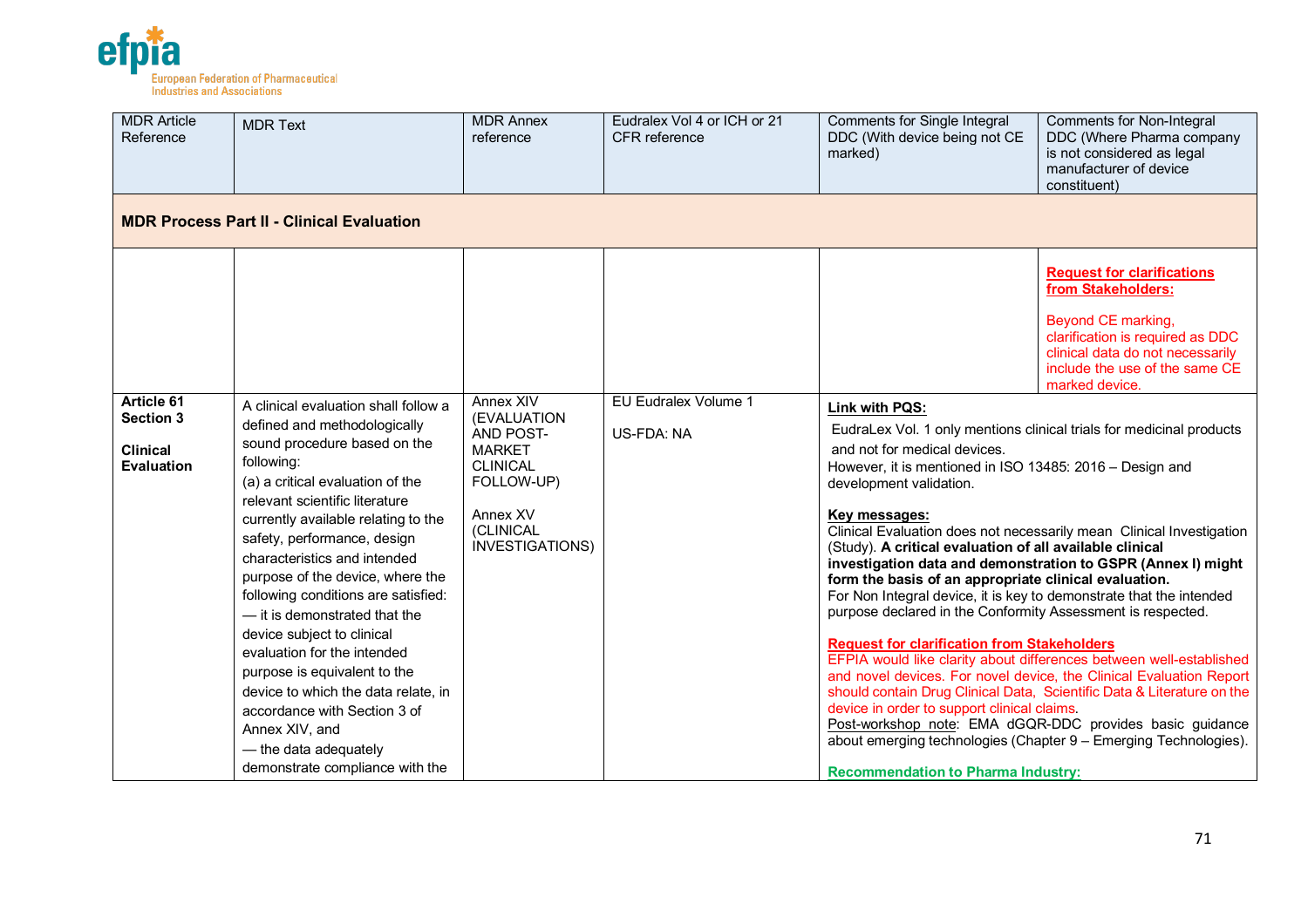

| <b>MDR Article</b><br>Reference                                            | <b>MDR Text</b>                                                                                                                                                                                                                                                                                                                                                                                                                                                               | <b>MDR Annex</b><br>reference                                                                    | Eudralex Vol 4 or ICH or 21<br>CFR reference | Comments for Single Integral<br>DDC (With device being not CE<br>marked)                                                                                                            | Comments for Non-Integral<br>DDC (Where Pharma company<br>is not considered as legal<br>manufacturer of device<br>constituent)                                                                                                                                                                                                                                                                                |  |  |  |  |
|----------------------------------------------------------------------------|-------------------------------------------------------------------------------------------------------------------------------------------------------------------------------------------------------------------------------------------------------------------------------------------------------------------------------------------------------------------------------------------------------------------------------------------------------------------------------|--------------------------------------------------------------------------------------------------|----------------------------------------------|-------------------------------------------------------------------------------------------------------------------------------------------------------------------------------------|---------------------------------------------------------------------------------------------------------------------------------------------------------------------------------------------------------------------------------------------------------------------------------------------------------------------------------------------------------------------------------------------------------------|--|--|--|--|
|                                                                            | <b>MDR Process Part II - Clinical Evaluation</b>                                                                                                                                                                                                                                                                                                                                                                                                                              |                                                                                                  |                                              |                                                                                                                                                                                     |                                                                                                                                                                                                                                                                                                                                                                                                               |  |  |  |  |
|                                                                            | relevant general safety and<br>performance requirements;<br>(b) a critical evaluation of the<br>results of all available clinical<br>investigations, taking duly into<br>consideration whether the<br>investigations were performed<br>under Articles 62 to 80, any acts<br>adopted pursuant to Article 81,<br>and Annex XV; and<br>(c) a consideration of currently<br>available alternative treatment<br>options for that purpose, if any.                                  |                                                                                                  |                                              | Clinical aspects should be be embarked in Design control for DDC<br>product (Cfr ISO 13485:2016)<br><b>US-FDA:</b> Clinical Evaluation is not mentioned in 21 CFR Part 4 or<br>820. |                                                                                                                                                                                                                                                                                                                                                                                                               |  |  |  |  |
| Article 61<br><b>Section 11</b><br><b>Clinical</b><br>evaluation<br>Update | The clinical evaluation and its<br>documentation shall be updated<br>throughout the life cycle of the<br>device concerned<br>with clinical data obtained from<br>the implementation of the<br>manufacturer's PMCF plan in<br>accordance with Part B of<br>Annex XIV and the post-market<br>surveillance plan referred to in<br>Article 84.<br>For class III devices and<br>implantable devices, the PMCF<br>evaluation report and, if indicated,<br>the summary of safety and | Annex XIV - Part B<br>(EVALUATION<br>AND POST-<br><b>MARKET</b><br><b>CLINICAL</b><br>FOLLOW-UP) | <b>NA</b>                                    | Point of advocacy:<br>It is assumed that drug clinical<br>data cover the device<br>constituent for safety and<br>performance, and therefore Art<br>61 would not apply.              | <b>Request for clarification from</b><br><b>Stakeholders:</b><br>Non Integral DDC product would<br>be regulated under medicinal<br>product Directive 2001/83/EC<br>and would therefore be exempt<br>from post-market surveillance<br>plan as referred under MDR in<br>Article 83 & 84. See MDR<br>Process Part V - POST-<br><b>MARKET SURVEILLANCE,</b><br><b>VIGILANCE AND MARKET</b><br><b>SURVEILLANCE</b> |  |  |  |  |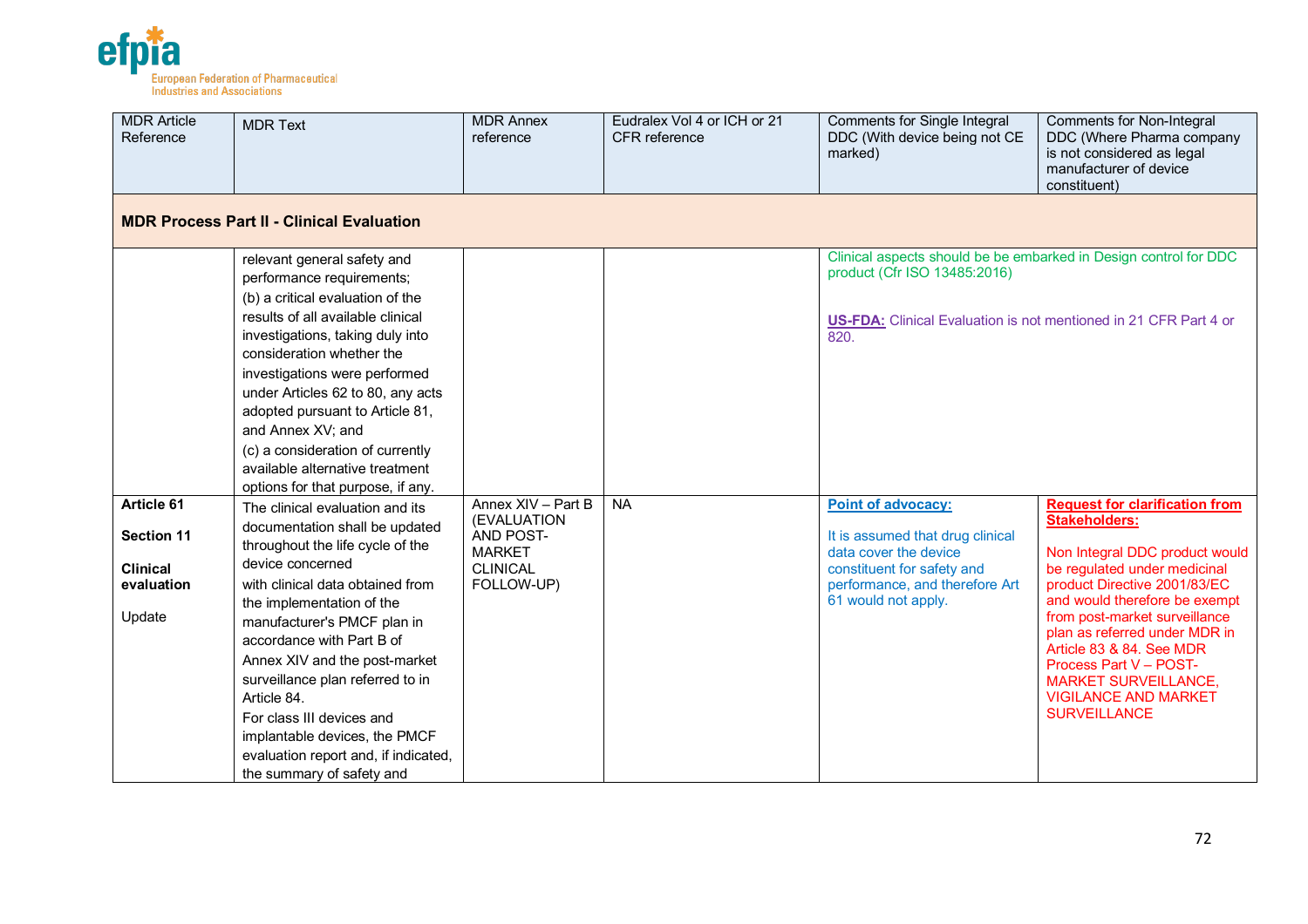

| <b>MDR Article</b><br>Reference                                 | <b>MDR Text</b>                                                                                                                                                                                                             | <b>MDR Annex</b><br>reference | Eudralex Vol 4 or ICH or 21<br><b>CFR</b> reference | Comments for Single Integral<br>DDC (With device being not CE<br>marked)                                                                                                    | Comments for Non-Integral<br>DDC (Where Pharma company<br>is not considered as legal<br>manufacturer of device<br>constituent) |
|-----------------------------------------------------------------|-----------------------------------------------------------------------------------------------------------------------------------------------------------------------------------------------------------------------------|-------------------------------|-----------------------------------------------------|-----------------------------------------------------------------------------------------------------------------------------------------------------------------------------|--------------------------------------------------------------------------------------------------------------------------------|
|                                                                 | <b>MDR Process Part II - Clinical Evaluation</b>                                                                                                                                                                            |                               |                                                     |                                                                                                                                                                             |                                                                                                                                |
|                                                                 | clinical performance referred to in<br>Article 32 shall be updated at<br>least annually with such data.                                                                                                                     |                               |                                                     |                                                                                                                                                                             |                                                                                                                                |
|                                                                 | <b>ANNEX XV CLINICAL INVESTIGATIONS</b>                                                                                                                                                                                     |                               |                                                     |                                                                                                                                                                             |                                                                                                                                |
| <b>Annex XV</b><br><b>Chapter II</b><br>section 1.7<br>page 168 | if the application is submitted in<br>parallel with an application for a<br>clinical trial in accordance with<br>Regulation (EU) No 536/2014,<br>reference to the official<br>registration number of the clinical<br>trial; | NA (Annex XV)                 | Regulation (EU) No<br>536/2014                      | Link with PQS:<br>This paragraph of Annexe XV, Chapter II, indicates that conformity<br>assessment for device used in combination with drug could be<br>for clinical trial. | based on clinical data generated under medicinal product regulation                                                            |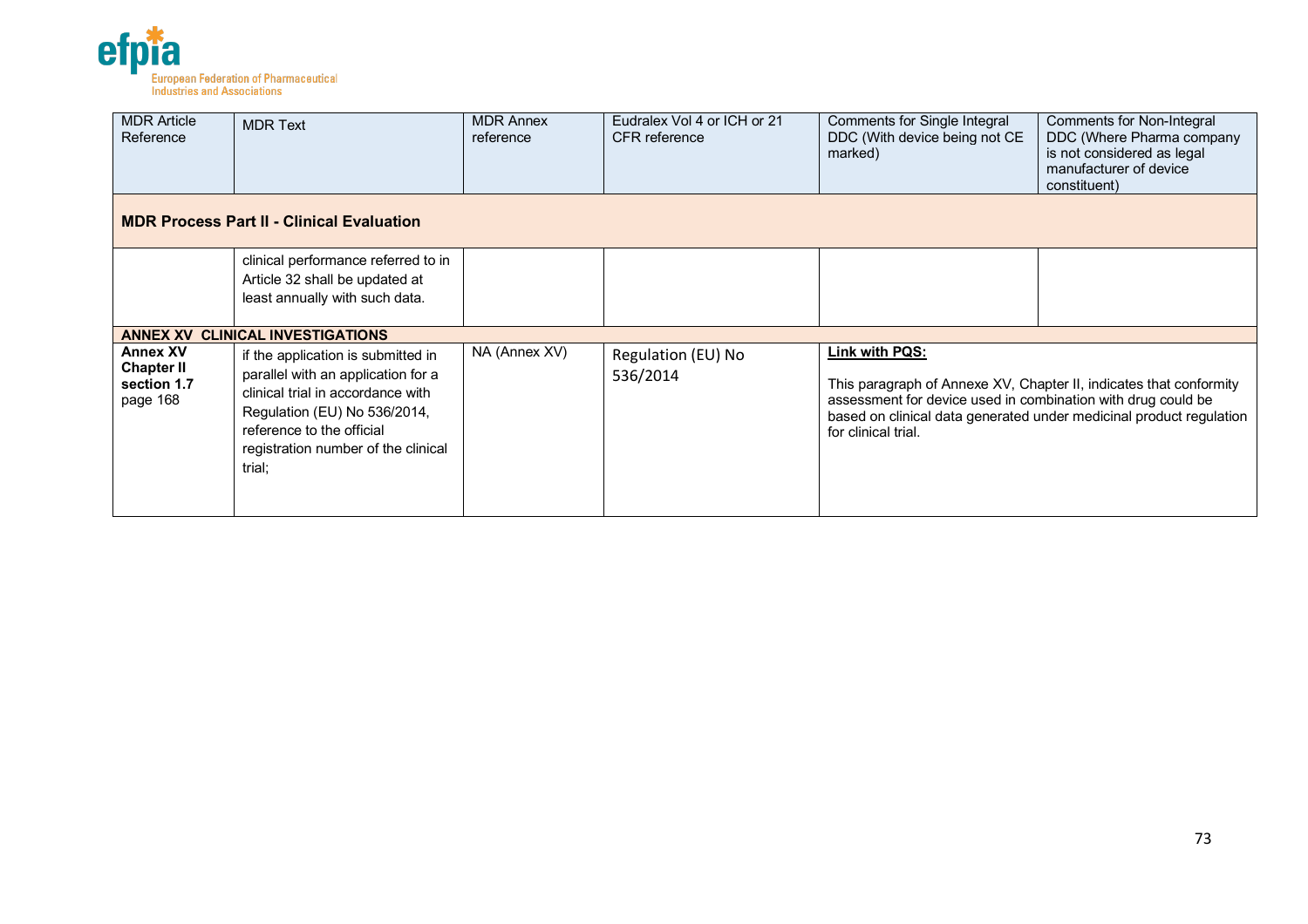

| <b>MDR</b> Article<br>Reference  | <b>MDR Text</b>                                                          | <b>MDR Annex</b><br>Reference | Eudralex Vol 4 or ICH or 21<br><b>CFR</b> reference | Comments for Single Integral<br>DDC (With device being not CE<br>marked)                                                          | <b>Comments for Non-Integral</b><br>DDC (Where Pharma company<br>is not considered as legal<br>manufacturer of device |  |  |  |  |  |
|----------------------------------|--------------------------------------------------------------------------|-------------------------------|-----------------------------------------------------|-----------------------------------------------------------------------------------------------------------------------------------|-----------------------------------------------------------------------------------------------------------------------|--|--|--|--|--|
|                                  | <b>MDR PROCESS PART III - CLASSIFICATION AND CONFORMITY ASSESSMENT</b>   |                               |                                                     |                                                                                                                                   |                                                                                                                       |  |  |  |  |  |
| <b>CLASSIFICATION OF DEVICES</b> |                                                                          |                               |                                                     |                                                                                                                                   |                                                                                                                       |  |  |  |  |  |
| Article 51                       | Devices shall be divided into                                            | <b>Annex VIII</b>             | <b>NA</b>                                           | Link with PQS: There is no device classification system described                                                                 |                                                                                                                       |  |  |  |  |  |
| <b>Section 1</b>                 | classes I, IIa, IIb and III, taking<br>into account the intended purpose | (Classification<br>rules)     |                                                     | in medicinal product directives.                                                                                                  |                                                                                                                       |  |  |  |  |  |
| <b>Classification</b>            | of the devices and                                                       |                               |                                                     | Key messages:                                                                                                                     |                                                                                                                       |  |  |  |  |  |
| of devices                       | their inherent risks. Classification                                     |                               |                                                     | - Application of the MDR classification rules shall be governed by                                                                |                                                                                                                       |  |  |  |  |  |
|                                  | shall be carried out in accordance                                       |                               |                                                     | the intended purpose of the CE marked devices;                                                                                    |                                                                                                                       |  |  |  |  |  |
| General rule                     | with Annex VIII.                                                         |                               |                                                     | - Single-Integral DDCs are not Medical Devices and can therefore<br>not be classified as per MDR Annex VIII Classification Rules. |                                                                                                                       |  |  |  |  |  |
|                                  |                                                                          |                               |                                                     | However, EMA has mentioned the applicability of the classification                                                                |                                                                                                                       |  |  |  |  |  |
|                                  |                                                                          |                               |                                                     | rules to the device component of a Single Integral DDC (See EMA                                                                   |                                                                                                                       |  |  |  |  |  |
|                                  |                                                                          |                               |                                                     | document published on 27 February 2019, page 5, question 1.3 -                                                                    |                                                                                                                       |  |  |  |  |  |
|                                  |                                                                          |                               |                                                     | Questions & Answers on Implementation of the Medical Devices                                                                      |                                                                                                                       |  |  |  |  |  |
|                                  |                                                                          |                               |                                                     | and In Vitro Diagnostic Medical Devices Regulations ((EU)                                                                         |                                                                                                                       |  |  |  |  |  |
|                                  |                                                                          |                               |                                                     | 2017/745 and (EU) 2017/746));                                                                                                     |                                                                                                                       |  |  |  |  |  |
|                                  |                                                                          |                               |                                                     | Therefore, when applying these rules to the Device part of a                                                                      |                                                                                                                       |  |  |  |  |  |
|                                  |                                                                          |                               |                                                     | Single-Integral DDC, Pharma Industry should consider the device                                                                   |                                                                                                                       |  |  |  |  |  |
|                                  |                                                                          |                               |                                                     | component as it would be used alone. The use of MDR to classify                                                                   |                                                                                                                       |  |  |  |  |  |
|                                  |                                                                          |                               |                                                     |                                                                                                                                   | Single-Integral DDC would need confirmation with the issuance of                                                      |  |  |  |  |  |
|                                  |                                                                          |                               |                                                     | upcoming guidance documents by EMA and/or NBs.                                                                                    |                                                                                                                       |  |  |  |  |  |
|                                  |                                                                          |                               |                                                     | <b>Recomendation to Pharma Industry:</b>                                                                                          |                                                                                                                       |  |  |  |  |  |
|                                  |                                                                          |                               |                                                     | EFPIA recommends Pharma Industry to follow all definitions,                                                                       |                                                                                                                       |  |  |  |  |  |
|                                  |                                                                          |                               |                                                     | implementing and classification rules defined in Annex VIII for CE                                                                |                                                                                                                       |  |  |  |  |  |
|                                  |                                                                          |                               |                                                     | marked device classification.                                                                                                     |                                                                                                                       |  |  |  |  |  |
|                                  |                                                                          |                               |                                                     | For ease of review by Pharma Industry, the Authors provide a                                                                      |                                                                                                                       |  |  |  |  |  |
|                                  |                                                                          |                               |                                                     | series of classification example for device parts of frequently                                                                   |                                                                                                                       |  |  |  |  |  |
|                                  |                                                                          |                               |                                                     | marketed DDC products.                                                                                                            |                                                                                                                       |  |  |  |  |  |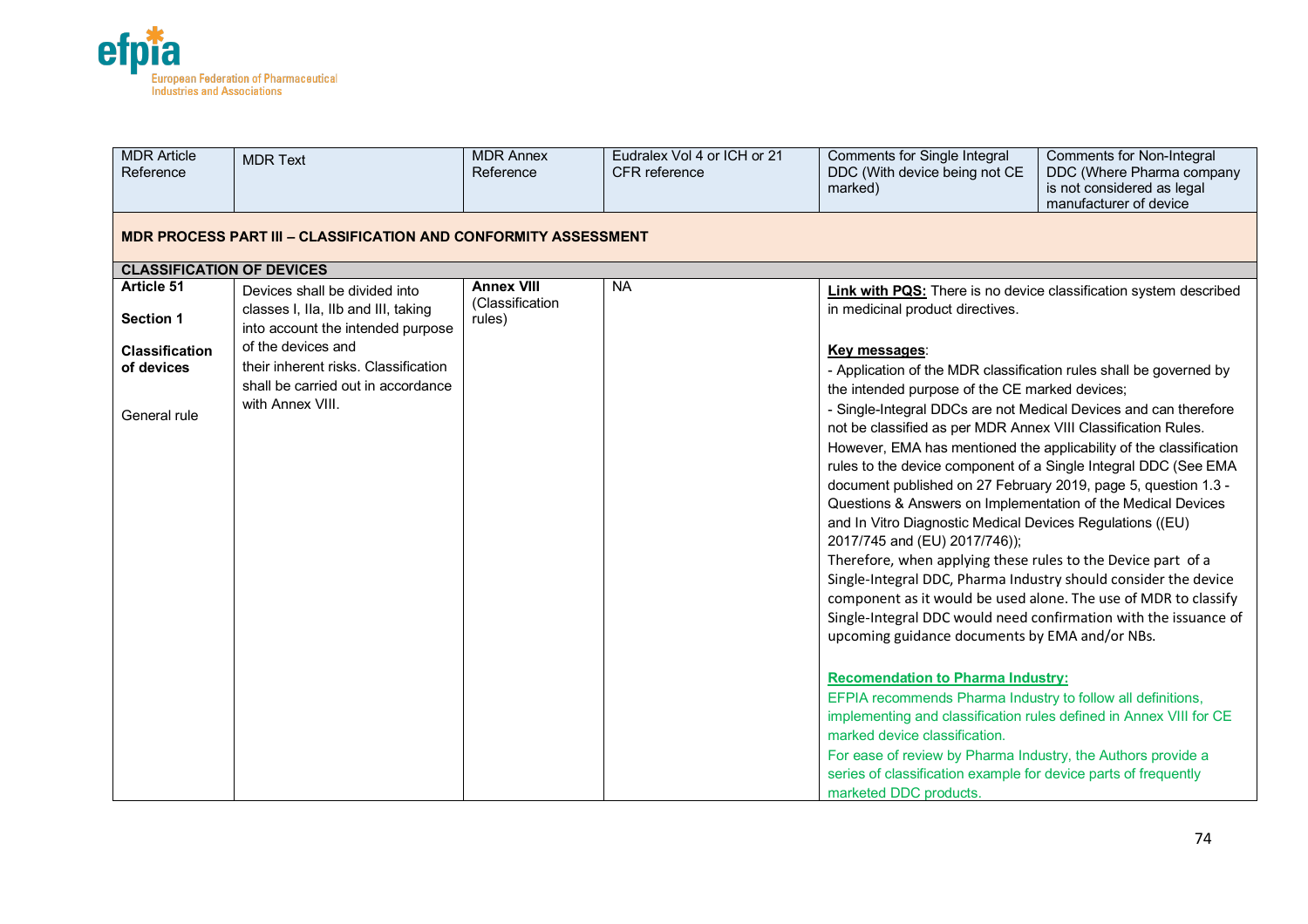

| <b>MDR Article</b><br>Reference | <b>MDR Text</b>                                                        | <b>MDR Annex</b><br>Reference | Eudralex Vol 4 or ICH or 21<br><b>CFR</b> reference | <b>Comments for Single Integral</b><br>DDC (With device being not CE<br>marked)                                                                                                                                                                                                                                                                                                                                                                                                                                                                                                                                                                                                                                                                                                                                                                             | Comments for Non-Integral<br>DDC (Where Pharma company<br>is not considered as legal<br>manufacturer of device |
|---------------------------------|------------------------------------------------------------------------|-------------------------------|-----------------------------------------------------|-------------------------------------------------------------------------------------------------------------------------------------------------------------------------------------------------------------------------------------------------------------------------------------------------------------------------------------------------------------------------------------------------------------------------------------------------------------------------------------------------------------------------------------------------------------------------------------------------------------------------------------------------------------------------------------------------------------------------------------------------------------------------------------------------------------------------------------------------------------|----------------------------------------------------------------------------------------------------------------|
|                                 | <b>MDR PROCESS PART III - CLASSIFICATION AND CONFORMITY ASSESSMENT</b> |                               |                                                     |                                                                                                                                                                                                                                                                                                                                                                                                                                                                                                                                                                                                                                                                                                                                                                                                                                                             |                                                                                                                |
|                                 |                                                                        |                               |                                                     | <b>Examples for Single-Integral</b><br>Device component:                                                                                                                                                                                                                                                                                                                                                                                                                                                                                                                                                                                                                                                                                                                                                                                                    | <b>Examples for CE marked</b><br>Device:                                                                       |
|                                 |                                                                        |                               |                                                     | 1° Pre-filled syringe - Class IIa<br>(Rule 6) $(**)$ if the                                                                                                                                                                                                                                                                                                                                                                                                                                                                                                                                                                                                                                                                                                                                                                                                 | 1° Vial adaptor - Class IIa (Rule<br>$2)$ (*)                                                                  |
|                                 |                                                                        |                               |                                                     | administration of the medicinal<br>product is done in a manner that                                                                                                                                                                                                                                                                                                                                                                                                                                                                                                                                                                                                                                                                                                                                                                                         | 2° Reconstitution syringe -<br>Class IIa (Rule 2) (*)                                                          |
|                                 |                                                                        |                               |                                                     | is not potentially hazardous;<br>Otherwise Class IIb.                                                                                                                                                                                                                                                                                                                                                                                                                                                                                                                                                                                                                                                                                                                                                                                                       | 3° Stand-alone syringes with<br>needles - Class IIa (Rule 6) (**)                                              |
|                                 |                                                                        |                               |                                                     | $2^{\circ}$ Patch - Class I (Rule 2) (*)                                                                                                                                                                                                                                                                                                                                                                                                                                                                                                                                                                                                                                                                                                                                                                                                                    | 4° Electronic injector - Class IIa<br>(Rule 12) (***)                                                          |
|                                 |                                                                        |                               |                                                     |                                                                                                                                                                                                                                                                                                                                                                                                                                                                                                                                                                                                                                                                                                                                                                                                                                                             | 5° Nazal or buccal syringe for<br>oral administration - Class IIa<br>(Rule 20) (****)                          |
|                                 |                                                                        |                               |                                                     | storing blood, body liquids, cells or tissues, liquids or gases<br>for the purpose of eventual infusion, administration or<br>introduction into the body are classified as class lla:<br>- if they may be connected to a class IIa, class IIb or class III<br>active device; or<br>- if they are intended for use for channeling or storing blood or<br>other body liquids or for storing organs, parts of organs or body<br>cells and tissues, except for blood bags; blood bags are classified<br>as class IIb. In all other cases, such devices are classified as class<br>(**) Rule 6 : All surgically invasive devices intended for<br>transient use are classified as class IIa unless they are intended<br>to administer medicinal products by means of a delivery system, if<br>such administration of a medicinal product is done in a manner that | (*) Rule 2 : All non-invasive devices intended for channelling or                                              |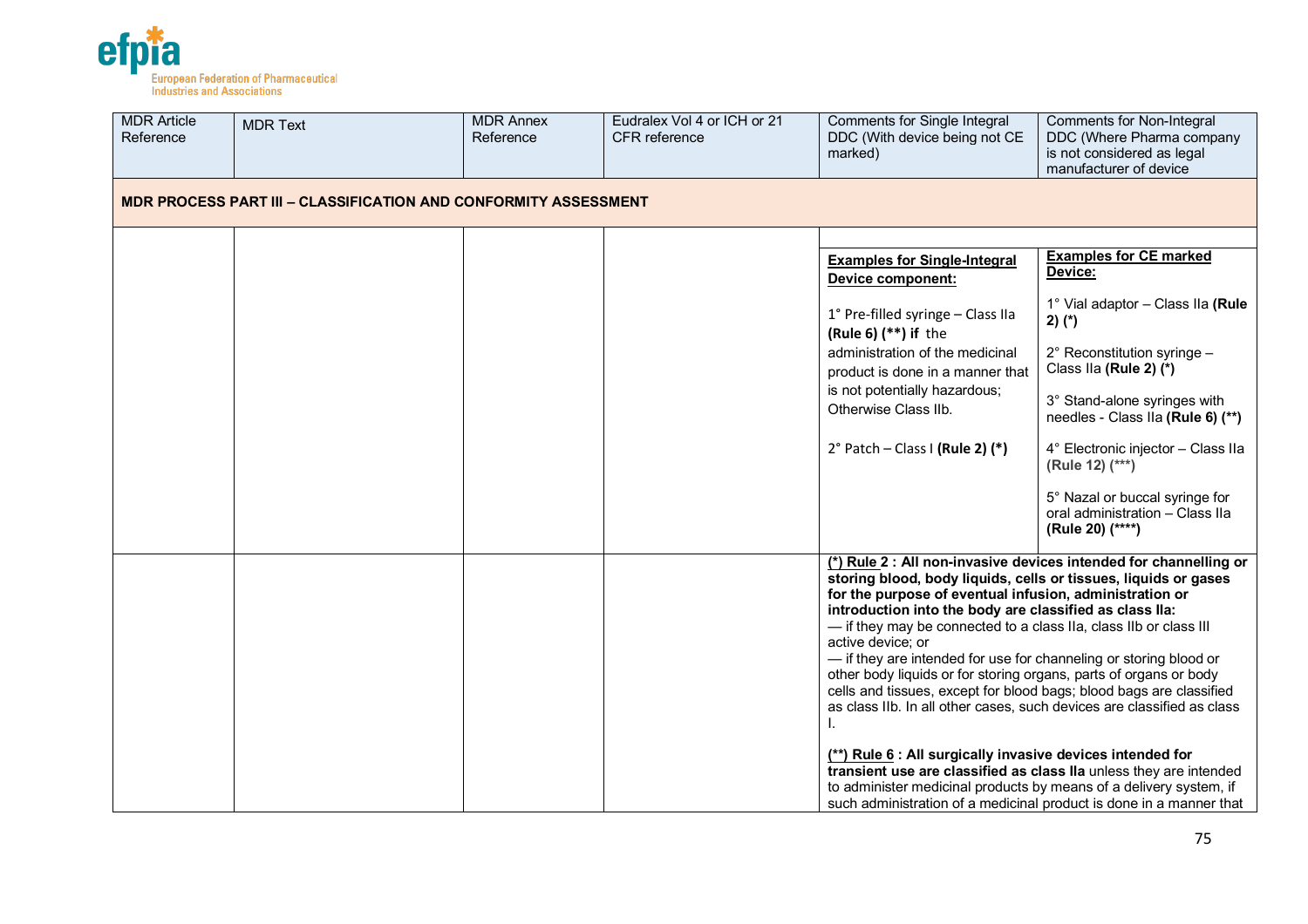

| <b>MDR Article</b><br>Reference                          | <b>MDR Text</b>                                                                                                                                                                                                                                                                                    | <b>MDR Annex</b><br>Reference                                                            | Eudralex Vol 4 or ICH or 21<br>CFR reference                                                                                                                                                                                          | <b>Comments for Single Integral</b><br>DDC (With device being not CE<br>marked)                                                                                                                                                                                                                                                                                                                                                                                                                                                                                                                                                                                                                                                                                                                                                          | <b>Comments for Non-Integral</b><br>DDC (Where Pharma company<br>is not considered as legal<br>manufacturer of device                                                             |  |  |  |  |
|----------------------------------------------------------|----------------------------------------------------------------------------------------------------------------------------------------------------------------------------------------------------------------------------------------------------------------------------------------------------|------------------------------------------------------------------------------------------|---------------------------------------------------------------------------------------------------------------------------------------------------------------------------------------------------------------------------------------|------------------------------------------------------------------------------------------------------------------------------------------------------------------------------------------------------------------------------------------------------------------------------------------------------------------------------------------------------------------------------------------------------------------------------------------------------------------------------------------------------------------------------------------------------------------------------------------------------------------------------------------------------------------------------------------------------------------------------------------------------------------------------------------------------------------------------------------|-----------------------------------------------------------------------------------------------------------------------------------------------------------------------------------|--|--|--|--|
|                                                          | <b>MDR PROCESS PART III - CLASSIFICATION AND CONFORMITY ASSESSMENT</b>                                                                                                                                                                                                                             |                                                                                          |                                                                                                                                                                                                                                       |                                                                                                                                                                                                                                                                                                                                                                                                                                                                                                                                                                                                                                                                                                                                                                                                                                          |                                                                                                                                                                                   |  |  |  |  |
|                                                          |                                                                                                                                                                                                                                                                                                    |                                                                                          |                                                                                                                                                                                                                                       | is potentially hazardous taking account of the mode of application,<br>in which case they are classified as class IIb.                                                                                                                                                                                                                                                                                                                                                                                                                                                                                                                                                                                                                                                                                                                   |                                                                                                                                                                                   |  |  |  |  |
|                                                          |                                                                                                                                                                                                                                                                                                    |                                                                                          |                                                                                                                                                                                                                                       | (***) Rule 12 : All active devices intended to administer and/or<br>remove medicinal products, body liquids or other substances<br>in a manner that is potentially hazardous, taking account of the<br>nature of the substances involved, of the part of the body<br>concerned and of the mode of application in which case they are<br>classified as class IIb.<br>(****) Rule 20: Invasive device for administration of medicinal<br>product by inhalation - All invasive devices with respect to<br>intended to administer medicinal products by inhalation are<br>classified as class IIa, unless their mode of action has an<br>essential impact on the efficacy and safety of the administered<br>medicinal product or they are intended to treat life- threatening<br>conditions, in which case they are classified as class IIb. | to or from the body are classified as class IIa, unless this is done<br>body orifices, other than surgically invasive devices, which are                                          |  |  |  |  |
| <b>CONFORMITY ASSESSMENT</b>                             |                                                                                                                                                                                                                                                                                                    |                                                                                          |                                                                                                                                                                                                                                       |                                                                                                                                                                                                                                                                                                                                                                                                                                                                                                                                                                                                                                                                                                                                                                                                                                          |                                                                                                                                                                                   |  |  |  |  |
| <b>Article 52</b>                                        | Prior to placing a device on the                                                                                                                                                                                                                                                                   | <b>Annex II (Technical</b>                                                               | <b>NA</b>                                                                                                                                                                                                                             | Key messages :                                                                                                                                                                                                                                                                                                                                                                                                                                                                                                                                                                                                                                                                                                                                                                                                                           |                                                                                                                                                                                   |  |  |  |  |
| Sections 1 & 2<br>Conformity<br>assessment<br>procedures | Documentation)<br>market, manufacturers shall<br>undertake an assessment of the<br><b>Annex III</b><br>conformity of that<br>(Technical<br>device, in accordance with the<br>Documentation<br>post-market<br>applicable conformity assessment<br>surveillance)<br>procedures set out in Annexes IX |                                                                                          | 1) There is no need for Pharma Industry manufacturing DDCs to<br>comply with conformity assessment procedures, since both Single-<br>Integral and Co-Packaged DDCs are governed by medicinal<br>are supplied by Device Manufacturers. | product directives, and CE marked devices for Co-Packaged DDCs                                                                                                                                                                                                                                                                                                                                                                                                                                                                                                                                                                                                                                                                                                                                                                           |                                                                                                                                                                                   |  |  |  |  |
|                                                          | to XI.<br>Prior to putting into service a<br>device that is not placed on the                                                                                                                                                                                                                      | <b>Annex IX</b><br>(Conformity<br><b>Assessment Based</b><br>on QMS and<br>Assessment of |                                                                                                                                                                                                                                       | However, there is a need for Pharma Industry to understand<br>Medical Device QMS aspects as outlined in Section 2.2 of this<br>document, in order to:<br>similar to US-FDA 21 CFR Part 4,                                                                                                                                                                                                                                                                                                                                                                                                                                                                                                                                                                                                                                                | Use a streamline approach when developing DDC products,<br>Be able to define mutual expectations and responsibilities in<br>quality agreement and contract between Pharma Company |  |  |  |  |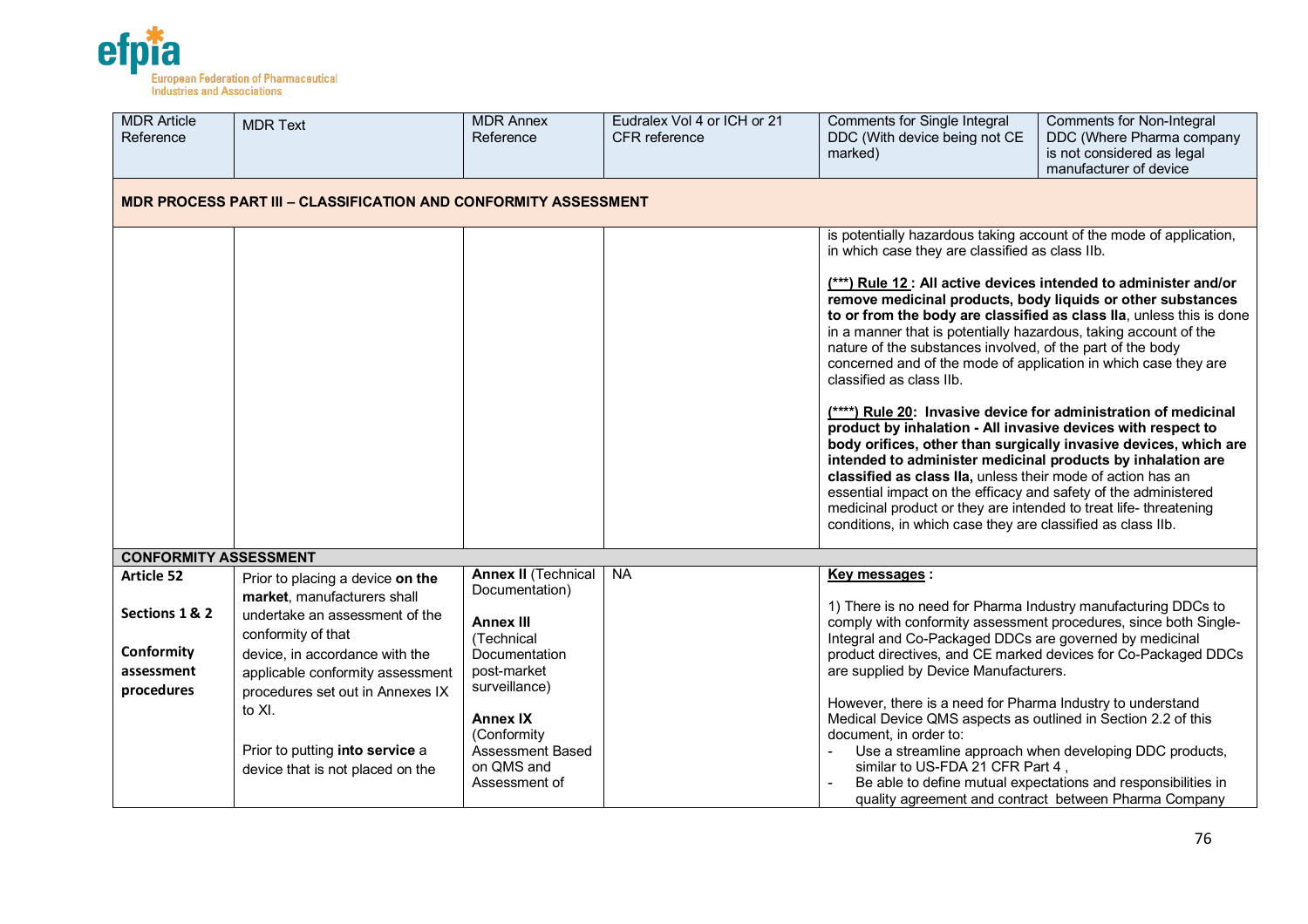

| <b>MDR Article</b><br>Reference                                                                                               | <b>MDR Text</b>                                                                                                                                                                                                                                                     | <b>MDR Annex</b><br>Reference                                                                                                                      | Eudralex Vol 4 or ICH or 21<br><b>CFR</b> reference | Comments for Single Integral<br>DDC (With device being not CE<br>marked)                                                                                                                                                                                                                                                                                                                                                                                                                                                                                                                                                                                                | <b>Comments for Non-Integral</b><br>DDC (Where Pharma company<br>is not considered as legal<br>manufacturer of device          |  |  |  |  |
|-------------------------------------------------------------------------------------------------------------------------------|---------------------------------------------------------------------------------------------------------------------------------------------------------------------------------------------------------------------------------------------------------------------|----------------------------------------------------------------------------------------------------------------------------------------------------|-----------------------------------------------------|-------------------------------------------------------------------------------------------------------------------------------------------------------------------------------------------------------------------------------------------------------------------------------------------------------------------------------------------------------------------------------------------------------------------------------------------------------------------------------------------------------------------------------------------------------------------------------------------------------------------------------------------------------------------------|--------------------------------------------------------------------------------------------------------------------------------|--|--|--|--|
|                                                                                                                               | <b>MDR PROCESS PART III - CLASSIFICATION AND CONFORMITY ASSESSMENT</b>                                                                                                                                                                                              |                                                                                                                                                    |                                                     |                                                                                                                                                                                                                                                                                                                                                                                                                                                                                                                                                                                                                                                                         |                                                                                                                                |  |  |  |  |
|                                                                                                                               | market, manufacturers shall<br>undertake an<br>assessment of the conformity of<br>that device, in accordance with<br>the applicable conformity<br>assessment procedures set out<br>in Annexes IX to XI.                                                             | Technical<br>Documentation)<br><b>Annex X</b><br>(Examination of<br>assessment)<br>Annex XI (QMS for<br><b>Product Conformity</b><br>Verification) |                                                     | Manufacturer).<br>The Authors underline that the QMS requirements under MDR<br>Article 52 are developed as a function of the Device class.<br>The interesting information for Pharma Industry is the reference to<br>Annex IX and XI which describe in more details QMS requirements<br>for Device Manufacturers and surveillance by NBs (Audits) as a<br>function of Device classification.<br>Manufacturers. Respective responsibilities and process for this<br>reporting should be described in Quality Agreement. There is a<br>need for a clear agreement for Safety Data exchange between<br>Pharma & Device Manufacturer. See also MDR Process Part for<br>PMS. | and Third Party (Device Manufacturer, or Device Component<br>2) Pharma Industry would need to report PMS & vigilance to Device |  |  |  |  |
| Article 55<br><b>Clinical</b><br>evaluation<br>consultation<br>procedure for<br>certain class III<br>and class IIb<br>devices | In addition to the procedures<br>applicable pursuant to Article 52, a<br>notified body shall also follow the<br>procedure<br>regarding<br>clinical<br>consultation<br>evaluation<br>as<br>specified in Section 5.1 of Annex<br>IX or as referred to in Section 6 of | <b>Annex VIII</b><br>(Classification)<br>rules)<br><b>Annex IX</b><br>(Conformity<br>Assessment Based<br>on QMS and<br>Assessment of               | <b>NA</b>                                           | <b>Key messages:</b><br>1) Article 55 applies to Class III implants and Class IIb active, drug-<br>delivery devices. Note: Class III would not be relevant to DDC for<br>which the drug has the primary mode of action.<br>2) MDR regulates expert panels and the conflict of interests in Art.<br>106 and $107$ .                                                                                                                                                                                                                                                                                                                                                      |                                                                                                                                |  |  |  |  |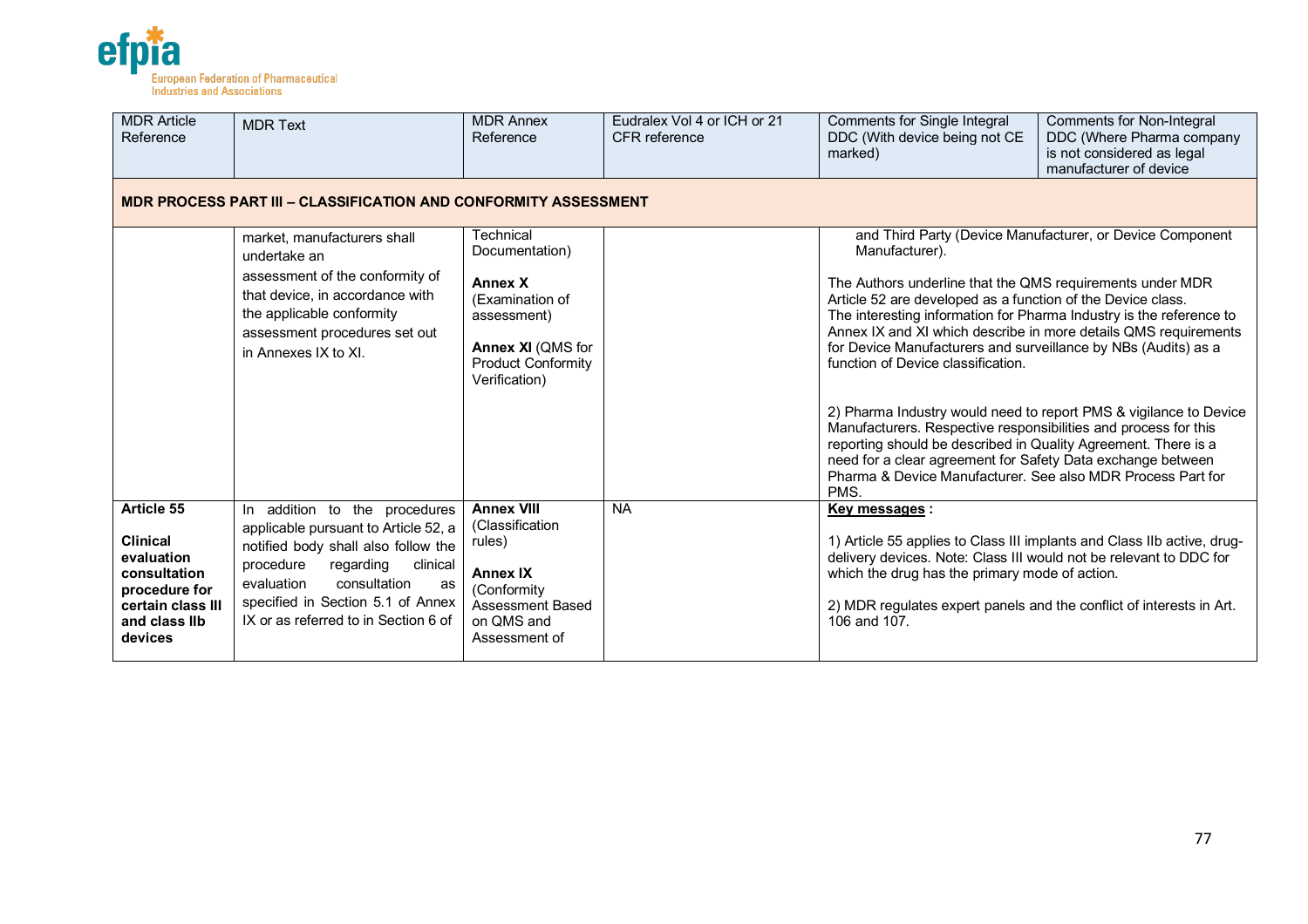

| <b>MDR Article</b><br>Reference                              | <b>MDR Text</b>                                                                                                                                                                                                                                                                                                                                                                                  | <b>MDR Annex</b><br>Reference                                                                                                                                                                                                                   | Eudralex Vol 4 or ICH or 21<br><b>CFR</b> reference | <b>Comments for Single Integral</b><br>DDC (With device being not CE<br>marked)                                                                                                                                                                                                                                                                                                                                                                                                                                                                                                                                | Comments for Non-Integral<br>DDC (Where Pharma company<br>is not considered as legal<br>manufacturer of device                                                                                                                                                                                                                                                                                                          |
|--------------------------------------------------------------|--------------------------------------------------------------------------------------------------------------------------------------------------------------------------------------------------------------------------------------------------------------------------------------------------------------------------------------------------------------------------------------------------|-------------------------------------------------------------------------------------------------------------------------------------------------------------------------------------------------------------------------------------------------|-----------------------------------------------------|----------------------------------------------------------------------------------------------------------------------------------------------------------------------------------------------------------------------------------------------------------------------------------------------------------------------------------------------------------------------------------------------------------------------------------------------------------------------------------------------------------------------------------------------------------------------------------------------------------------|-------------------------------------------------------------------------------------------------------------------------------------------------------------------------------------------------------------------------------------------------------------------------------------------------------------------------------------------------------------------------------------------------------------------------|
|                                                              | <b>MDR PROCESS PART III - CLASSIFICATION AND CONFORMITY ASSESSMENT</b>                                                                                                                                                                                                                                                                                                                           |                                                                                                                                                                                                                                                 |                                                     |                                                                                                                                                                                                                                                                                                                                                                                                                                                                                                                                                                                                                |                                                                                                                                                                                                                                                                                                                                                                                                                         |
| Section 1                                                    | Annex X, as applicable, when<br>conformity<br>performing<br>a<br>assessment of the following<br>devices:<br>(a) class III implantable devices,<br>and<br>class IIb active devices<br>(b)<br>intended to administer and/or<br>remove a medicinal product, as<br>referred to in Section 6.4 of<br>Annex VIII (Rule 12).                                                                            | Technical<br>Documentation)<br><b>Annex X</b><br>(Examination of<br>assessment)                                                                                                                                                                 |                                                     | Key message:<br>The use of classification rules<br>for device, mentioned by EMA in<br>its Q & A document (28 Feb<br>2019) does not mean that<br>Single-Integral DDC, falling into<br>class IIB for its device<br>component, would be reviewed<br>by the Expert Panel regarding<br>clinical evaluation consultation.<br>Indeed, EMA states that specific<br>impact of the device on the<br>medicinal product is under the<br>authority of CA/EMA.                                                                                                                                                               | Key message:<br>Class IIb device used in Non<br>integral DDC might impose the<br>consultation of the Expert Panel<br>by NB.<br><b>Recommendation to Pharma</b><br><b>Industry:</b><br>It is recommended to identify<br>and engage in discussions with<br>a NB and to engage with<br>medicines CAs in a timely<br>manner, in order to confirm the<br>device classification and the<br>procedure for clinical evaluation. |
| Article 56<br>Declaration of<br>Conformity<br>Sections 1 & 2 | The certificates issued by the<br>notified bodies in accordance with<br>Annexes IX, X and XI shall be in an<br>official Union language determined<br>by the Member State in which the<br>notified body is established or<br>otherwise in an official Union<br>language acceptable<br>to<br>the<br>notified body. The minimum<br>content of the certificates shall be<br>as set out in Annex XII. | <b>Annex IX</b><br>(Conformity)<br><b>Assessment Based</b><br>on QMS and<br>Assessment of<br>Technical<br>Documentation)<br><b>Annex X</b><br>(Examination of<br>assessment)<br>Annex XI (QMS for<br><b>Product Conformity</b><br>Verification) | <b>NA</b>                                           | Key message:<br>The period of validity of the certificate is the decision of the Notifed<br>Body. The NB defines in his Terms and Conditions how long his<br>certificates will be valid. There is no consistency ensured among<br>NB.<br>NB will give max 3 years for QMS and max 5 years for CE marking.<br><b>Point of advocacy:</b><br>EFPIA advocate for a simplified procedure, when considering no or<br>few changes, and also on a guidance or rule, using a risk-based<br>approach for NB to decide on the minimum validity of a certificate.<br>This would promote harmonization as much as possible. |                                                                                                                                                                                                                                                                                                                                                                                                                         |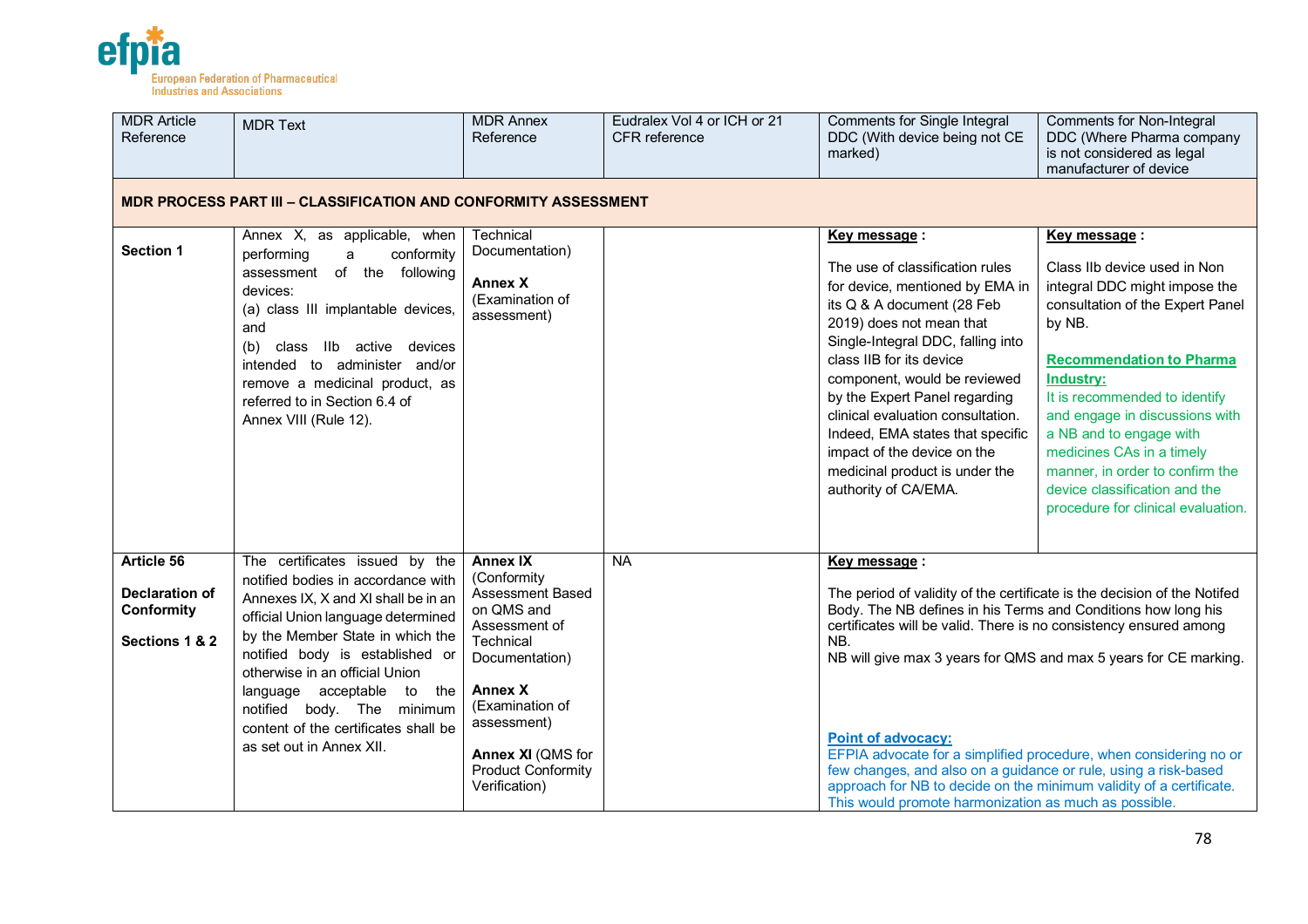

| <b>MDR Article</b><br>Reference                                              | <b>MDR Text</b>                                                                                                                                                                                                                                                                                                                                                                                                                                                 | <b>MDR Annex</b><br>Reference                                   | Eudralex Vol 4 or ICH or 21<br>CFR reference     | <b>Comments for Single Integral</b><br>DDC (With device being not CE<br>marked)                                                                                                                                                                                                                                                                                                                                           | <b>Comments for Non-Integral</b><br>DDC (Where Pharma company<br>is not considered as legal<br>manufacturer of device |  |  |  |
|------------------------------------------------------------------------------|-----------------------------------------------------------------------------------------------------------------------------------------------------------------------------------------------------------------------------------------------------------------------------------------------------------------------------------------------------------------------------------------------------------------------------------------------------------------|-----------------------------------------------------------------|--------------------------------------------------|---------------------------------------------------------------------------------------------------------------------------------------------------------------------------------------------------------------------------------------------------------------------------------------------------------------------------------------------------------------------------------------------------------------------------|-----------------------------------------------------------------------------------------------------------------------|--|--|--|
|                                                                              | <b>MDR PROCESS PART III - CLASSIFICATION AND CONFORMITY ASSESSMENT</b>                                                                                                                                                                                                                                                                                                                                                                                          |                                                                 |                                                  |                                                                                                                                                                                                                                                                                                                                                                                                                           |                                                                                                                       |  |  |  |
|                                                                              | The certificates shall be valid for<br>the period they indicate, which<br>shall not exceed five years. On<br>application by the manufacturer,<br>the validity of the certificate may be<br>extended for further periods, each<br>not exceeding five years, based on<br>a re-assessment in accordance<br>with the applicable conformity<br>assessment procedures.                                                                                                | <b>Annex XII</b><br>(Certificates issued<br>by a Notified Body) |                                                  |                                                                                                                                                                                                                                                                                                                                                                                                                           |                                                                                                                       |  |  |  |
| Article 86<br><b>Periodic safety</b><br>update report<br>(3)                 | For devices other than those<br>referred to in paragraph 2 (i.e.<br>Class III devices), manufacturers<br>shall make PSURs available to the<br>notified<br>body involved in the conformity<br>assessment and, upon request, to<br>competent authorities.                                                                                                                                                                                                         | <b>NA</b>                                                       | <b>Medicinal Product Directive</b><br>2001/83/EC | Link with PQS:<br>Article 86 is not applicable to DDCs registered as medicinal<br>products.<br><b>Request for clarification</b><br>However, it is not clear yet to what extent Pharma Company would<br>used in Non Integral DDCs. EFPIA requires clarification from<br>Stakeholders.                                                                                                                                      | need to provide data PSUR to Device Manufacturer for the Devices                                                      |  |  |  |
| Article 117<br><b>Amendment to</b><br><b>Directive</b><br>2001/83/EC<br>(12) | Annex<br>to<br><b>Directive</b><br>In I<br>$\mathbf{I}$<br>2001/83/EC, point 12 of Section<br>3.2. is replaced by the following:<br>'(12) Where, in accordance with<br>the second subparagraph of Article<br>1(8) or the second subparagraph<br>of Article 1(9) of Regulation (EU)<br>2017/745 of the European<br>Parliament and of the Council (*),<br>a product is governed by this<br>Directive,<br>the<br>marketing<br>authorisation dossier shall include. | Annex I (GSPR)                                                  | <b>Medicinal Product Directive</b><br>2001/83/EC | Link with PQS:<br>MDR Article 117 includes Integral or Single-Integral drug device<br>combination products in its scope. Non Integral DDCs are not<br>included in Article 117, as per MDR scope and matter for DDC<br>products described in Article 1 Sections 8 & 9.<br>For Single-Integral DDCs, the content and format of the NBOp is<br>partially addressed by EMA in its dGQR-DDC: See Section 5 -<br>Integral DDCs. |                                                                                                                       |  |  |  |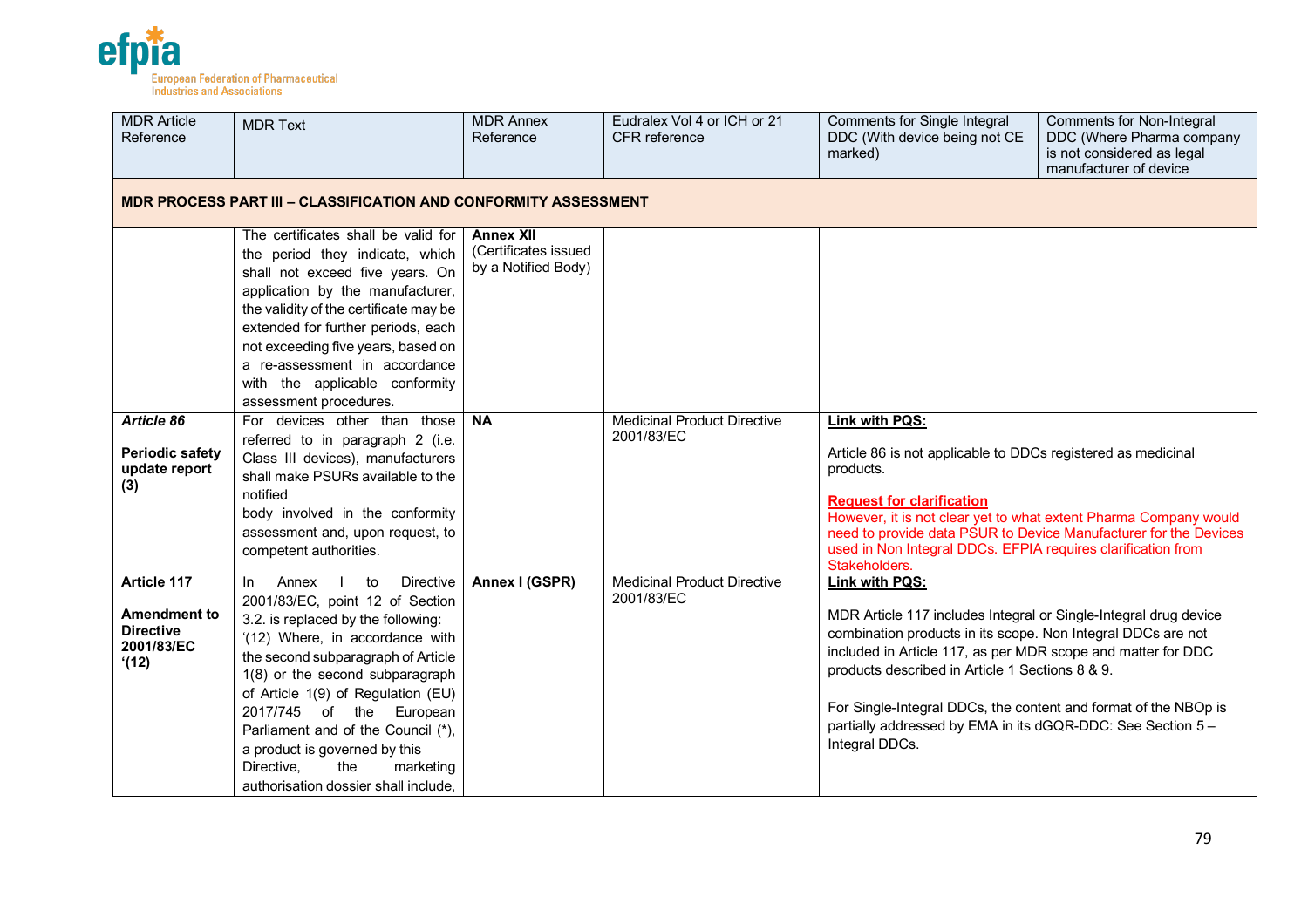

| <b>MDR Article</b><br>Reference | <b>MDR Text</b>                                                                                                                                                                                                                                                                                                                                                                                                 | <b>MDR Annex</b><br>Reference | Eudralex Vol 4 or ICH or 21<br><b>CFR</b> reference | Comments for Single Integral<br>DDC (With device being not CE<br>marked)                                                                                                                                                                                                                                                                                            | Comments for Non-Integral<br>DDC (Where Pharma company<br>is not considered as legal<br>manufacturer of device                                                             |
|---------------------------------|-----------------------------------------------------------------------------------------------------------------------------------------------------------------------------------------------------------------------------------------------------------------------------------------------------------------------------------------------------------------------------------------------------------------|-------------------------------|-----------------------------------------------------|---------------------------------------------------------------------------------------------------------------------------------------------------------------------------------------------------------------------------------------------------------------------------------------------------------------------------------------------------------------------|----------------------------------------------------------------------------------------------------------------------------------------------------------------------------|
|                                 | MDR PROCESS PART III – CLASSIFICATION AND CONFORMITY ASSESSMENT                                                                                                                                                                                                                                                                                                                                                 |                               |                                                     |                                                                                                                                                                                                                                                                                                                                                                     |                                                                                                                                                                            |
|                                 | where available, the results of the<br>assessment of the conformity of<br>the device part with the relevant<br>general safety and performance<br>requirements set out in Annex I to<br>that Regulation contained in the<br>manufacturer's EU declaration of<br>conformity or the relevant<br>certificate issued by a notified body<br>allowing the manufacturer to affix a<br>CE marking to the medical device. |                               |                                                     | However, NBs work also with EC and EMA to develop guidelines<br>pertinent to the content, the format and the process by which NB<br>will establish its NBOp for Single-Integral DDC.<br>At this stage, the assumptions are that:<br>review roles will be; The same set of data might be necessary for<br>NB & CA/EMA, but with complementary assessment objectives. | NBs should focus on content of NBOp, not on QMS;<br>Timing for establishing NBOp would be NB dependent;<br>It is not yet 100% clear how NB and CA/EMA respective GSPR data |
|                                 | If the dossier does not include the<br>results<br>of the<br>conformity<br>assessment referred to in the first<br>subparagraph and where for the<br>conformity assessment of the<br>device, if used separately, the<br>involvement of a notified body is                                                                                                                                                         |                               |                                                     | <b>Request for clarification from Stakeholders about a specific</b><br>case:<br>For the submission of a new Single Integral DDC product after 26<br>May 2020, would a relevant certificate issued by a notified body<br>allowing the manufacturer to affix a CE marking to the medical<br>the certificate is still valid?                                           | device under the MDD be acceptable regulatory-wise providing that                                                                                                          |
|                                 | required in accordance with<br>Regulation (EU) 2017/745, the<br>authority shall require the applicant<br>to provide an opinion on the<br>conformity of the device part with<br>the relevant general safety and<br>performance requirements set out<br>in Annex I to that Regulation                                                                                                                             |                               |                                                     | <b>Point of advocacy:</b><br>EFPIA would like clear process about how fees and timelines are<br>made public, how fees are derived, and how Device Manufacturer<br>and Pharma Industry can use these information in the NB<br>engagement process (Cfr Art. 53, engagement of 1 NB at a time)                                                                         |                                                                                                                                                                            |
|                                 | issued by a notified body<br>designated in accordance with that<br>Regulation for the type of device in<br>question.                                                                                                                                                                                                                                                                                            |                               |                                                     | <b>Recommendation to Pharma Industry:</b><br>It is recommended to carefully review and define timelines in the<br>applicant-NB contract when engaging a NB.                                                                                                                                                                                                         |                                                                                                                                                                            |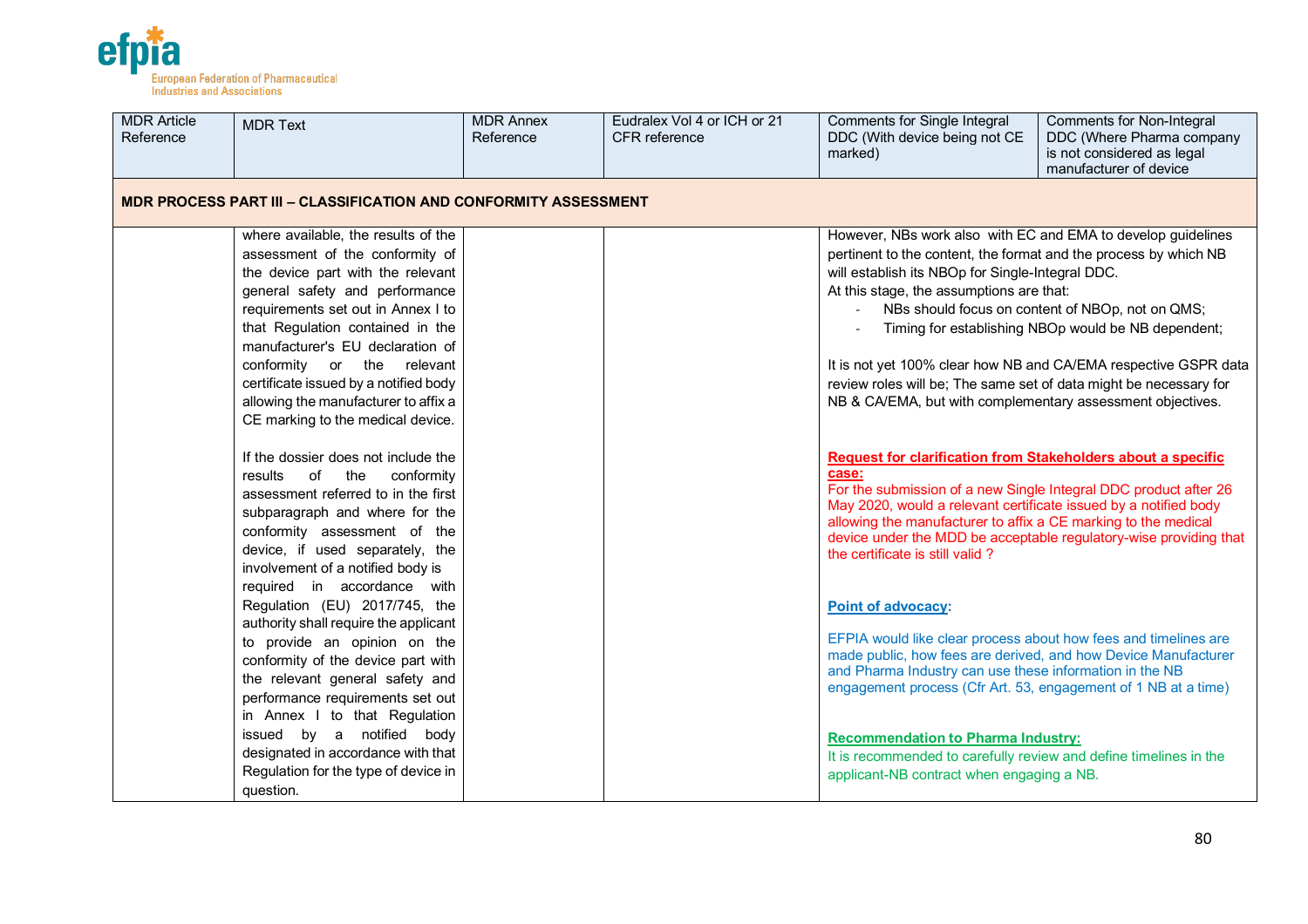

| <b>MDR Article</b><br>Reference     | <b>MDR Text</b>                                                                                                                                                                                                                                                                                                                   | <b>MDR Annex</b><br>Reference | Eudralex Vol 4 or ICH or 21<br>CFR reference | <b>Comments for Single Integral</b><br>DDC (With device being not CE<br>marked)                                                                                                                                                                                   | <b>Comments for Non-Integral</b><br>DDC (Where Pharma company<br>is not considered as legal<br>manufacturer of device |  |  |  |
|-------------------------------------|-----------------------------------------------------------------------------------------------------------------------------------------------------------------------------------------------------------------------------------------------------------------------------------------------------------------------------------|-------------------------------|----------------------------------------------|-------------------------------------------------------------------------------------------------------------------------------------------------------------------------------------------------------------------------------------------------------------------|-----------------------------------------------------------------------------------------------------------------------|--|--|--|
|                                     | <b>MDR PROCESS PART III - CLASSIFICATION AND CONFORMITY ASSESSMENT</b>                                                                                                                                                                                                                                                            |                               |                                              |                                                                                                                                                                                                                                                                   |                                                                                                                       |  |  |  |
|                                     | (*) Regulation (EU) 2017/745 of<br>the European Parliament and of<br>the Council of 5 April 2017 on<br>medical<br>devices.<br>amending<br>Directive 2001/83/EC, Regulation<br>(EC) No 178/2002 and Regulation<br>(EC) No 1223/2009 and repealing<br>Council Directives 90/385/EEC<br>and 93/42/EEC (OJ L 117,<br>5.5.2017, p. 1). |                               |                                              |                                                                                                                                                                                                                                                                   |                                                                                                                       |  |  |  |
|                                     | ANNEX IX CONFORMITY ASSESSMENT BASED ON QMS AND ASSESSMENT OF TECHNICAL DOCUMENTATION                                                                                                                                                                                                                                             |                               |                                              |                                                                                                                                                                                                                                                                   |                                                                                                                       |  |  |  |
| <b>Chapter I</b><br>Section 2.2 (c) | (c) the procedures and techniques<br>for monitoring, verifying, validating<br>and controlling the design of the<br>devices and the corresponding                                                                                                                                                                                  | <b>NA</b>                     | <b>NA</b>                                    | Key messages:<br>1) For both Single-Integral and Non integral DDCs, EMA states in                                                                                                                                                                                 | its draft Guidance on Quality Requirements for DDCs, under section                                                    |  |  |  |
| Design of the<br>device             | documentation as well as the data<br>and records arising from those<br>procedures and techniques.<br>Those procedures and techniques<br>shall specifically cover:                                                                                                                                                                 |                               |                                              | DDC with relevant Ph. Eur. chapter(s) or monograph(s) should<br>be demonstrated. Ph.Eur. requirements and European and ICH<br>guidance take precedence over ISO standards.                                                                                        | 4.1 "Application of standards (Lines 169-171), that Compliance of a                                                   |  |  |  |
|                                     | - the strategy for regulatory<br>compliance, including processes<br>for identification of relevant legal<br>requirements, qualification,                                                                                                                                                                                          |                               |                                              | 2) MDR 2017/745 places Design of the device at the core of QMS<br>for Medical Device.<br>Of particular interest are:                                                                                                                                              |                                                                                                                       |  |  |  |
|                                     | classification, handling of<br>equivalence, choice of and<br>compliance with conformity<br>assessment procedures,                                                                                                                                                                                                                 |                               |                                              | a) The need to define the regulatory strategy<br>b) The need to identify the applicable GSPR and solutions to fulfill<br>these requirements (Applicable CS, harmonized standards or other<br>adequate solutions)<br>> For instance, ISO10993 for biocompatibility |                                                                                                                       |  |  |  |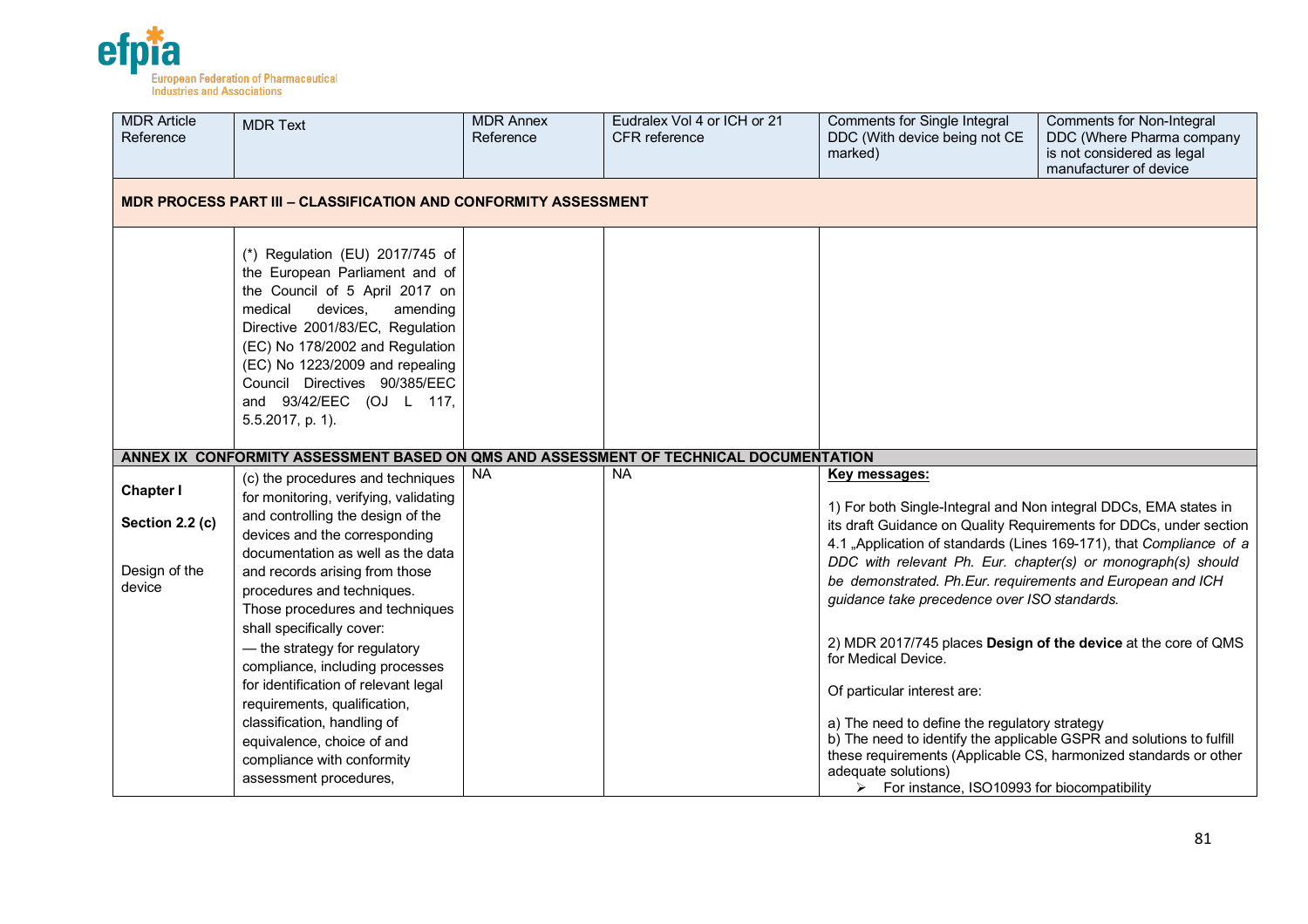

| <b>MDR Article</b><br>Reference | <b>MDR Text</b>                                                                                                                                                                                                                                                                                                                                                                                                                                                                                                                                                                                                                                                                                                                                                                                                                                         | <b>MDR Annex</b><br>Reference | Eudralex Vol 4 or ICH or 21<br>CFR reference | <b>Comments for Single Integral</b><br>DDC (With device being not CE<br>marked)                                                                                                                                                                                                                                                                                                                                                                                                                                                                                                                                                                                                                                                                                                                                                                             | <b>Comments for Non-Integral</b><br>DDC (Where Pharma company<br>is not considered as legal<br>manufacturer of device                                                                                                                                                                                                                           |
|---------------------------------|---------------------------------------------------------------------------------------------------------------------------------------------------------------------------------------------------------------------------------------------------------------------------------------------------------------------------------------------------------------------------------------------------------------------------------------------------------------------------------------------------------------------------------------------------------------------------------------------------------------------------------------------------------------------------------------------------------------------------------------------------------------------------------------------------------------------------------------------------------|-------------------------------|----------------------------------------------|-------------------------------------------------------------------------------------------------------------------------------------------------------------------------------------------------------------------------------------------------------------------------------------------------------------------------------------------------------------------------------------------------------------------------------------------------------------------------------------------------------------------------------------------------------------------------------------------------------------------------------------------------------------------------------------------------------------------------------------------------------------------------------------------------------------------------------------------------------------|-------------------------------------------------------------------------------------------------------------------------------------------------------------------------------------------------------------------------------------------------------------------------------------------------------------------------------------------------|
|                                 | <b>MDR PROCESS PART III - CLASSIFICATION AND CONFORMITY ASSESSMENT</b>                                                                                                                                                                                                                                                                                                                                                                                                                                                                                                                                                                                                                                                                                                                                                                                  |                               |                                              |                                                                                                                                                                                                                                                                                                                                                                                                                                                                                                                                                                                                                                                                                                                                                                                                                                                             |                                                                                                                                                                                                                                                                                                                                                 |
|                                 | - identification of applicable<br>general safety and performance<br>requirements and solutions to fulfil<br>those requirements, taking<br>applicable CS and, where opted<br>for, harmonised standards or<br>other adequate solutions into<br>account,<br>- risk management as referred to<br>in Section 3 of Annex I,<br>- the clinical evaluation, pursuant<br>to Article 61 and Annex XIV,<br>including post-market clinical<br>follow-up,<br>- solutions for fulfilling the<br>applicable specific requirements<br>regarding design and<br>construction, including appropriate<br>pre-clinical evaluation, in<br>particular the requirements of<br>Chapter II of Annex I,<br>- solutions for fulfilling the<br>applicable specific requirements<br>regarding the information to be<br>supplied with the device, in<br>particular the requirements of |                               |                                              | c) The focus on risk management throughout the entire life of the<br>product:<br>Compliance with ISO14791 or ICH Q9<br>Design risk analysis<br>of devices)<br>Risk of patient not administrating the correct dose<br>Manufacturing risk analysis<br>Risk from potential contamination arising from the device<br>patient<br>d) The clinical evaluation, pursuant to Article 61 and Annex XIV,<br>including post-market clinical follow-up<br>e) The need for pre-clinical evaluation as per Chapter II of Annex I<br>(GSPR)<br><b>Recommendation to Pharma Industry:</b><br>Using Design Control as per ISO 13485:2016, or as per 21 CFR<br>Part 820, or as per MDR Annex IX, right from the beginning of the<br>path, to facilitate compliance with regulatory requirements as<br>DDCs. This is not in conflict with the key message sated here-<br>above. | Risk analysis of medication errors (e.g. due to some similarity<br>design, manufacturing, packaging storage and shipment to the<br>development of a new Single Integral Product or Non-Integral DDC,<br>including Usability Engineering, provides a structured development<br>expected by EMA in its draft Guidance on Quality Requirements for |
|                                 | Chapter III of Annex I,<br>- the device identification<br>procedures drawn up and kept up<br>to date from drawings,                                                                                                                                                                                                                                                                                                                                                                                                                                                                                                                                                                                                                                                                                                                                     |                               |                                              |                                                                                                                                                                                                                                                                                                                                                                                                                                                                                                                                                                                                                                                                                                                                                                                                                                                             |                                                                                                                                                                                                                                                                                                                                                 |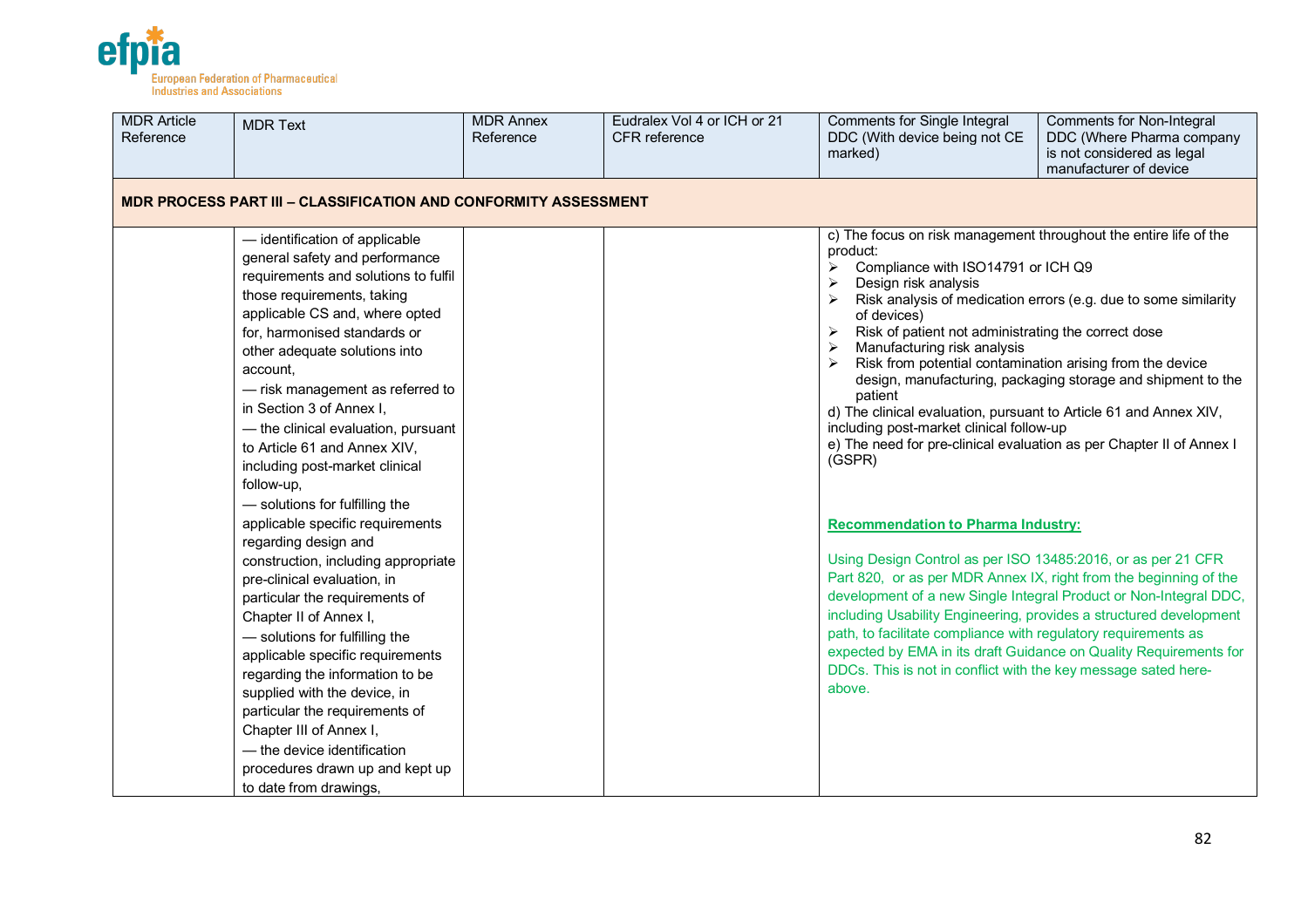

| <b>MDR Article</b><br>Reference                                     | <b>MDR Text</b>                                                                                                                                                                                                                                                                                                                                                                                                                                                                                                                                                                                                                                                                    | <b>MDR Annex</b><br>Reference | Eudralex Vol 4 or ICH or 21<br>CFR reference                                                                                                                   | Comments for Single Integral<br>DDC (With device being not CE<br>marked)                                                    | <b>Comments for Non-Integral</b><br>DDC (Where Pharma company<br>is not considered as legal<br>manufacturer of device                                                                                                                                                                                                                                                                                                                                                                                                                                                                                                                                                                                                                                                                                                                                                                                         |
|---------------------------------------------------------------------|------------------------------------------------------------------------------------------------------------------------------------------------------------------------------------------------------------------------------------------------------------------------------------------------------------------------------------------------------------------------------------------------------------------------------------------------------------------------------------------------------------------------------------------------------------------------------------------------------------------------------------------------------------------------------------|-------------------------------|----------------------------------------------------------------------------------------------------------------------------------------------------------------|-----------------------------------------------------------------------------------------------------------------------------|---------------------------------------------------------------------------------------------------------------------------------------------------------------------------------------------------------------------------------------------------------------------------------------------------------------------------------------------------------------------------------------------------------------------------------------------------------------------------------------------------------------------------------------------------------------------------------------------------------------------------------------------------------------------------------------------------------------------------------------------------------------------------------------------------------------------------------------------------------------------------------------------------------------|
|                                                                     | <b>MDR PROCESS PART III - CLASSIFICATION AND CONFORMITY ASSESSMENT</b>                                                                                                                                                                                                                                                                                                                                                                                                                                                                                                                                                                                                             |                               |                                                                                                                                                                |                                                                                                                             |                                                                                                                                                                                                                                                                                                                                                                                                                                                                                                                                                                                                                                                                                                                                                                                                                                                                                                               |
|                                                                     | specifications or other relevant<br>documents at every stage of<br>manufacture, and<br>- management of design or<br>quality management system<br>changes;                                                                                                                                                                                                                                                                                                                                                                                                                                                                                                                          |                               |                                                                                                                                                                |                                                                                                                             |                                                                                                                                                                                                                                                                                                                                                                                                                                                                                                                                                                                                                                                                                                                                                                                                                                                                                                               |
| <b>Chapter I</b><br>Section 4.10<br>Change of an<br>approved device | Changes to the approved device<br>shall require approval from the<br>notified body which issued the EU<br>technical documentation<br>assessment certificate where<br>such changes could affect the<br>safety and performance of the<br>device or the conditions<br>prescribed for use of the device.<br>Where the manufacturer plans to<br>introduce any of the above-<br>mentioned changes it shall inform<br>the notified body which issued the<br>EU technical documentation<br>assessment certificate thereof.<br>The notified body shall assess the<br>planned changes and decide<br>whether the planned changes<br>require a new conformity<br>assessment in accordance with | <b>NA</b>                     | <b>EUDRALEX Vol 4</b><br>EU 2001/83/EC<br><b>Medicinal Product Directives</b><br><b>EMA draft Guidance on Quality</b><br>Requirements for DDC<br>(EMAdGQR-DDC) | Link with PQS:<br>EMA dGQR-DDC describes the expectations in Section 8 -<br>Lifecycle Management :<br>appropriate category. | A change listed in the variation guideline will require a variation<br>of the appropriate category to be submitted to the medicines<br>CA(s). All changes to medical devices and/or device<br>components within DDCs should be presented in accordance<br>with the relevant EU Variations Regulation and associated<br>variation guidelines in place and should be submitted under the<br>Depending on the nature of the change, the MAH should<br>consider whether updates to relevant documentation (e.g.<br>NBOp, Declaration of Conformity, CE mark etc.) associated<br>with the device in question are required to support the change.<br>The category of variation should take into consideration the<br>impact of the change, e.g. a change to a device that impacts any<br>DDC CQAs and/or any element(s) of the overall DDC control<br>strategy may be considered a higher category of variation. In |
|                                                                     | Article 52 or whether they could<br>be addressed by means of a<br>supplement to the EU technical<br>documentation assessment<br>certificate. In the latter case, the                                                                                                                                                                                                                                                                                                                                                                                                                                                                                                               |                               |                                                                                                                                                                | category prior to submission of the variation application.                                                                  | cases where the need for a variation is unclear and/or the<br>category of the change is unclear, it is recommended that the<br>medicines CA that issued the MA is consulted to agree the                                                                                                                                                                                                                                                                                                                                                                                                                                                                                                                                                                                                                                                                                                                      |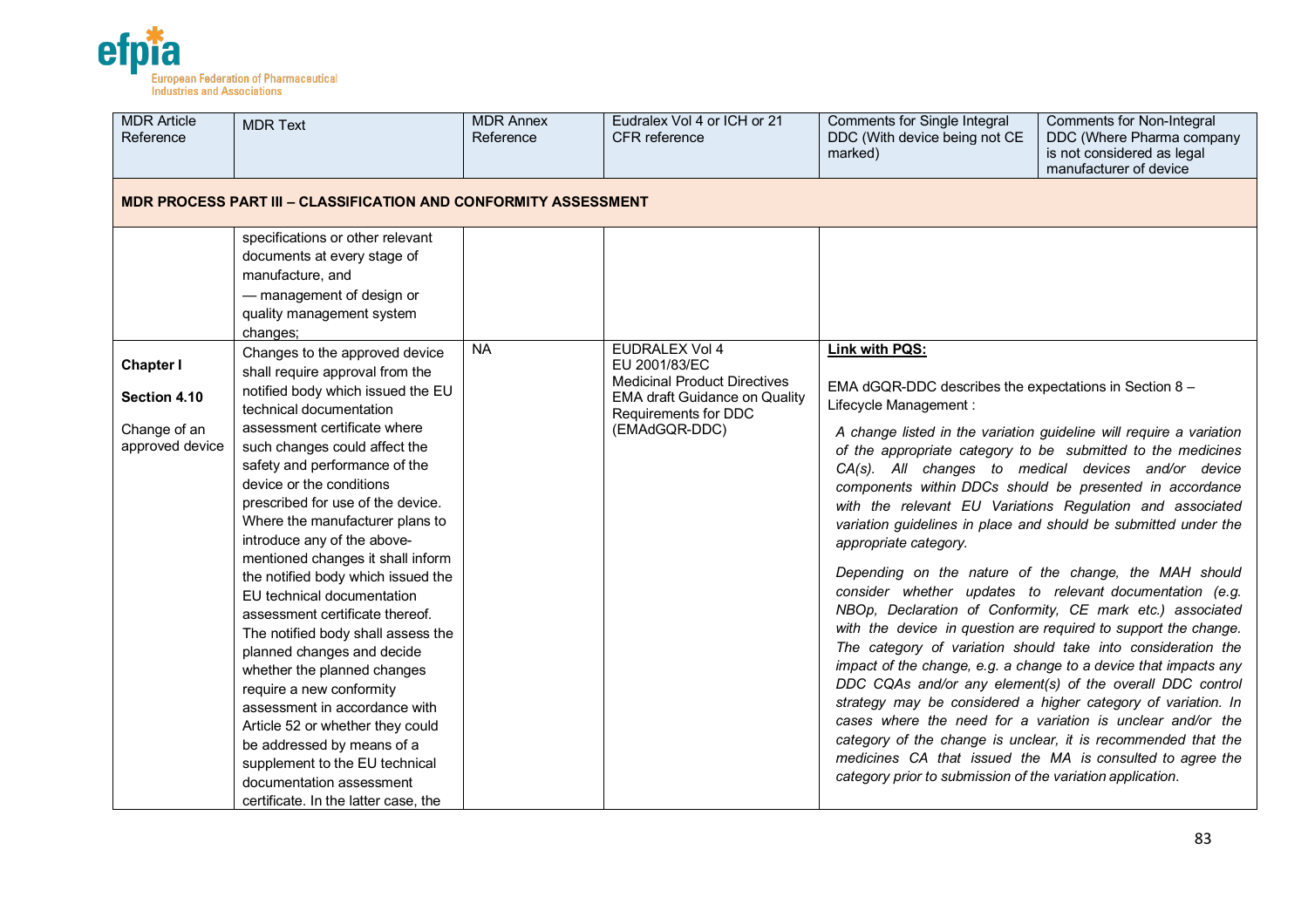

| <b>MDR Article</b><br>Reference                                                   | <b>MDR Text</b>                                                                                                                                                                                                                                                                                                                                                                                                                                                                                                                     | <b>MDR Annex</b><br>Reference | Eudralex Vol 4 or ICH or 21<br><b>CFR</b> reference | Comments for Single Integral<br>DDC (With device being not CE<br>marked)                                                                                                                                                                                                                                                                                                                                                                                                                                                  | Comments for Non-Integral<br>DDC (Where Pharma company<br>is not considered as legal<br>manufacturer of device |  |  |  |  |
|-----------------------------------------------------------------------------------|-------------------------------------------------------------------------------------------------------------------------------------------------------------------------------------------------------------------------------------------------------------------------------------------------------------------------------------------------------------------------------------------------------------------------------------------------------------------------------------------------------------------------------------|-------------------------------|-----------------------------------------------------|---------------------------------------------------------------------------------------------------------------------------------------------------------------------------------------------------------------------------------------------------------------------------------------------------------------------------------------------------------------------------------------------------------------------------------------------------------------------------------------------------------------------------|----------------------------------------------------------------------------------------------------------------|--|--|--|--|
|                                                                                   | <b>MDR PROCESS PART III - CLASSIFICATION AND CONFORMITY ASSESSMENT</b>                                                                                                                                                                                                                                                                                                                                                                                                                                                              |                               |                                                     |                                                                                                                                                                                                                                                                                                                                                                                                                                                                                                                           |                                                                                                                |  |  |  |  |
|                                                                                   | notified body shall assess the<br>changes, notify the manufacturer<br>of its decision and, where the<br>changes are approved, provide it<br>with a supplement to the EU<br>technical documentation<br>assessment certificate.                                                                                                                                                                                                                                                                                                       |                               |                                                     | Key message:<br>The medicines CA are the main contacts for Pharma Industry, for<br>both Single-Integral and Non Integral DDCs.<br><b>Request for clarifications from Regulators:</b><br>EFPIA would like clarifications with regards to the translation of<br>DDC change types in EMA variation procedures (Type IA, IB and<br>$II$ ).                                                                                                                                                                                    |                                                                                                                |  |  |  |  |
| <b>ANNEX XIV</b>                                                                  | <b>CLINICAL EVALUATION AND POST-MARKET FOLLOW-UP</b>                                                                                                                                                                                                                                                                                                                                                                                                                                                                                |                               |                                                     |                                                                                                                                                                                                                                                                                                                                                                                                                                                                                                                           |                                                                                                                |  |  |  |  |
| <b>PART B</b><br><b>POST-MARKET</b><br><b>CLINICAL</b><br><b>FOLLOW-UP</b><br>(5) | PMCF shall be understood to be a<br>continuous process that updates<br>the clinical evaluation referred to<br>in Article 61 and Part A of this<br>Annex and shall be addressed in<br>the manufacturer's post-market<br>surveillance plan. When<br>conducting PMCF, the<br>manufacturer shall proactively<br>collect and evaluate clinical data<br>from the use in or on humans of a<br>device which bears the CE marking<br>and is placed on the market or put<br>into service within its intended<br>purpose as referred to in the | <b>NA</b>                     | EUDRALEX VOL 4                                      | Link with PQS:<br>The Device Manufacturer of a Non integral DDC would be<br>considered as a supplier of the Pharma Company.<br>Although it is not clear yet to what extent Pharma Industry will need<br>to feed in the PMCF plan of the Device Manufacturer, the quality<br>agreement (QAA) shall describe the mutual responsibilities of<br>Pharma Company and Device Manufacturer with regards to<br>pertinent data for updates of clinical evaluations. The exchange of<br>data should be defined for both directions. |                                                                                                                |  |  |  |  |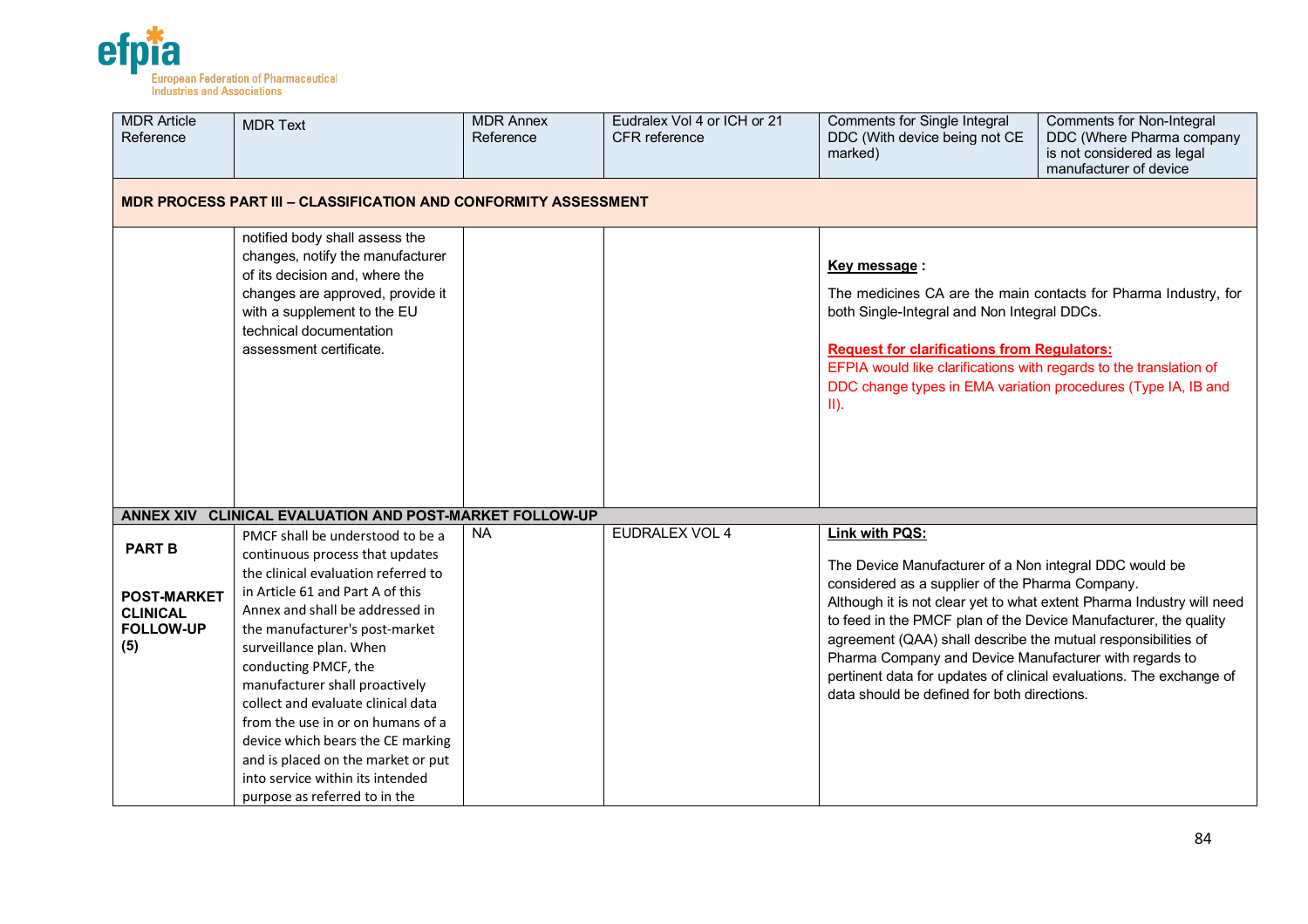

| <b>MDR Article</b><br>Reference | <b>MDR Text</b>                                                        | <b>MDR Annex</b><br>Reference | Eudralex Vol 4 or ICH or 21<br>CFR reference | Comments for Single Integral<br>DDC (With device being not CE<br>marked) | <b>Comments for Non-Integral</b><br>DDC (Where Pharma company<br>is not considered as legal<br>manufacturer of device |  |  |  |  |
|---------------------------------|------------------------------------------------------------------------|-------------------------------|----------------------------------------------|--------------------------------------------------------------------------|-----------------------------------------------------------------------------------------------------------------------|--|--|--|--|
|                                 | <b>MDR PROCESS PART III - CLASSIFICATION AND CONFORMITY ASSESSMENT</b> |                               |                                              |                                                                          |                                                                                                                       |  |  |  |  |
|                                 | relevant conformity assessment                                         |                               |                                              |                                                                          |                                                                                                                       |  |  |  |  |
|                                 | procedure, with the aim of                                             |                               |                                              |                                                                          |                                                                                                                       |  |  |  |  |
|                                 | confirming the safety and                                              |                               |                                              |                                                                          |                                                                                                                       |  |  |  |  |
|                                 | performance throughout the                                             |                               |                                              |                                                                          |                                                                                                                       |  |  |  |  |
|                                 | expected lifetime of the device, of                                    |                               |                                              |                                                                          |                                                                                                                       |  |  |  |  |
|                                 | ensuring the continued                                                 |                               |                                              |                                                                          |                                                                                                                       |  |  |  |  |
|                                 | acceptability of identified risks and                                  |                               |                                              |                                                                          |                                                                                                                       |  |  |  |  |
|                                 | of detecting emerging risks on the                                     |                               |                                              |                                                                          |                                                                                                                       |  |  |  |  |
|                                 | basis of factual evidence.                                             |                               |                                              |                                                                          |                                                                                                                       |  |  |  |  |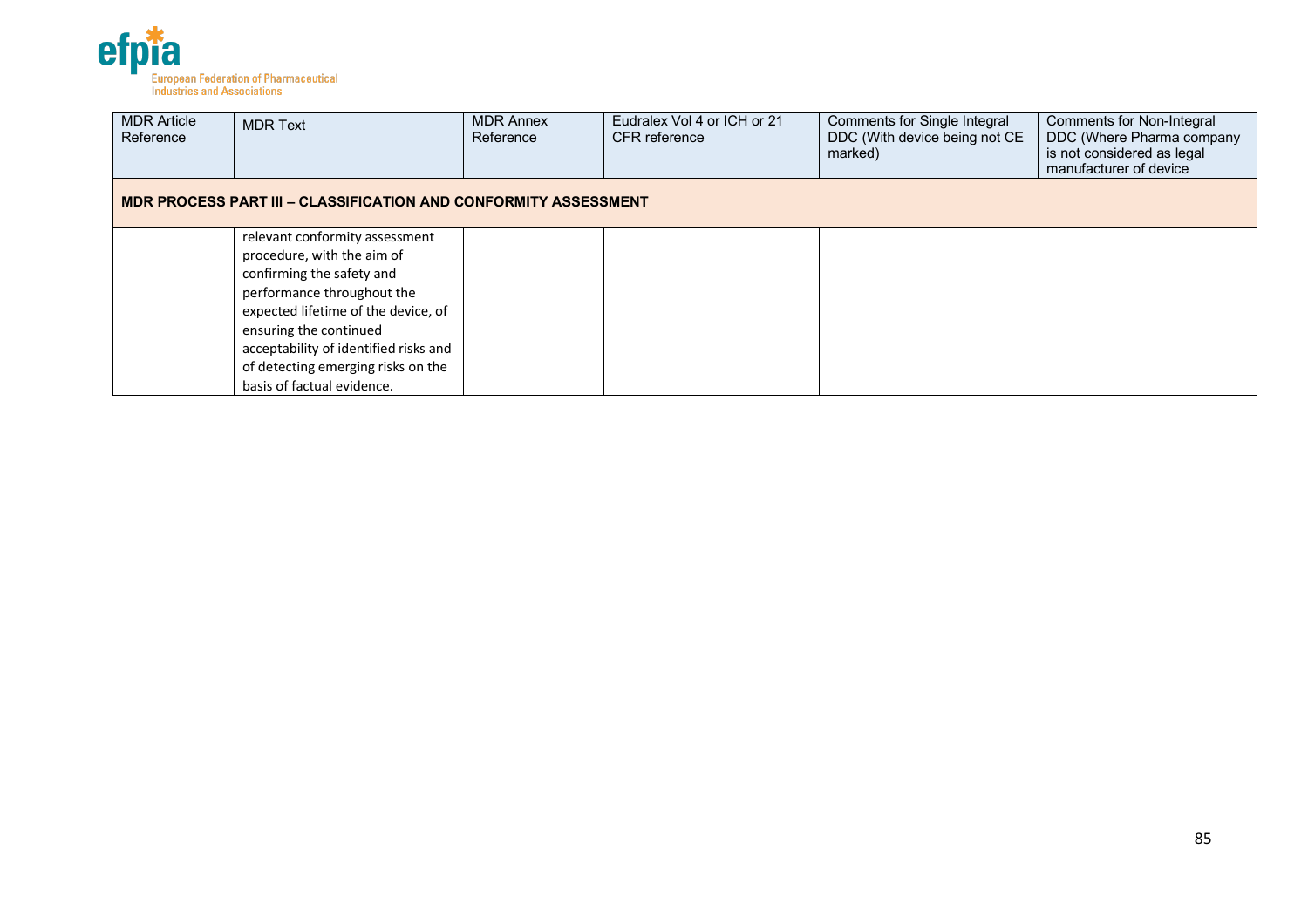

| <b>MDR</b> Article<br>Reference                                                                                                                                                                                                            | <b>MDR Text</b>                                                                                                                                                                     | <b>MDR Annex and</b><br>Reference                                                  | Eudralex Vol 4 or ICH or 21<br>CFR reference | Comments for Single Integral<br>DDC (With device being not CE<br>marked)                                                               | Comments for Non-Integral<br>DDC (Where Pharma company<br>is not considered as legal<br>manufacturer of device              |  |            |  |  |  |  |                                                                                        |  |
|--------------------------------------------------------------------------------------------------------------------------------------------------------------------------------------------------------------------------------------------|-------------------------------------------------------------------------------------------------------------------------------------------------------------------------------------|------------------------------------------------------------------------------------|----------------------------------------------|----------------------------------------------------------------------------------------------------------------------------------------|-----------------------------------------------------------------------------------------------------------------------------|--|------------|--|--|--|--|----------------------------------------------------------------------------------------|--|
|                                                                                                                                                                                                                                            | <b>MDR PROCESS PART IV - REGISTRATION PROCESS</b>                                                                                                                                   |                                                                                    |                                              |                                                                                                                                        |                                                                                                                             |  |            |  |  |  |  |                                                                                        |  |
| The Guideline EMA/CHMP/QWP/BWP/259165/2019 provides guidance on the documentation expected for Drug-Device Combinations (DDCs) in the quality part of the dossier for a<br>marketing authorisation application or a variation application. |                                                                                                                                                                                     |                                                                                    |                                              |                                                                                                                                        |                                                                                                                             |  |            |  |  |  |  |                                                                                        |  |
| Article 29                                                                                                                                                                                                                                 | Before placing a device, other                                                                                                                                                      | <b>Annex VI</b>                                                                    | EU Directive 2001/83/EC: NA                  | Key message:                                                                                                                           |                                                                                                                             |  |            |  |  |  |  |                                                                                        |  |
| <b>Section 1</b>                                                                                                                                                                                                                           | than a custom-made device, on<br>the market, the manufacturer                                                                                                                       | (European UDI<br>system)                                                           | US-FDA 21 CFR Part 820.120                   |                                                                                                                                        | DDC registered as medicinal product does not require UDI; DDC<br>labeling needs to follow medicinal product regulations and |  |            |  |  |  |  |                                                                                        |  |
| <b>Registration of</b><br>devices                                                                                                                                                                                                          | shall, in accordance with the rules<br>of the issuing entity referred to in<br>Article 27(2), assign a Basic UDI-                                                                   | Part B                                                                             |                                              |                                                                                                                                        |                                                                                                                             |  | (CORE DATA |  |  |  |  | traceability requirements. However, CE marked devices have UDI<br>affixed (See below). |  |
|                                                                                                                                                                                                                                            |                                                                                                                                                                                     | <b>ELEMENTS TO BE</b>                                                              |                                              | Key message:                                                                                                                           | Key message:                                                                                                                |  |            |  |  |  |  |                                                                                        |  |
|                                                                                                                                                                                                                                            | DI as defined in Part C of Annex<br>VI to the device and shall provide<br>it to the UDI database together<br>with the other core data elements<br>referred to in Part B of Annex VI | PROVIDED TO<br>THE UDI<br><b>DATABASE</b><br><b>TOGETHER WITH</b><br>THE UDI-DI IN | related to that device.<br><b>ACCORDANCE</b> | Single-Integral DDCs are not<br>subjected to MDR requirements<br>for UDI. This was confirmed by<br><b>MDCG</b><br>(Guidance<br>2019-2, | CE marked devices, used in<br>Non Integral DDCs, have UDI<br>affixed, as per MDR Article 29.<br><b>Point for advocacy</b>   |  |            |  |  |  |  |                                                                                        |  |
|                                                                                                                                                                                                                                            |                                                                                                                                                                                     | <b>WITH ARTICLES</b>                                                               |                                              | published in February 2019).                                                                                                           | The PQS ensures that the                                                                                                    |  |            |  |  |  |  |                                                                                        |  |
|                                                                                                                                                                                                                                            |                                                                                                                                                                                     | 28 AND 29)                                                                         |                                              |                                                                                                                                        | device information is traceable;                                                                                            |  |            |  |  |  |  |                                                                                        |  |
|                                                                                                                                                                                                                                            |                                                                                                                                                                                     |                                                                                    |                                              |                                                                                                                                        | <b>EFPIA advocates for UDI being</b>                                                                                        |  |            |  |  |  |  |                                                                                        |  |
|                                                                                                                                                                                                                                            |                                                                                                                                                                                     | Part C                                                                             |                                              |                                                                                                                                        | affixed on the device itself or its                                                                                         |  |            |  |  |  |  |                                                                                        |  |
|                                                                                                                                                                                                                                            |                                                                                                                                                                                     |                                                                                    |                                              |                                                                                                                                        | primary packaging, not on the                                                                                               |  |            |  |  |  |  |                                                                                        |  |
|                                                                                                                                                                                                                                            |                                                                                                                                                                                     | (THE UDI<br>SYSTEM)                                                                |                                              |                                                                                                                                        | secondary packaging of the                                                                                                  |  |            |  |  |  |  |                                                                                        |  |
|                                                                                                                                                                                                                                            |                                                                                                                                                                                     |                                                                                    |                                              |                                                                                                                                        | DDC, similar to US-FDA 21 CFR<br>Part820 (See below).                                                                       |  |            |  |  |  |  |                                                                                        |  |
|                                                                                                                                                                                                                                            |                                                                                                                                                                                     |                                                                                    |                                              |                                                                                                                                        | The UDI will be checked and                                                                                                 |  |            |  |  |  |  |                                                                                        |  |
|                                                                                                                                                                                                                                            |                                                                                                                                                                                     |                                                                                    |                                              |                                                                                                                                        | documented in DDC batch                                                                                                     |  |            |  |  |  |  |                                                                                        |  |
|                                                                                                                                                                                                                                            |                                                                                                                                                                                     |                                                                                    |                                              |                                                                                                                                        | records and SmPC. Non Integral                                                                                              |  |            |  |  |  |  |                                                                                        |  |
|                                                                                                                                                                                                                                            |                                                                                                                                                                                     |                                                                                    |                                              |                                                                                                                                        | DDCs registered as medicinal                                                                                                |  |            |  |  |  |  |                                                                                        |  |
|                                                                                                                                                                                                                                            |                                                                                                                                                                                     |                                                                                    |                                              |                                                                                                                                        | porduct must indeed comply                                                                                                  |  |            |  |  |  |  |                                                                                        |  |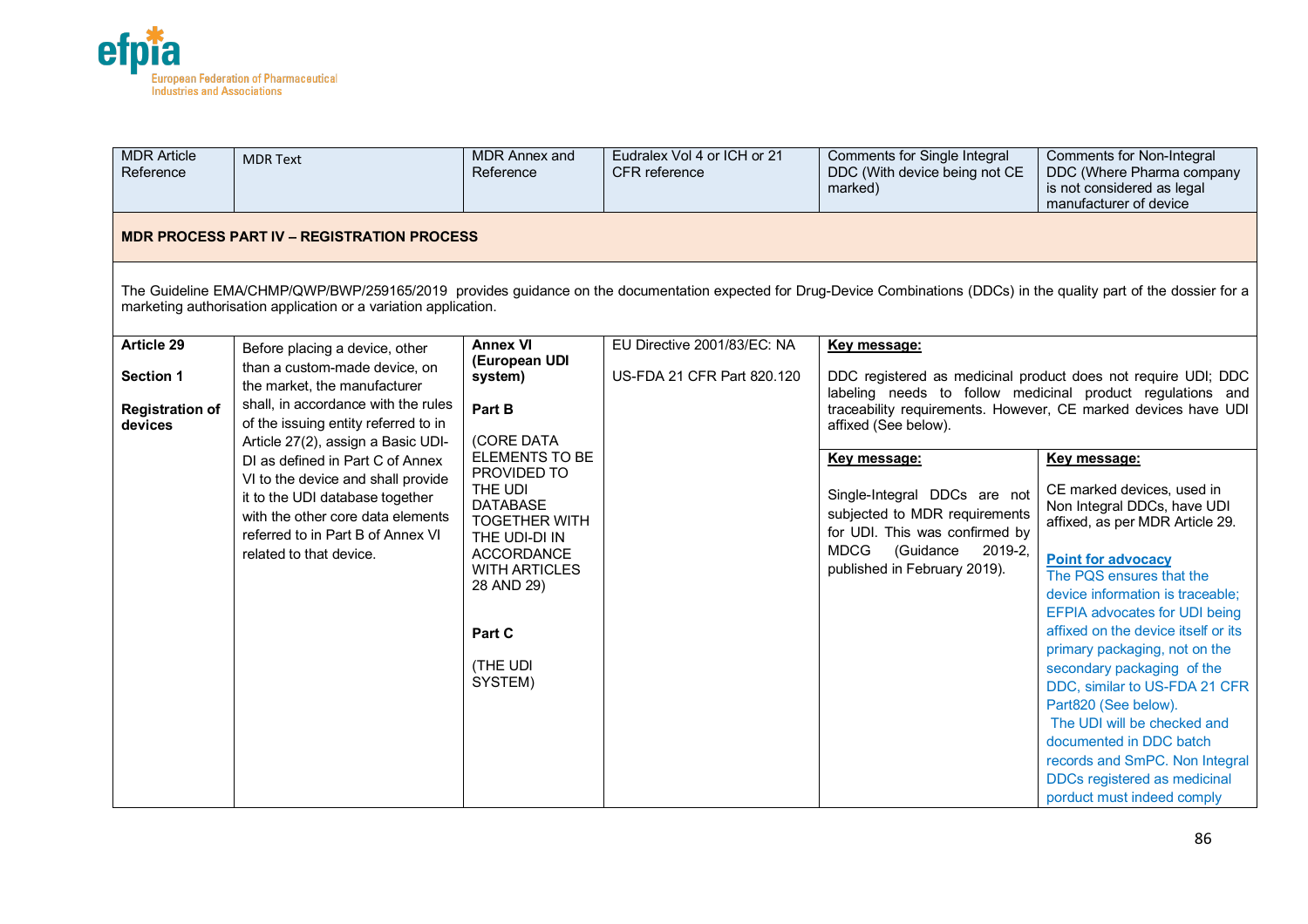

| <b>MDR Article</b><br>Reference                   | <b>MDR Text</b> | <b>MDR Annex and</b><br>Reference | Eudralex Vol 4 or ICH or 21<br>CFR reference | <b>Comments for Single Integral</b><br>DDC (With device being not CE<br>marked) | Comments for Non-Integral<br>DDC (Where Pharma company<br>is not considered as legal<br>manufacturer of device                                                                                                                                                                                                                                                                                                                                                                                                                                                                                                                                                                                                                                                                                                          |  |  |  |  |  |
|---------------------------------------------------|-----------------|-----------------------------------|----------------------------------------------|---------------------------------------------------------------------------------|-------------------------------------------------------------------------------------------------------------------------------------------------------------------------------------------------------------------------------------------------------------------------------------------------------------------------------------------------------------------------------------------------------------------------------------------------------------------------------------------------------------------------------------------------------------------------------------------------------------------------------------------------------------------------------------------------------------------------------------------------------------------------------------------------------------------------|--|--|--|--|--|
| <b>MDR PROCESS PART IV - REGISTRATION PROCESS</b> |                 |                                   |                                              |                                                                                 |                                                                                                                                                                                                                                                                                                                                                                                                                                                                                                                                                                                                                                                                                                                                                                                                                         |  |  |  |  |  |
|                                                   |                 |                                   |                                              |                                                                                 | with serialisation for safety<br>measure and traceability along<br>the distribution chain.                                                                                                                                                                                                                                                                                                                                                                                                                                                                                                                                                                                                                                                                                                                              |  |  |  |  |  |
|                                                   |                 |                                   |                                              |                                                                                 | US-FDA<br>21cfr820.120 requires an UDI<br>for medical Devices: However<br>there is an exemption<br>(b) National Drug Code (NDC)<br>Numbers. If a combination<br>product properly bears an NDC<br>number on its label--<br>(1) The combination product is<br>not subject to the requirements<br>of 801.20.<br>(2) A device constituent of such<br>a combination product whose<br>components are physically,<br>chemically, or otherwise<br>combined or mixed and<br>produced as a single entity as<br>described by 3.2(e)(1) of this<br>chapter is not subject to the<br>requirements of 801.20.<br>(3) Each device constituent of<br>such a combination product,<br>other than one described by<br>3.2(e) (1) of this chapter, must<br>bear a UDI on its label unless<br>paragraph (a) (11) of this<br>section applies. |  |  |  |  |  |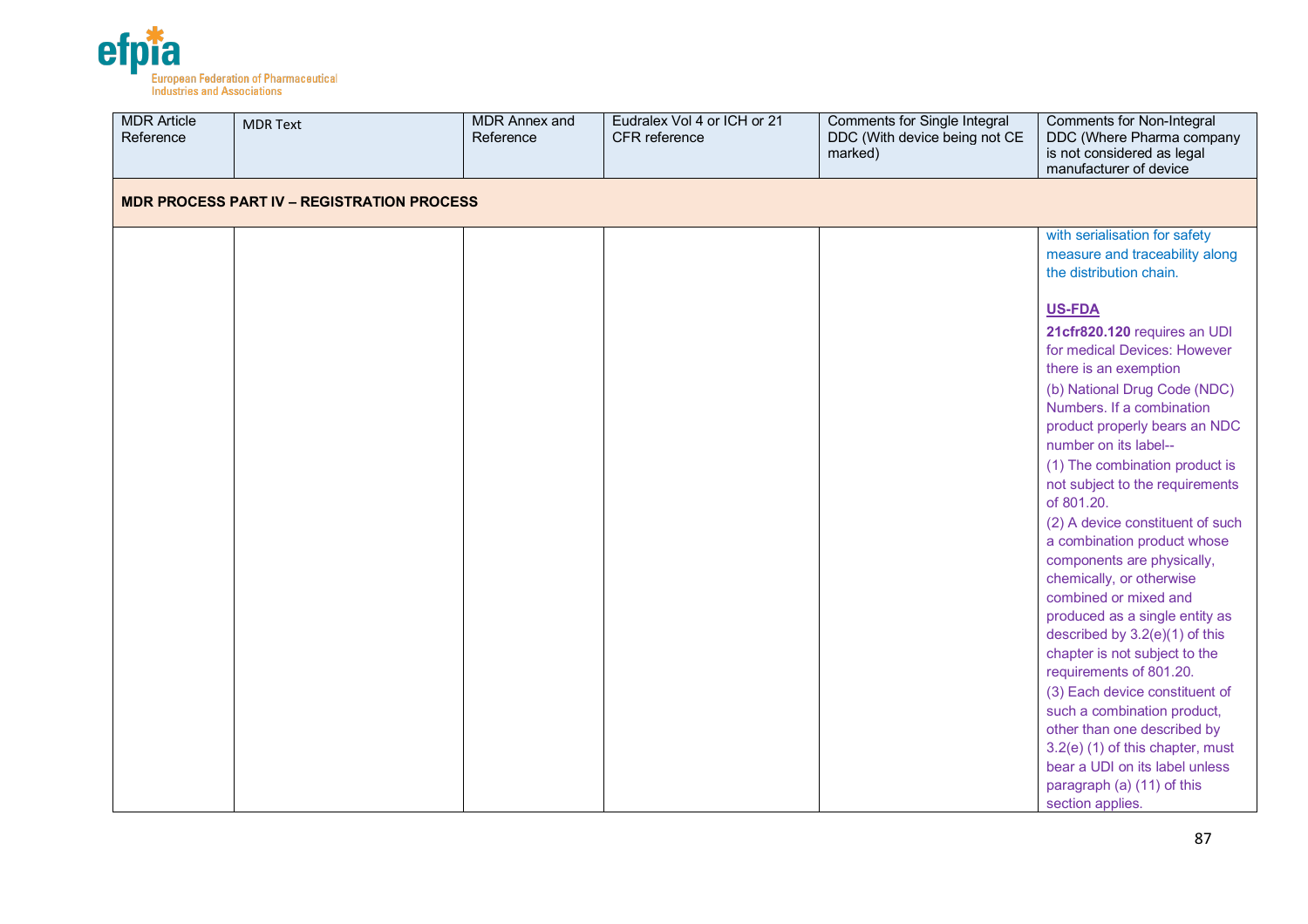

| <b>MDR</b> Article<br>Reference                                                                                                   | <b>MDR Text</b>                                                                                                                                                                                                                                                                                                                                                                                                                                                                                                                                                                                                                                                                                          | <b>MDR Annex and</b><br>Reference                                                                                                                                                                                                                                 | Eudralex Vol 4 or ICH or 21<br>CFR reference | <b>Comments for Single Integral</b><br>DDC (With device being not CE<br>marked)                                                | <b>Comments for Non-Integral</b><br>DDC (Where Pharma company<br>is not considered as legal<br>manufacturer of device                                                                                                                                                                     |  |  |  |  |  |
|-----------------------------------------------------------------------------------------------------------------------------------|----------------------------------------------------------------------------------------------------------------------------------------------------------------------------------------------------------------------------------------------------------------------------------------------------------------------------------------------------------------------------------------------------------------------------------------------------------------------------------------------------------------------------------------------------------------------------------------------------------------------------------------------------------------------------------------------------------|-------------------------------------------------------------------------------------------------------------------------------------------------------------------------------------------------------------------------------------------------------------------|----------------------------------------------|--------------------------------------------------------------------------------------------------------------------------------|-------------------------------------------------------------------------------------------------------------------------------------------------------------------------------------------------------------------------------------------------------------------------------------------|--|--|--|--|--|
|                                                                                                                                   | <b>MDR PROCESS PART IV - REGISTRATION PROCESS</b>                                                                                                                                                                                                                                                                                                                                                                                                                                                                                                                                                                                                                                                        |                                                                                                                                                                                                                                                                   |                                              |                                                                                                                                |                                                                                                                                                                                                                                                                                           |  |  |  |  |  |
| Article 30<br><b>Section 2</b>                                                                                                    | Member States may maintain or<br>introduce national provisions on<br>registration of distributors of<br>devices which have been made<br>available on their territory.                                                                                                                                                                                                                                                                                                                                                                                                                                                                                                                                    | <b>NA</b>                                                                                                                                                                                                                                                         | <b>NA</b>                                    | Key message:<br>This requirement is not<br>applicable to Pharma Industry<br>marketing and distributing<br>Single-Integral DDC. | <b>Point for advocacy</b><br>On top of EFPIA request for<br>streamline approach of GDP for<br>Non Integral DDC, i.e., with<br>limited application of Article 29,<br>EFPIA advocates for non-<br>applicability of Articles 14 & 30<br>to Pharma Company distributing<br>Non Integral DDCs. |  |  |  |  |  |
| <b>Article 31</b><br>Sections 1 & 2<br><b>Registration of</b><br>manufacturers,<br>authorised<br>representatives<br>and importers | Before placing a device, other<br>than a custom-made device, on<br>the market, manufacturers,<br>authorised representatives and<br>importers shall, in order to<br>register, submit to the electronic<br>system referred to in Article 30 the<br>information referred to in Section<br>1 of Part A of Annex VI, provided<br>that they have not already<br>registered in accordance with this<br>Article. In cases where the<br>conformity assessment procedure<br>requires the involvement of a<br>notified body pursuant to Article<br>52, the information referred to in<br>Section 1 of Part A of Annex VI<br>shall be provided to that electronic<br>system before applying to the<br>notified body. | Annex VI<br>(European UDI<br>system)<br>Part A<br><b>INFORMATION TO</b><br><b>BE SUBMITTED</b><br><b>UPON THE</b><br><b>REGISTRATION</b><br>OF DEVICES AND<br><b>ECONOMIC</b><br><b>OPERATORS IN</b><br><b>ACCORDANCE</b><br><b>WITH ARTICLES</b><br>29(4) AND 31 | <b>NA</b>                                    | Key message:<br>These requirements are only pertinent to Pharma Company that<br>would import CE marked devices into EU.        |                                                                                                                                                                                                                                                                                           |  |  |  |  |  |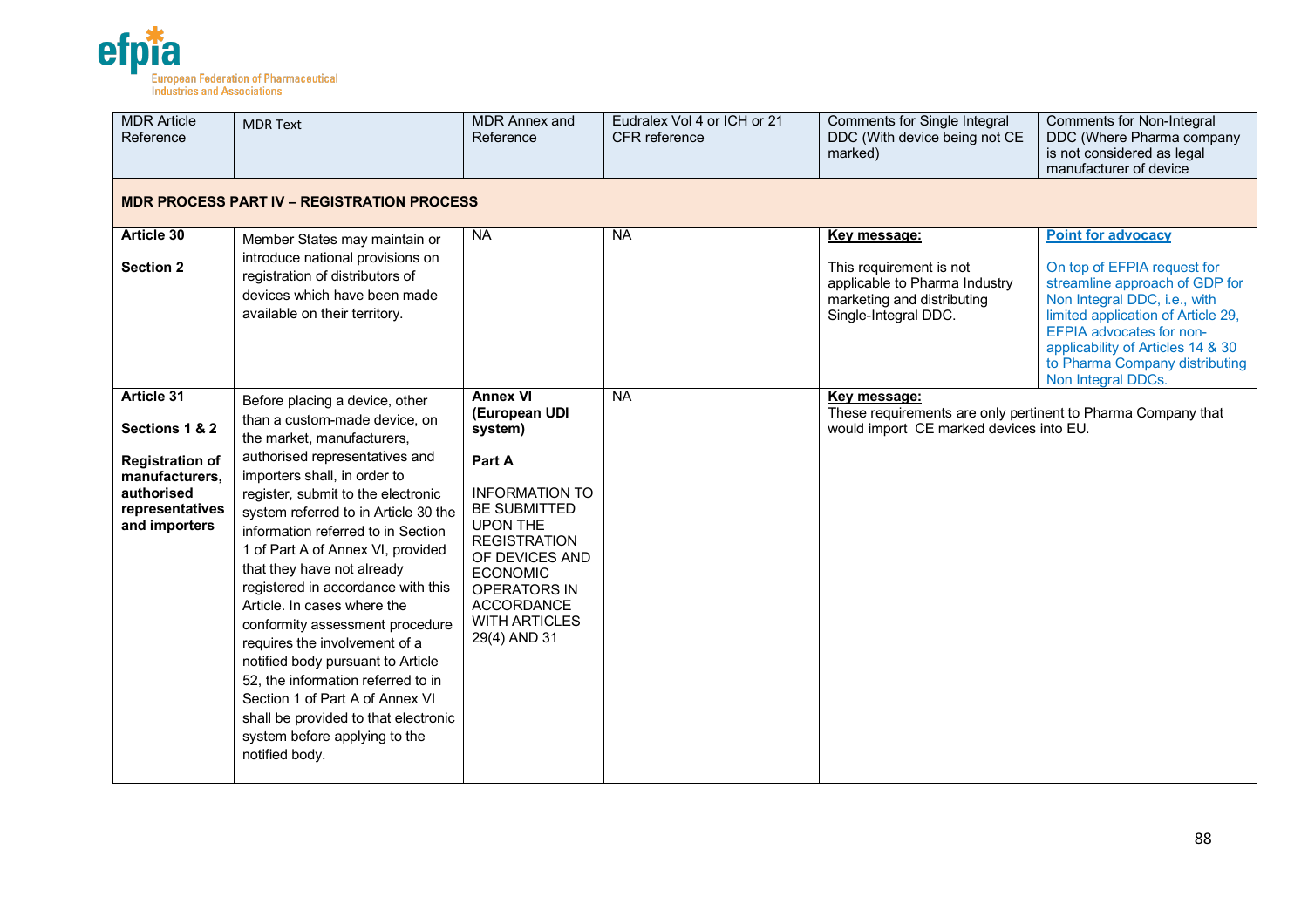

| <b>MDR Article</b><br>Reference | <b>MDR Text</b>                                                                                                                                                                                                                                                                                            | MDR Annex and<br>Reference | Eudralex Vol 4 or ICH or 21<br><b>CFR</b> reference | Comments for Single Integral<br>DDC (With device being not CE<br>marked) | Comments for Non-Integral<br>DDC (Where Pharma company<br>is not considered as legal<br>manufacturer of device |
|---------------------------------|------------------------------------------------------------------------------------------------------------------------------------------------------------------------------------------------------------------------------------------------------------------------------------------------------------|----------------------------|-----------------------------------------------------|--------------------------------------------------------------------------|----------------------------------------------------------------------------------------------------------------|
|                                 | <b>MDR PROCESS PART IV - REGISTRATION PROCESS</b>                                                                                                                                                                                                                                                          |                            |                                                     |                                                                          |                                                                                                                |
|                                 | After having verified the data<br>entered pursuant to paragraph 1,<br>the competent authority shall<br>obtain a single<br>registration number ('SRN') from<br>the electronic system referred to<br>in Article 30 and issue it to the<br>manufacturer, the<br>authorised representative or the<br>importer. |                            |                                                     |                                                                          |                                                                                                                |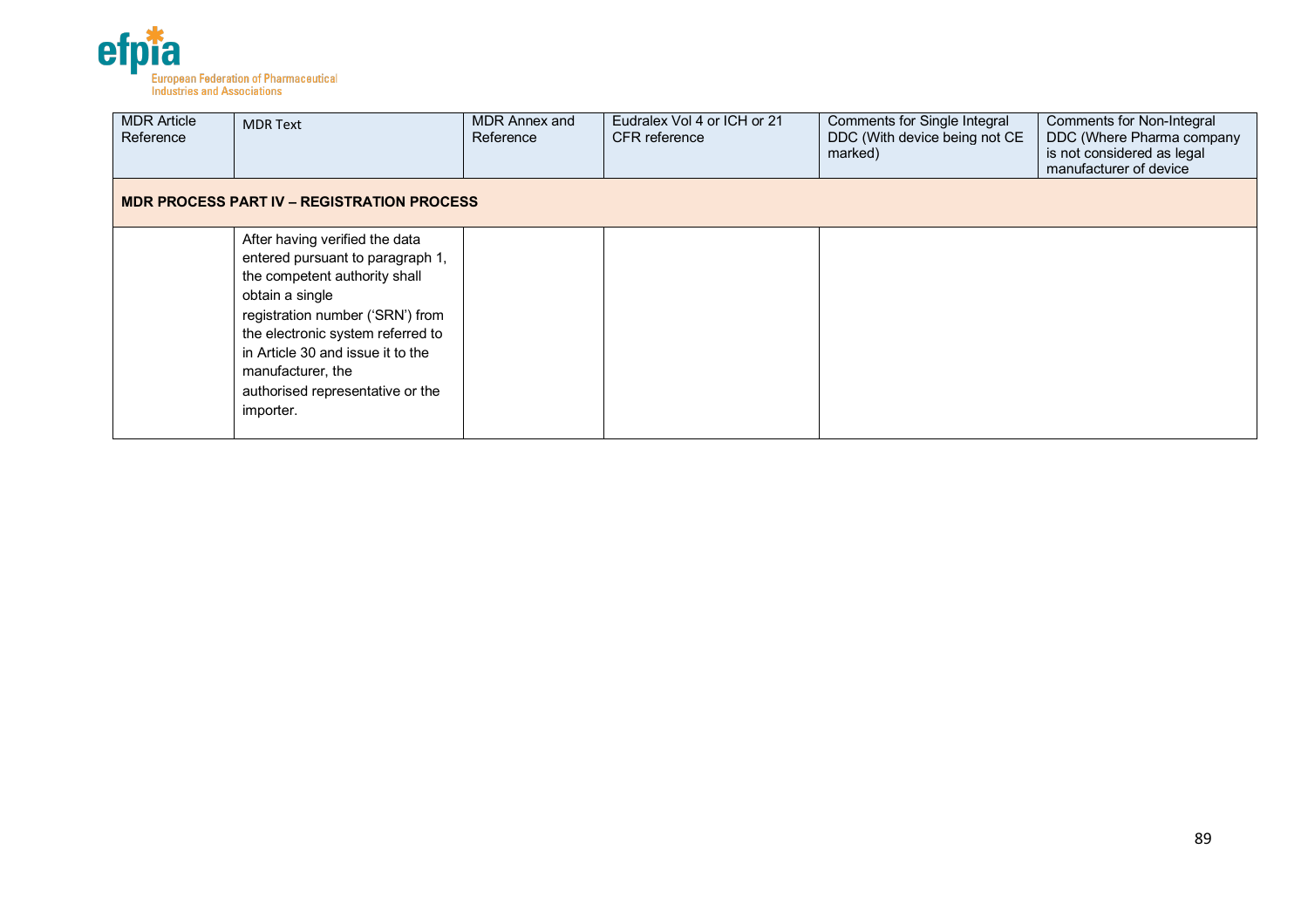

| <b>MDR Article</b><br>Reference                                            | <b>MDR Text</b>                                                                                                                                                            | <b>MDR Annex and</b><br>Reference | Eudralex Vol 4 or ICH or 21<br>CFR reference | <b>Comments for Single Integral</b><br>DDC (With device being not CE<br>marked)                                                                                                                                                                                                                                                               | <b>Comments for Non-Integral</b><br>DDC (Where Pharma company<br>is not considered as legal<br>manufacturer of device)                       |
|----------------------------------------------------------------------------|----------------------------------------------------------------------------------------------------------------------------------------------------------------------------|-----------------------------------|----------------------------------------------|-----------------------------------------------------------------------------------------------------------------------------------------------------------------------------------------------------------------------------------------------------------------------------------------------------------------------------------------------|----------------------------------------------------------------------------------------------------------------------------------------------|
|                                                                            | <b>MDR PROCESS PART V - POST-MARKET SURVEILLANCE, VIGILANCE AND MARKET SURVEILLANCE</b>                                                                                    |                                   |                                              |                                                                                                                                                                                                                                                                                                                                               |                                                                                                                                              |
| Article 83                                                                 | For each device, manufacturers                                                                                                                                             | <b>NA</b>                         | Medicinal product directive                  | Link with PQS:                                                                                                                                                                                                                                                                                                                                |                                                                                                                                              |
| Section 1                                                                  | shall plan, establish, document,<br>implement, maintain and update a                                                                                                       |                                   | 2001/83/EC                                   | The reporting pathway determines the reporting procedure. Since<br>DDCs are registered as medicinal products, Pharma Company                                                                                                                                                                                                                  |                                                                                                                                              |
| <b>Post-market</b><br>surveillance<br>system of the<br><b>Manufacturer</b> | post-market surveillance system<br>in a manner that is proportionate<br>to the risk class and appropriate<br>for the type of device. That                                  |                                   |                                              | should report to EMA or Competent Authority (CA) only. Therefore<br>MDR Articles 83, 84, 85, 86, 87, 88, 89 & 95 would not apply to<br>Pharma Company manufacturing and marketing DDCs.                                                                                                                                                       |                                                                                                                                              |
|                                                                            | system shall be an integral part of<br>the manufacturer's quality<br>management system referred to in<br>Article 10(9) (= General Obligation<br>of the Manufacturer - QMS) |                                   |                                              | to the competent authority for medicinal product.<br>role and responsibilities should be in the quality agreement. The<br>QAA should include reporting responsibilities and timing as<br>specified in MDR.                                                                                                                                    | PQS requires to report complaints to the supplier of the device, and<br>The Device manufacturer will do the post- market surveillance. This  |
|                                                                            |                                                                                                                                                                            |                                   |                                              | PQS has also similar requirements for Distributor of medicinal<br>Point for Advocacy under section specific to Non Integral DDC.                                                                                                                                                                                                              | product than the requirements set forth in MDR Article 14 Section 5<br>(General obligations of Distributors for market complaints). See also |
|                                                                            |                                                                                                                                                                            |                                   |                                              | <b>Request for clarification from Stakeholders:</b><br>While the reporting pathway would be clear for DDCs registered as<br>medicinal products, a Post-Market Surveillance System is required<br>as part of Annex I (GENERAL SAFETY AND PERFORMANCE<br>REQUIREMENTS), Chapter I General Requirements, Section 3.e.<br>Risk-Management system. |                                                                                                                                              |
|                                                                            |                                                                                                                                                                            |                                   |                                              | This could be interpreted as indirect need to establish a PMS<br>system according Article 83 also for DDC products as described in<br>MDR 2017/745 article I(9) and article 117.                                                                                                                                                              |                                                                                                                                              |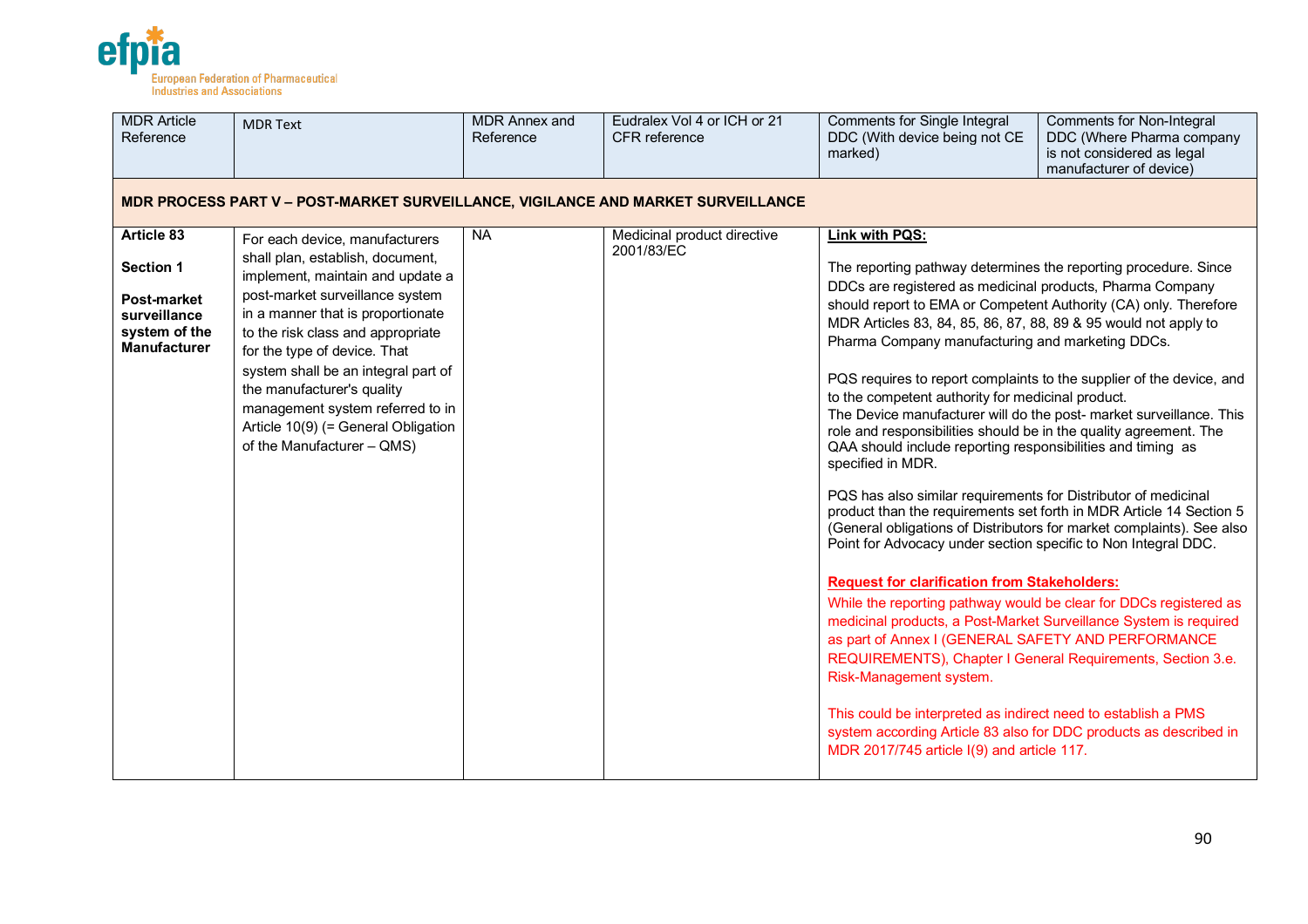

| <b>MDR Article</b><br>Reference | <b>MDR Text</b>                                                                  | <b>MDR Annex and</b><br>Reference | Eudralex Vol 4 or ICH or 21<br><b>CFR</b> reference | Comments for Single Integral<br>DDC (With device being not CE<br>marked)                                                                                                                                                                                                                                                                                                                                  | <b>Comments for Non-Integral</b><br>DDC (Where Pharma company<br>is not considered as legal<br>manufacturer of device)                                                                                                                                                                                                                                                                                                                                           |  |
|---------------------------------|----------------------------------------------------------------------------------|-----------------------------------|-----------------------------------------------------|-----------------------------------------------------------------------------------------------------------------------------------------------------------------------------------------------------------------------------------------------------------------------------------------------------------------------------------------------------------------------------------------------------------|------------------------------------------------------------------------------------------------------------------------------------------------------------------------------------------------------------------------------------------------------------------------------------------------------------------------------------------------------------------------------------------------------------------------------------------------------------------|--|
|                                 | MDR PROCESS PART V - POST-MARKET SURVEILLANCE, VIGILANCE AND MARKET SURVEILLANCE |                                   |                                                     |                                                                                                                                                                                                                                                                                                                                                                                                           |                                                                                                                                                                                                                                                                                                                                                                                                                                                                  |  |
|                                 |                                                                                  |                                   |                                                     | EFPIA will work with the Stakeholder to obtain guidelines with<br>regards to applicability of MDR Article 83 to SI & NI DDCs.                                                                                                                                                                                                                                                                             |                                                                                                                                                                                                                                                                                                                                                                                                                                                                  |  |
|                                 |                                                                                  |                                   |                                                     | <b>Recommendations to Pharma Industry:</b><br>- Pharma should have the technical knowledge and processes in<br>can arise from User not using the device as appropriate, from a<br>device defect (Manufacturing cause) or from the design of the<br>device. It is important to define the market complaint investigation<br>Third party QAA.<br>manufacturing robustness).                                 | house to handle device complaints appropriately. Market complaints<br>expectations clearly with the legal manufacturer of the device in the<br>- Pharma should continuously evaluated all device related complaints<br>for understanding of the safety, quality and performance impact of<br>the device (In order to close the loop with design control and/or                                                                                                   |  |
|                                 |                                                                                  |                                   |                                                     | <b>Key message (Input from</b><br>EFPIA-MPP-MFE survey):<br>- For SI DDC, reporting to the<br>competent authority would mean<br>reporting to CAMS / EMA only.<br>There is no provision for double<br>reporting as it is the case in<br>Japan and US where device<br>directly related post-market<br>surveillance is required.<br><b>Recommendations to Pharma</b><br><b>Industry, specific to SI DDC:</b> | <b>Key message (Input from</b><br><b>EFPIA-MPP-MFE survey):</b><br>Adverse event (AE) caused by a<br>Co-packaged DDC would be<br>reported to the respective<br>competent authority: The device<br>part would be reported to both<br>EMA/CA and CAMD, by the<br>MAH to EMA/CA and by the<br>legal manufacturer of the device<br>to CAMD.<br>This requirement implies to<br>define the data flow and<br>confidentiality requirements in<br>quality agreement (QAA) |  |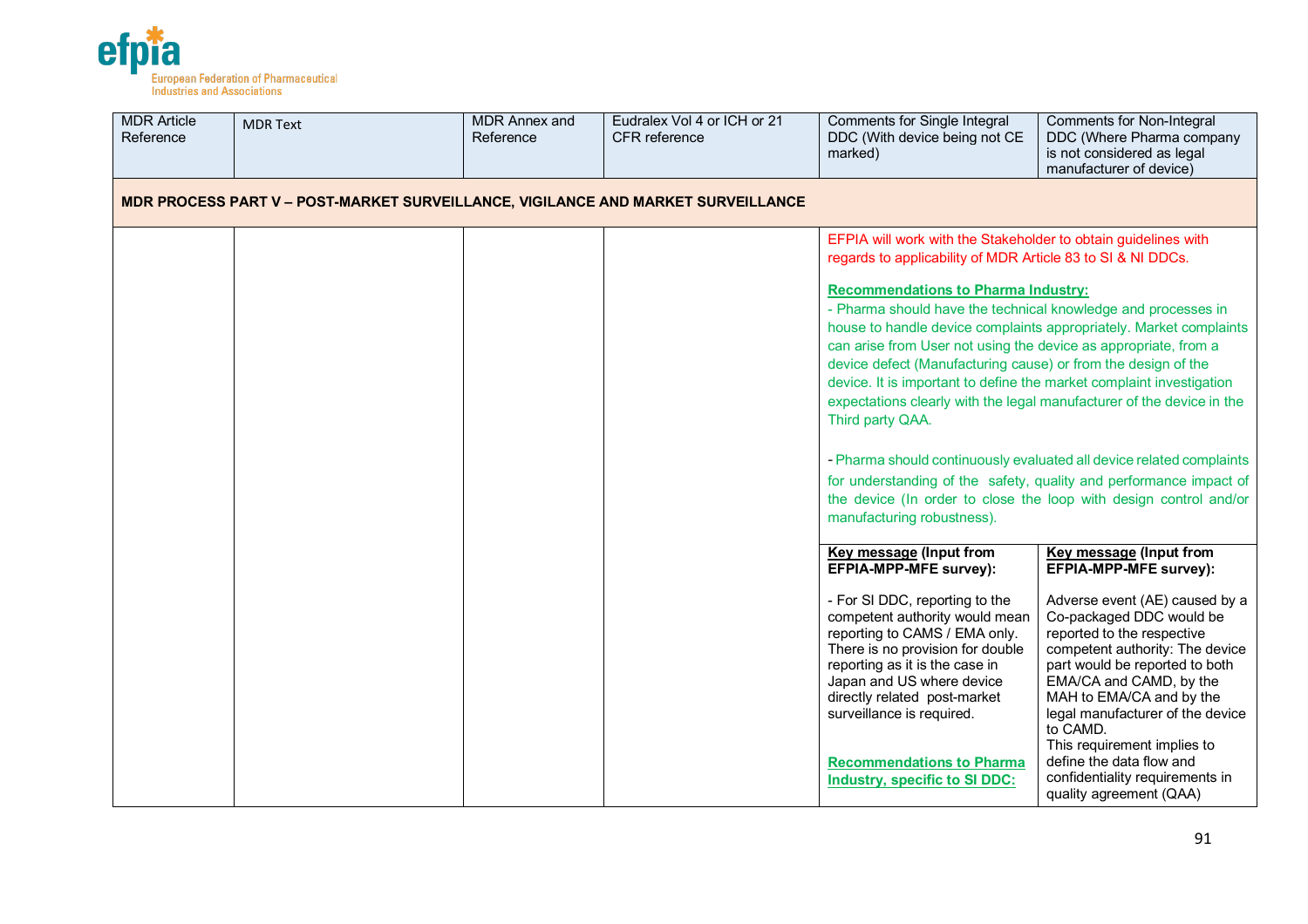

| <b>MDR Article</b><br>Reference | <b>MDR Text</b>                                                                  | <b>MDR Annex and</b><br>Reference | Eudralex Vol 4 or ICH or 21<br><b>CFR</b> reference | Comments for Single Integral<br>DDC (With device being not CE<br>marked)                                                                                                                                                                                                                                                                                                                                                               | <b>Comments for Non-Integral</b><br>DDC (Where Pharma company<br>is not considered as legal<br>manufacturer of device)                                                                                                                                                                                                                                                                                                                                                                                                                                                                                                                                                                                                 |  |  |  |  |  |
|---------------------------------|----------------------------------------------------------------------------------|-----------------------------------|-----------------------------------------------------|----------------------------------------------------------------------------------------------------------------------------------------------------------------------------------------------------------------------------------------------------------------------------------------------------------------------------------------------------------------------------------------------------------------------------------------|------------------------------------------------------------------------------------------------------------------------------------------------------------------------------------------------------------------------------------------------------------------------------------------------------------------------------------------------------------------------------------------------------------------------------------------------------------------------------------------------------------------------------------------------------------------------------------------------------------------------------------------------------------------------------------------------------------------------|--|--|--|--|--|
|                                 | MDR PROCESS PART V - POST-MARKET SURVEILLANCE, VIGILANCE AND MARKET SURVEILLANCE |                                   |                                                     |                                                                                                                                                                                                                                                                                                                                                                                                                                        |                                                                                                                                                                                                                                                                                                                                                                                                                                                                                                                                                                                                                                                                                                                        |  |  |  |  |  |
|                                 |                                                                                  |                                   |                                                     | As an input from EFPIA-MPP<br>survey ) Should the Pharma<br>company perform an annual<br>market surveillance for the<br>device component as per<br><b>Annex II which refers to</b><br>article 83-86 ? The response<br>was no, since SI DDC must<br>comply with MDR Annex I only.<br>However, recommendation is to<br>do it and keep it internally if not<br>required by NB. Requirement<br>might depend on the device risk<br>profile. | approved between the Pharma<br>Company and the legal<br>manufacturer of the device.<br>- It is also assumed that Pharma<br>Company would not be<br>considered as Distributor under<br>MDR Article 14. See point for<br>advocacy here-below.<br><b>Point for advocacy (EFPIA &amp;</b><br>MFE):<br>It is EFPIA and MFE point for<br>advocacy that MDR Article 14<br>Section 5 should not apply to<br><b>Pharma Company marketing</b><br>and distributing Device that is<br>Co-Packed with a medicinal<br>drug, since the DDC is governed<br>by Directive 2001/83/EC or<br>Regulation (EC) No 726/2004,<br>as applicable. See also MDR<br>Process Part VI-<br><b>OBLIGATIONS OF THE</b><br><b>OTHER ECONOCMIC ACTORS</b> |  |  |  |  |  |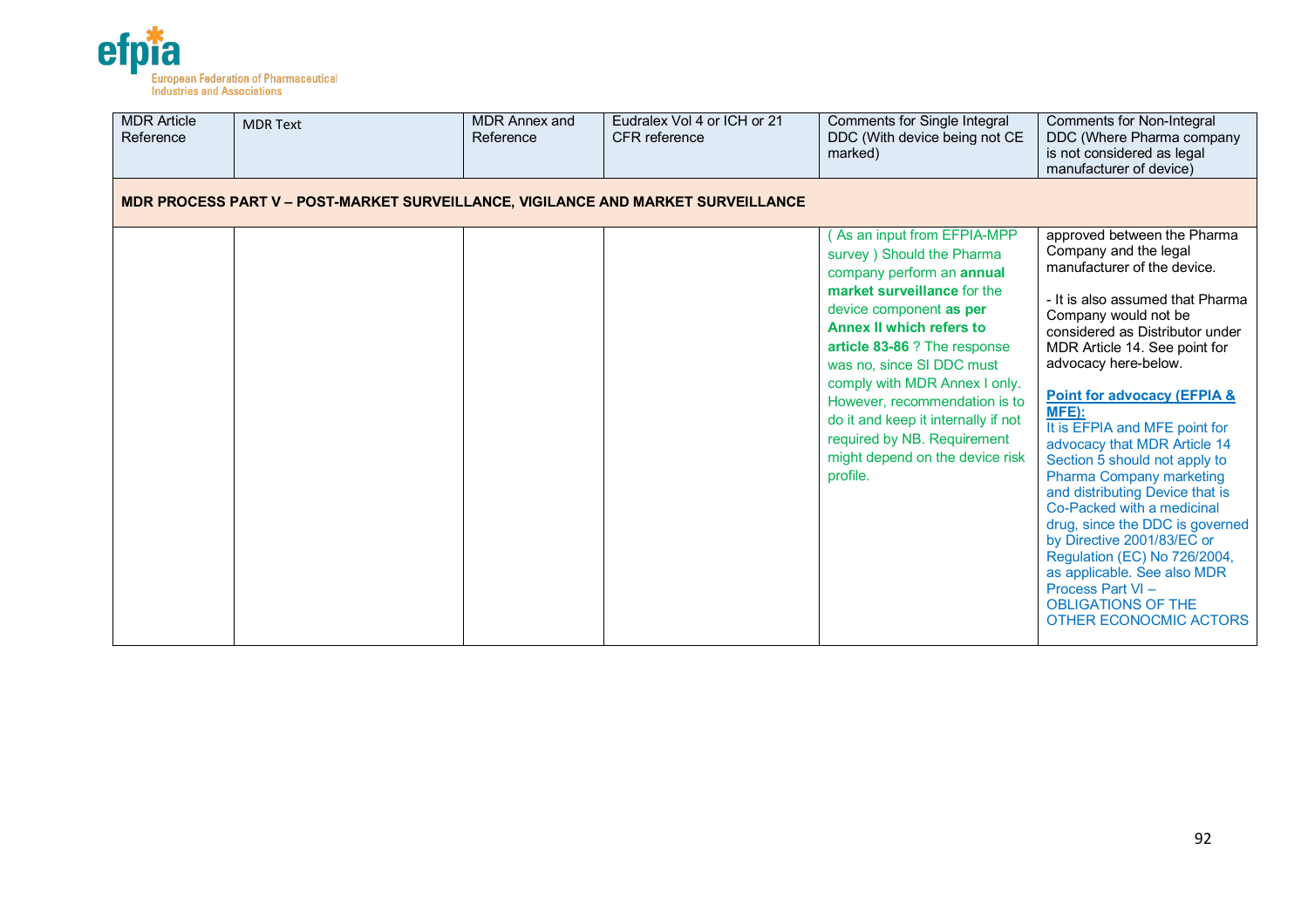

| <b>MDR Article</b><br>Reference                                                                    | <b>MDR Text</b>                                                                                           | <b>MDR Annex and</b><br>Reference | Eudralex Vol 4 or ICH or 21<br><b>CFR</b> reference  | <b>Comments for Single Integral</b><br>DDC (With device being not CE<br>marked)                                                                                                                                                                                                     | <b>Comments for Non-Integral</b><br>DDC (Where Pharma company<br>is not considered as legal<br>manufacturer of device)                                                                                                                                                                                                                                                                                                                                                                                                                                                                                                                                                                                                                                                                                                                                                                                                                                |  |  |  |  |
|----------------------------------------------------------------------------------------------------|-----------------------------------------------------------------------------------------------------------|-----------------------------------|------------------------------------------------------|-------------------------------------------------------------------------------------------------------------------------------------------------------------------------------------------------------------------------------------------------------------------------------------|-------------------------------------------------------------------------------------------------------------------------------------------------------------------------------------------------------------------------------------------------------------------------------------------------------------------------------------------------------------------------------------------------------------------------------------------------------------------------------------------------------------------------------------------------------------------------------------------------------------------------------------------------------------------------------------------------------------------------------------------------------------------------------------------------------------------------------------------------------------------------------------------------------------------------------------------------------|--|--|--|--|
| <b>MDR PROCESS PART VI - OBLIGATIONS OF THE OTHER ECONOMIC ACTORS (Distributors and Importers)</b> |                                                                                                           |                                   |                                                      |                                                                                                                                                                                                                                                                                     |                                                                                                                                                                                                                                                                                                                                                                                                                                                                                                                                                                                                                                                                                                                                                                                                                                                                                                                                                       |  |  |  |  |
| <b>Article 13</b><br><b>General</b><br>obligations of<br><b>Importers</b><br>Sections 1 to<br>10   | Importers shall place on the Union<br>market only devices that are in<br>conformity with this Regulation. | <b>NA</b>                         | Directive 2001/83/EC,<br>Regulation (EC) No 726/2004 | Link with PQS:<br>Pharma Company importing<br>Single-Integral DDC must<br>comply with EC Directives and<br>Regulations pertinent to<br>medicinal products, and with<br>Article 1 Section 9, Article 117<br>and Annex I (GSPR). Therefore<br>Article 13 does not apply to SI<br>DDC. | Key message:<br>Pharma Company importing CE<br>marked Device into EU must<br>comply with MDR Article 13,<br>Article 25 (Identification within<br>the supply chain), Article 27<br>(Storage of UDI data), Article 30<br>Para 3 (Verify registration of<br>Manufacturer, Authorised<br>Representative; Add in<br>Eudamed own details), Article<br>31 (Registration of Importer<br>SRN). All these requirements<br>are not mapped against<br>medicinal product directives<br>since CE marked Device must<br>comply with new MDR 2017/745<br>requirements. It is therefore<br>Pharma Company considered<br>as an Importer to ensure<br>compliance with MDR<br>requirements.<br>Pharma Company, considered<br>as an Importer under MDR,<br>would then need to nominate or<br>establish contract agreement<br>with an Authorized<br>Representative. The latest<br>represents the Device legal<br>manufacturer located outside of<br>EU and must comply with |  |  |  |  |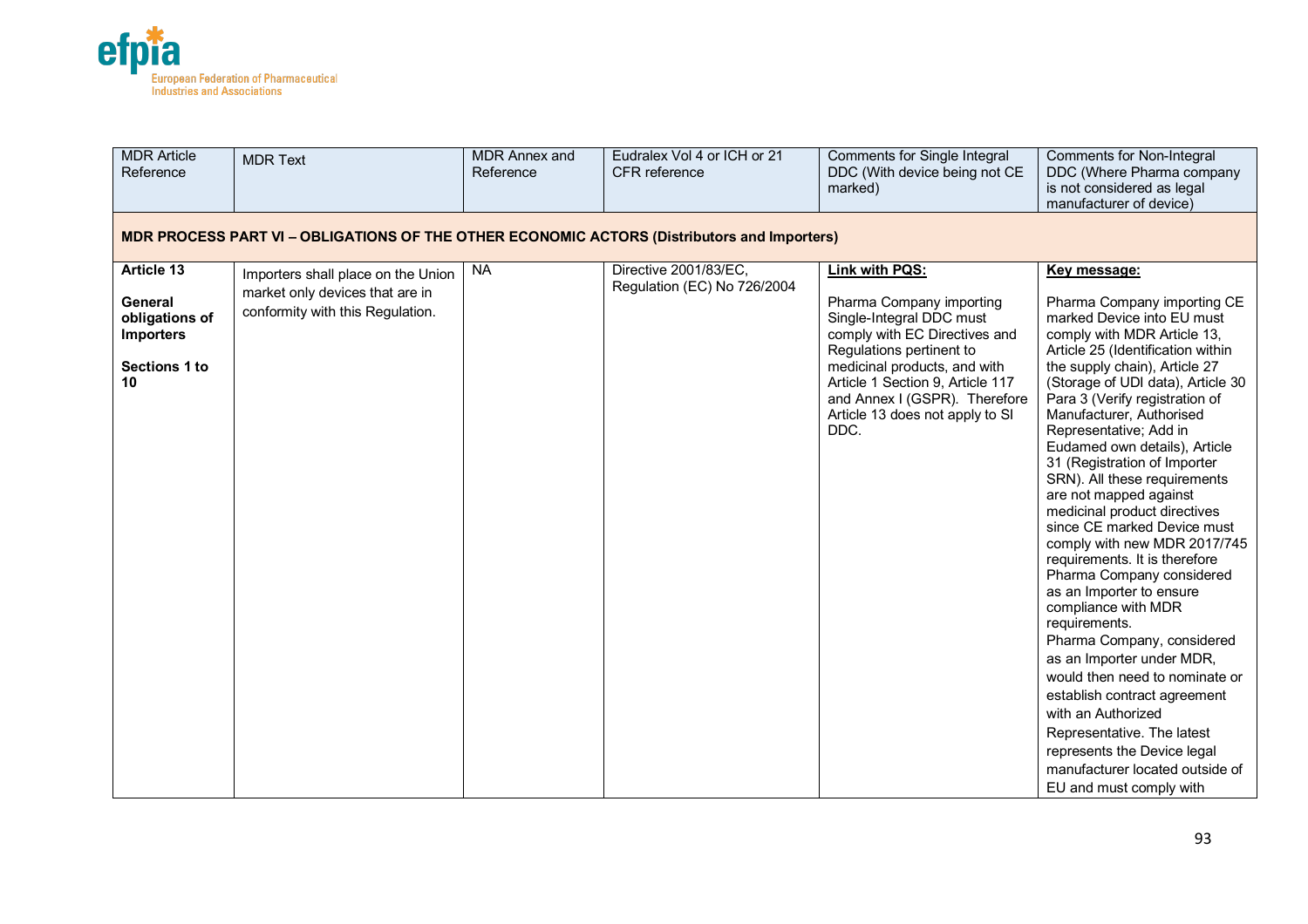

| <b>MDR Article</b><br>Reference                                                                                                                      | <b>MDR Text</b>                                                                                                                                                                | MDR Annex and<br>Reference | Eudralex Vol 4 or ICH or 21<br>CFR reference                                                                                       | <b>Comments for Single Integral</b><br>DDC (With device being not CE<br>marked)                                                                                                                                    | <b>Comments for Non-Integral</b><br>DDC (Where Pharma company<br>is not considered as legal<br>manufacturer of device)                                                                                                                                                                                                                                                                                                                                                                                                                                                                                                                                                                                                                                                                                                                                                                                                                                                                                                                      |  |  |  |  |  |
|------------------------------------------------------------------------------------------------------------------------------------------------------|--------------------------------------------------------------------------------------------------------------------------------------------------------------------------------|----------------------------|------------------------------------------------------------------------------------------------------------------------------------|--------------------------------------------------------------------------------------------------------------------------------------------------------------------------------------------------------------------|---------------------------------------------------------------------------------------------------------------------------------------------------------------------------------------------------------------------------------------------------------------------------------------------------------------------------------------------------------------------------------------------------------------------------------------------------------------------------------------------------------------------------------------------------------------------------------------------------------------------------------------------------------------------------------------------------------------------------------------------------------------------------------------------------------------------------------------------------------------------------------------------------------------------------------------------------------------------------------------------------------------------------------------------|--|--|--|--|--|
| <b>MDR PROCESS PART VI - OBLIGATIONS OF THE OTHER ECONOMIC ACTORS (Distributors and Importers)</b>                                                   |                                                                                                                                                                                |                            |                                                                                                                                    |                                                                                                                                                                                                                    |                                                                                                                                                                                                                                                                                                                                                                                                                                                                                                                                                                                                                                                                                                                                                                                                                                                                                                                                                                                                                                             |  |  |  |  |  |
| Article 14<br>General<br>obligations of<br><b>Distributors</b><br>Section 1<br>(Comments<br>also valid for<br>Article 14<br>Sections 3,, 4,<br>5 & 6 | In the context of their activities,<br>when making a device available<br>on the market, distributors shall<br>act with due care in relation to the<br>requirements applicable. | <b>NA</b>                  | Directive 2001/83/EC,<br>Regulation (EC) No 726/2004,<br><b>Commission Delegated</b><br>Regulation 2016/161 For Safety<br>Features | Link with PQS:<br>Pharma Company distributing<br>Single-Integral DDC must<br>comply with EC Directives and<br>Regulations pertinent to<br>medicinal products. Therefore<br>Article 14 does not apply to SI<br>DDC. | several MDR articles, especially<br>Article 11 which defines the<br>minimum requirements for<br>Authorised Representative.<br><b>Request for clarification from</b><br><b>Stakeholders:</b><br>EFPIA will work with EMA and<br><b>Medical Device Regulators to</b><br>clarify the applicability of MDR<br>for Pharma Company importing<br>Non Integral, co-packaged,<br>DDC.<br><b>Request for clarifications</b><br>from Regulators:<br>Applicability of MDR Articles,<br>such as Article 14, beyond CE<br>marking would require<br>clarification from Regulators. It<br>is EFPIA opinion that there is no<br>need for Pharma Company<br>distributing Non Integral Co-<br>Packaged DDC to be<br>considered as Distributor under<br>MDR Article 14, since the CE<br>marked Device is co-packaged<br>with the medicinal product and<br>must be distributed as per<br>GDPs, including as per<br>Regulation 2016/161 for Safety<br><b>Features. Therefore Complying</b><br>with requirements set forth in<br>Article 14 is ensured by default. |  |  |  |  |  |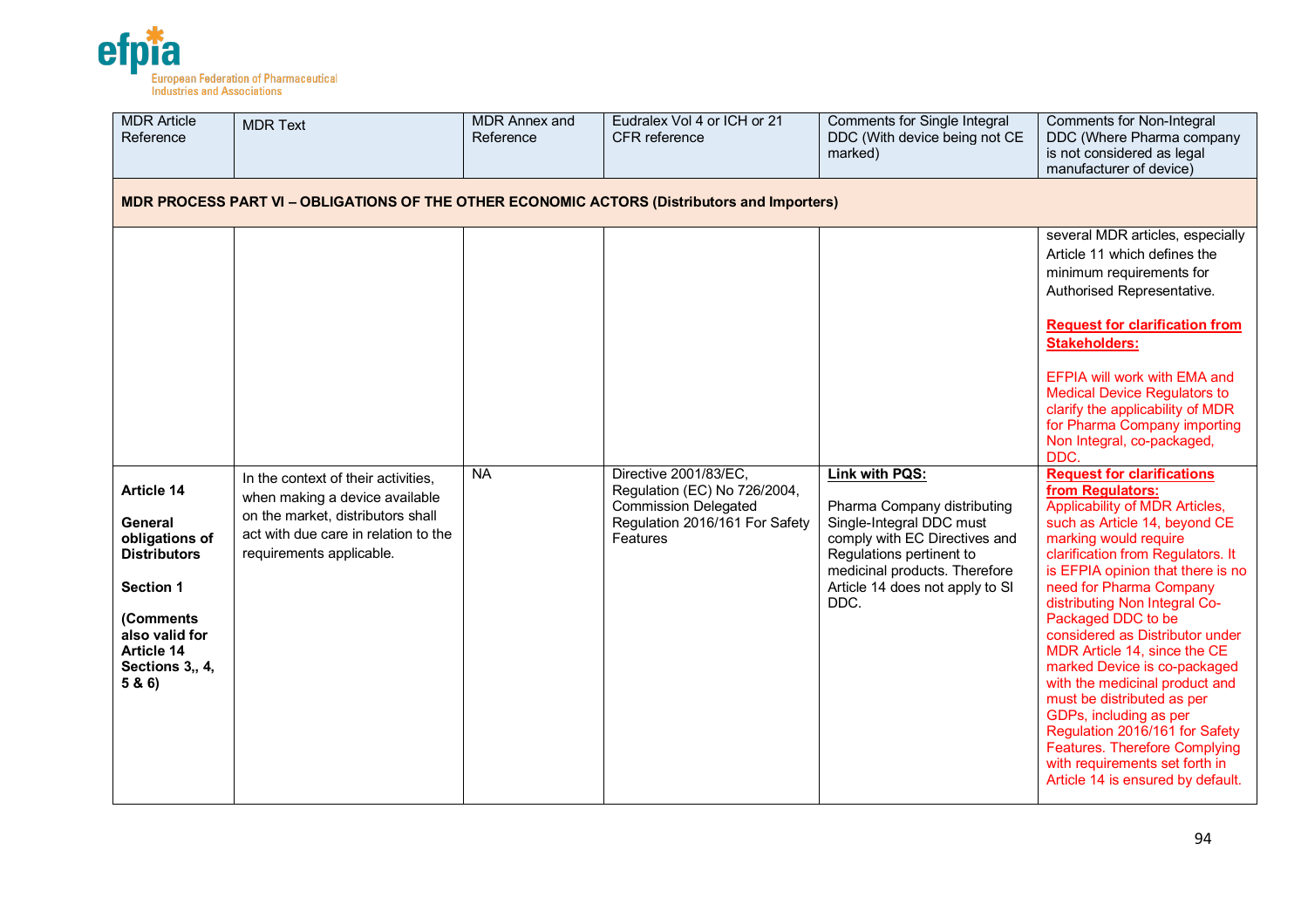

| <b>MDR</b> Article<br>Reference                                                                    | <b>MDR Text</b>                                                                                                                                                                                                                                                                                                                                                                                                                                                                                                                                                                                                                                                                                                                                                                          | <b>MDR Annex and</b><br>Reference | Eudralex Vol 4 or ICH or 21<br>CFR reference                                                                                       | <b>Comments for Single Integral</b><br>DDC (With device being not CE<br>marked) | <b>Comments for Non-Integral</b><br>DDC (Where Pharma company<br>is not considered as legal<br>manufacturer of device)                                                                                                                                                                                                                                                                                                                                                                                                                                                                                                                                                                                                                                                         |  |  |  |  |  |
|----------------------------------------------------------------------------------------------------|------------------------------------------------------------------------------------------------------------------------------------------------------------------------------------------------------------------------------------------------------------------------------------------------------------------------------------------------------------------------------------------------------------------------------------------------------------------------------------------------------------------------------------------------------------------------------------------------------------------------------------------------------------------------------------------------------------------------------------------------------------------------------------------|-----------------------------------|------------------------------------------------------------------------------------------------------------------------------------|---------------------------------------------------------------------------------|--------------------------------------------------------------------------------------------------------------------------------------------------------------------------------------------------------------------------------------------------------------------------------------------------------------------------------------------------------------------------------------------------------------------------------------------------------------------------------------------------------------------------------------------------------------------------------------------------------------------------------------------------------------------------------------------------------------------------------------------------------------------------------|--|--|--|--|--|
| <b>MDR PROCESS PART VI - OBLIGATIONS OF THE OTHER ECONOMIC ACTORS (Distributors and Importers)</b> |                                                                                                                                                                                                                                                                                                                                                                                                                                                                                                                                                                                                                                                                                                                                                                                          |                                   |                                                                                                                                    |                                                                                 |                                                                                                                                                                                                                                                                                                                                                                                                                                                                                                                                                                                                                                                                                                                                                                                |  |  |  |  |  |
|                                                                                                    |                                                                                                                                                                                                                                                                                                                                                                                                                                                                                                                                                                                                                                                                                                                                                                                          |                                   |                                                                                                                                    |                                                                                 | This is valid for all Sections of<br>Article 14 (1, 3, 4, 5 & 6), with a<br>specific point for advocacy<br>related to UDI check (See<br>Article 14 Section 2 here-below).                                                                                                                                                                                                                                                                                                                                                                                                                                                                                                                                                                                                      |  |  |  |  |  |
| <b>Article 14</b><br>General<br>obligations of<br><b>Distributors</b><br><b>Section 2</b>          | Before making a device available<br>on the market, distributors shall<br>verify that all of the following<br>requirements are met:<br>(a) the device has been CE<br>marked and that the EU<br>declaration of conformity of the<br>device has been drawn up;<br>(b) the device is accompanied by<br>the information to be supplied by<br>the manufacturer in accordance<br>with Article 10(11);<br>(c) for imported devices, the<br>importer has complied with the<br>requirements set out in Article<br>13(3);<br>(d) that, where applicable, a UDI<br>has been assigned by the<br>manufacturer.<br>In order to meet the requirements<br>referred to in points (a), (b) and<br>(d) of the first subparagraph the<br>distributor may apply a sampling<br>method that is representative of | <b>NA</b>                         | Directive 2001/83/EC,<br>Regulation (EC) No 726/2004,<br><b>Commission Delegated</b><br>Regulation 2016/161 For Safety<br>Features | <b>NA</b>                                                                       | <b>Points for Advocacy:</b><br>Requirements set forth under<br>$(a), (b), (c)$ & $(d)$ are normal<br>requirements for a Pharma<br>Company operating under the<br>PQS: Purchasing a CE marked<br>Device, combining it with a<br>medicinal product and placing it<br>on the market require controls at<br>reception of the Device, during<br>manufacturing of the Non<br>Integral DDC and before QP<br>batch certification.<br><b>Therefore EFPIA would</b><br>recommend an interpretative<br>guidance, which would allow for<br>DDC product, registered as<br>medicinal product, to be exempt<br>of the requirements set forth in<br>Article 14.<br>If Pharma Company would be<br>considered as Distributor under<br>MDR Article 14, then EFPIA<br>would advocate for UDI check |  |  |  |  |  |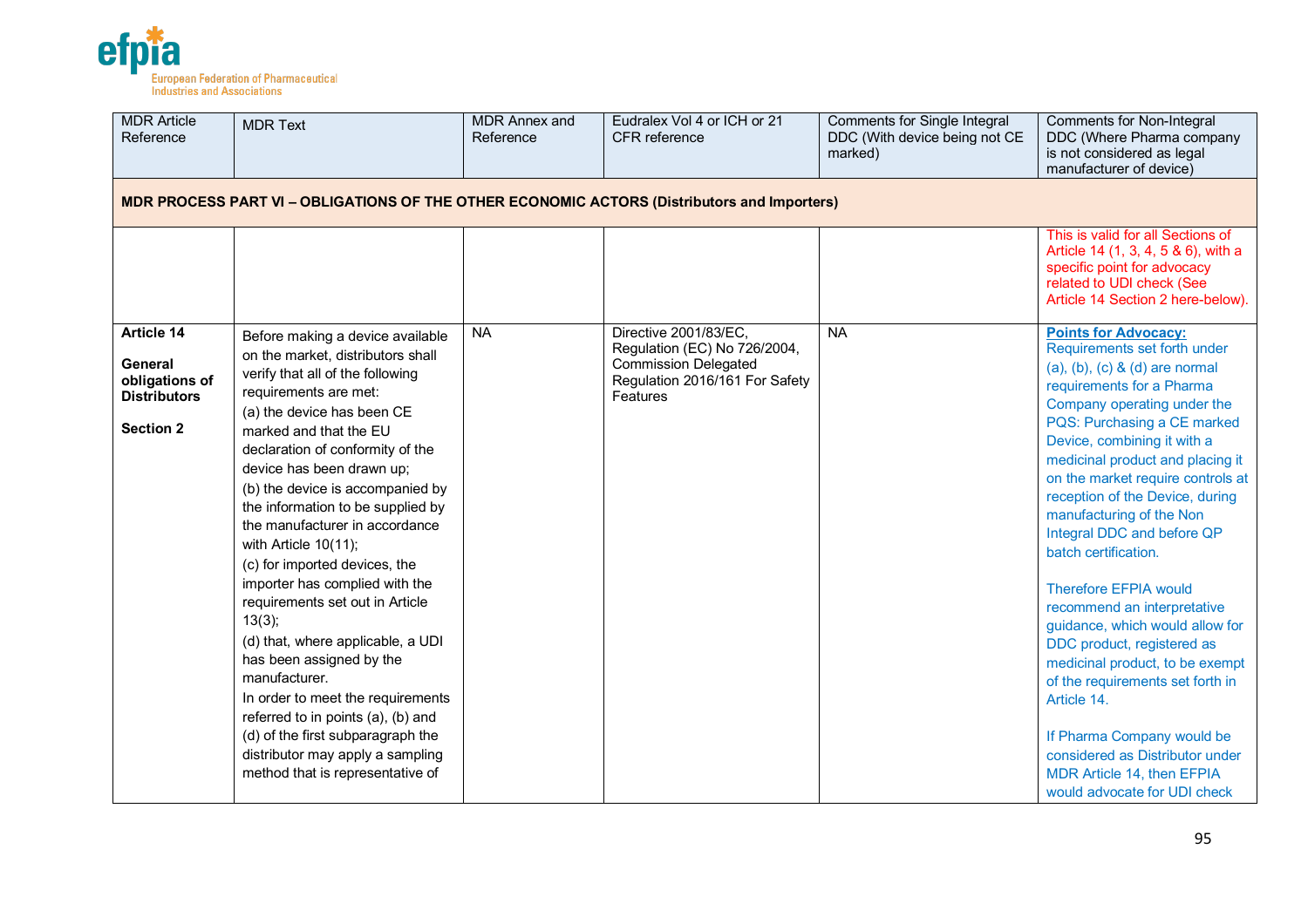

| <b>MDR Article</b><br>Reference                                                                                        | <b>MDR Text</b>                                                                                                                                                                                                                                                                                                                                                                                                                                                                                                                                                                                                                         | <b>MDR Annex and</b><br>Reference | Eudralex Vol 4 or ICH or 21<br><b>CFR</b> reference | Comments for Single Integral<br>DDC (With device being not CE<br>marked) | <b>Comments for Non-Integral</b><br>DDC (Where Pharma company<br>is not considered as legal<br>manufacturer of device)                                                                           |  |  |  |  |
|------------------------------------------------------------------------------------------------------------------------|-----------------------------------------------------------------------------------------------------------------------------------------------------------------------------------------------------------------------------------------------------------------------------------------------------------------------------------------------------------------------------------------------------------------------------------------------------------------------------------------------------------------------------------------------------------------------------------------------------------------------------------------|-----------------------------------|-----------------------------------------------------|--------------------------------------------------------------------------|--------------------------------------------------------------------------------------------------------------------------------------------------------------------------------------------------|--|--|--|--|
|                                                                                                                        | MDR PROCESS PART VI - OBLIGATIONS OF THE OTHER ECONOMIC ACTORS (Distributors and Importers)                                                                                                                                                                                                                                                                                                                                                                                                                                                                                                                                             |                                   |                                                     |                                                                          |                                                                                                                                                                                                  |  |  |  |  |
|                                                                                                                        | the devices supplied by that<br>distributor.                                                                                                                                                                                                                                                                                                                                                                                                                                                                                                                                                                                            |                                   |                                                     |                                                                          | performed at the DDC assembly<br>site only, and not along the<br>supply chain (Wholesalers,                                                                                                      |  |  |  |  |
|                                                                                                                        | Where a distributor considers or<br>has reason to believe that a<br>device is not in conformity with the<br>requirements of this Regulation, it<br>shall not make the device<br>available on the market until it has<br>been brought into conformity, and<br>shall inform the manufacturer and,<br>where applicable, the<br>manufacturer's authorised<br>representative, and the importer.<br>Where the distributor considers or<br>has reason to believe that the<br>device presents a serious risk or<br>is a falsified device, it shall<br>also inform the competent<br>authority of the Member State in<br>which it is established. |                                   |                                                     |                                                                          | hospital, ), since it would not<br>be feasible (UDI on primary<br>packaging), or would require<br>UDI on each packaging (First,<br>second, third,).                                              |  |  |  |  |
| Article 16<br><b>Section 1</b>                                                                                         | A distributor, importer or other<br>natural or legal person shall                                                                                                                                                                                                                                                                                                                                                                                                                                                                                                                                                                       | <b>NA</b>                         | <b>NA</b>                                           | Key message:<br>This MDR Article is not pertinent                        | Key message:                                                                                                                                                                                     |  |  |  |  |
| <b>Cases in which</b><br>obligations of<br>manufacturers<br>apply to<br>importers,<br>distributors or<br>other persons | assume the obligations incumbent<br>on manufacturers<br>if it does any of the following:<br>(a) makes available on the market<br>a device under its name,<br>registered trade name or<br>registered trade mark, except in                                                                                                                                                                                                                                                                                                                                                                                                               |                                   |                                                     | to Single-Integral DDC.                                                  | Article 1 16 (2b), 16 (3) and 16<br>(4) should be applied as long as<br>an individual sales unit is<br>separated into individual units<br>(typically this is seen with single-<br>use syringes). |  |  |  |  |